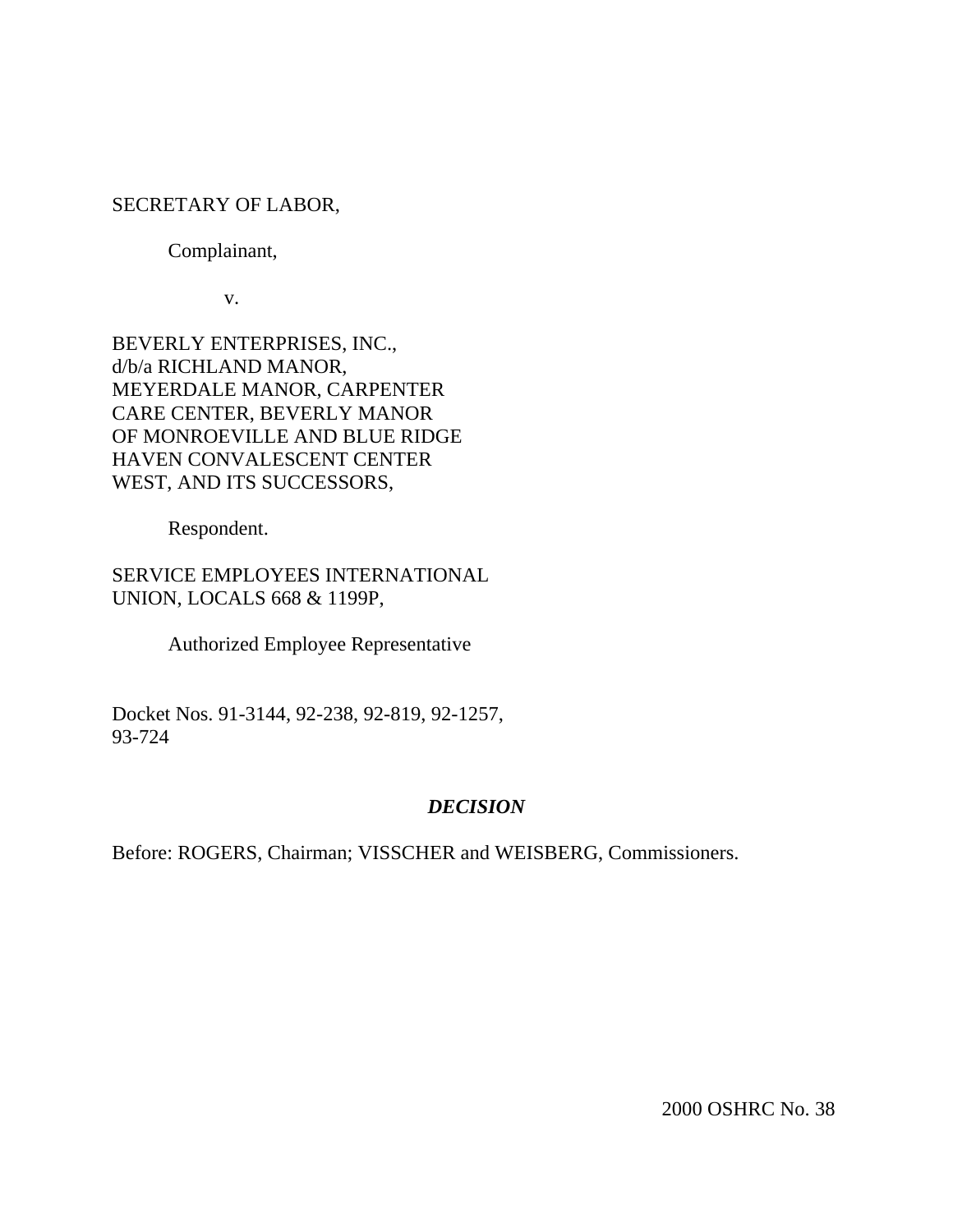| Recognition of the Hazard Presented by Manual Lifting 52                                                                    |  |
|-----------------------------------------------------------------------------------------------------------------------------|--|
|                                                                                                                             |  |
|                                                                                                                             |  |
| WEISBERG, Commissioner, Separate Opinion on Feasibility of Abatement;<br><b>VISSCHER, Commissioner, Dissenting Opinion:</b> |  |
|                                                                                                                             |  |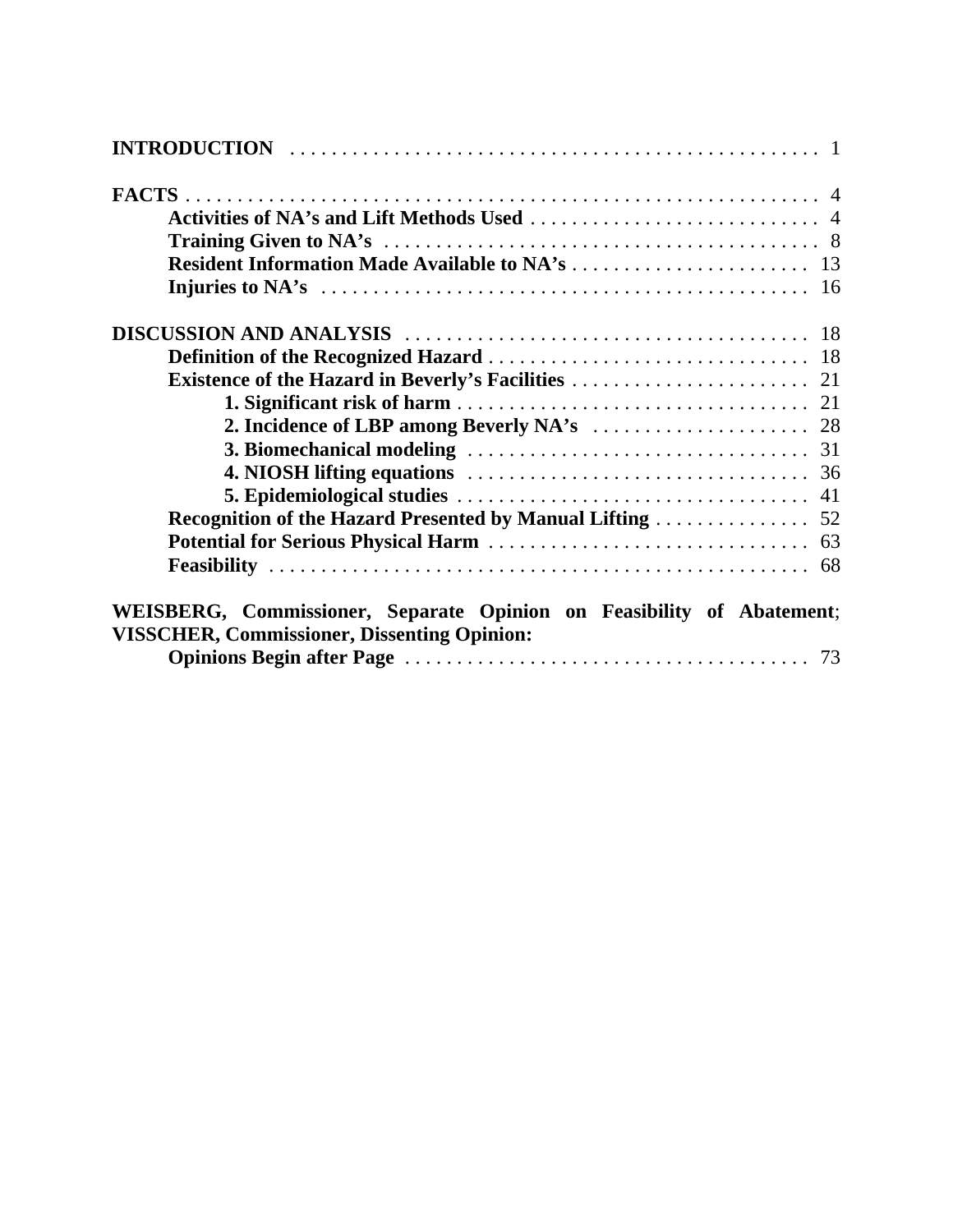#### SECRETARY OF LABOR,

Complainant,

v.

#### BEVERLY ENTERPRISES, INC.,

Respondent.

SERVICE EMPLOYEES INTERNATIONAL UNION, LOCALS 668 & 1199P,

Authorized Employee Representative

Docket Nos. 91-3144, 92-238, 92-819, 92-1257, 93-724

#### *DECISION*

Before: ROGERS, Chairman; VISSCHER and WEISBERG, Commissioners. BY THE COMMISSION:

#### **INTRODUCTION**

In these cases the Commission addresses for the second time issues relating to ergonomics hazards under 29 U.S.C.  $\S 654(a)(1)$ , section  $5(a)(1)$  of the Occupational Safety and Health Act of 1970, 29 U.S.C. §§ 651-678 (1970) ("the Act"). This provision, the socalled "general duty clause," requires that, where there is no occupational safety and health standard applicable to the working conditions in question, employers must provide their employees with a workplace "free from recognized hazards that are causing or are likely to cause death or serious physical harm." In our first decision involving such issues, *Pepperidge Farm, Inc.*, 17 BNA OSHC 1993, 1995-97 CCH OSHD ¶ 31,301 (No. 89-265, 1997), the Commission concluded that the employer in that case recognized the hazard presented by work practices under which its employees suffered back and shoulder injuries and experienced lower back pain ("LBP") from lifting heavy objects in a manufacturing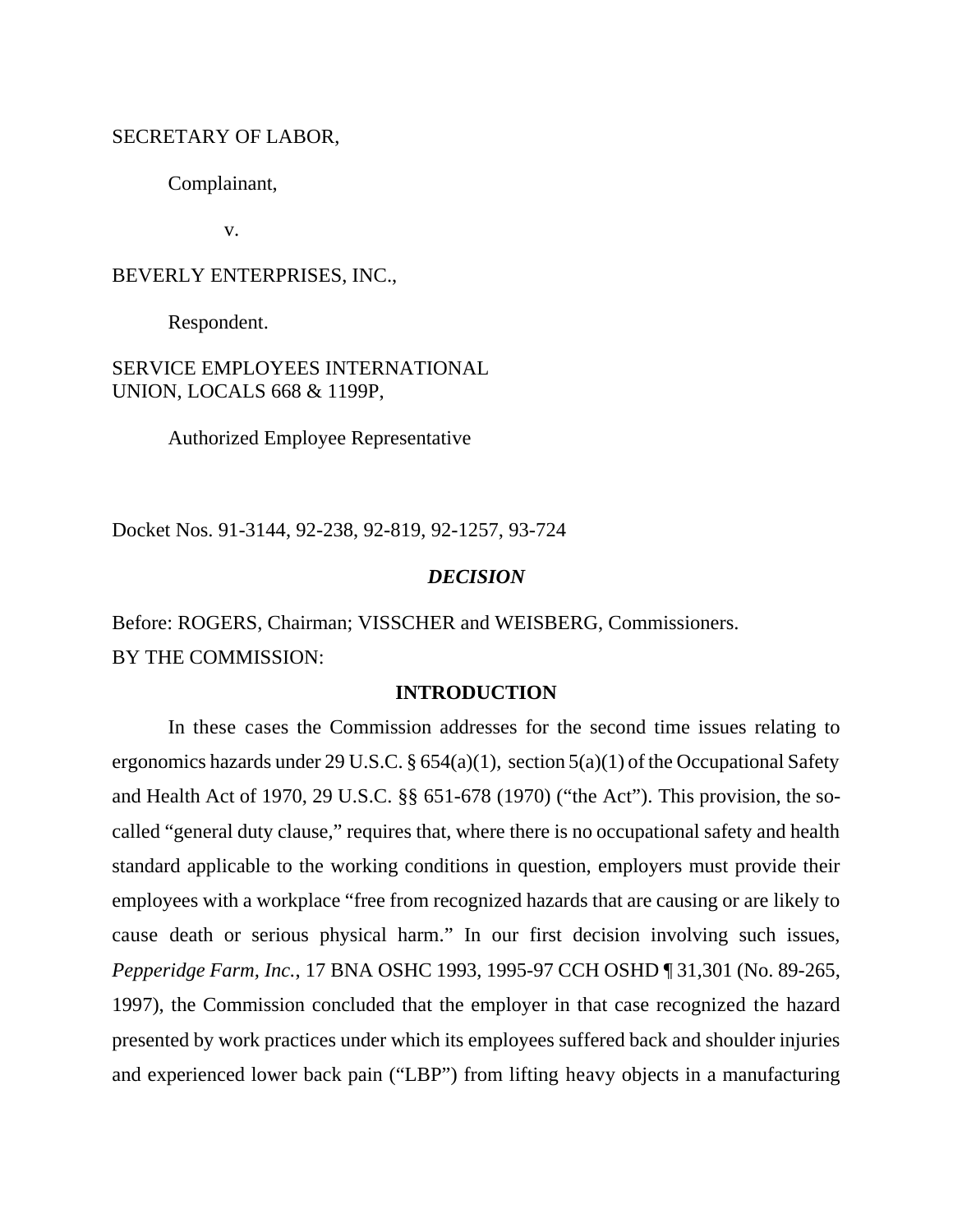facility.<sup>1</sup> In the cases now before us we are asked to consider whether nursing assistants  $("NA's")^2$  who experience LBP while lifting and moving residents in nursing homes were exposed to a recognized hazard in violation of section  $5(a)(1)$ . For the reasons that follow, we conclude that Administrative Law Judge John H. Frye III erred in concluding that the Secretary of Labor ("Secretary") failed to prove the alleged violations of section 5(a)(1). We reverse and remand.

Beverly Enterprises, Inc. ("Beverly") is a for-profit corporation which, at the time these cases arose, operated over 800 long-term care (nursing home) facilities in the United States. The Secretary conducted an inspection following complaints by employees of unsafe working conditions at five Beverly nursing homes in Pennsylvania, part of Beverly's Northeast Region: Richland Manor in Johnstown, Meyersdale Manor in Meyersdale, Carpenter Care Center in Tunkhannock, Monroeville Manor in Monroeville, and Blue Ridge Haven Convalescent Center West in Camp Hill.<sup>3</sup> The Secretary then issued citations alleging that Beverly violated section  $5(a)(1)$  at these five facilities because the lifting and transferring tasks performed by its NA's exposed them to the hazard of injuries to the back and upper extremities.

In vacating these citations, Judge Frye concluded that the Secretary's definition of the recognized hazard as set forth in the citations and pleadings failed to comply with case law requiring that the alleged hazard be described in terms sufficiently specific to afford the employer fair notice of the charge against it. He also concluded that the Secretary had failed

<sup>&</sup>lt;sup>1</sup>In *Pepperidge Farm* the Commission also concluded that a recognized hazard of repetitive motion existed in the employer's facility. The relevance to these cases of that portion of *Pepperidge Farm* dealing with repetitive motion is discussed *infra*.

<sup>2</sup> For purposes of the Medicare provisions of the Social Security Act, a "nurse aide" is an individual who provides "nursing or nursing-related services to residents in a skilled nursing facility" other than a "licensed health professional," such as a registered professional nurse or licensed practical nurse. 42 U.S.C. § 1395i-3(b)(5)(F) and (G). Requirements for training and competency evaluation of NA's are set forth at 42 U.S.C. § 1395i-3(b)(5)(A)-(E).

<sup>&</sup>lt;sup>3</sup>For purposes of this decision we will refer to these facilities, respectively, as "Richland Manor," "Meyersdale," "Carpenter Care," "Monroeville," and "Blue Ridge."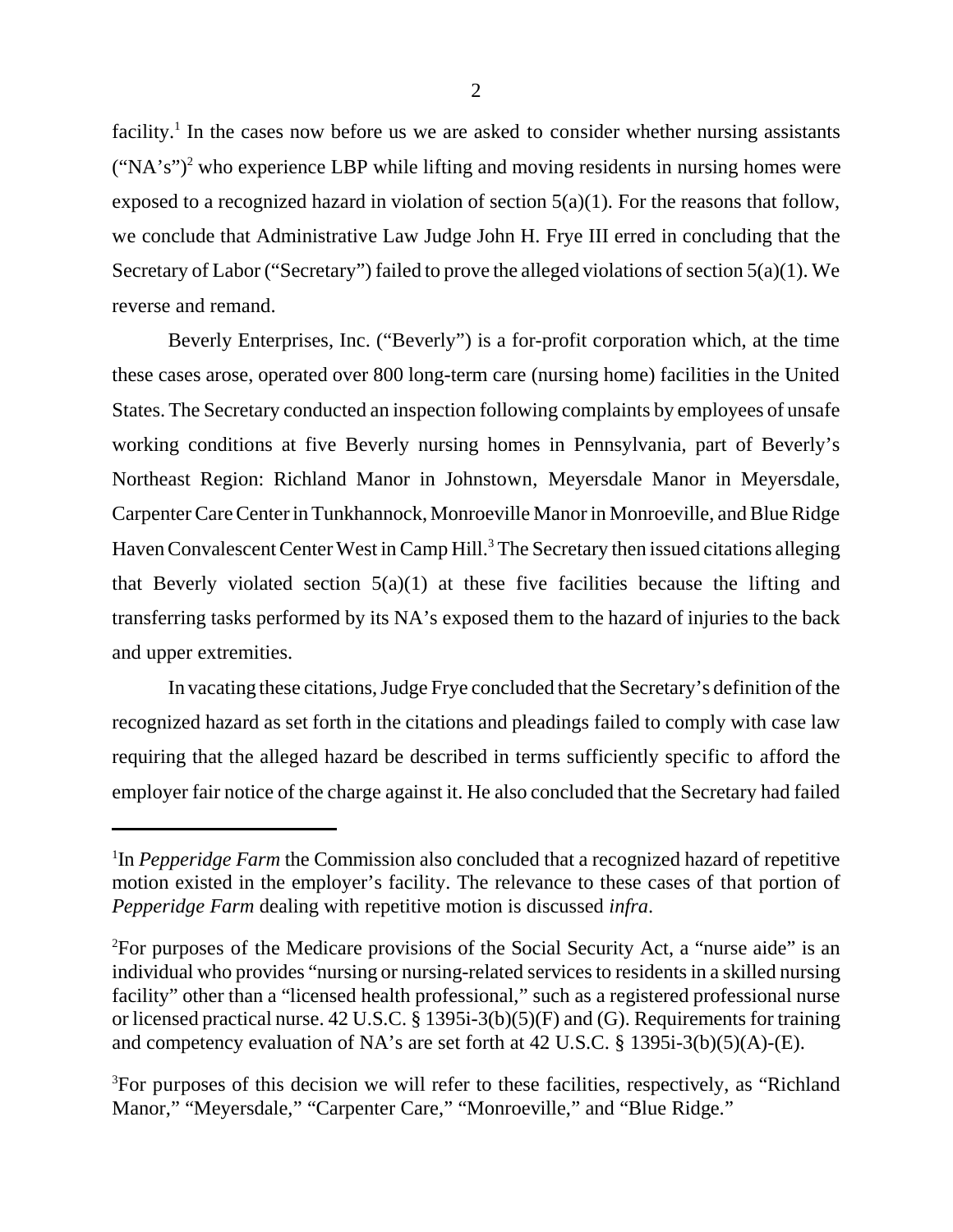to demonstrate that the working conditions in Beverly's facilities presented a hazard to its employees. We reverse the judge's decision on these two issues. We find that while the Secretary in her initial pleadings may not have precisely defined the recognized hazard in issue, at the time of the hearing the parties plainly understood that the issue they were litigating was whether the particular types of lifts in which Beverly's NA's were engaged presented a hazard. We further find that the Secretary proved that there is a substantial likelihood that these NA's could suffer LBP as a result of their lifting activities and that the level of this risk is sufficient to require that Beverly implement corrective measures under section  $5(a)(1)$ .

We also address the remaining elements of an alleged violation of section  $5(a)(1)$ which the judge did not consider.<sup>4</sup> We find that Beverly's employee training program "Lift with Care" as well as memoranda and other correspondence from Beverly's officials establish that Beverly recognized the hazard to its NA's and that experts familiar with the nursing home industry similarly recognize lifting and transferring of residents to be hazardous to NA's. We also find that Beverly's methods of lifting are likely to cause LBP, a severe, chronic, and debilitating condition that constitutes serious physical harm. We conclude, however, that a remand is appropriate on the issue of feasible means of abatement. Accordingly, we reverse the judge's decision and we remand for further proceedings on the issue of feasibility.

# **FACTS Activities of NA's and Lift Methods Used**

 ${}^{4}$ To prove that an employer violated section 5(a)(1), the Secretary must prove that the cited employer failed to free its workplace of a hazard, that the hazard is recognized by the employer or by its industry, that the hazard is causing or is likely to cause serious physical harm, and that feasible means existed by which the hazard could be materially reduced or eliminated. *Pelron Corp.*, 12 BNA OSHC 1833, 1835, 1986-87 CCH OSHD ¶ 27,605, p. 35,871 (No. 82-388, 1986). In view of his disposition, Judge Frye did not reach the questions of recognition, likelihood of serious injury, or existence of feasible abatement methods.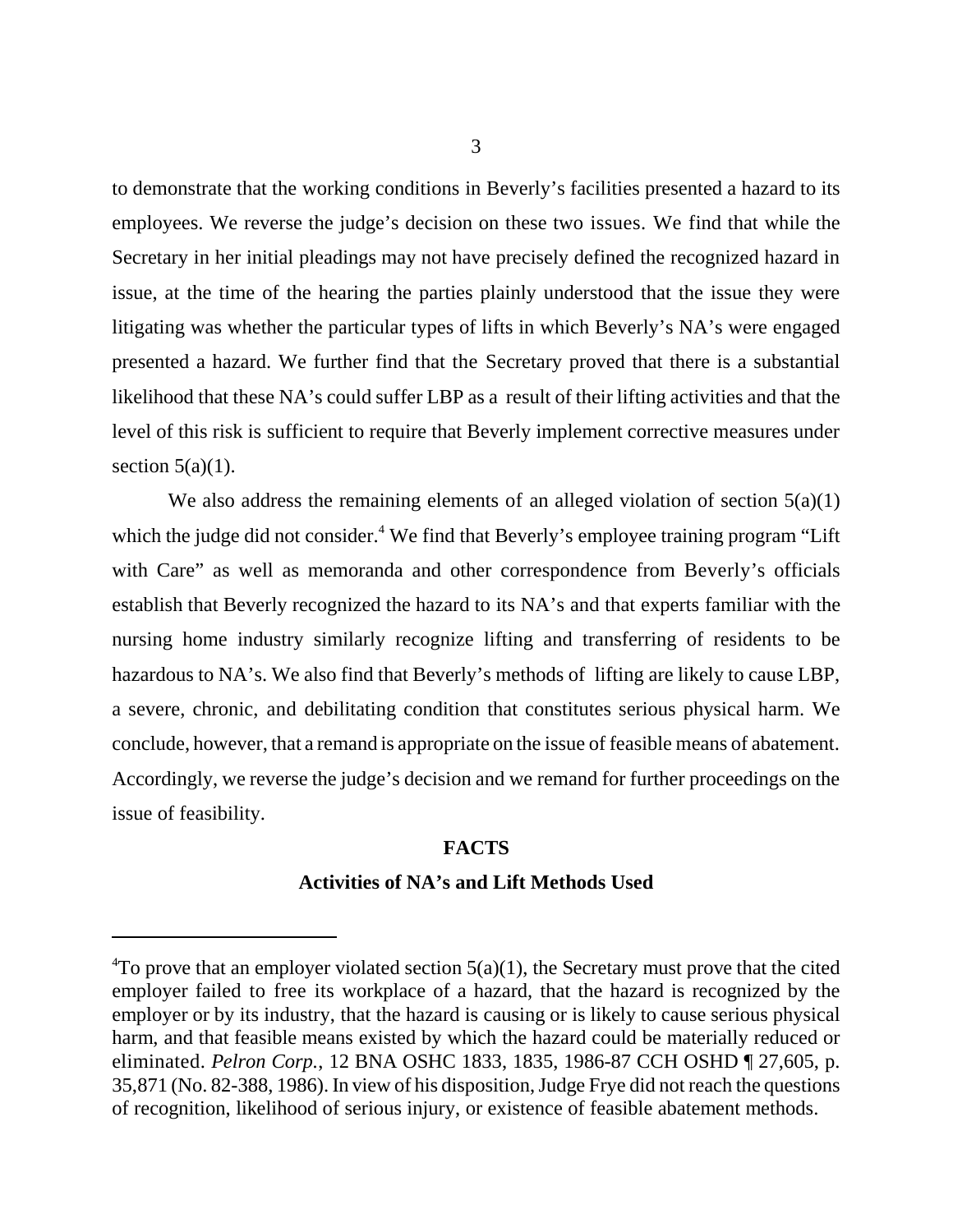4

A substantial number of the residents at these nursing homes<sup>5</sup> are unable to stand, support themselves, or move from place to place without the assistance of the NA's. Generally speaking, Beverly recognizes two categories of residents depending upon the level of assistance required—those who can bear some weight but require some degree of assistance in getting around and those who are completely non-weight-bearing. Those who cannot assist at all include "contracted" residents, that is, residents who have nonfunctional limbs drawn up close to the body. There are also some residents who are regarded as combative, that is, resistant to being lifted.

NA's perform a number of tasks involving lifting, moving, or transferring residents<sup>6</sup> including weighing residents, dressing them, helping them to the bathroom, and taking them to get a shower or bath or to the dining room or beauty shop. Depending upon their needs, residents may be lifted or transferred between their bed and wheelchair or other transportation means, between their means of transportation and the commode or shower chair, between the shower chair and the commode, and to and from the scale chair or tub chair. Residents who cannot sit up in a wheelchair are lifted onto and off of a geri-chair, gurney, or lounge chair when they are taken to a shower, the residents' lounge, or back to bed. Totally bedridden residents must periodically be repositioned in the bed and moved in order

<sup>&</sup>lt;sup>5</sup>This summary of the fact portion of the case is a composite of the evidentiary record presented as to all five facilities. Although the judge attempted to limit duplicative testimony, and the parties stipulated to some facts regarding work practices at the various facilities, the parties claimed before the judge that there were sufficient differences among the five facilities to require that the tasks of the NA's, the lifting practices and transferring practices, and the conditions of residents be fully litigated separately with respect to each facility. In their briefs before us, the parties concede that while the facilities vary to some extent in terms of such matters as the weights of residents and the availability of mechanical lifting devices, the differences are not of such a magnitude that would affect our disposition of any of these cases. Any relevant facts specific to individual facilities are so noted in this decision.

<sup>6</sup> One NA testified that a lift is a movement of a non-weight-bearing resident; movement of a resident who can bear some weight is called a transfer.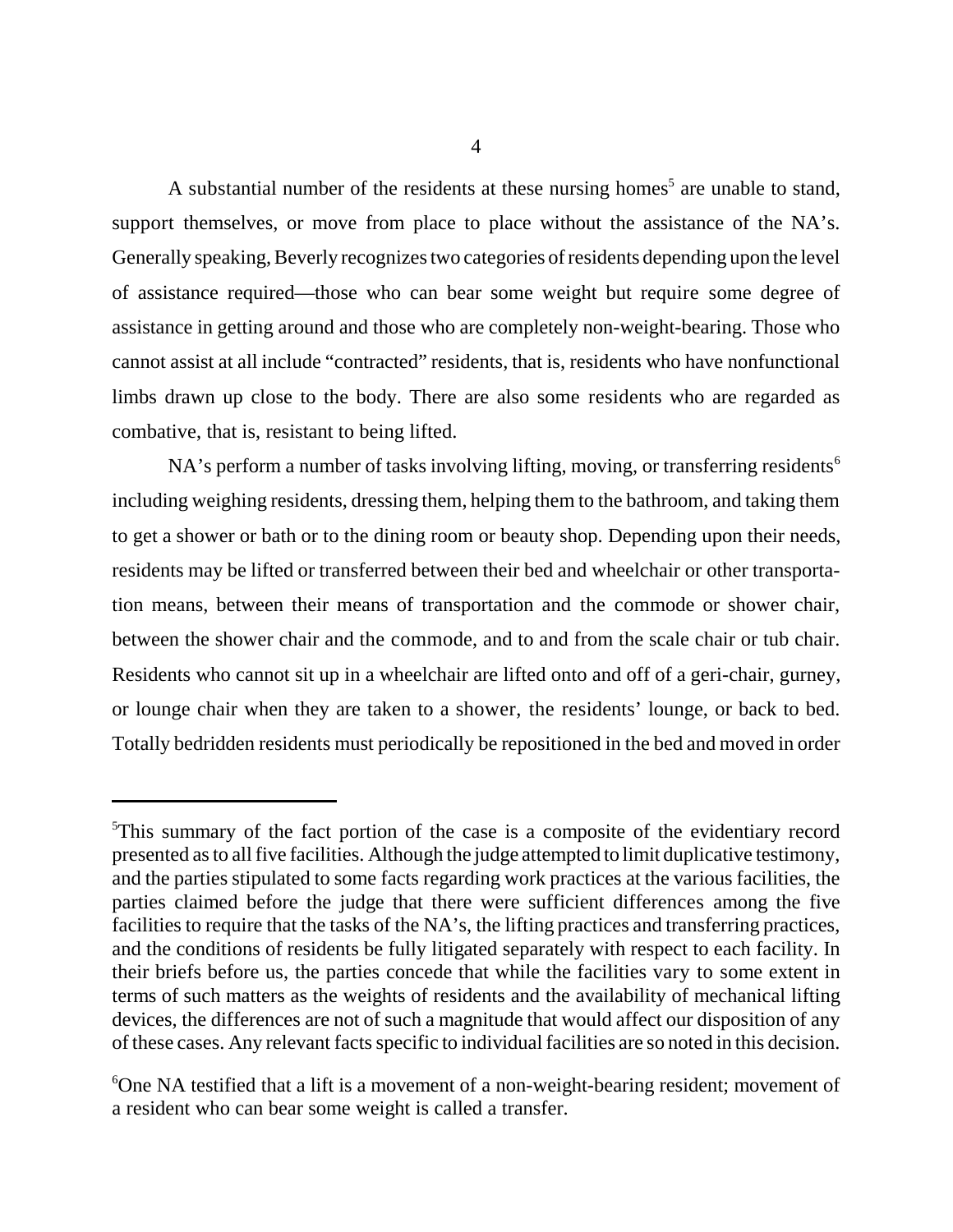to be washed, dressed, and have their bed pads changed, which involves some lifting up off the bed.<sup>7</sup> Some otherwise bedridden residents can be placed in a geri-chair or reclining chair for at least a portion of the day and, if incontinent, may have their pads changed while they are in the chair or may be placed back in bed to be changed, and some residents who remain in their chairs for the full day or in their beds for long periods have to be periodically repositioned as well, all of which entails additional lifts. During the night shift, residents frequently have to be moved about; their pads must be changed as needed and those who do not turn in their sleep must be repositioned every two hours under government regulations applicable to nursing care. Depending upon the facility and the level of dependency of the residents, the number of residents assigned to each NA varied from a low of 7 to a high of 18, and the number of times each resident would have to be lifted each day varied from 5 to 10. Generally speaking, NA's could be expected to perform approximately 50-55 lifts per day.

A common solo lift method is the "hug" lift. The NA will either carry a light resident as one would carry a baby or, more commonly, will stand either facing or behind the

<sup>&</sup>lt;sup>7</sup>One NA, Crystal Rector, who worked on a floor at Blue Ridge housing mostly bedridden residents testified that those residents were given a special type of bed in which it was easier to reposition the resident than in the normal bed but more difficult to turn or otherwise move the resident. In addition, these beds were about 4 to 4½ feet high, requiring the NA to stand on a platform while turning and repositioning a resident. As Rector testified, "you were more or less reaching over to turn them as opposed to the regular beds where you . . . could stoop down and be on the level and get your knees down to pull and position and give you support. Up on those beds you were more or less pulling going upwards so it [was] harder."

There is other evidence that the height of beds was a factor making the NA's tasks more difficult. Donna Connery, administrator of Carpenter Care, informed Patty Benesh, Beverly's corporate Manager of Safety and Loss Control for its Northeast, Great Lakes, and North Central regions that adjustment mechanisms were defective on some beds preventing the beds from being lowered. Benesh authorized new beds to be purchased. She did not indicate when this purchase occurred. One Richland NA, Mary Lou Krupka, said that some beds didn't lower enough and that she was injured when lifting a resident from a wheelchair into the bed.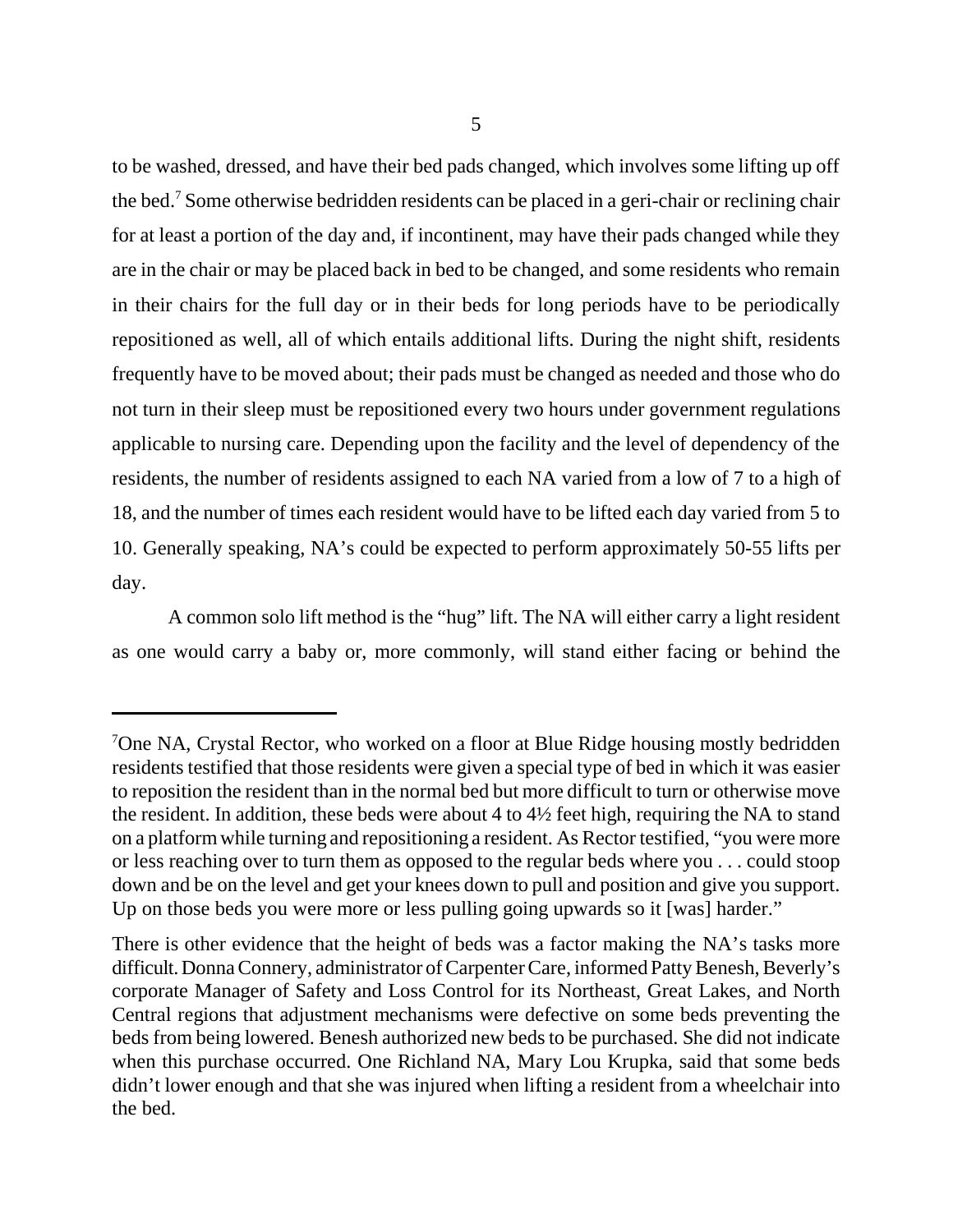resident, put her<sup>8</sup> legs around the resident, place her arms around the resident under the resident's shoulders or around the waist, and lift and pivot the resident onto the chair or bed. While some NA's said that they would only use the hug method on residents who could partially assist the lift, other NA's did not make such a distinction. If the resident cannot bear weight in a standing position, the NA will seat the resident on the bed and lift the resident from the bed. A non-weight-bearing resident may or may not be lifted so high that the resident's feet clear the floor, but unless the resident is a partial-assist, the NA will bear the full weight of the resident, generally between 100 and 200 pounds, although some residents are much heavier. In a 2-person lift method, one NA will lift the resident's back and underarm area while another NA lifts the resident under the knees, or alternatively both NA's will lift the resident from under the arm on each side. The latter is known in medical terms as an "under the axilla" lift. From a standing position the resident can be pivoted, or turned, as necessary. Either the hug method or a variation of the 2-person lift in which each NA would lift the resident by one arm and a leg was used for moving residents in and out of shower chairs. Residents who are bedridden and heavy have to be lifted from bed by three NA's, one lifting the arms, one lifting the feet or legs, and one in the center pulling the sheet or pad under the resident. Incapacitated residents such as stroke victims may also be lifted on a blanket by two to four NA's according to the weight of the resident. One NA recounted an incident in which six or seven NA's lifted a resident who weighed over 300 pounds from bed to a gurney.

None of the facilities had any established procedures for an NA to obtain assistance to perform a 2-person lift other than asking other NA's for help, and it was not mandatory for one NA to assist another. There was consistent testimony by NA's that frequently they performed solo lifts where two NA's were really needed because they were unable to locate another NA, and supervisory nursing personnel were unavailable or unwilling to assist. Some

<sup>&</sup>lt;sup>8</sup>Beverly employs some male NA's. The ratio of female to male NA's varies from about 3to-1 at Blue Ridge to 9-to-1 at Monroeville. For reasons which are unexplained in the record, only female NA's testified at the hearing.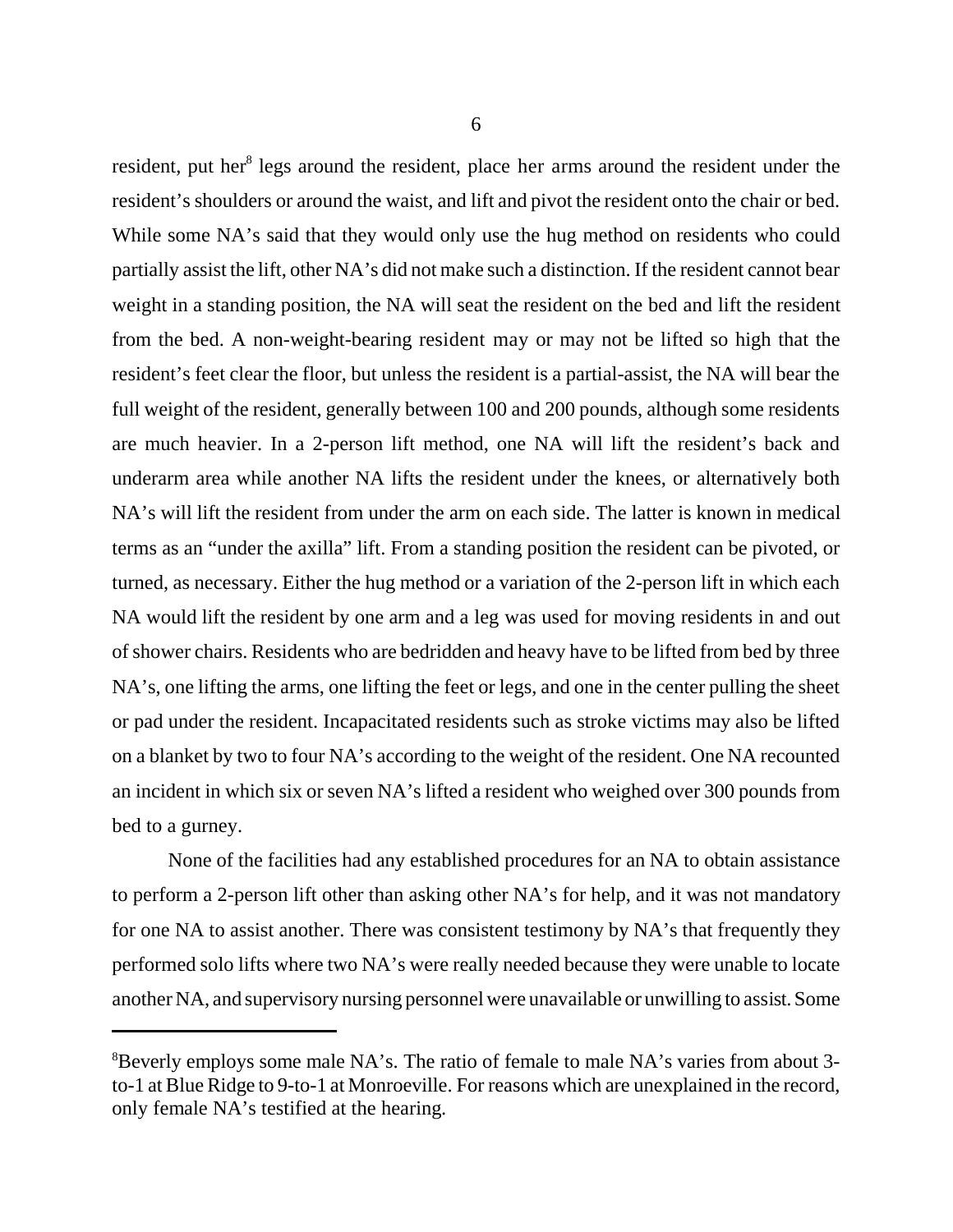NA's said that occasionally Charge Nurses<sup>9</sup> would assist, but it was not common for them to do so whereas others said that nurses would try to help as much as possible consistent with their other duties. This testimony is generally consistent with that of Beverly's Charge Nurses and other supervisors, who indicated that they would give assistance to NA's if requested to do so.

Mechanical lifts such as the Hoyer  $lift^{10}$  were not always readily available. Additionally, Hoyer lifts even if available were not always in proper operating condition or were missing the necessary lift pads and chains. Some NA's testified that they always obtained the Hoyer lift even if it took time to locate the lift or its accessories; others said that the Hoyer lift was simply dispensed with.<sup>11</sup> Although the Secretary's expert, Dr. Bernice Owen, was of the opinion that mechanical lifts should be used for lifting and transferring *all* non-weight-bearing residents, there is considerable contrary testimony from NA's and supervisors at all of the facilities here that for the safety of both residents and NA's, mechanical lifts are not suitable for use with combative residents.<sup>12</sup>

<sup>&</sup>lt;sup>9</sup>Charge Nurses supervise the NA's and the residents' care and daily activities.

<sup>&</sup>lt;sup>10</sup>The Hoyer lift is an outmoded design which dates from the 1940's. It is mechanically operated by a crank whereas newer type lifts operate by electric motor powered by batteries. Although there are two manufacturers of Hoyer-type lifts, Hoyer and Invacare, "Hoyer" is commonly used as a generic term to refer to any manual mechanical lift.

<sup>&</sup>lt;sup>11</sup>However, Beverly's supervisory nurses at Meyersdale stated that to their knowledge, no NA had ever had to manually transfer a resident because a hoist was not available nor had any NA ever complained that there were not enough mechanical hoists.

 $12$ For example, they testified that combative or agitated people can fall out of a hoist and in any event such individuals are far more difficult to lift in a hoist than docile persons. Carpenter Care had a resident with osteoporosis for whom it claimed that lifting in a mechanical lift would be uncomfortable and unsafe. There are also some differences among mechanical lifts in terms of the types of residents who can be lifted. The Sara lift can only be used with residents who have some motor control over their limbs whereas the Maxilift is intended for use with residents who have more physical difficulty in moving their legs or (continued...)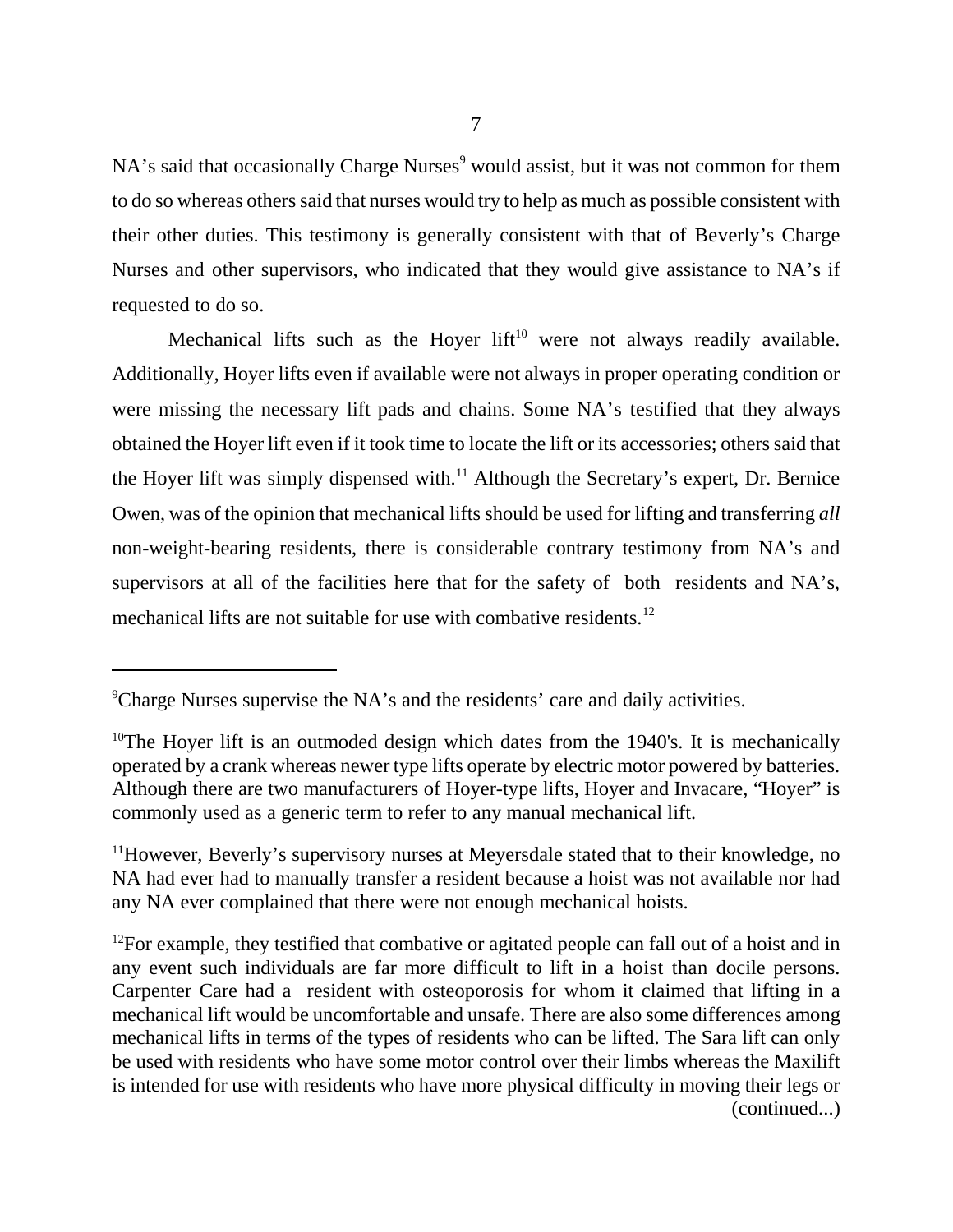#### **Training Given to NA's**

The parties do not dispute that there are no written industry rules or standards regarding the types of lifting techniques that should be used for residents of different weights or the types of residents who should be lifted by mechanical lifts. NA's were not given any other guidance as to what factors to take into account or how to determine what lifting method was appropriate for any particular resident. Beverly's position is that in accordance with recognized social policies regarding restorative care,<sup>13</sup> no general corporate policy or guidelines are possible because the appropriate method can only be determined on a case-bycase basis through an evaluation of each resident using accepted nursing criteria.<sup>14</sup>

<sup>14</sup>It does appear, however, that individual facilities developed their own policies in the absence of general corporate guidance. Initially, Monroeville did not require that a mechanical lift be used except in the case of one or two residents for whom a mechanical lift was specified. After the inspection commenced, Monroeville's administrator, Wieczorek directed that mechanical lifts be used for total (full-assist) lifts for all residents weighing over 150 pounds. On the other hand, Susan Mahler, Assistant Director of Nursing at Richland Manor, was opposed to a strict rule requiring that all total-assist residents above a certain weight be lifted in mechanical lifts because such a policy would preclude the staff from evaluating the resident's potential to become less dependent. She referred to a specific case in which an obese resident improved to the point where she became a very minimal assist. Her counterparts at Carpenter Care, though, would not recommend a manual lift for any resident who was completely non-weight-bearing except in the case of a resident who suffered from osteoporosis and arthritis. Gloria Eastwood, Assistant Director of Nursing at Carpenter Care, was of the view that a mechanical lift should be used with residents susceptible to severe skin tears in order to prevent further injury.

 $12$ (...continued)

other parts of the body. For instance, there is evidence that unlike the Maxilift, the Sara lift could not be used to move a quadriplegic or very heavy patient and that a Hoyer lift was used in cases of a resident who is an amputee or a resident with multiple sclerosis.

<sup>&</sup>lt;sup>13</sup>Beverly represents that a requirement at least to preserve and to the extent possible to enhance a resident's ability to perform daily living activities is set forth in 42 U.S.C. § 1395i-3(b) and 42 C.F.R. §§ 483.20(a), (b), & (d) and 483.25(a). The relevant statutory provision states that "a skilled nursing facility must care for its residents in such a manner as will promote maintenance or enhancement of the quality of life of each resident."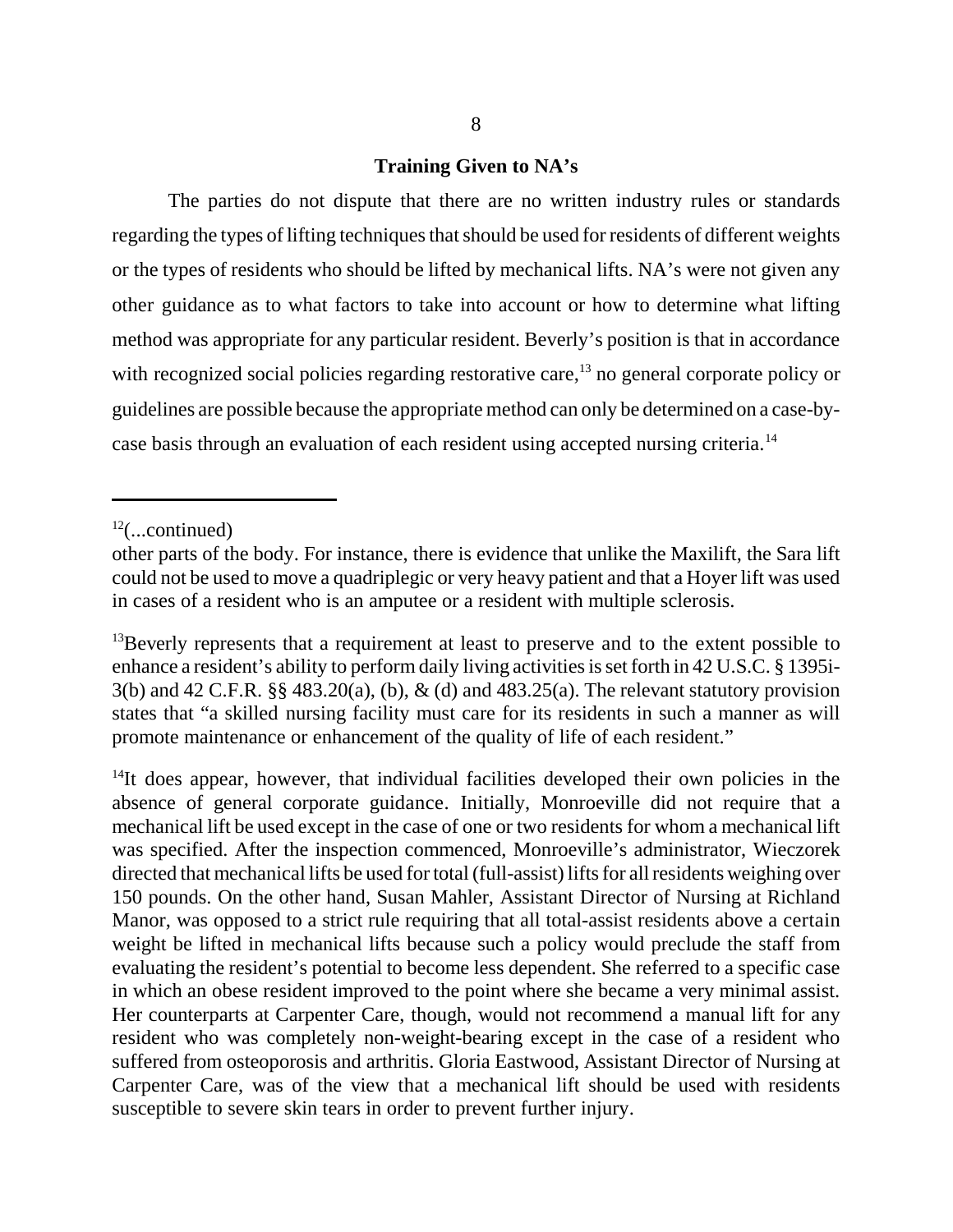9

Beverly provided a basic orientation to new employees, covering such subjects as taking residents' vital signs, fire hazards, and how to make beds. Some NA's said they were not shown how to lift residents other than lifting a resident from bed to wheelchair in conjunction with instruction on making beds, but Beverly managers testified that the orientation did cover transferring and lifting of residents and that experienced NA's were required to demonstrate the techniques to those newly-hired. NA's also testified that they were not instructed as to when they should lift by themselves, when they should lift with assistance, and when they should use the Hoyer lift, nor, according to one NA, were they cautioned about the potential for back injuries. There is no dispute, however, that new hires were shown what method to use to lift each resident by other NA's with whom they were assigned to work for initial on-the-job training ranging from a few days to two weeks. However, neither the orientation or initial on-the-job training gave NA's specific instruction in how to determine, or what criteria, such as weight, to take into account in deciding, whether a given resident should be lifted by one NA or two or by a mechanical lift, nor were they shown how to transfer combative or contracted residents. While it takes only 5 to 15 minutes to learn how to use a Hoyer lift, some NA's said that they received training from supervisors on how to use the Hoyer lift whereas others testified that they learned from their co-workers or in one instance from a resident who explained to the staff how the lift operated. All who testified on the point, however, agreed that they were not given instruction as to the circumstances when they should use mechanical lifts.

According to some NA's, they were told that if a resident "looked" too heavy, they "felt" they could not do the lift, or they were not "comfortable" lifting a resident without assistance, they should request help, and some NA's denied even having been given this instruction.15 As several NA's put it, whether to use the hug method or 2-person lift or mechanical lift is a matter of the NA's "judgement" or "decision." Although two Beverly

<sup>&</sup>lt;sup>15</sup>As discussed more fully *infra*, a "team" lifting program was put into effect only sporadically and largely unsuccessfully at these facilities.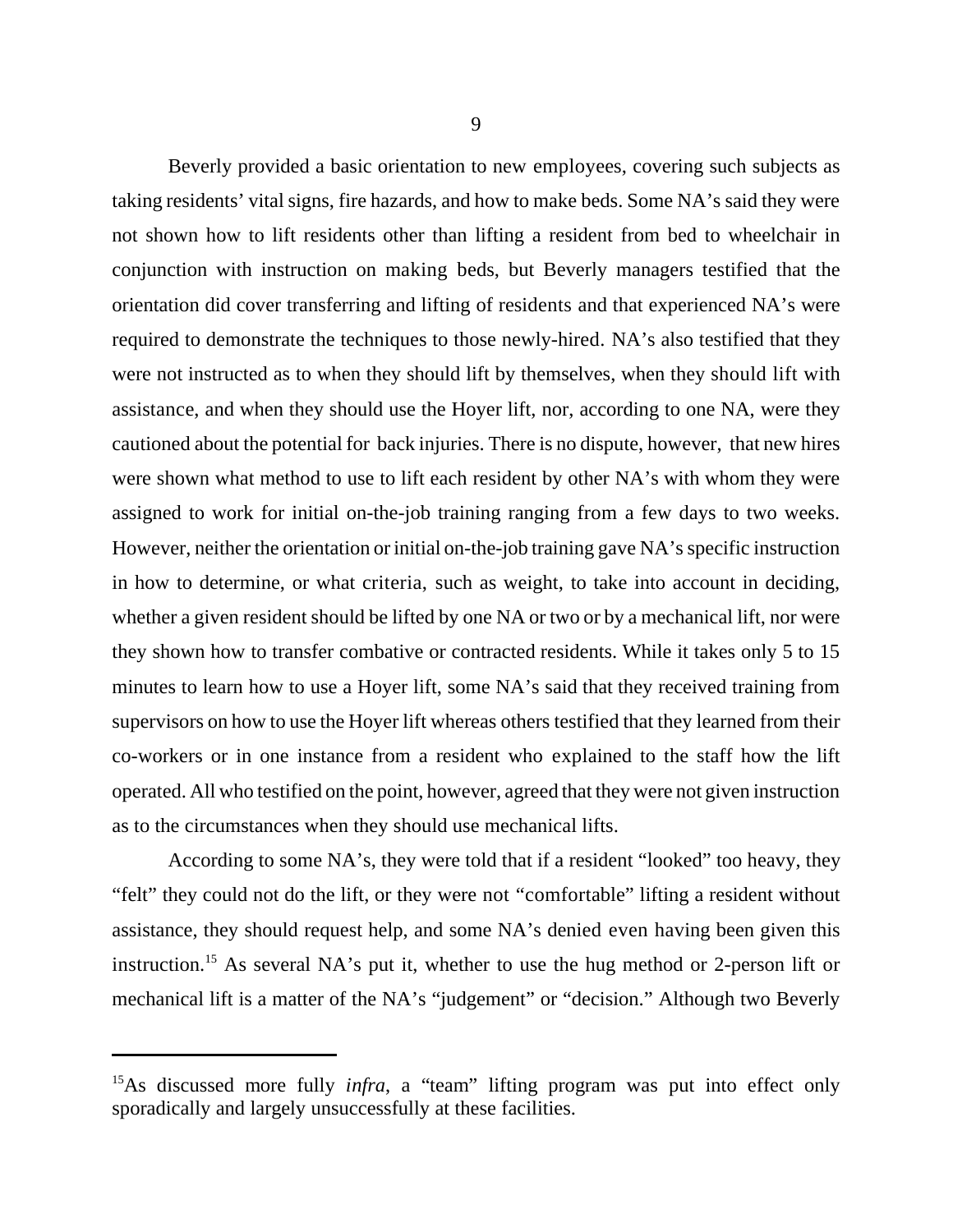supervisors, Swank, Associate Administrator at Blue Ridge, and Patience Grummick, Director of Nursing at Monroeville, denied that NA's are responsible for making the "professional assessment" as to how each resident should be lifted, Beverly's managers did not dispute that Beverly failed to provide training on how much weight an NA could safely lift.

In 1990, the state of Pennsylvania began a nursing certification procedure as required by federal regulations effective that year. Beverly administered a training program sponsored and monitored by the Red Cross and approved by the Pennsylvania Department of Education which qualifies NA's for state certification as a nursing assistant and includes a hands-on test in which applicants for certification must demonstrate basic nursing skills. Although the state does not require NA's to qualify in lifting and transferring for certification, the Red Cross training includes positioning, turning, and moving residents; body mechanics; and safety measures. It further requires participants to practice and be evaluated on lifting after viewing instructor demonstrations, but it does not give instruction as to when any particular lift method should be used.<sup>16</sup> Beverly supervisory personnel qualified as instructors in this program.

Training was also given through the "Lift with Care" program, which Beverly acquired in 1987. "Lift with Care," which addresses prevention of back injuries through application of ergonomic principles, is a training system for health care workers produced by a company named "Visucom." It consists of an instructor guide, employee handouts, videotapes, and practice exercises covering six basic lifts or transfers: turning a resident, moving a resident up in bed, moving up in a chair, ambulation, transferring from bed to chair, and transferring from chair to bed. According to Blue Ridge Patient Care Coordinator Geraldine Adkins, Assistant to the Director of Staff Development at Blue Ridge at the time these cases arose, "Lift with Care" "explained the back and how back injuries could happen

<sup>&</sup>lt;sup>16</sup>The Red Cross suspended its training program at Blue Ridge for at least a year due to concerns that the program was not being properly taught. It is unclear when this suspension occurred in relation to the inspection.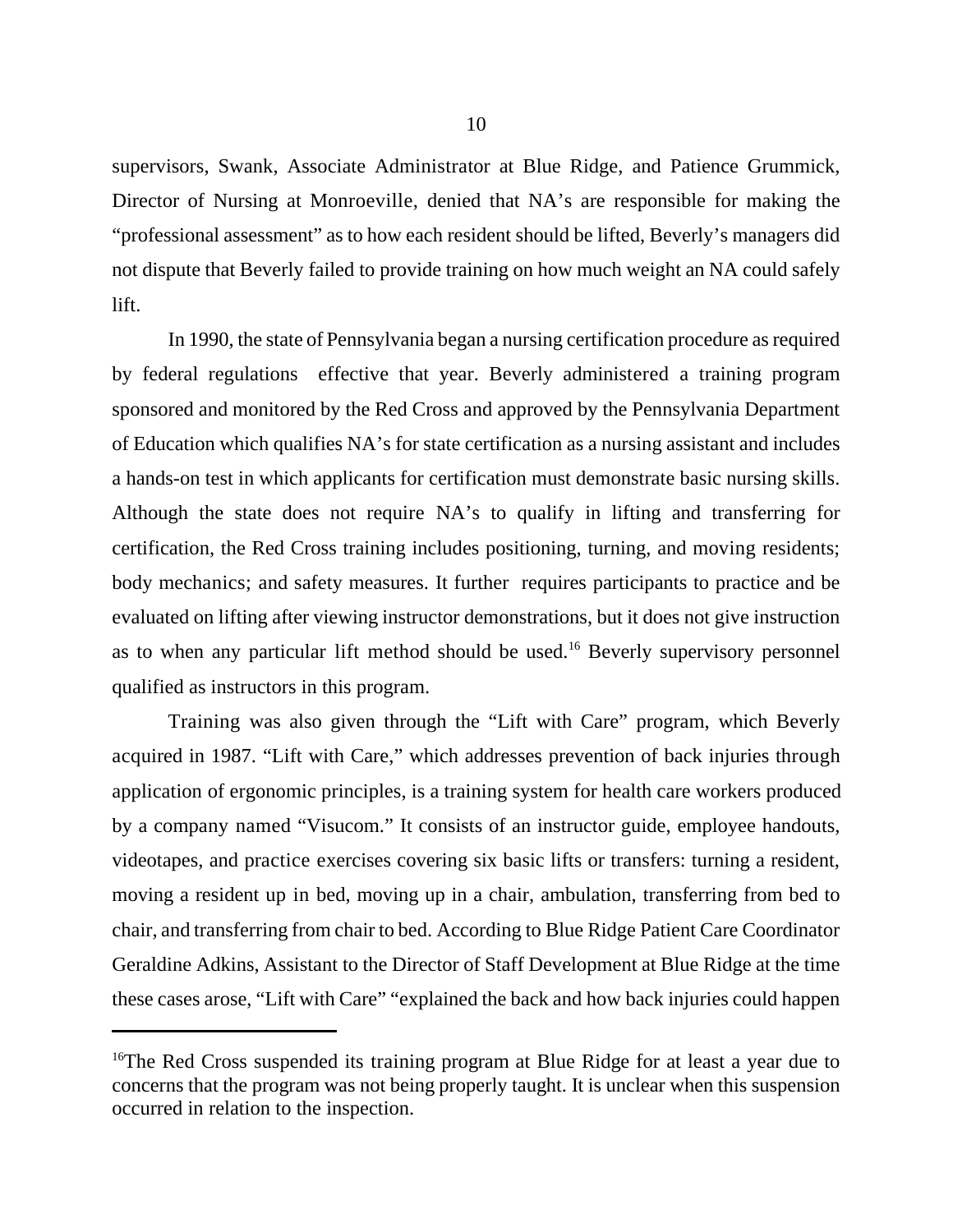and the proper way that you should lift," including demonstrations of the correct use of both the Hoyer lift and ProFlex belt. The program is presented annually, and all NA's are required to attend each presentation, although several Carpenter Care NA's said that they were unfamiliar with the program.

"Lift with Care" was not developed by Beverly; it is generic in coverage. The only specific lifting techniques prescribed under the program are that two NA's should turn residents and move them up in bed or in a chair. Under "Lift with Care," other operations, such as moving a resident from bed to chair, may be performed by only one NA "if the patient is able to assist and is not too heavy," but the term "too heavy" is not defined, nor were NA's instructed as to what weights were safe to be lifted by one or two persons. "Lift with Care" also did not include any training with respect to combative residents. The program does not show how to use mechanical lifts because there are so many different types, nor does it describe when mechanical lifts should be used. Patty Benesh, Beverly's corporate safety manager and an instructor in the "Lift with Care" program, admitted that the program does not address when it is safe to perform a lift in any particular manner, and she reiterated that the appropriate method of lifting depends upon the particular NA doing the lifting. Benesh conceded that she never provided any specific guidance on when the decision should be made to use a Hoyer lift.

"Lift with Care" was presented as part of Beverly's "inservice" program. Inservices are periodic refresher training<sup>17</sup> on various nursing subjects given for approximately a half hour to an hour on all shifts by various Beverly personnel and outside speakers. "Lift with Care" is only one of a number of inservices dealing with resident lifting and transferring; other inservices were presented by each facility's physicians and occupational and physical

<sup>&</sup>lt;sup>17</sup>Beverly also conducts an appropriate inservice if there has been an employee injury; for instance, after two NA's lost time from work after performing a lift in an improper manner, they were required to attend an inservice to review proper lifting techniques after they returned to work.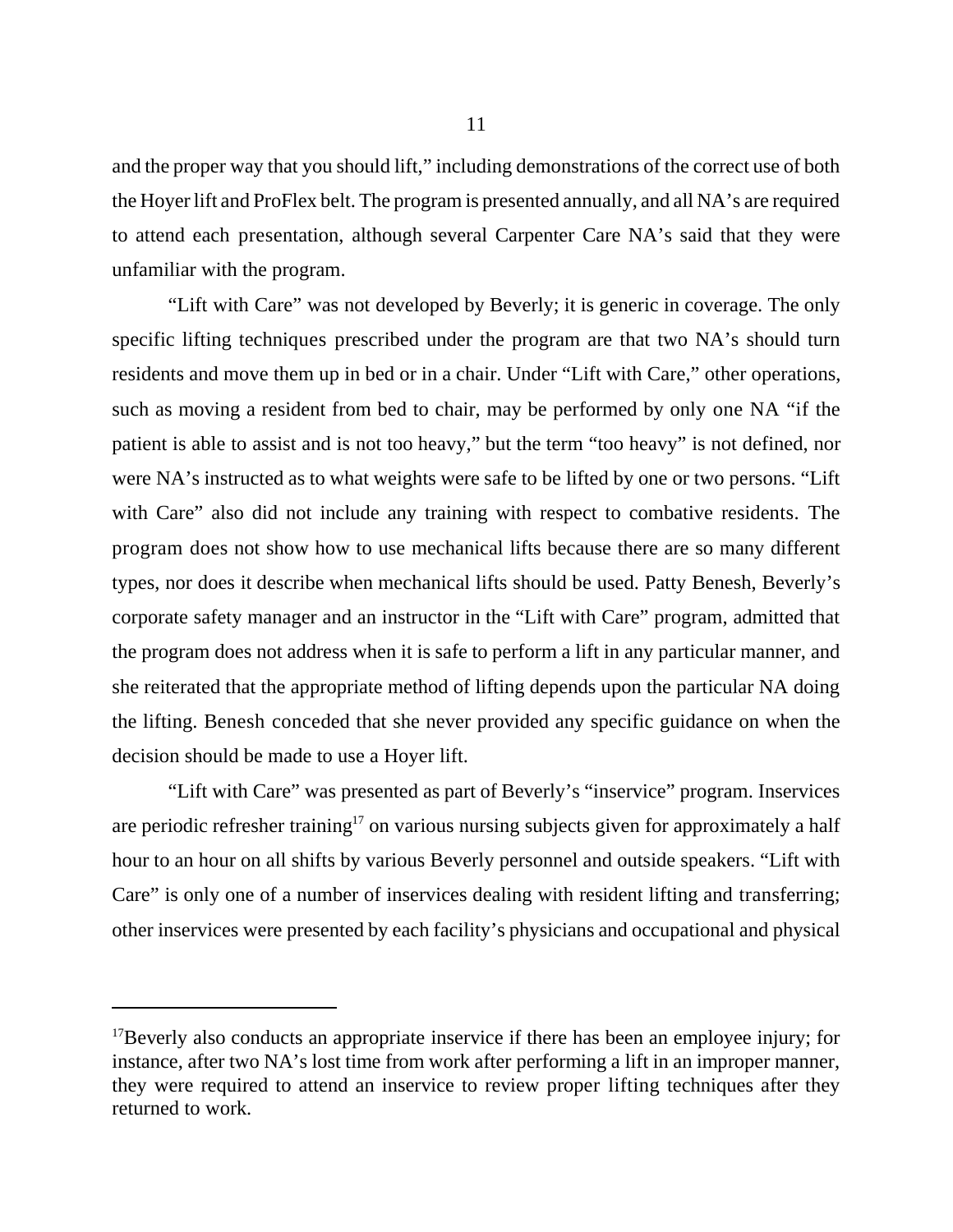therapy staff.<sup>18</sup> All NA's are expected to attend except for one NA who should remain on duty to attend to any resident needs. Again, however, NA's stated that this training dealt with techniques but not guidance on use of particular lifting methods or factors to consider in selection of a lifting method. NA's felt that the demonstration and practice provided as part of inservices also did not realistically address combative or unresponsive residents.

Beverly's supervisors testified generally and consistently that they would customarily observe NA's as they were working and would correct any NA they observed using an improper lifting technique. Blue Ridge and Monroeville have a written progressive disciplinary program, and an improper lift could easily be detected either by the Charge Nurse or nursing supervisor who makes rounds every two hours. Richland Manor was in the process of implementing a disciplinary program which would focus particular attention on situations in which one NA performed a lift that was supposed to be done by two persons. In addition, the NA's providing on-the-job training would keep supervisors informed as to the progress of the new hires, and those who needed further instruction would be sent back to orientation or discharged if they did not show proper transferring and lifting performance. There is some evidence that NA's had received corrective instruction in proper lifting techniques or were reprimanded for failure to lift properly.

#### **Resident Information Made Available to NA's**

As indicated above, Beverly contends that the appropriate lifting or transferring method must be determined on a case-by-case basis for each resident individually. While there is no dispute in the record that Beverly made such evaluations which it recorded in the resident's records, NA's claimed that dissemination of specific information on how each resident was to be lifted was irregular and in some instances was incorrect.

Two documents, the Activity (or Activities) of Daily Living ("ADL") sheet and the Nursing Care Instruction Sheet, which are kept at the nursing station, are the prescribed

<sup>&</sup>lt;sup>18</sup>Federal regulations require 12 inservices each year on specific subjects including occupational and physical therapy, but do not prescribe the content of inservices on lifting and transferring.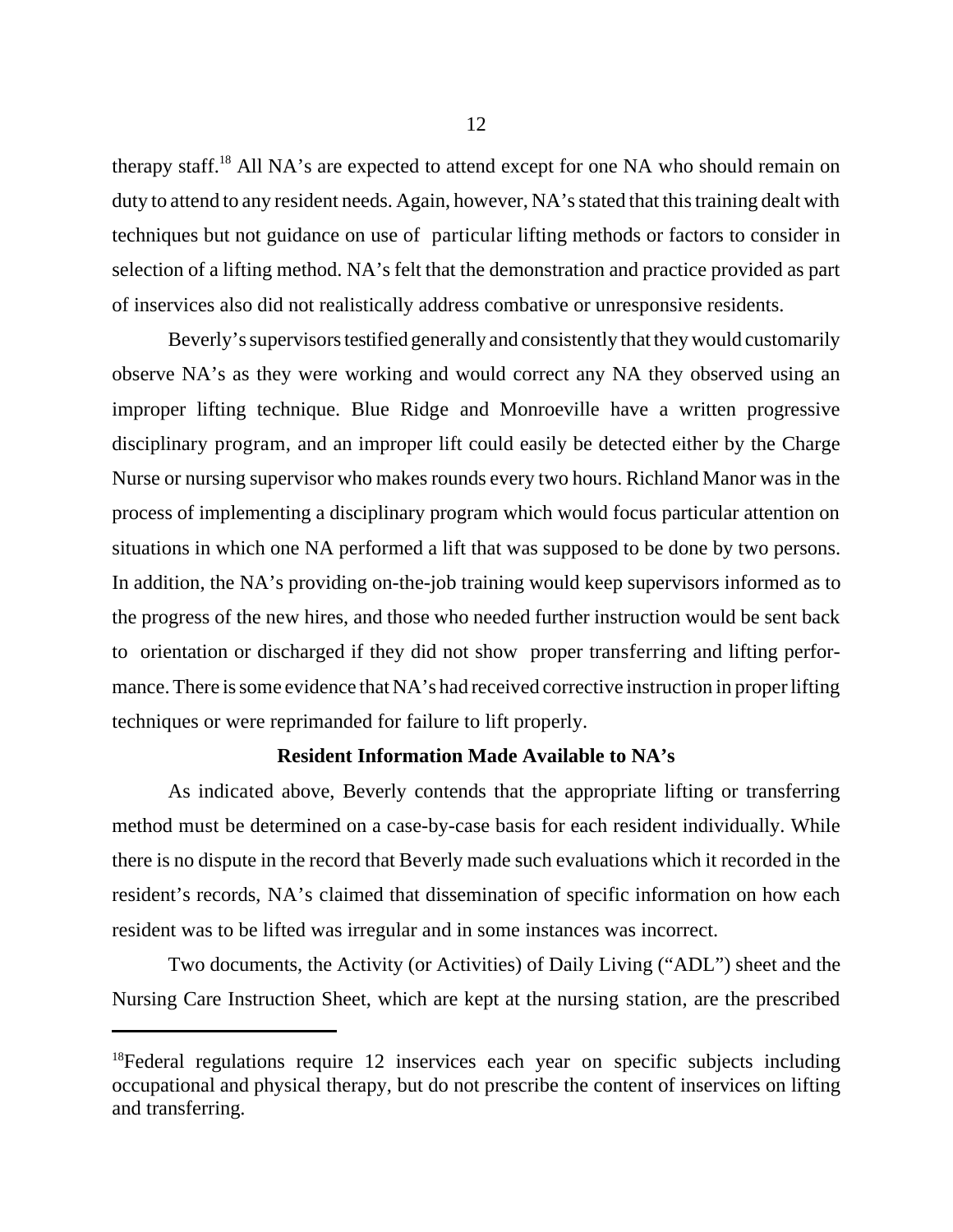written means of communicating resident information to NA's. There is testimony by a number of NA's that prior to the inspection, these forms were often incomplete or inaccurate and that after the inspection they began to contain more information as to the resident's ability to bear weight. For instance, Blue Ridge instituted a program which had as its objective improvement of the "clarity" of the ADL's. Nevertheless, while the record in general shows that Beverly took measures to ensure that NA's and other responsible personnel were informed of the assistance requirements of each resident, there is some question as to the adequacy of those efforts.

Blue Ridge and Meyersdale supervisors stated that NA's have the opportunity to provide input to the ADL or instruction sheet and one Meyersdale NA, Tammy Crayton, said that she would make observations about a resident's ability to help with lifts. Three NA's at Monroeville, Lorelei Servocki, Bobbi Jo Fliflet, and Deborah Garritano, said that when they observed discrepancies in the ADL, they would notify the Charge Nurse.<sup>19</sup> NA's at Monroeville also were given a hand-lettered form which recorded the kind of assistance each resident needed in a variety of activities including transfers. The form was updated by the Charge Nurse on a weekly basis or when a new resident was admitted, and one employee, the unit clerk, would keep track of and record changes in resident assignments. This form was put into effect in early 1991, and an inservice was conducted for NA's regarding the new form. Monroeville Director of Nursing Grummick testified that she would periodically ask NA's if they had a copy of the form. Richland Manor NA's Connie Mohle and Mary Lou Krupka and Carpenter Care NA Mary Madill stated that NA's know the lifting and transferring requirements of the residents normally assigned to them. NA's working in the Medicare wing of Blue Ridge are told whether each new resident can be lifted with one person or whether a 2-person or mechanical lift is required.

 $19$ Although Fliflet claimed she was never told which residents had to be lifted manually with two NA's and which ones she could lift alone, she admitted that her assignment sheet states how much help each resident needs to be moved. Garritano testified that the assignment sheet states whether a resident is to be lifted by one or two NA's.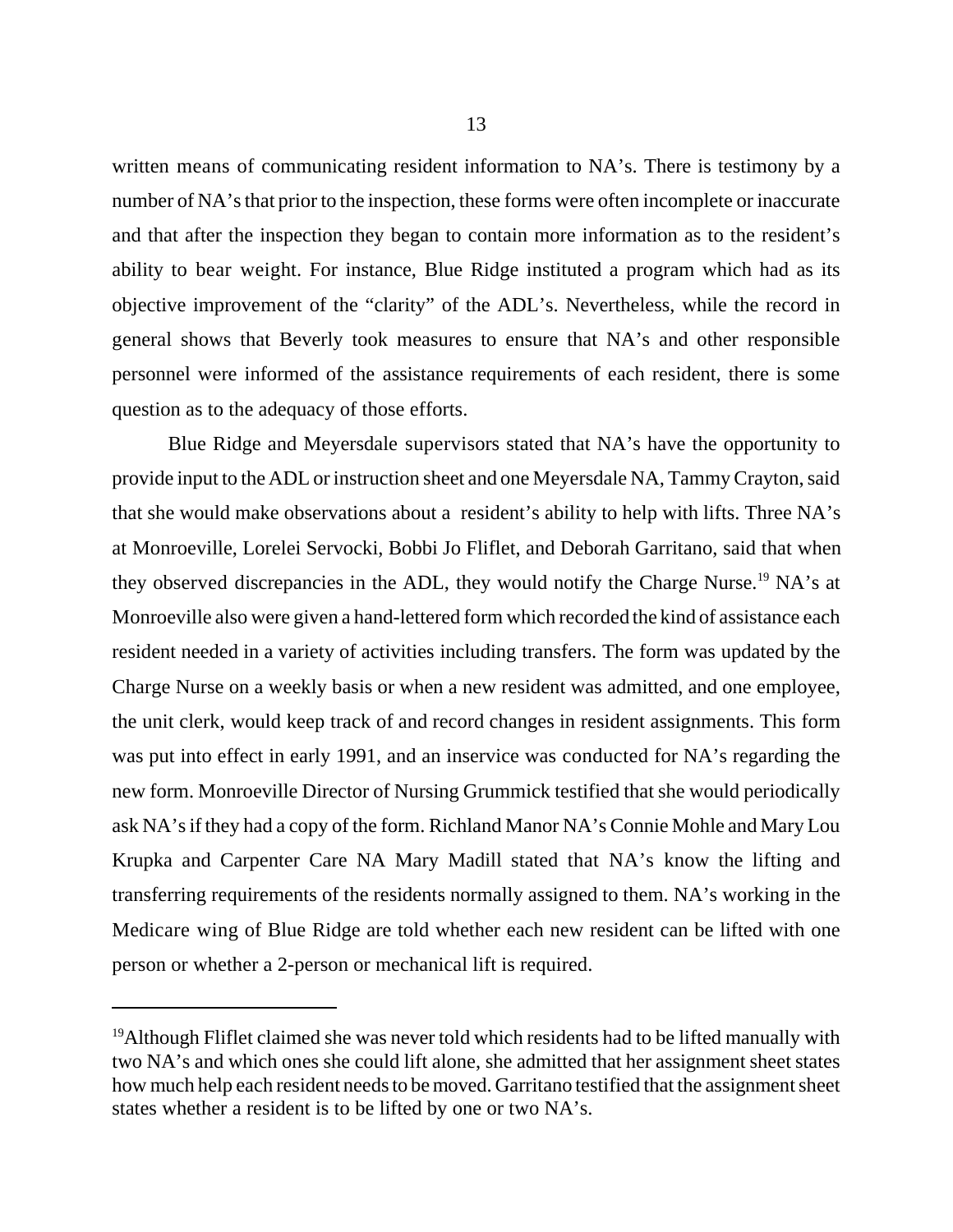Supervisors also stated that at the start of the shift the Charge Nurse would advise the NA's of any new residents and the level of assist of each new resident or of any changes in a resident's condition including residents who were sick or had appointments that would take them off the premises that day. If the resident's lifting and transfer assist requirements had changed, that information would also be communicated. Some NA's, however, claimed that the information they received from the Charge Nurse did not include guidance as to how to lift and transfer each resident, whereas other NA's, specifically several NA's at Carpenter Care, said they would get lifting information not from the Charge Nurses but from the NA's on the previous shift.<sup>20</sup> Meyersdale NA Crayton said that if a resident was moved to her floor, she would ask the NA's who had previously been assigned to that resident how the resident was to be lifted.

<sup>&</sup>lt;sup>20</sup>The physical and mental condition of each new resident is recorded upon admission on a Nursing History and Assessment form, which is kept as part of the resident's medical records. According to Jennifer Firestone, Admissions Coordinator at Monroeville, each NA assigned to a new resident would be informed of the information on the assessment form including the resident's degree of mobility and assistance required. Kathy Grube, Assistant Director of Nursing at Meyersdale, said that, on request, Charge Nurses or other supervisors will tell an NA what lifting or transferring information is shown in a resident's records. Otherwise, for privacy reasons, residents' medical records are not available to NA's. Pursuant to federal Medicare and Medicaid regulations effective in October 1990, Beverly began phasing out the Nursing History and Assessment Form in favor of the Minimum Data Set ("MDS"), a record of the medical history and condition including the functional skills and mobility of each new resident. The MDS includes an entry for the degree of assistance required and, if assistance is required, whether a 1- or 2-person lift method is to be used based on a recommendation from the Charge Nurse. The MDS is updated annually and whenever a significant change occurs in the resident's condition.

The MDS is the basis for the Resident Care Plan, a document which prescribes the goals and objectives for treatment of each resident and includes transfer information if the resident requires assistance. Although, under Beverly's own procedures, the Resident Care Plan should have been available to NA's, a number of NA's at Carpenter Care testified that they did not have access to the care plans. They also testified that it is for this reason that they generally had to use their own judgment as to the proper lift method for each resident.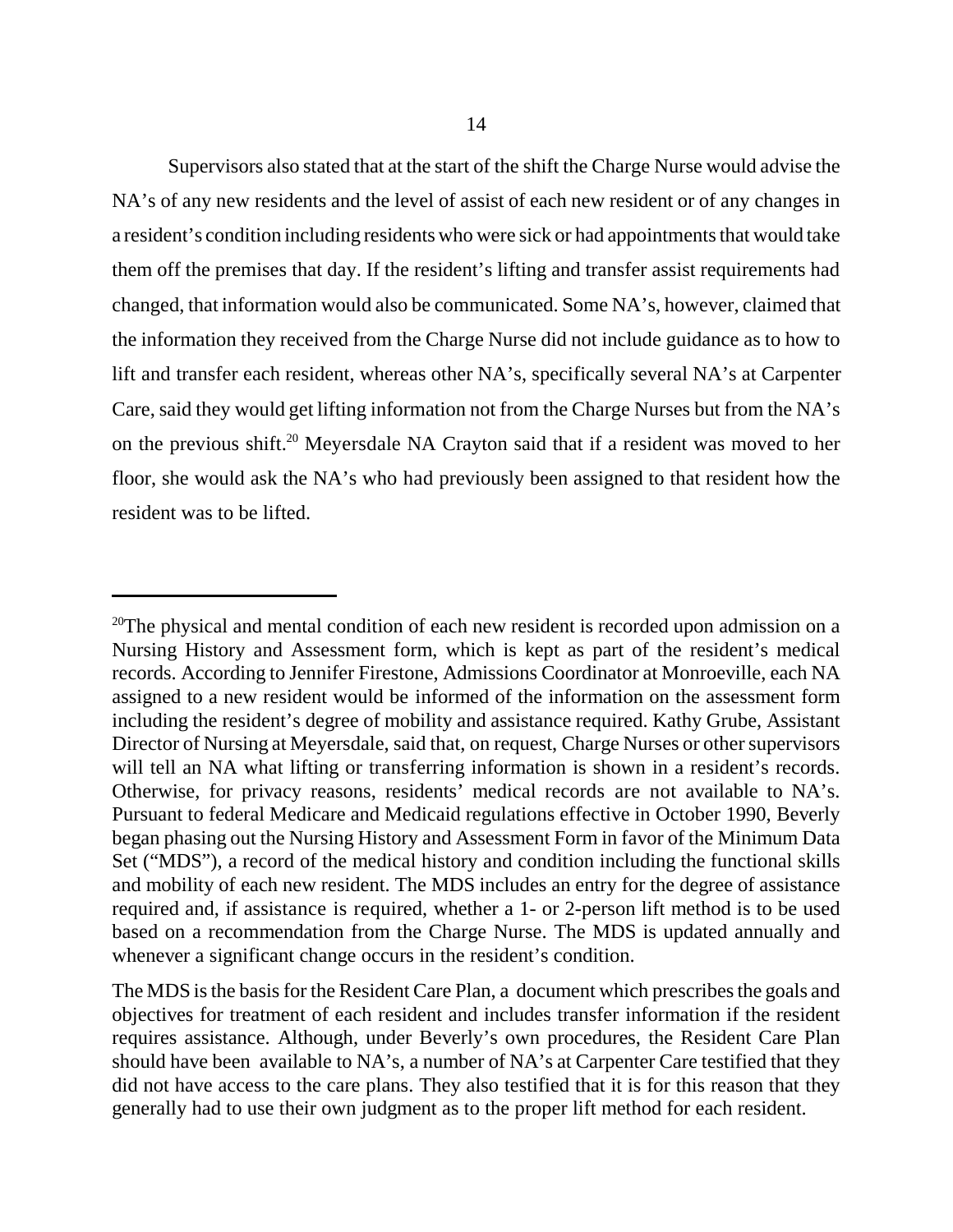Although Beverly attempts to assign an NA to the same residents each day, Beverly maintains a system under which assignments rotate on a periodic basis. In addition, it claims that pulling one NA off an assigned unit to fill in on another unit is unavoidable. According to Blue Ridge Patient Care Coordinator Terry Hilton, the Charge Nurse would instruct the substitute NA as to exactly what care each resident required, but there is some doubt in the record as to the extent to which this policy was actually effectuated.<sup>21</sup>

#### **Injuries to NA's**

A number of Beverly NA's testified regarding LBP or back strain they experienced while lifting or moving residents. In many instances NA's not only were unable for some period of time to perform their normal daily activities both at work and at home as a result of the LBP they suffered but were forced to take time off from work or were instructed to take a temporary absence from work in order to recover. Absences from work ranged from a few days to several weeks and in a few cases employees were out of work for six months to over a year. This testimony was corroborated by several different types of documentary evidence: workmen's compensation claim forms and related reports; OSHA 200 logs of occupational injuries and illnesses;<sup>22</sup> literally hundreds of "BE-122" forms, which are

<sup>&</sup>lt;sup>21</sup>Blue Ridge NA Lana Lang testified that when she was pulled off her regular assignment and directed to assist on another floor, the NA's on that floor would identify those residents who could or could not assist in lifting or transferring. Richland Manor NA Donna Beisel and Carpenter Care NA Donna Hollister said that they would not "get report[s]" when they were pulled to another unit. Beisel conceded that she was usually familiar with the residents where she was reassigned, but Hollister said she did not know the residents on other wings. Monroeville NA Myrna Jenkins also stated that she was not always given lifting instructions when she was assigned to a different unit. Meyersdale NA Crayton said that the report she would get if reassigned did not include specific instructions on how to lift the residents. On the other hand, Carpenter Care NA Mary Madill stated that NA's commonly exchange information about residents, and any NA who has a question about a resident can ask another NA.

<sup>&</sup>lt;sup>22</sup>Section 29 C.F.R. § 1904.2(a) requires employers to enter each recordable injury or illness on the OSHA 200 form, the "Log and Summary of Occupational Injuries and Illnesses," or (continued...)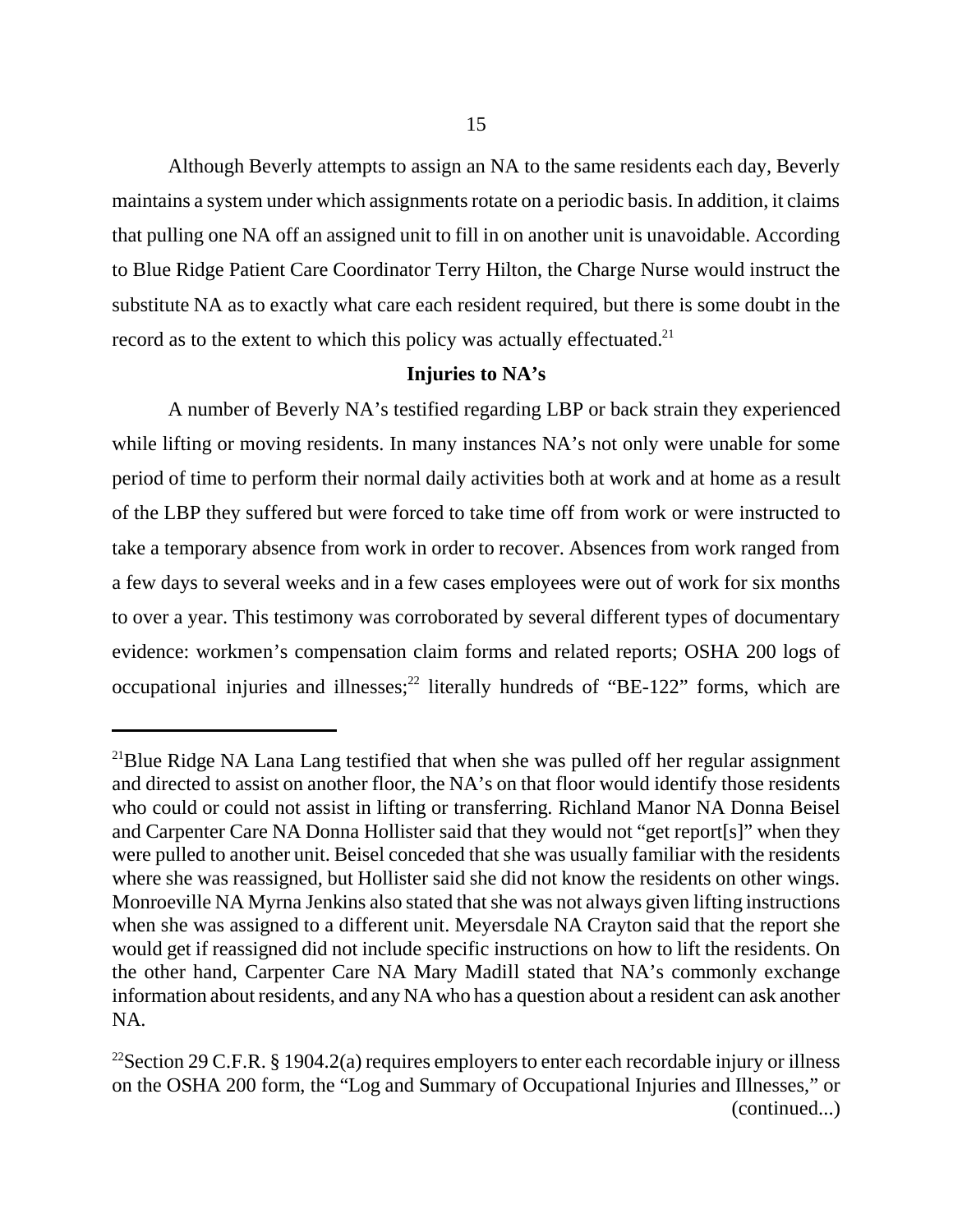accident report forms Beverly's supervisors are required to file whenever an employee is injured; and reports showing the amounts paid out for workmen's compensation claims which also contain information as to what the claimant alleged was the basis of the claim. A review of these documents reveals a considerable number of complaints of LBP or lower back strain attributed to lifting or transferring residents.<sup>23</sup> Based on this evidence, the Secretary's compliance officers concluded that there were "numerous" injuries to NA's resulting from lifting, transferring, and moving residents resulting in lost work time. For example, CO John Morris concluded that in 1991 approximately one-third of the NA's at Monroeville (15 out of 45) had experienced a lost time injury from lifting or transferring residents. At Richland Manor, the OSHA 200 forms and Beverly's workmen's compensation records showed that 37 NA's had a total of five lost workday injuries resulting from lifting and transferring activities for the calendar year 1990 and ten such incidents during the first four months of 1991. At Meyersdale, Morris found 11 reportable lost workday injuries during the first six months of 1991, nine of these involved injuries to NA's from lifting or transferring. The previous year, five of nine lost workday injuries were in that category and seven out of ten for the year before that.

Beverly's corporate safety manager, Benesh, testified that "a vast number" of Beverly's workmen's compensation claims came from lifting and transferring residents and that Beverly had not contested the vast majority of such claims. James P. Zoesch, Beverly's Director of Loss Control and Benesh's superior, considered "back injuries," which incur greater costs than other types of claims, to be the most common type of claim at Beverly. While he agreed that they occurred mostly during lifting, transferring, and providing resident

 $22$ (...continued)

an equivalent.

 $^{23}$ Examples include: back pain experienced while trying to pull a resident up in bed, "hurt" back" trying to get a resident out of bed, and back pain experienced while lifting a resident from a lounge chair when the resident became combative and pulled the NA toward him (GX21 at BR0007568, BR0007576, and BR0007584).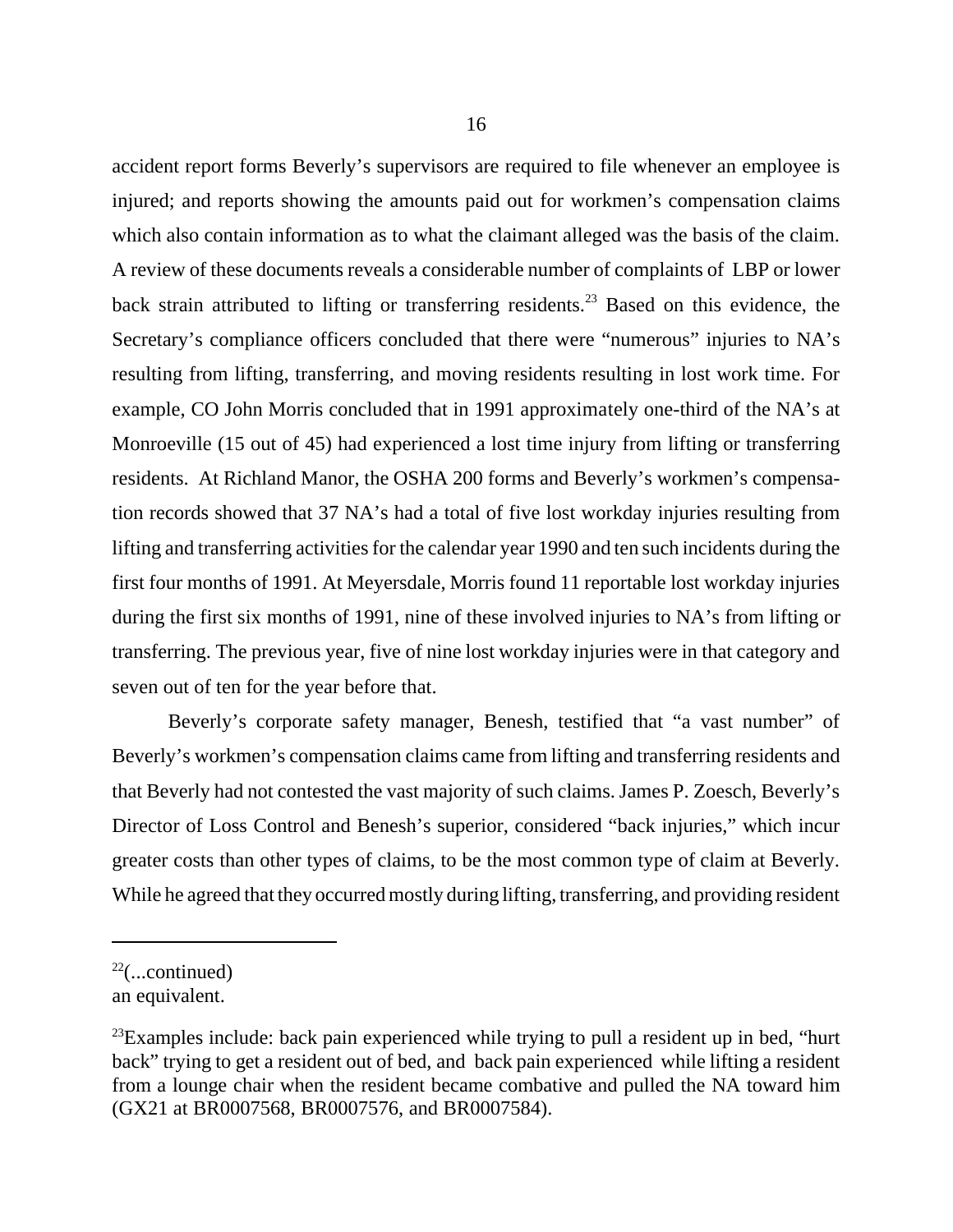care generally, he was of the opinion that aggressive behavior by residents was a significant factor. Similarly, Casimer Wieczorek, administrator at Monroeville, stated that most injuries in the nursing department are caused by a resident's unexpected or unanticipated movement. The "Lift with Care" manual states that 65 percent of Beverly's workmen's compensation claims, at a total cost to Beverly of \$27.3 million, "are for some form of back injury."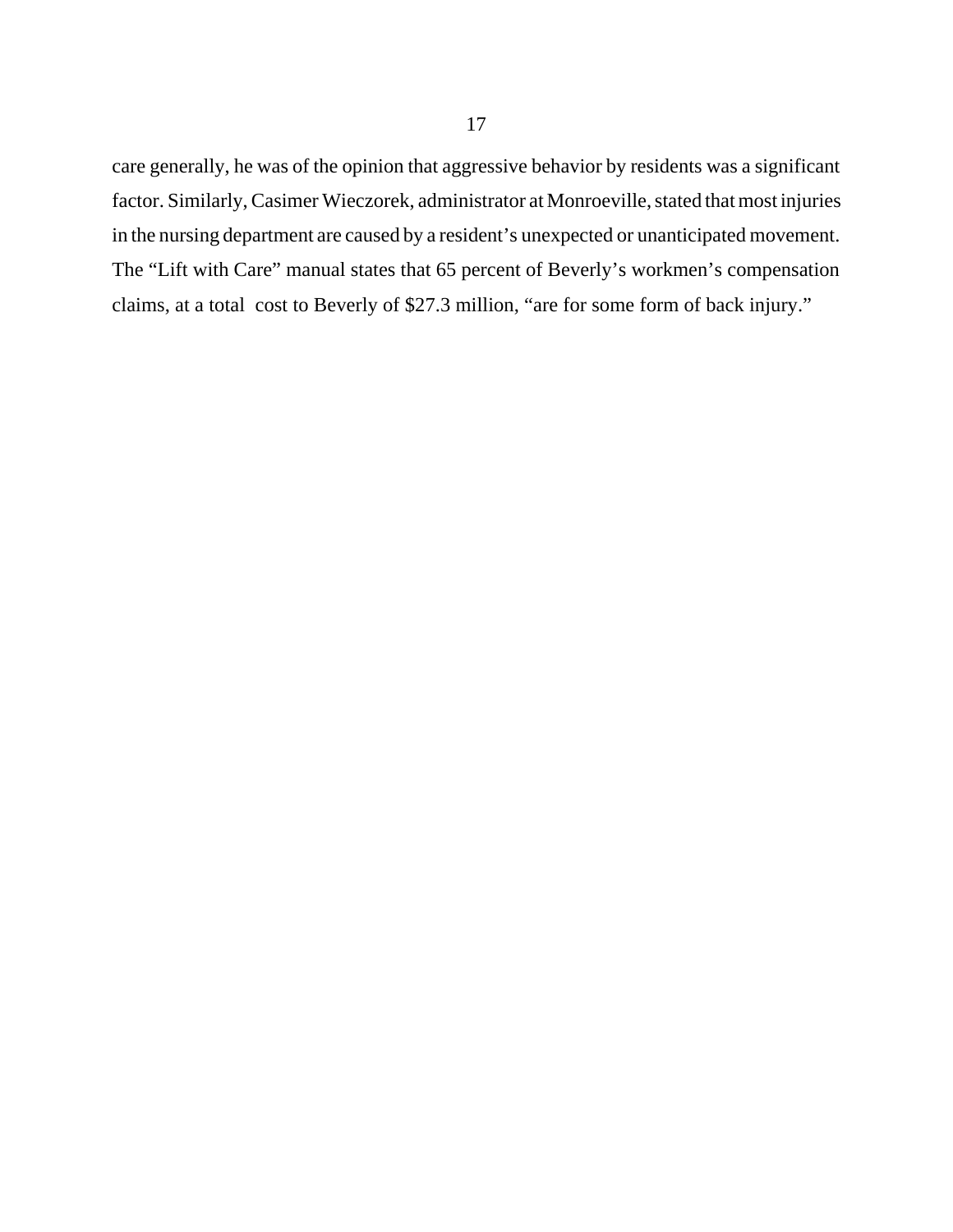# **DISCUSSION AND ANALYSIS Definition of the Recognized Hazard**

To establish a violation of section  $5(a)(1)$  of the Act, the Secretary must prove that an activity or condition in the workplace presented a hazard, that the employer or its industry recognized this hazard, that the hazard was likely to cause death or "serious physical harm," and that a feasible and effective means of abatement existed by which the employer could eliminate or materially reduce the hazard. *Kokosing Constr. Co*., 17 BNA OSHC 1869, 1872, 1995-97 CCH OSHD ¶ 31,207, p. 43,724 (No. 92-2596, 1996). As part of her burden to prove these elements, the Secretary must define the alleged recognized hazard in a manner that gives the employer fair notice of its obligations under the Act by specifying conditions or practices which are within the employer's control. *Inland Steel Co.*, 12 BNA OSHC 1968, 1970, 1986-87 CCH OSHD ¶ 27,647, p. 35,997 (No. 79-3286, 1986); *Pelron Corp.*, 12 BNA OSHC 1833, 1835, 1986-87 CCH OSHD ¶ 27,605, p. 35,871 (No. 82-388, 1986).

The Secretary's description of the recognized hazard in these cases evolved during the pretrial stages. While the pleadings referred to lifting of residents generally, in her opening statement at the hearing the Secretary asserted that the alleged hazard was *manual lifting of residents*. In fact, the record shows that Beverly understood that the alleged hazard was based on its specific lifting and transferring practices. Beverly's opening statement reads in part as follows:

One cannot tell from the pleadings in this case or at least from the complaints exactly what is included in the phrase unsafe lifting and other strenuous operations and one, therefore, cannot tell exactly what it is that Beverly is to free its work place of. However, from discovery it appears that what is claimed to be hazardous conduct is Beverly's failure to adhere to a set of arbitrary rules that are unknown in the industry but are largely authored by the Government and its experts and those rules seem to be the following.

Beverly did not avoid solo lifts of non-weight-bearing residents who weighed more than 50 pounds. Beverly did not avoid lifts by nursing assistants of nonweight-bearing residents weighing more than 100 pounds. Beverly did not avoid manual lifts by nursing assistants and others using what has been called the under arm grasp method about which you will hear more. Beverly did not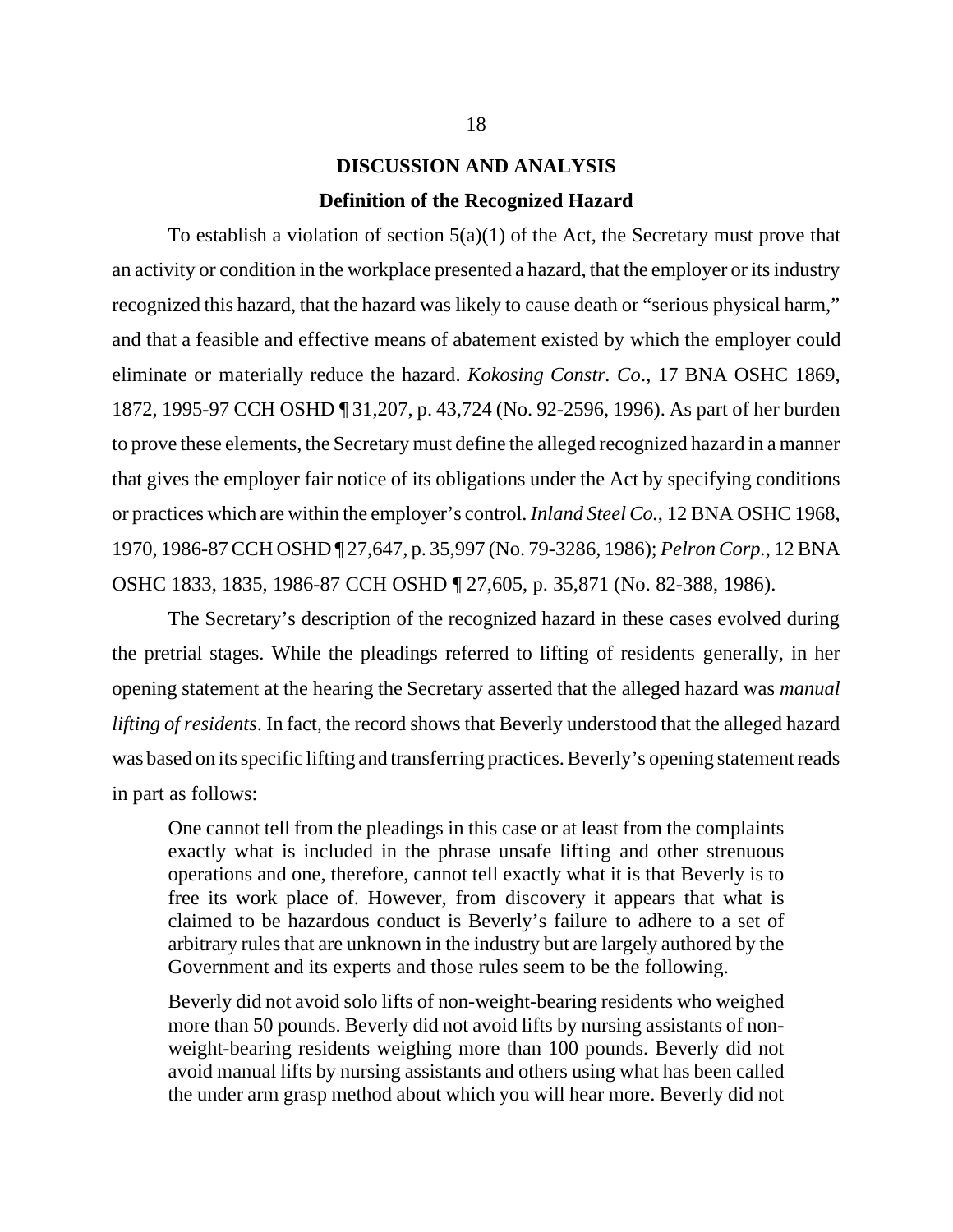avoid manually lifting residents from the floor even though I do not believe in this case you will hear about a single injury arising from that.

Furthermore, in her post-trial brief, the Secretary more specifically defined the hazard in terms of NA's being required to manually lift those residents who are unable to support their weight or otherwise assist in the lift and performing related activities such as turning and repositioning residents in beds and chairs.

It is well-settled that if the pleadings inadequately define the recognized hazard, the deficiency may be cured during the hearing. *Baroid Div. of N.L. Indus. v. OSHRC*, 660 F.2d 439, 449 (10th Cir. 1981) (deficiency in the definition of the recognized hazard resolved when the Secretary restated the definition at the hearing and questions posed by employer in examining witnesses indicated that it understood that the revised formulation of the recognized hazard was in issue); *National Realty & Constr. Co. v. OSHRC*, 489 F.2d 1257, 1265 (D.C. Cir. 1973) (ambiguity may be corrected if the correct formulation is litigated at the hearing with fair notice to the employer). The Commission may look to the issues as they are litigated and in particular the manner in which the employer presents its case to help determine whether the employer has had fair notice of the recognized hazard from which it has a duty to protect its employees. *E.g., Babcock & Wilcox Co. v. OSHRC*, 622 F.2d 1160, 1164 (3d Cir. 1980); *General Dynamics Land Sys. Div., Inc.*, 15 BNA OSHC 1275, 1280, 1991-93 CCH OSHD ¶ 29,467, p. 39,751 (No. 83-1293, 1991), *aff'd without published opinion*, 985 F.2d 560 (6th Cir. 1993). Notwithstanding any lack of clarity in the citation and complaint description of the recognized hazard, we find that Beverly plainly understood that the alleged recognized hazard was its work practices in terms of its unsafe lifting and transferring methods.

While Judge Frye did not find that the original allegation as pleaded or the Secretary's restatement of the alleged hazard in her brief were insufficient, he did conclude that the Secretary's description of the recognized hazard did not advise Beverly of its obligations or identify conditions or practices over which Beverly could exercise control because of the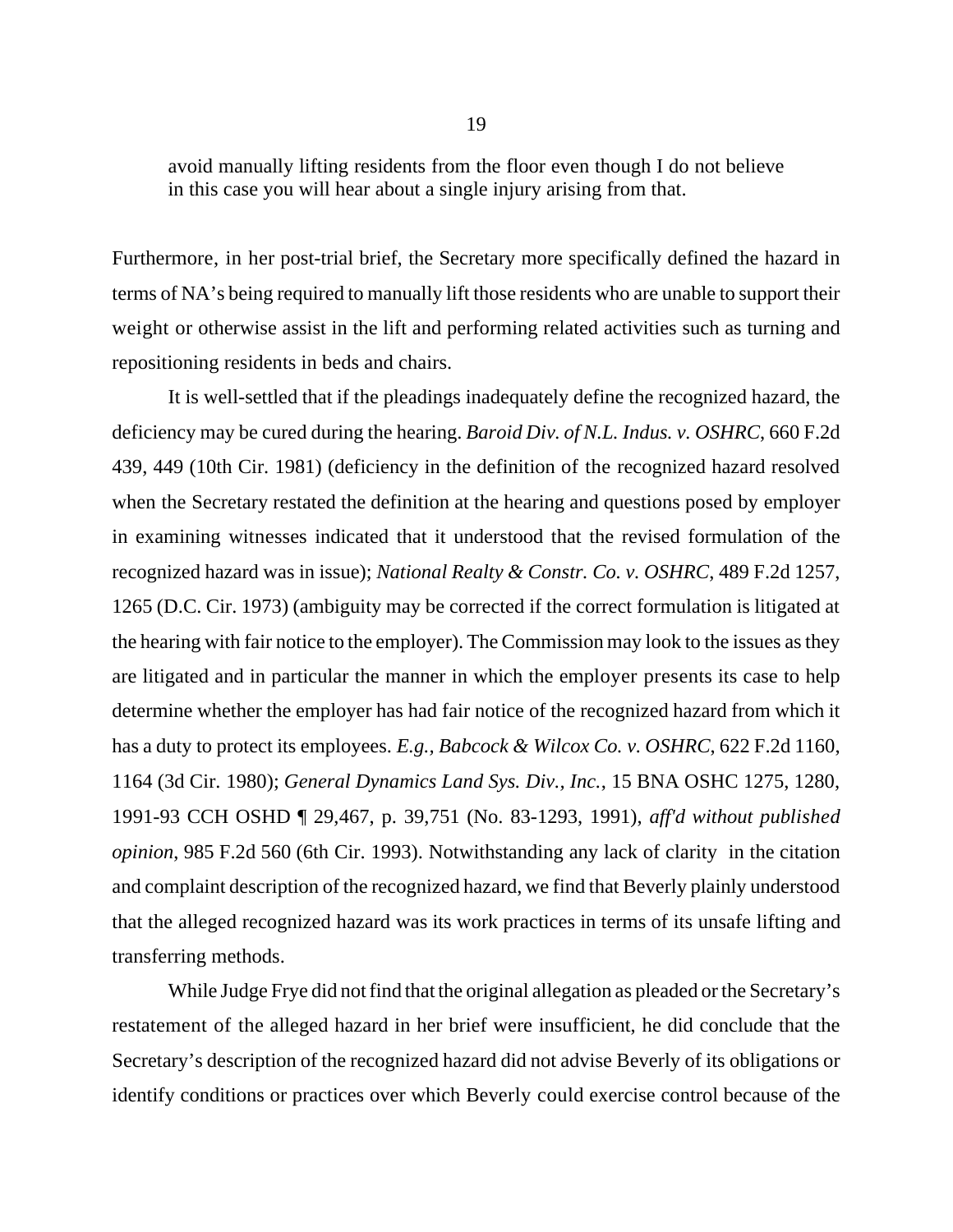nature of LBP itself. The judge reasoned that, unlike the usual hazard which arises from some force or action operating externally on the employee, here the hazard originates in the employee's own "physical exertion" and "is not in the true sense an injury, but rather a symptom" which is difficult to relate to any "specific precipitating event." We disagree. The judge's reasoning disregards the fact that the Act is directed to the conditions of employment which an employer furnishes to its employees in terms of their health and safety. While an employer may not be able to control how an individual employee reacts to a work environment, it clearly has control over that environment, and for purposes of the notice requirement of section  $5(a)(1)$ , the employer has sufficient notice of the obligation the Secretary seeks to impose so long as that duty is set forth in terms of working conditions or practices. *See, e.g.*, *Duriron Co.*, 11 BNA OSHC 1405, 1406, 1983-84 CCH OSHD ¶ 26,527, p. 33,797 (No. 77-2847, 1983), *aff'd*, 750 F.2d 28 (6th Cir. 1984) (upholding the application of section 5(a)(1) to heat stress, an internal physiological response to a work environment that not only results from an individual employee's own energy expenditure, but also affects various individuals differently depending on their physical characteristics).<sup>24</sup>

## **Existence of the Hazard in Beverly's Facilities**

The major portion of the judge's decision addresses the question of whether Beverly's lifting practices presented a hazard to its employees. The judge concluded that in order to

<sup>&</sup>lt;sup>24</sup>We also note that none of the parties argues that Beverly's ability to control employees' internal physiology is relevant to whether a description of the hazard in terms of lifting or transferring of residents fails to meet the criteria of section  $5(a)(1)$ . The Secretary contends that by basing his finding regarding hazard definition on the difficulty of relating LBP to a specific causative event, the judge was confusing the question of how the hazard should be defined with the issue of proof that conditions set forth in the definition actually presented a hazard to employees. We agree with the Secretary's contention that to properly define the recognized hazard, she does not have to specify the particular causative relationship between the hazard and the conditions in the employer's facility which might give rise to that hazard. *See Wiley Organics, Inc.*, 17 BNA OSHC 1587, 1592-93, 1995-97 CCH OSHD ¶ 31,035, p. 43,276 (No. 91-3275, 1996), *aff'd without published opinion*, 124 F.3d 201 (6th Cir. 1997) (adequacy of the employer's work practices to prevent the occurrence of the hazard is a separate issue from the question of how the recognized hazard is defined).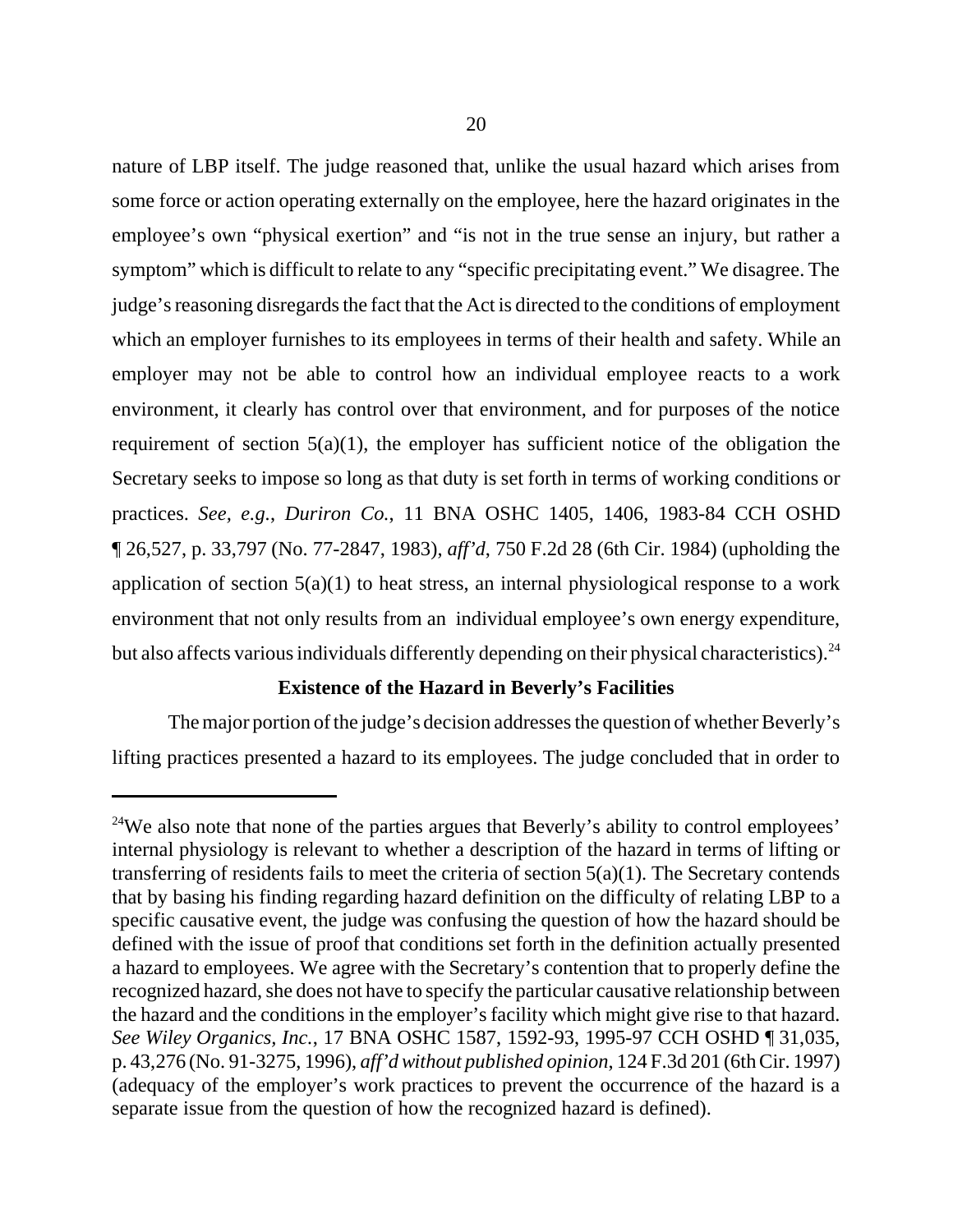meet her burden to show that a hazard existed in the workplace, the Secretary must establish not merely that Beverly's lifting practices exposed its employees to the risk of harm, but that the risk of harm is "significant." The judge relied on the landmark decision by the Supreme Court in *Industrial Union Department, AFL-CIO v. American Petroleum Institute*, 448 U.S. 607 (1980), commonly known as the "*Benzene*" decision. In *Benzene*, the Court ruled that in order to promulgate a standard under 29 U.S.C. § 655(b)(5), section 6(b)(5) of the Act, the Secretary must determine that regulatory action is necessary to prevent a "significant risk of harm." The Commission has addressed the concept of significant risk in a few cases arising under section 5(a)(1). *E.g.*, *Pepperidge Farm*; *Waldon Healthcare Center*, 16 BNA OSHC 1052, 1993-95 CCH OSHD ¶ 30,021 (No. 89-2804, 1993) (consolidated); *Kastalon, Inc.*, 12 BNA OSHC 1928, 1986-87 CCH OSHD ¶ 27,643 (No. 79-3561, 1986) (consolidated). While none of these cases establishes the precise contours of a significant risk analysis under section  $5(a)(1)$ , we conclude that the evidence here clearly demonstrates that Beverly's lifting practices presented such a risk to its NA's.

#### **1. Significant risk of harm**

The *Benzene* decision arose under 29 U.S.C. § 655(f), section 6(f) of the Act, which provides for review of the validity of a standard promulgated under section 6 of the Act.<sup>25</sup>

(continued...)

<sup>&</sup>lt;sup>25</sup>Chairman Rogers believes that the *Benzene* "significant risk" test is inapplicable to these cases. Unlike the rulemaking context to which the "significant risk" test was applied in the *Benzene* case, and the Commission decisions applying that test to health hazards under section 5(a)(1), *Kastalon* (Secretary must establish that a significant risk of harm exists in the workplace in a case involving a suspect human carcinogen) and *Waldon* (same as to Hepatitis B virus, a bloodborne pathogen), the Beverly cases involve harm that has already occurred. These prospective harm cases are distinguishable from the ergonomics hazards present in *Pepperidge Farm* and here. In *Pepperidge Farm*, the Commission limited *Kastalon*, as the repetitive motion and lifting injuries had resulted in harm, and therefore there was no need to prove significant risk. The Commission noted, "[u]nder section  $5(a)(1)$ , the Secretary need only show that the alleged hazards at Downingtown were causing or likely to cause serious physical harm to employees there." *Id.* at 2013 n.50, 1995-97 CCH OSHD at p. 44,024 n.50.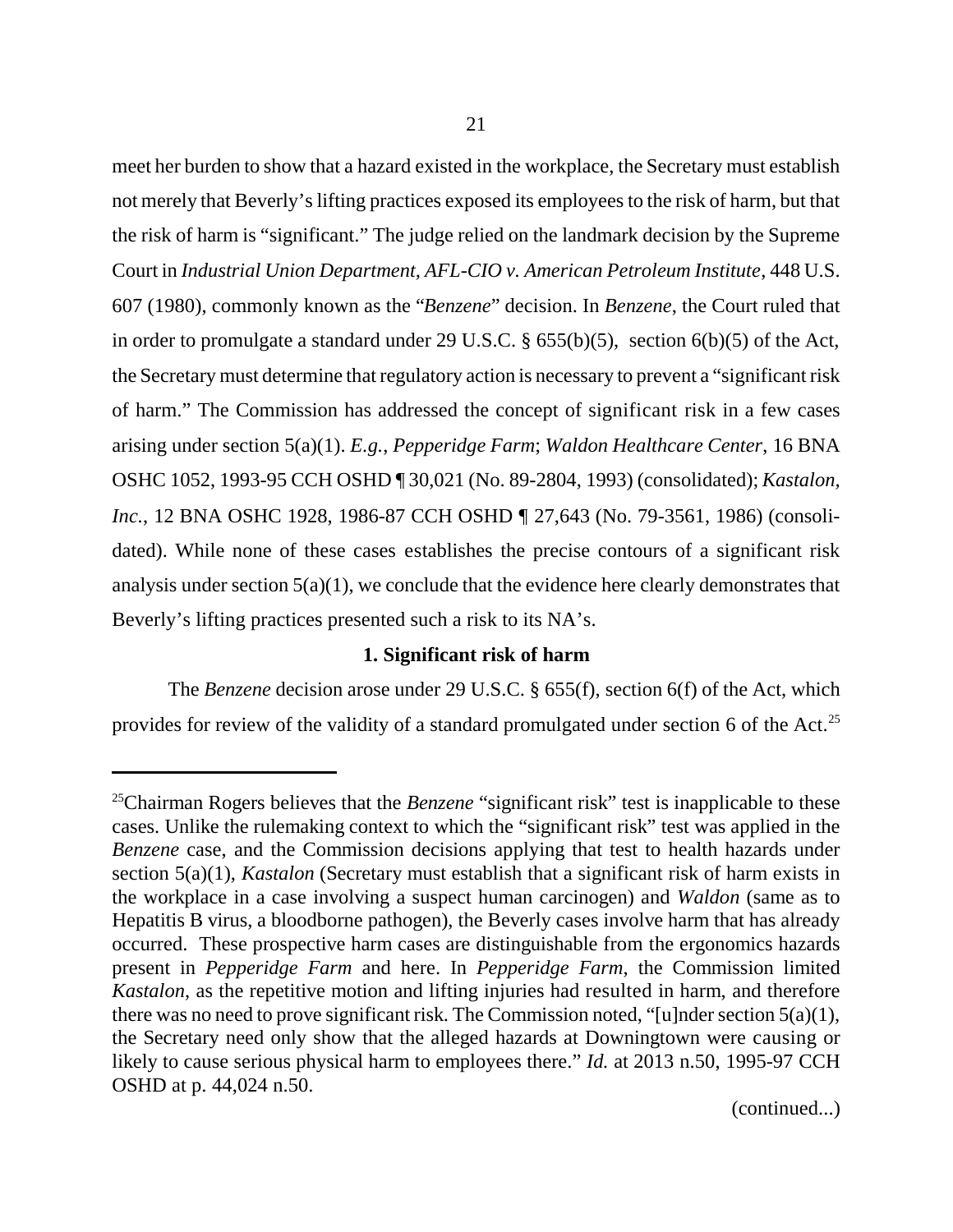The Court was confronted with the Secretary's position that there is no safe level of exposure to a carcinogen and therefore under the language of section  $6(b)(5)^{26}$  the exposure limit must be set at the lowest technologically feasible limit that will not impair the financial viability of the affected industries. The precise question before the Court was whether the Secretary had stated an adequate basis for lowering the existing permissible exposure limit for benzene from 10 parts per million parts of air (ppm) to 1 ppm. In brief, the Court found the record of adverse effects of benzene at levels below 10 ppm to be inconclusive and that with respect to leukemia in particular, the record showed merely a hypothetical possibility that a reduced exposure level would prevent the incidence of leukemia. 448 U.S. at 634. While the Court conceded that the Secretary could legitimately promulgate a standard on this basis if the Act's purpose were "to eliminate completely and with absolute certainty any risk of serious harm," the Court specifically held that the Act was intended to require the elimination, to the extent feasible, of only "significant risks of harm." *Id.* at 641.

<sup>26</sup>That section provides as follows:

 $25$ (...continued)

The apposite line of cases on this issue includes *Kelly Springfield Tire Co. v. Donovan*, 729 F.2d 317 (5th Cir. 1984); *Titanium Metals Corp. v. Usery*, 579 F.2d 536, 541 (9th Cir. 1978); and *National Realty & Constr. Co. v. OSHRC*, 489 F.2d 1257, 1265 n.33 (D.C. Cir. 1973). "Extension of the significant risk standard to enforcements of the general duty clause would constitute an abandonment of the *National Realty* standard." *Kelly Springfield*, 729 F.2d at 323. The existence of a hazard is established if the hazardous incident can occur under other than a freakish or implausible concurrence of circumstances. *Waldon*, 16 BNA OSHC at 1060, 1993-95 CCH OSHD at p. 41,153 (citing *National Realty*, 489 F.2d at 1265 n.33). In the final analysis, regardless of whether the *Benzene* or the *National Realty* test is applied to the facts in Beverly, both tests are met, and I concur with Commissioner Weisberg in finding the existence of the alleged hazard here.

The Secretary, in promulgating standards dealing with toxic materials or harmful physical agents under this subsection, shall set the standard which most adequately assures, to the extent feasible, on the basis of the best available evidence, that no employee will suffer material impairment of health or functional capacity even if such employee has regular exposure to the hazard dealt with by such standard for the period of his working life.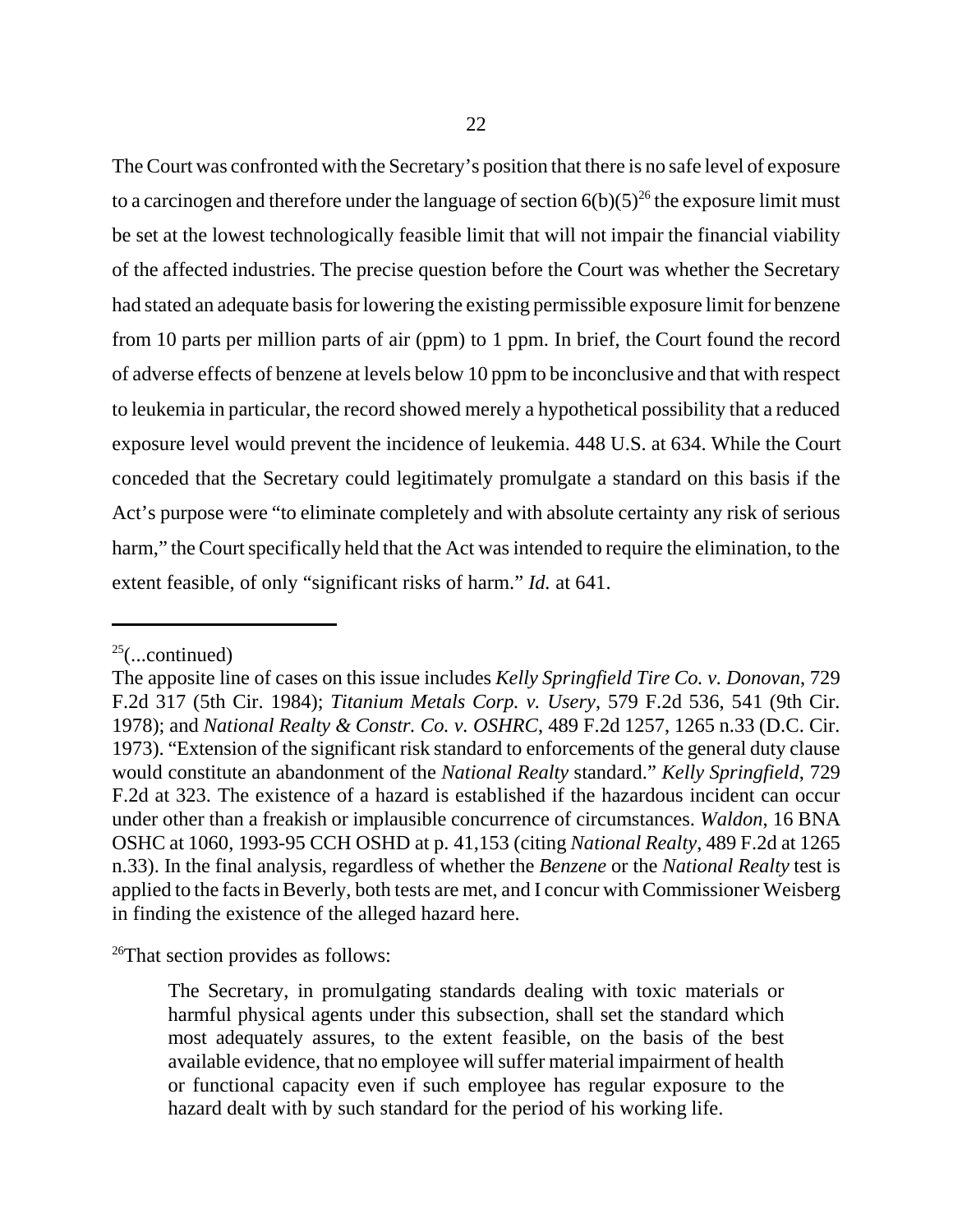The *Benzene* decision dealt with the Secretary's authority to prescribe standards under section 6 of the Act, and there is no indication in the Court's decision as to the applicability of a "significant risk" analysis to recognized hazards alleged under section 5(a)(1). As Judge Frye noted, however, the Commission has applied a significant risk analysis to health hazards under section 5(a)(1). In *Waldon*, the Commission held that the Secretary had the burden to show a "significant risk" that nurses and NA's could contract the Hepatitis B virus through contact with the blood or other body fluids of nursing home residents. In *Kastalon*, where the employer was cited under section  $5(a)(1)$  for exposing its employees to a carcinogen, the Commission held that the Secretary must prove that employees were exposed to a suspected carcinogen in an amount which presented a significant risk of harm.

Here, in concluding that the Secretary's evidence did not meet the "significant risk" standard, the judge questioned the Secretary's case on two fronts. From the fact portion of the case, the judge determined that there were "numerous" musculoskeletal injuries suffered by NA's while lifting and transferring residents which had resulted in "extensive" lost time and restricted work duty. However, the judge considered the evidence regarding injuries suffered by Beverly's employees as well as Beverly's lost workday injury ("LWDI") experience to be insufficient. The judge found that no medical expert testified "with reasonable medical certainty" that any injury reported by Beverly's NA's "was caused by their job tasks." The judge further stated that the greater LWDI rates for Beverly's NA's in comparison with the LWDI rates for Beverly's professional nursing staff do not prove the existence of a hazard but merely demonstrate "a basis for further investigation" in order to determine "the cause of the elevated rate of lost workday cases for nursing assistants." The judge also concluded that the bases for the opinion testimony of the Secretary's four primary expert witnesses were not adequate to show that lifting residents presents a significant risk of harm. At several points during his discussion of the expert opinion testimony and the scientific and research evidence in the record, the judge referred to the lack of proof that lifting is a "cause" of LBP, although he also referred to the "extent of association between lifting and back pain" and stated that "Beverly's position that LBP cannot be associated with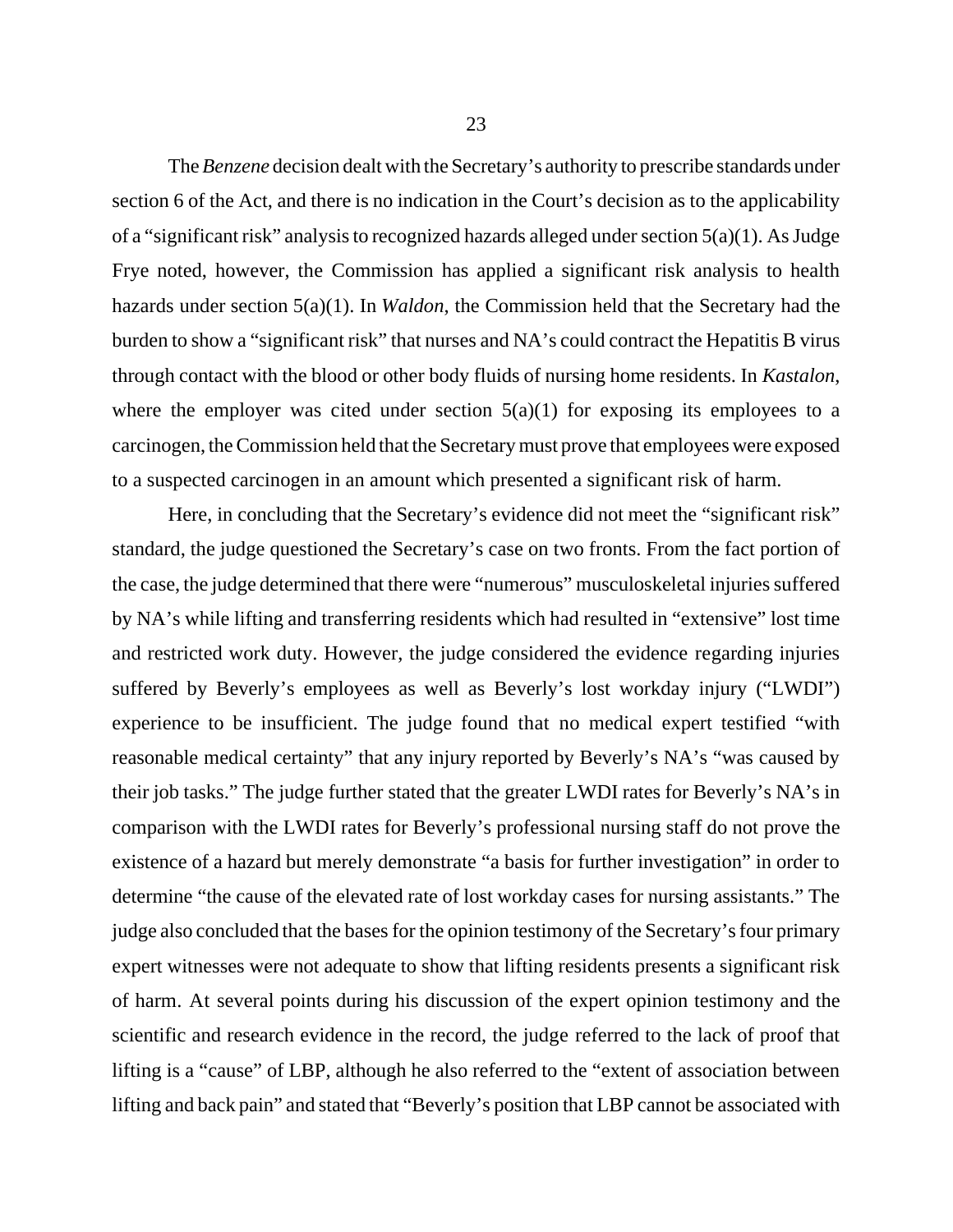job factors may not be well taken."27 The judge, however, misconstrued the *Benzene* decision to require a direct causal link between Beverly's lifting practices and LBP in order to establish that the lifting practices posed a "significant risk of harm."

In its *Benzene* decision the Court emphasized that there is no fixed degree of likelihood that the hazard will occur which must be shown in order for the risk to be "significant" and that the level of risk does not have to be established to the point of mathematical predictability. The Court observed that "the requirement that a 'significant' risk be identified is not a mathematical straitjacket" and that the Secretary's obligation was to "make a *rational judgment* about the *relative significance* of the risks associated with exposure to a particular carcinogen." 448 U.S. at 655, 656-57 (emphasis added). The Court offered the following illustration:

If, for example, the odds are one in a billion that a person will die from cancer by taking a drink of chlorinated water, the risk clearly could not be considered significant. On the other hand, if the odds are one in a thousand that regular inhalation of gasoline vapors that are two percent benzene will be fatal, a reasonable person might well consider the risk significant and take appropriate steps to decrease or eliminate it. Although the Agency has no duty to calculate the exact probability of harm, it does have an obligation to find that a significant risk is present before it can characterize a place of employment as "unsafe."

*Id.* at 655. With respect to the nature of the evidence needed to support a finding of a

"significant risk," the Court stated as follows:

OSHA is not required to support its finding that a significant risk exists with anything approaching scientific certainty. . . . [The Act] specifically allows the Secretary to regulate on the basis of the "best available evidence." As several Courts of Appeals have held, this provision requires a reviewing court to give OSHA some leeway where its findings must be made on the frontiers of scientific knowledge. . . . Thus, so long as they are supported by a body of reputable scientific thought, the Agency is free to use conservative assumptions in interpreting the data . . . risking error on the side of overprotection rather than underprotection.

<sup>&</sup>lt;sup>27</sup>The judge's decision is unclear because the judge also states the scientific evidence "failed" even to establish that lifting was associated with LBP."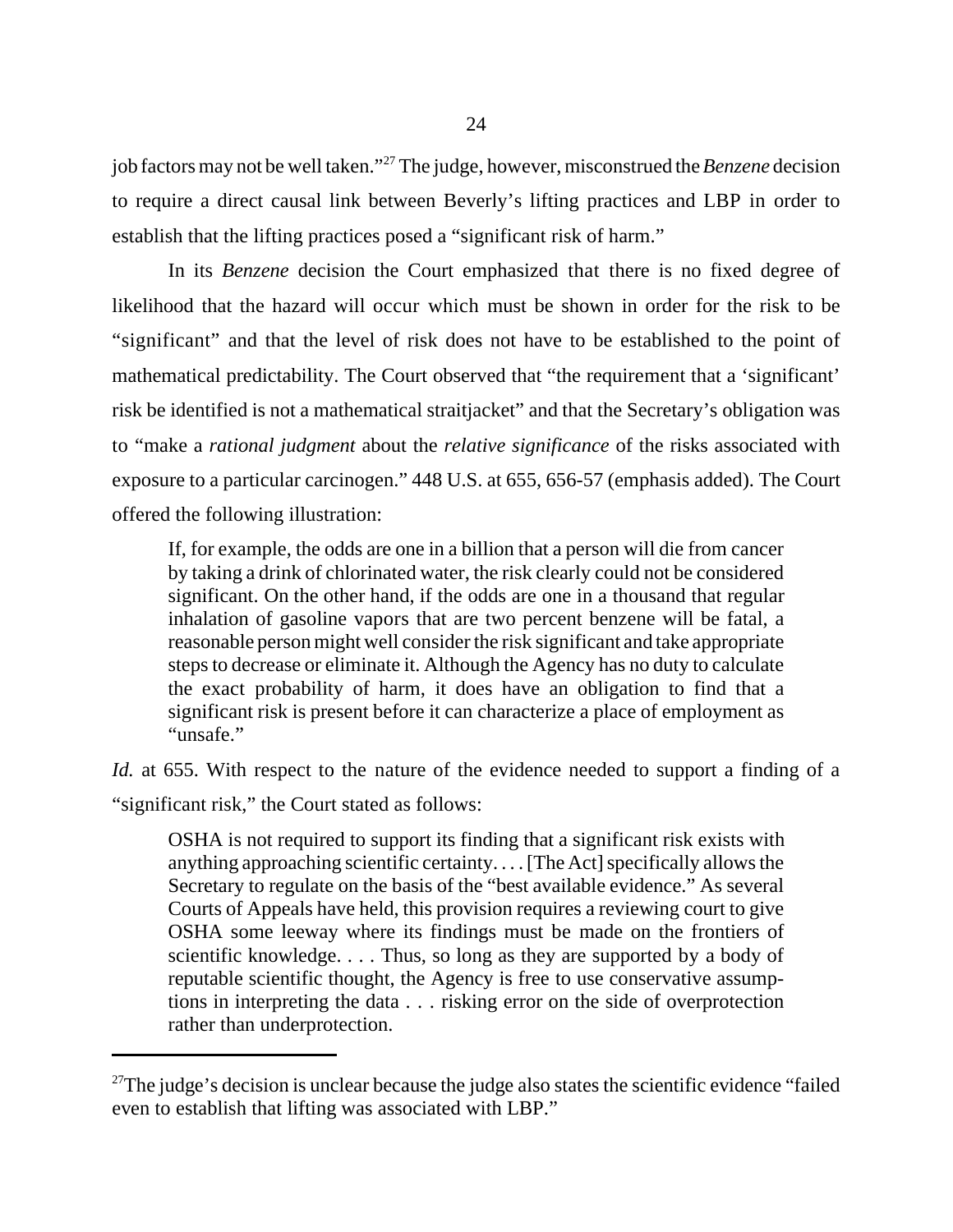*Id.* at 656 (citations omitted).

Under a significant risk analysis, the Secretary need not establish a direct causal relationship between the working conditions in question and the harm to be prevented. As the Seventh Circuit observed in its decision upholding the Secretary's bloodborne pathogens standard, 29 C.F.R. § 1910.1030,

the idea behind requiring universal precautions for health care workers is to protect those workers in any situation in which there is a *nontrivial* risk of physical contact with a patient's blood . . . . OSHA was required neither to quantify the risk to workers' health nor to establish the existence of significant risk to a scientific certainty.

*American Dental Assn. v. Martin*, 984 F.2d 823, 827 (7th Cir.), *cert. denied*, 510 U.S. 859 (1993) (emphasis added). The reasoning of the Seventh Circuit is consistent with that of the Second Circuit, which has held that the "significant risk" criterion can be met by a showing of "realistic possibility." *Pratt & Whitney Aircraft v. Secretary of Labor*, 649 F.2d 96,104 (2d Cir. 1981). *See Pratt & Whitney Aircraft v. Donovan*, 715 F.2d 57, 63 (2d Cir. 1983) ("meaningful possibility" of injury). To the same effect are the holdings of other circuits that the determination of likelihood may legitimately be based on evidence that a work practice could result in harm "upon other than a freakish or utterly implausible concurrence of circumstances." *Titanium Metals Corp. v. Usery*, 579 F.2d 536, 541 (9th Cir. 1978); *National Realty*, 489 F.2d at 1265 n.33.

For the reasons that follow, we conclude that the evidence here clearly establishes the existence of a tangible and appreciable risk to Beverly's employees associated with its lifting practices. $28$ 

<sup>&</sup>lt;sup>28</sup>In response to his dissenting colleague, Commissioner Weisberg notes initially that Commissioner Visscher seeks to restrict and limit the Secretary's use of the general duty clause to those cases where the Secretary can demonstrate the existence of a hazard with scientific certainty. This would have the effect of raising the bar for the Secretary to establish "significant risk" in general duty clause cases to a higher level than that required in a standard-setting context.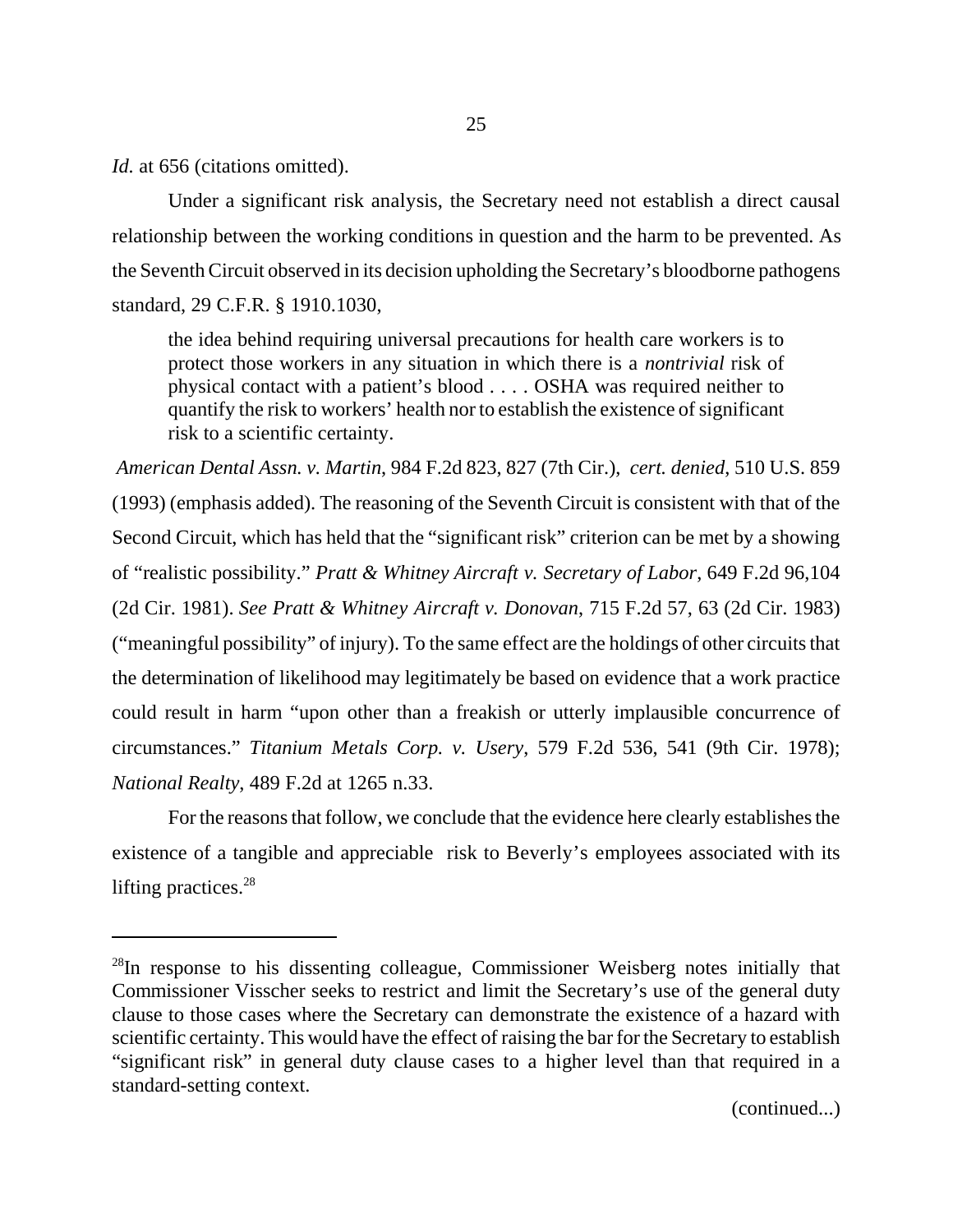In his dissent, Commissioner Visscher suggests that this significant risk of harm analysis is fatally deficient because it does not require the Secretary to prove that lifting patients is always hazardous or, if not, to establish the precise point at which lifting patients becomes harmful. In *Pepperidge Farm*, the company, relying on the "significant risk test" articulated by the Commission in *Kastalon,* argued, similarly to Commissioner Visscher, that the hazard at issue could not be regulated under the general duty clause because no one could testify as to when repetitive motion becomes a hazard or precisely how much the company should have reduced its employees' repetitive motion. 17 BNA OSHC at 2012, 1995-97 CCH OSHD at p.44,023. The Commission majority in *Pepperidge Farm* squarely rejected that contention stating:

While knowledge of the threshold for injury may be essential in some cases, however, the Commission has never held that certainty as to the threshold level for injury is a prerequisite to regulation under the general duty clause.

*Id.* The Commission in *Pepperidge Farm* distinguished *Kastalon,* which involved *potential* harm from exposure to a suspected human carcinogen:

The evidence of hazard in *Kastalon* was based on extrapolation from animal tests and concerned "potential" injury. In contrast this case stems from allegations of actual injury to humans. The inability to quantify a threshold

(continued...)

 $28$ (...continued)

Commissioner Weisberg emphasizes that, in his view, the Secretary presented ample evidence that there is a substantive and definite risk that the NA's at these five Beverly facilities could suffer LBP from Beverly's manual lifting practices and that the level of this risk is sufficient to require that Beverly implement corrective measures under section 5(a)(1). The evidence includes the testimony of some thirty NA's at these Beverly facilities describing numerous instances of LBP experienced during lifting, transferring, and moving residents, workmen's compensation claim forms and related reports, OSHA 200 logs of occupational injuries and illnesses, and internal corporate accident reports. It is further corroborated by extensive scientific and expert evidence in the record including expert testimony that the lifts by Beverly NA's observed in these facilities exceeded the limits set forth in the NIOSH guidelines for safe lifting, biomechanical modeling, the Janesville study of NA's lifting and transferring residents in a nursing home in Janesville, Wisconsin, the Canadian research study of nursing personnel and back pain about which Dr. Jensen testified, and various other treatises and epidemiological studies that show a meaningful correlation between lifting and incidence of LBP.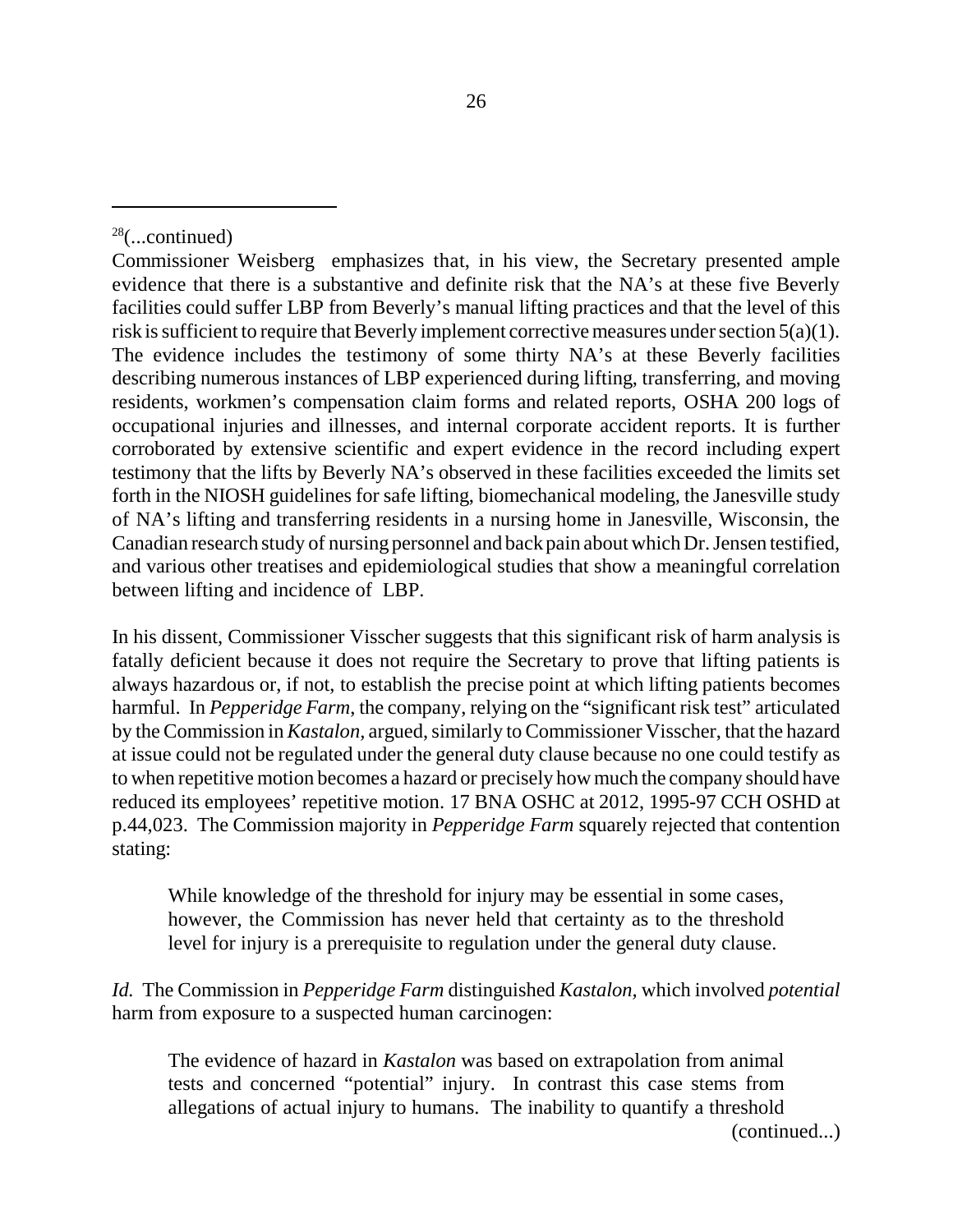may be of greater significance when there is little evidence that the putative hazard may cause injury to humans, or where the question is whether it should be presumed that the risk should be controlled to the full extent feasible. It is of less significance where, as here, human injury is allegedly manifest. Thus, where human injury is actually occurring, neither precedent nor common sense require that the finding of hazard be foresworn until there is determination of the threshold at which there occurs a substantial risk of injury.

17 BNA OSHC at 2013, 1995-97 CCH OSHD at p. 44,024. Thus, under extant Commission precedent, the Secretary's inability in the instant case to identify the threshold level at which lifting and transferring patients causes harm to NA's does not preclude finding a violation of section  $5(a)(1)$ .

Commissioner Visscher argues that the Commission's holding in *Pepperidge Farm* only applies where "substantial injury is actually occurring" and that in the instant case there is no evidence that lifting and transferring of patients resulted in any particular incident of back pain. In Commissioner Weisberg's view, the record suggests otherwise. While the Commission does not have the benefit of medical evidence based on physical examination of the injured NA's, the documentary and testimonial evidence shows that the incidents of lower back pain often occurred suddenly and instantaneously during NA's lifting activities. The testimony by the NA's at the five cited Beverly facilities dramatically establishes that they experienced the onset of lower back pain as they were lifting and transferring patients. While some of these experiences appeared to involve resistance by a patient, the majority of these incidents did not. The OSHA 200 logs and the company accident reports documenting hundreds of back injuries show that the lower back pain occurred while the injured NA's were lifting and transferring patients. In addition, there was expert testimony that the lifting observed at these facilities exceeded the safety limits contained in the 1991 NIOSH lifting guidelines.

Commissioner Visscher points to the role of confounders and argues that these incidents of back pain may have resulted from other causes, such as pre-existing conditions, prior injuries, and other non-occupational factors. However, in *Pepperidge Farm* the Commission held that the record provided no clear basis for concluding that confounders were present in nearly sufficient degree to explain the high prevalence of injuries at the plant in question. Similarly, in the instant case the record does not provide a basis for finding that confounders explain the high rate of back injuries as well as lost workdays for NA's as compared to employees in other job classifications at the cited facilities.

(continued...)

 $28$ (...continued)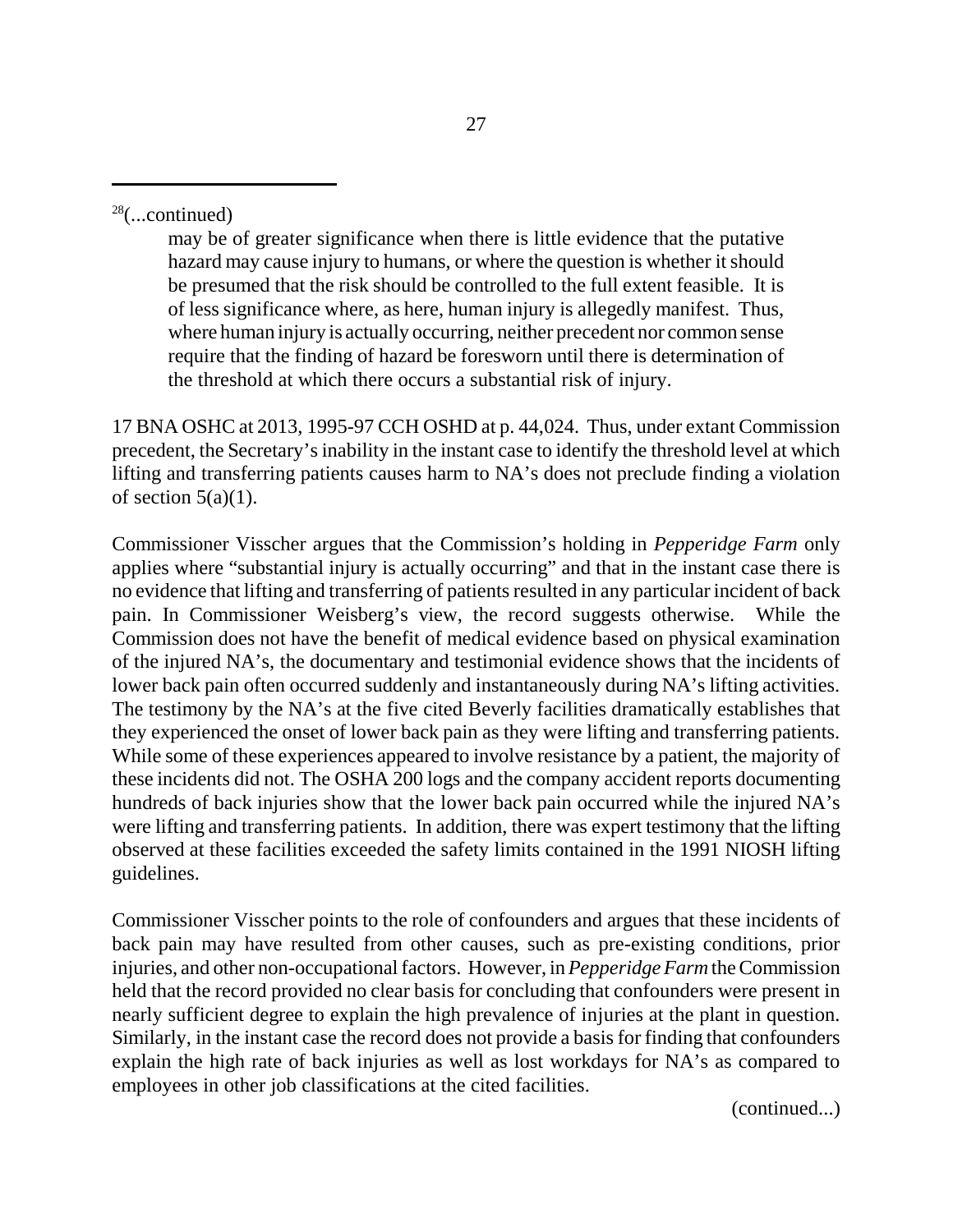#### **2. Incidence of LBP among Beverly NA's**

As previously indicated, it is undisputed that there have been numerous complaints by Beverly NA's of LBP experienced during lifting and transferring operations. Beverly's LWDI was discussed by Dr. Roger C. Jensen, an industrial engineer specializing in ergonomics and safety engineering, who appeared for the Secretary as an expert witness in the field of injury data analysis particularly injuries among nursing personnel including NA's. Dr. Jensen computed LWDI rates based on his examination of Beverly's OSHA 200 forms and compared the LWDI rate for Beverly's NA's at each of the five facilities with the LWDI for other employee classifications. He also compared the LWDI for all employees at these facilities with the national LWDI for the nursing home industry<sup>29</sup> and with the LWDI

 $28$ (...continued)

Commissioner Visscher also notes that these incidents of lower back pain were not accompanied by physiological change or damage. However, for the reasons discussed herein and consistent with Commission precedent, the Commission majority finds that there can be "serious physical harm" even where there is no showing of pathoanatomical change or damage, and that lower back pain is a serious, chronic and debilitating condition that constitutes serious physical harm.

In short, the finding concerning the existence of a hazard to Beverly's NA's at these five facilities is based on the evidence in the record. Commissioner Visscher suggests that this decision takes the "significant" out of "significant risk." Do the hundreds of incidents of lower back pain experienced by NA's at these five facilities as they were lifting and transferring residents become insignificant because one cannot identify the precise point at which lifting becomes unsafe? Does the extensive scientific and expert evidence in the record, including epidemiological studies that show a meaningful correlation between lifting and incidence of lower back pain become insignificant because there is some disagreement among the experts? Commissioner Weisberg believes not.

 $^{29}$ Dr. Jensen relied on average injury rates compiled by the Bureau of Labor Statistics for an occupational classification that consists approximately of 85 percent nursing homes and 15 percent personal care facilities. He testified that the percentage of personal care facilities, which provide a lesser level of care than nursing homes, would not be sufficient to materially (continued...)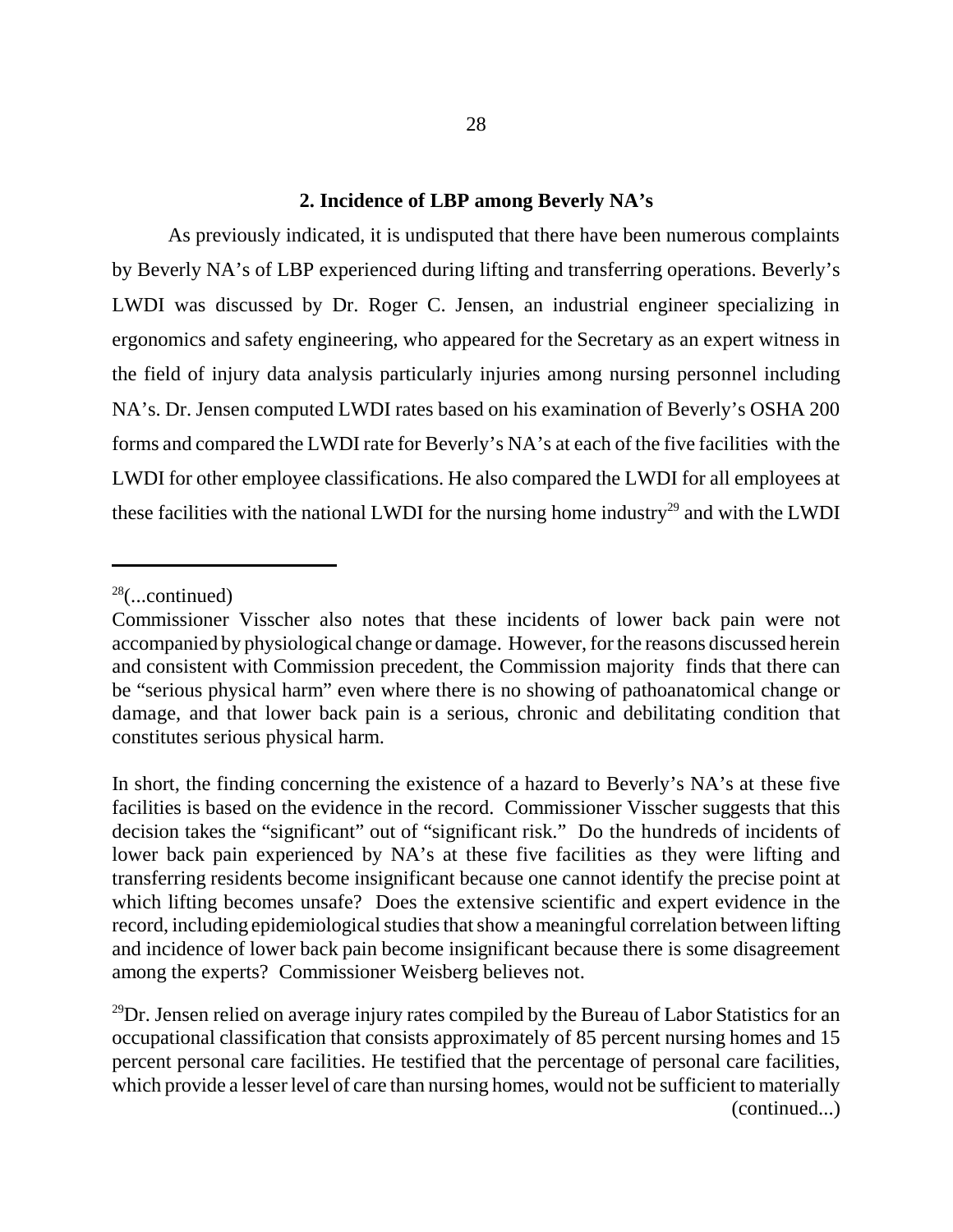rate for all industry. He did not compare Beverly's LWDI rate for NA's with the national average for NA's because he did not have data for the national average. His results showed that the difference between the LWDI for NA's and for other employee groups averaged over three years (over 1990-91 for Monroeville and 1991-92 for Blue Ridge) ranged from 7.4 times greater at Richland Manor to 3.4 times greater at Monroeville, and the LWDI for four of the Beverly facilities exceeded the national average for nursing homes by as much as two to three times (he could not make this computation for Blue Ridge). He also observed that the national average for nursing homes was more than twice the average rate for all of general industry. He then gave his opinion that in addition to the fact that the nursing home industry has high injury rates as compared with general industry, NA's in particular are subject to the highest injury rates, and of these the most common kind of injuries are back and upper extremity injuries "associated with" lifting and transferring of residents. He based this opinion on injury studies by himself and others and stated that the conclusions reached in these studies were corroborated by Beverly's own LWDI rates.

However, whereas Dr. Jensen found LWDI rates to be substantially higher for NA's than other employee groups at these Beverly facilities and well in excess of the national LWDI rate for both nursing homes and general industry as a whole, Dr. Jensen noted that workmen's compensation data only identifies high risk groups and does not inform on the etiology (causation) of the injuries. In discussing the etiologic risk factors for incidence of LBP among nursing personnel, Judge Frye cited in particular one Canadian study in which approximately 5500 nurses in hospitals and one extended care facility were observed for a 12-month study period in an attempt to isolate the factors contributing to LBP. This study, with which Dr. Jensen was familiar and which he regarded as authoritative, was conducted to investigate the possibility that injury claims reports are not a reliable indicator of the risk factors for LBP:

 $29$ (...continued)

affect his comparison with the Beverly nursing home facilities.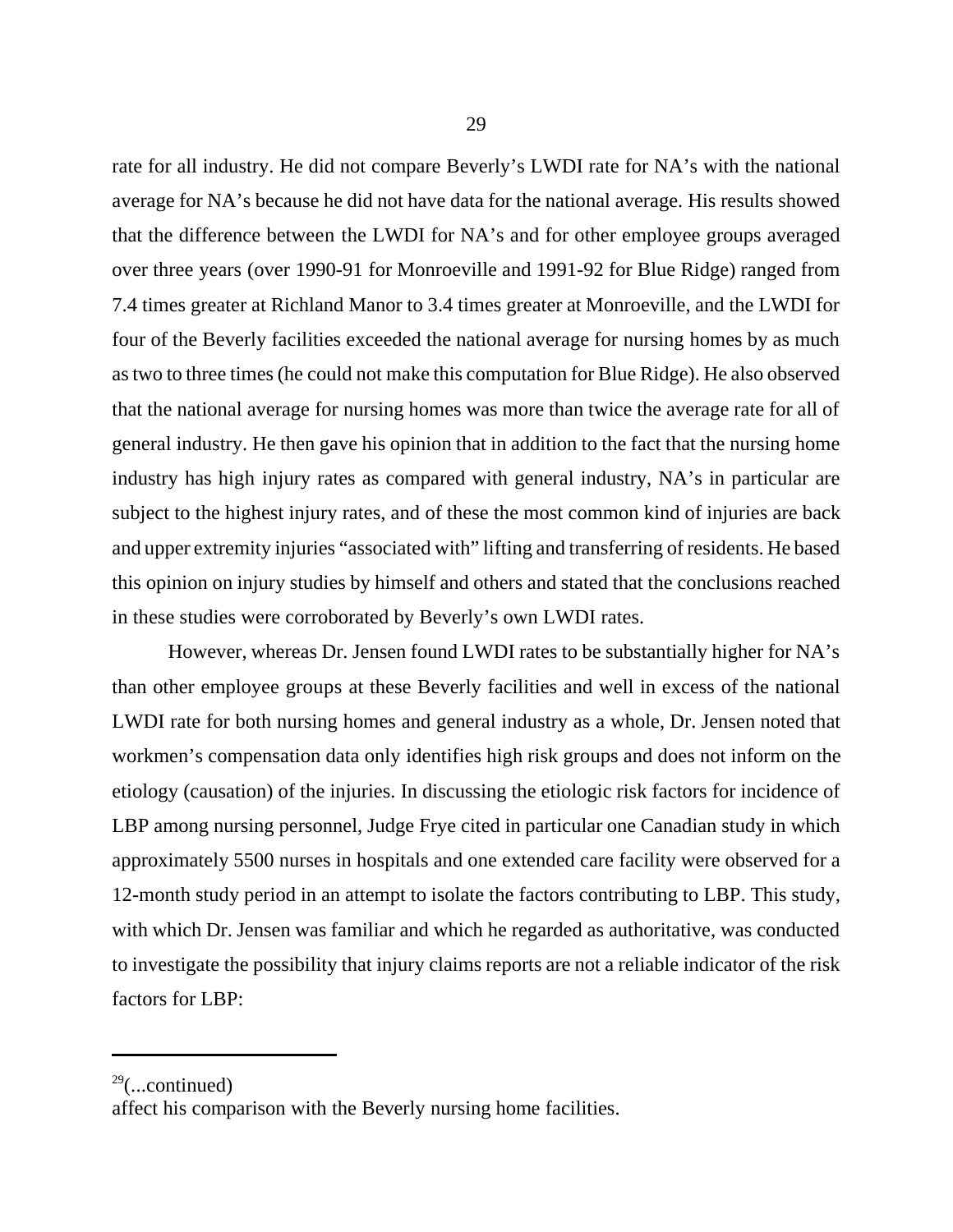Although lifting is a likely risk factor, causation is far from confirmed from such data because one cannot infer, from injury data alone, that lifting occurred any more frequently in the injured nurses than in the uninjured nurses. Only an epidemiological study of a complete population of nurses can validly confirm "lifting" as a true determinant of risk. Furthermore, lifting needs to be examined using data derived independently of the compensation claim. These data would then be free from the inherent bias of compensation reports which reward work-related causation.

Penelope J. Venning et al., *Personal and Job-Related Factors as Determinants of Incidence of Back Injuries among Nursing Personnel*, 29 J. OCCUPATIONAL MED. 820, 820 (1987) (GX278). In summarizing Dr. Jensen's testimony, Judge Frye concluded that while NA's unquestionably have a higher LWDI rate than other employees performing nursing duties, "that fact alone . . . . provides no basis to suggest a conclusion that the lifting performed by the nursing assistants constitutes a significant hazard within the contemplation of section  $5(a)(1)$  of the Act."

The judge reached a similar conclusion with respect to the Secretary's medical opinion testimony. The Secretary's expert medical witness, Dr. Gunnar Andersson, an orthopedic surgeon admitted as an expert in the diagnosis, etiology, and treatment of back pain, did not conduct his own medical examination of any Beverly employees but testified based on the diagnoses and statements in the existing medical records. Consequently, Dr. Andersson admitted, he was unable to take into consideration pre-existing conditions, prior injuries, chronic pain which persists even after the original causative factor has terminated, and non-occupational factors. Thus, he conceded that he was unable to testify with a medical certainty that the work activity in which each employee was engaged at the time the employee experienced pain was in fact the cause of the pain. As the judge noted, Dr. Andersson, in describing the conclusions he had reached, testified that he was "simply making a determination about whether or not the injury that they describe here could have been caused by the accident that was described here." Beverly's medical witness, Dr. John Frymoyer, also an orthopedic surgeon admitted as an expert in the etiology, diagnosis, treatment, and prevention of back pain, testified that the medical records of Beverly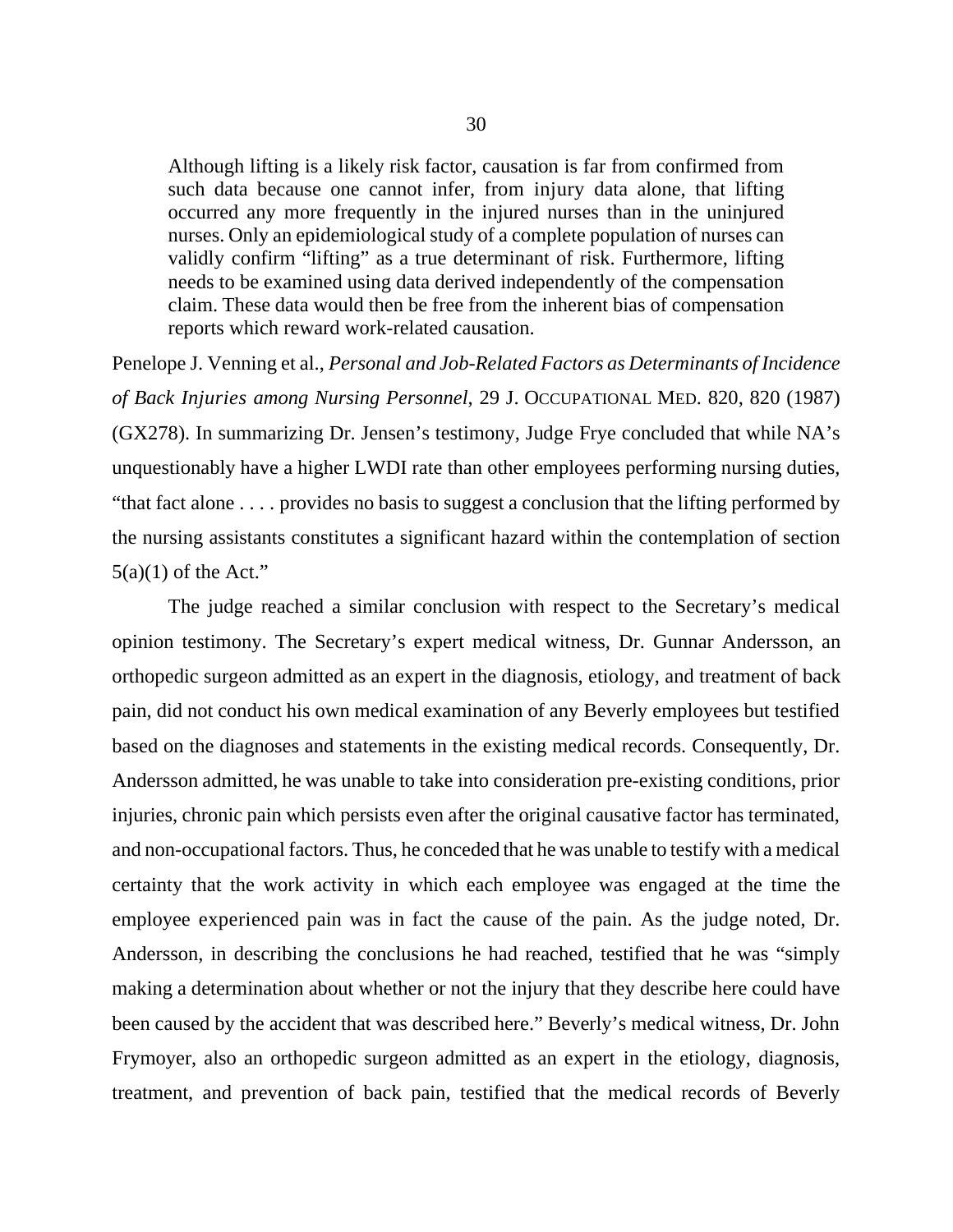employees which he reviewed did not contain sufficient information to allow him to reach an opinion as to causation, diagnosis, or a proper course of treatment and that in any event, a physician who is asked to diagnose or treat someone who complains of back pain cannot do so without personally performing a full medical examination including observations of the patient's response to various stimuli.

Judge Frye determined that this medical evidence did not establish a relationship between Beverly's lifting activities and the complaints of LBP by Beverly employees. He therefore held that this evidence did not show the existence of a hazard to Beverly's employees as alleged by the Secretary. While we agree with the judge that the evidence of Beverly's workmen's compensation claims and LWDI rates and the medical records of those employees who had reported claims of LBP do not alone necessarily establish that Beverly's lifting practices resulted in the LBP reported by its employees, we do not dismiss this evidence. Rather, we view the record in its totality, and we consider Beverly's workmen's compensation and LWDI rates and the reports of injury or LBP by its employees to be relevant to the question of the existence of a hazard when considered together with the scientific and expert evidence. We now turn to the discussion of that evidence.

#### **3. Biomechanical modeling**

The record in these cases contains extensive scientific and other technical evidence of research into the incidence of LBP among various occupational groups, including those engaged in nursing activities, as well as the methodology researchers use to attempt to predict the likelihood that specific groups of individuals will experience LBP based on their ability to lift various amounts of weight at various body postures and positions. Although there is general agreement that LBP results from compressive force placed on the L5/S1 disc,<sup>30</sup> the record shows that there is no known procedure by which either a researcher or a

 $30A$  disc is a fibrocartilaginous joint between two adjacent vertebra. The L5/S1 disc refers to the location between the lowest lumbar vertebra (L5) and the first sacral vertebra (S1). GRAY'S ANATOMY 100-113 (29th ed. 1973). According to the Secretary's expert witness on (continued...)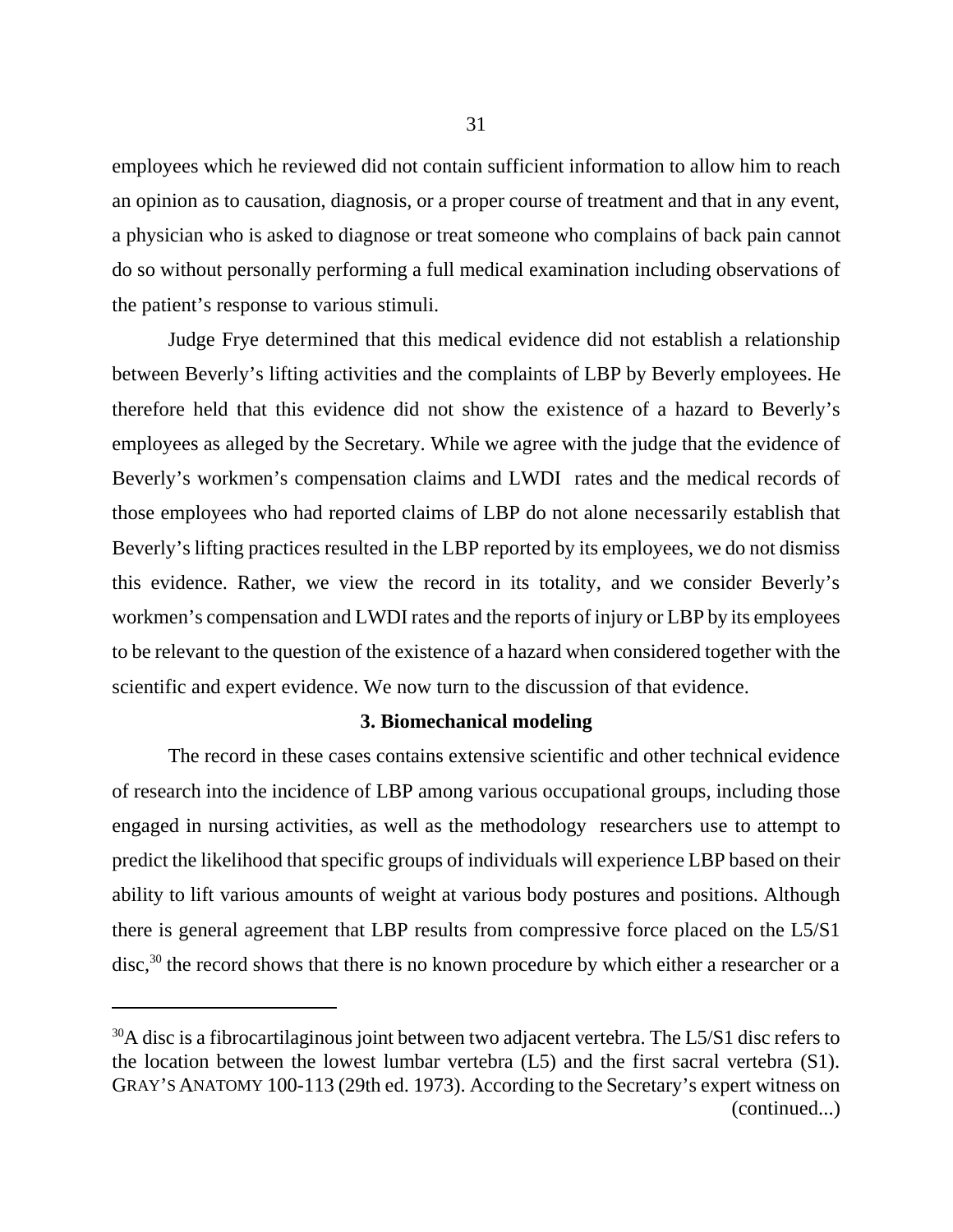treating physician can actually measure the amount of force placed on the musculoskeletal system and in particular the spinal column as an individual performs a lift.<sup>31</sup> As a substitute, researchers have developed the concept of "psychophysical" testing, a research technique based on subjective responses of test subjects to various types and weights of lifts. The results of this testing are used to furnish data for "biomechanics," which is essentially a

 $31$ <sup>31</sup>The judge cited testimony by Beverly's expert, Dr. Frymoyer, that tests to actually measure the force within the spine ("*in vitro*" testing) have been conducted not on the L5/S1 disc but at lumbar vertebrae higher on the spine at the L3/L4 disc, which is very different in its configuration. The judge also noted that expert witnesses for both the Secretary and Beverly testified that the results of cadaver studies showing damage to discs do not necessarily correlate to LBP. In cadaver studies, researchers apply force to lumbar segments in order to measure the point at which the segments fail. The researchers who developed the 1991 NIOSH study stated that "[o]ne of the limitations of the vertebra compressive strength data is uncertainty as to whether compression injury to vertebra in cadaver studies is a reliable predictor of the risk of lifting-related low back pain, impairment, or disability." *1991 NIOSH Lifting Equation*, *supra* note 30, at 754.

 $30$ (...continued)

ergonomics, Dr. Arun Garg, it also is the area most widely studied for the purpose of job analysis because forces on the spine increase from top to bottom, and the L5/S1 disc is the lowest disc at which most disc surgeries are performed.

In studies it has conducted, the National Institute for Occupational Safety and Health (NIOSH) identified three forces working on the spine: compressive force, shear force, and torsional force. According to NIOSH, there is "uncertainty" regarding the effect of torsional and shear stresses on the lumbar area whereas compressive force has been "believed to be largely responsible for" injury to the vertebra. In its report of its findings, NIOSH states that "the high forces generated by low-back muscles are the primary source of compression forces on the lumbosacral disc," NATIONAL INSTITUTE FOR OCCUPATIONAL SAFETY AND HEALTH, U.S. DEP'T OF HEALTH AND HUMAN SERVICES, WORK PRACTICES GUIDE FOR MANUAL LIFTING 27 (1981) [hereinafter *1981 NIOSH Lifting Equation*] (GX239). NIOSH therefore regards compressive force as "the critical stress vector" and in NIOSH's view, the L5/S1 location is the "site of the greatest lumbar stress during lifting." Thomas R. Waters et al., *Revised NIOSH equation for the design and evaluation of manual lifting tasks*, 36 ERGONOMICS 749, 753 (1993) [hereinafter *1991 NIOSH Lifting Equation*] (GX240). Judge Frye found that there was "wide" scientific support for the use of the L5/S1 disc as the location at which compressive force should be measured.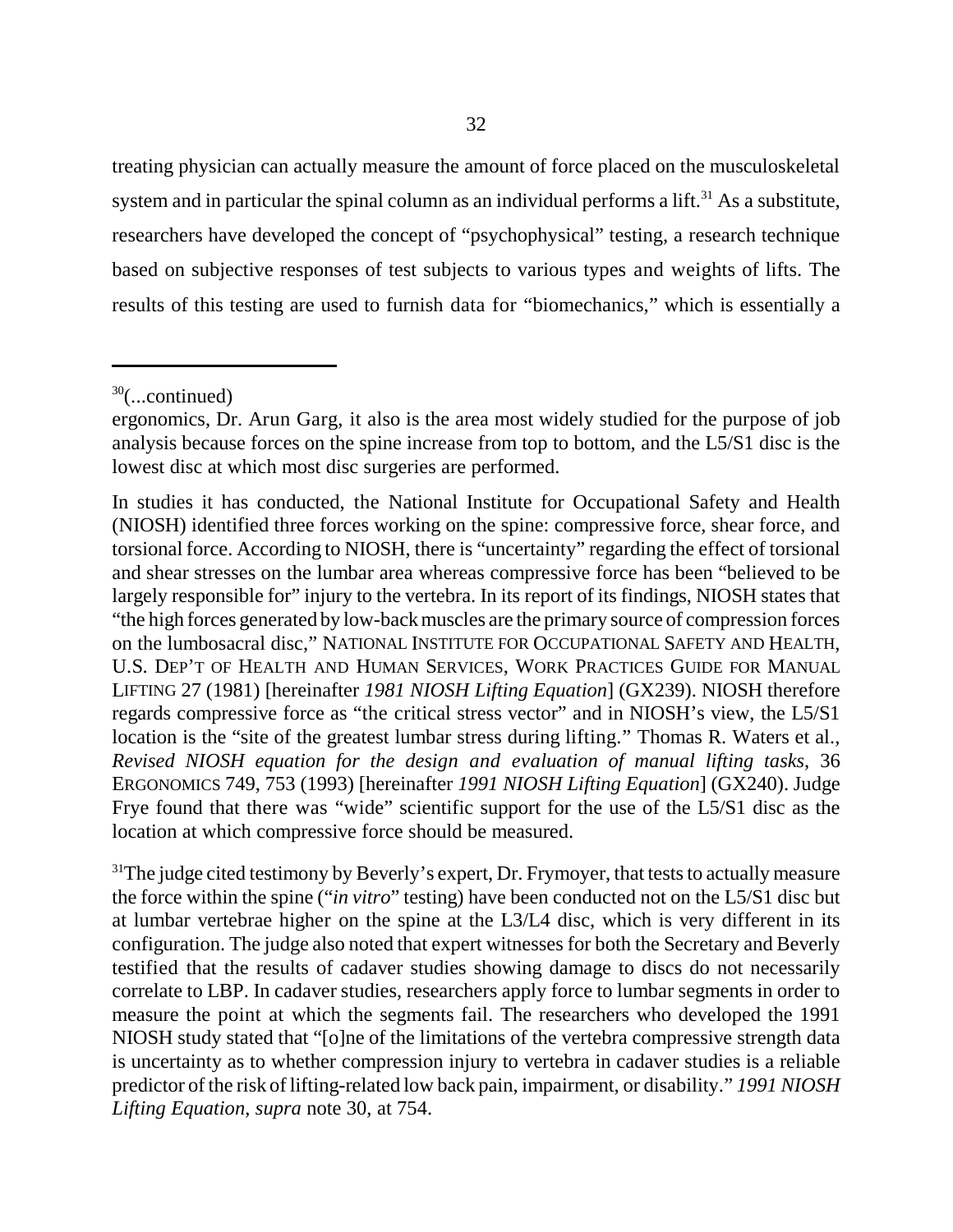computer model which simulates the degree of force imposed on the body from lifts of varying weight at different body postures. As discussed in more detail *infra*, psychophysical testing and the associated biomechanical modeling are accepted methodologies for measuring the effects of lifting and are relied upon by numerous researchers who have conducted epidemiological and other studies of risk factors for LBP.

In psychophysical testing, the test subjects perform various types of lifts, adding weight until they become uncomfortable or tired. The results are tabulated according to the percentages of male and female subjects capable of lifting a given weight without discomfort or pain. According to documents admitted into the record, Dr. Stover Snook, who developed this methodology for the Liberty Mutual Insurance Company ("Liberty Mutual"), $32$  described the theory behind this research as follows:

Strength and endurance vary greatly among individuals. Consequently, there is no one maximum weight that is acceptable to everyone. Simply stated, some people are stronger than others, and what is maximum for one is not maximum for another. In view of these individual differences, a good way to evaluate a manual task is in terms of the percentage of the population that can be expected to perform the task without overexertion or excessive fatigue. The higher the population percentage is for a given task, the lower is the risk of injury or illness—conversely, the lower the percentage, the higher the risk.

Stover H. Snook, *The Design of Manual Handling Tasks* (The Ergonomics Society Lecture 1978), 21 ERGONOMICS 963, 970 (1978) (GX237). As Dr. Snook and others stated in a further study, "if the manual handling task can be performed by most of the population without overexertion, it is less likely to be considered as the cause of a low back injury." Snook et al., *A Study of Three Preventive Approaches to Low Back Injury*, 20 J. OCCUPA-TIONAL MED. 478, 481 (1978) (GX238). Scientific articles by the Secretary's expert witness, Dr. Arun Garg, who has written extensively on the subject of strength testing, indicate that

 $32$ The record shows that Liberty Mutual's maximum acceptable weight tables are generally accepted and relied on by other researchers. *E.g.*, Gary D. Herrin et al., *Prediction of Overexertion Injuries Using Biomechanical and Psychophysical Models*, 47(6) AM. IND. HYG. ASSOC. J. 322 (1986) (GX233).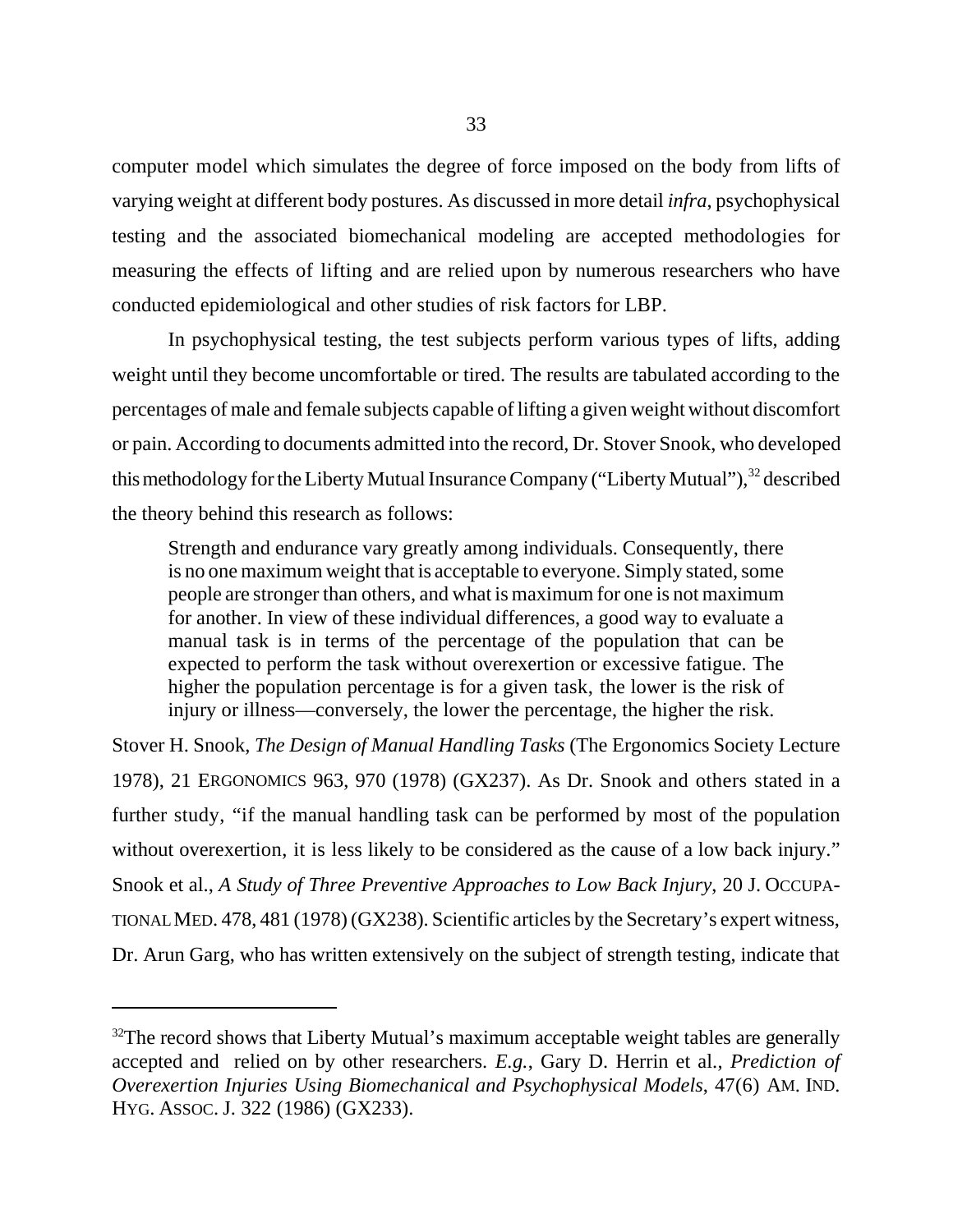while there is some disagreement among various researchers who have conducted psychophysical testing regarding where the maximum acceptable weight limit should be set, there is a general consensus as to the range of strength capabilities among the male and female population as well as the magnitude of the difference between male and female capabilities.

The lifting strength data compiled through psychophysical testing is used in conjunction with biomechanical modeling to ascertain the point at which the compressive force produced by a lift of an object of a certain weight and with a certain body posture will exceed the capabilities of a specific portion of the male or female population. Dr. Garg, an ergonomist specializing in occupational biomechanics, described the field of biomechanics as the application of principles of mechanics to the human body to determine the stresses and strains on various tissues of the body and the capability of the tissues to tolerate these forces. Essentially, biomechanical modeling applies principles of physics to determine the amount of compressive force represented by a lift or movement of an object of a certain weight at various positions in relation to the body.<sup>33</sup> When used in conjunction with the strength

(continued...)

<sup>&</sup>lt;sup>33</sup>Biomechanics takes into account the magnitude of a load and the distance from the body that the load is lifted. The product of the muscular effort needed to move the load and the distance from the body is known as a "moment." Because a muscle moves through a relatively small moment (distance or arc) the distance the muscle cells themselves contract is relatively small. The disparity between the relatively short arc of muscle movement and the complete swing of the attached limb results in high forces being placed on the muscle and joint. *1981 NIOSH Lifting Equation*, *supra* note 30, at 23. NIOSH explained the relationship between the load and the compressive force as follows:

<sup>[</sup>W]hen a 20-kg [44-pound] load is held at arm's length, it produces a large torque at the lumbosacral joint . . . . This, in combination with the torso weight, produces a compression force at the  $L<sub>5</sub>/S<sub>1</sub>$  disc equivalent to what holding about a 40-kg [88-pound] load between the knees would produce. In other words, one does not have to "bend over" to produce high forces on the low-back structures. A person with strong arms and shoulders, in particular, can position the body in postures that greatly multiply an external load's effect on the low back.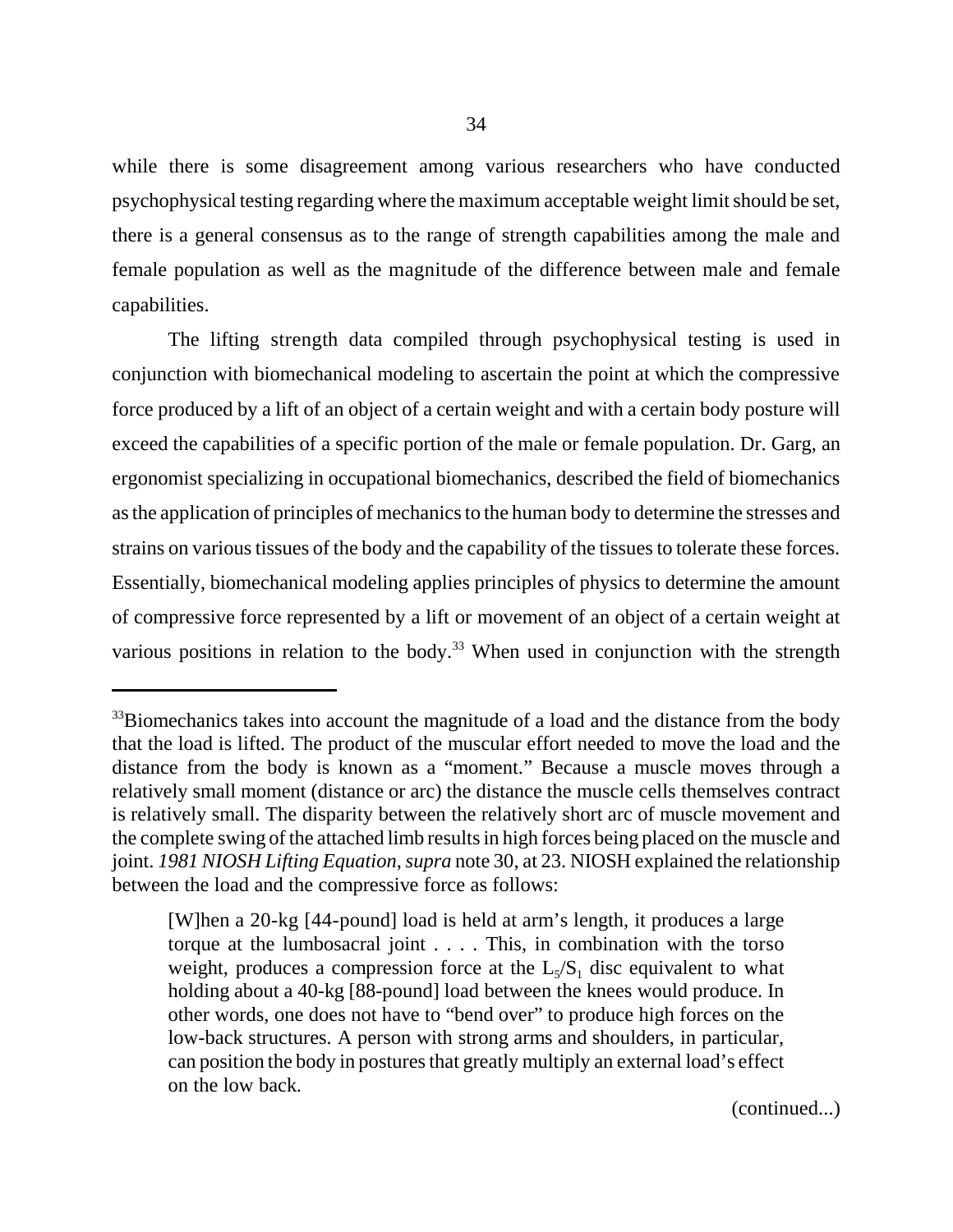capability data compiled by Dr. Snook and other researchers, biomechanical modeling can estimate the percentage of the male and female population that would be able to perform a specified type of lift without pain or discomfort or, more specifically, what percentage of each population has the strength to support the load on each joint of the body involved in making the lift. Research conducted by Dr. Garg notes that individuals tend to underestimate their actual physiological lifting capability by about 20 percent. Arun Garg et al., *A comparison of isometric strength and dynamic lifting capacity*, 23 ERGONOMICS 13, 23 (1980) (GX218). Accordingly, "acceptable weight limits based on . . . biomechanical modeling, in general, are higher than those based on psychophysical methodology," but otherwise the biomechanical and psychophysical methodologies yield generally consistent results. Arun Garg & M.M. Ayoub, *What Criteria Exist for Determining How Much Load Can Be Lifted Safely?*, 22(4) HUMAN FACTORS 475, 479 (1980) (GX219). In summarizing other research, Garg reached two conclusions: first, "the heavier the weight of the load lifted, the greater the frequency and severity of low back and other musculoskeletal injuries" and second, "anthropometric measures such as gender, age, body weight, height, etc., in general, are not good predictors of strength." *Id.* Dr. Andersson testified that biomechanical modeling is an accepted scientific technique and is generally considered a valid methodology for calculating internal forces on the spinal column. The judge credited Dr. Andersson's testimony, and none of Beverly's expert witnesses gave a contrary opinion as to the recognition of biomechanical modeling in the scientific community.

### **4. NIOSH lifting equations**

The record in these cases includes two documents describing criteria for evaluating lifting tasks issued by the National Institute for Occupational Safety and Health ("NIOSH"). The first of these documents is the initial NIOSH "Work Practices Guide for Manual Lifting" issued in 1981, which sets forth a formula, known as the NIOSH lifting equation, for

 $33$ (...continued)

*Id*. at 27.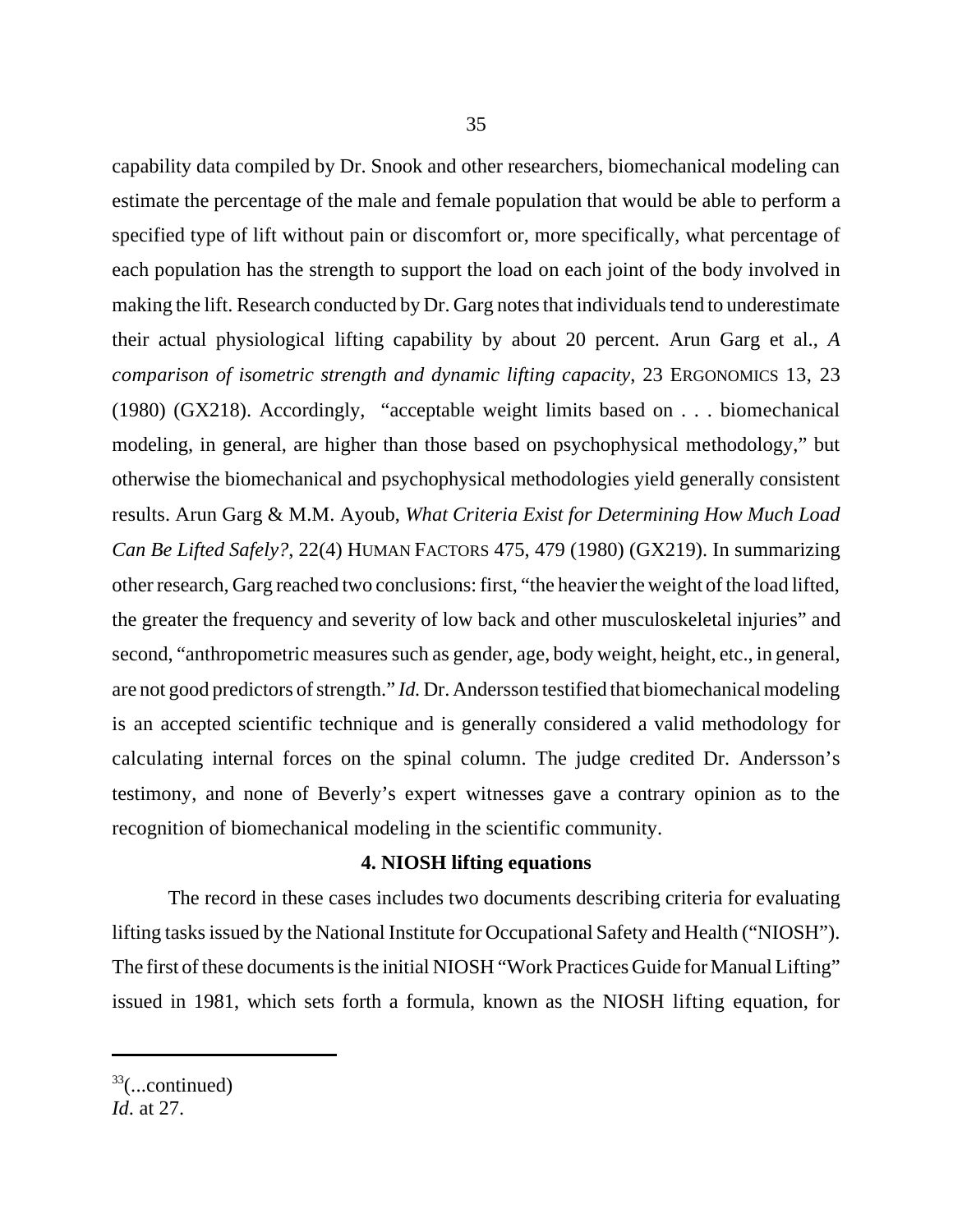determining a safe level of lift. *1981 NIOSH Lifting Equation*, *supra* note 30. The second document is a research paper written by Dr. Garg and others discussing revisions to the NIOSH lifting formula that were made in 1991 by a committee of which Dr. Garg was a member.<sup>34</sup> *1991 NIOSH Lifting Equation*, *supra* note 30. The NIOSH equations rely on the data compiled by various researchers on the biomechanical, epidemiological, psychophysical and physiological bases for lower back pain and provide a means of analyzing lifting and loading jobs for their level of risk. The 1981 NIOSH equation recommended an action limit ("AL") and a maximum permissible limit ("MPL") of three times the AL. As the researchers who wrote the document explaining the subsequent NIOSH equation stated, loads below the AL were considered to present little risk for most workers; between the AL and MPL there would be an increased risk for some but not all workers, and lifting above the maximum constituted a "significant risk" of LBP for most workers. *1991 NIOSH Lifting Equation*, *supra* note 30, at 767. In terms of force measurements, compression forces on the L5/S1 disc above 1430 pounds were considered to be intolerable in most workers, with only 25 percent of men and 1 percent of women capable of performing work at that level. Accordingly, 1430 pounds compressive force was set as the MPL. *1981 NIOSH Lifting Equation*, *supra* note 30, at 124, 126. The AL was set at a compressive force of 770 pounds, the point at which over 75 percent of women and 99 percent of men could lift the load. *Id.* at 125.

The reason for the 1991 revision was to enable the equation to cover a larger range of duration and frequency of lifting as well as asymmetrical lifting where the load is not distributed evenly on either side of the body.*1991 NIOSH Lifting Equation*, *supra* note 30, at 749. Like the previous equation, the 1991 version uses a formula with multipliers for horizontal, vertical, and lift distance and for frequency—in addition to a factor to account for asymmetrical lifts—but substituted a single lifting index ("LI") for the earlier three-part

<sup>&</sup>lt;sup>34</sup>Other members of this committee included Drs. Don B. Chaffin and M.M. Ayoub, who wrote other scientific papers on lifting that were admitted into the record. The analysis of the 1991 NIOSH lifting equation was also reviewed by Dr. Snook and by Dr. Andersson, the Secretary's expert witness here. *1991 NIOSH Lifting Equation*, *supra* note 30, at 770.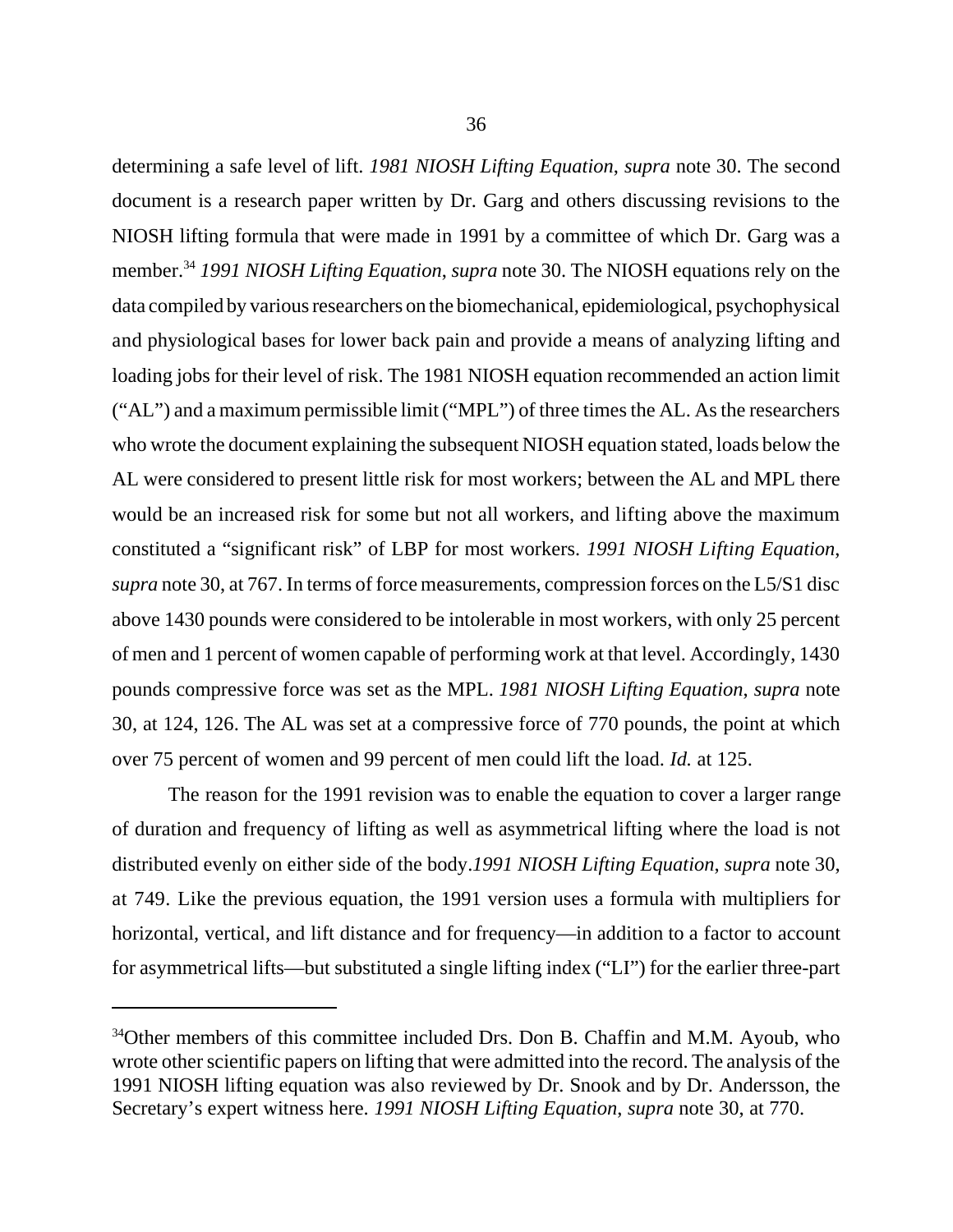formula. The LI is the ratio of the load lifted to the "recommended weight limit" of 3400 newtons. *Id.* at 767, 755, 774.35

Because the NIOSH lifting equation is based on the generally accepted means of analyzing LBP and its risk factors, NIOSH's statements regarding its formula warrant close attention. The judge quoted the following discussion in the 1991 NIOSH document which the judge interpreted to mean that the LI does not reflect the *level of risk* of LBP:

The [LI] provides a simple method for comparing the lifting demands associated with different lifting tasks in which the load weights vary and the recommended weight limits vary. In theory, the . . . LI may be used as a gauge to estimate the percentage of the workforce that is likely to be at risk for developing lifting-related low back pain. . . . [H]owever . . . it is not possible to quantify the precise degree of risk associated with increments in the [LI]. In a similar manner, there is uncertainty about whether [an LI] of one is a reliable boundary for differentiating between an increase in risk and no increase in risk for some fraction of the working population.

*1991 NIOSH Lifting Equation*, *supra* note 30, at 767. The passage goes on to refer to the "assumptions and uncertainties in the scientific studies and the theoretical models which have related lifting to low back injuries" and states that "these uncertainties do not all point in the same direction. Some support the belief that [an LI] of one will place a substantial fraction of the work force at an increased risk of [LBP]. Others support the belief that most of the work force can work safely above [an LI] of one." *Id.*

While NIOSH recognized the difficulty of *quantifying* the degree of risk associated with measurements of the lifting index, NIOSH nevertheless found sufficient evidence to indicate that the lifting criteria can reliably predict the risk of LBP. NIOSH specifically stated that it had selected 3400 newtons "as the compressive force that defines an increased risk of back injury." *Id.* at 753. The authors of the article describing the 1991 NIOSH lifting equation summarized the general philosophy behind its LI as follows:

<sup>&</sup>lt;sup>35</sup>According to its dictionary definition, a "newton" is the force required to accelerate one kilogram at the rate of one meter per second per second. Dr. Garg testified that 3400 newtons is equivalent to the AL of the 1981 equation.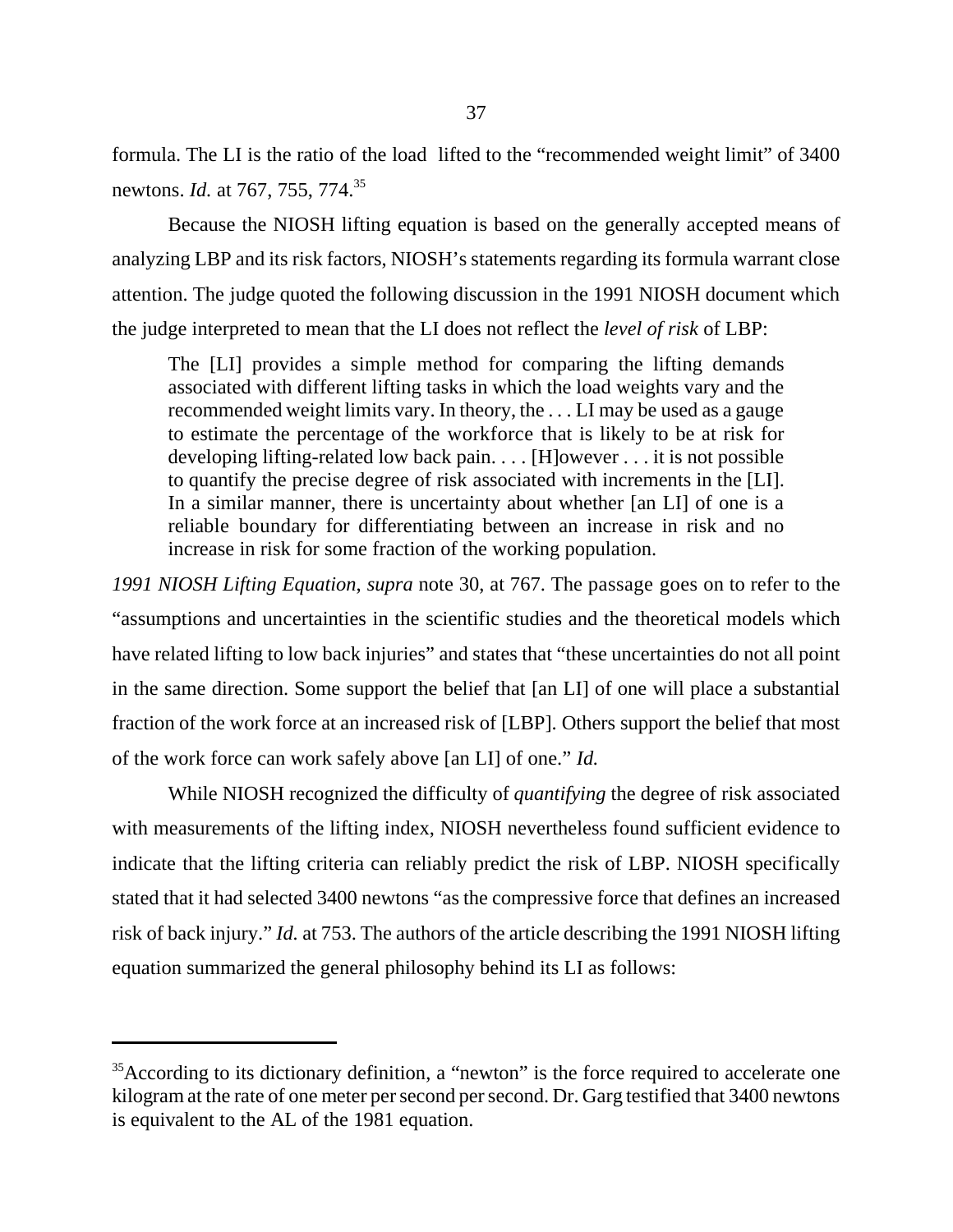A main tenet of our approach, however, is that the multiplicative nature of the equation has provided a final equation that is more likely to protect healthy workers than each individual criterion. Specifically, when several factors deviate from the ideal (i.e., standard lift location), the decline in the predicted value obtained from a multiplicative model for most lifts depends upon the product of several factors; this substantially reduces the [recommended weight limit]. . . .

*Id.* at 768. While acknowledging a difference of opinion among its committee members as to whether "worker selection criteria . . . can accurately identify workers who can perform lifting tasks with an [LI greater than 1] without an increased risk of a work-related injury," the authors nevertheless emphasized that most of the committee members, including Drs. Chaffin and Andersson, agreed that "many" workers "will be at elevated risk if the lifting index exceeds 3.0." Furthermore, the authors concluded that

Despite the limitations of the research studies and inherent uncertainties in relying on expert judgment, it is likely that lifting tasks with a lifting index [greater than] 1 pose an increased risk for lifting-related low back pain for some fraction of the workforce. Therefore, the lifting index may be used to identify potentially hazardous lifting jobs or to compare the relative severity of two jobs for the purpose of evaluating and redesigning them.

*Id.* In addition, they reiterated that researchers Chaffin, Kyung S. Park, Snook, and Herrin, *see supra* note 32, had concluded that "the risk of lifting-related low back pain increases as the demands of the lifting task increase." *Id.* at 767. Indeed, the authors of the article noted that NIOSH's own view, "independent of the 1991 committee," "is that a maximum compressive force of 3 4kN [equivalent to a LI of 1] on the L5/S1 vertebrae may not protect the entire workforce [because] data from some of the workplace studies suggests that even in survivor workplace populations, jobs with compressive forces below 3 4kN were associated with an increase in the risk of back injuries." *Id.* at 755.

For its part, Beverly claims there is no basis on which to connect the NIOSH lifting equation with conditions in the health care industry. In writing regarding the 1981 version of the NIOSH lifting equation, Dr. Jensen and three other researchers reflected the same concerns: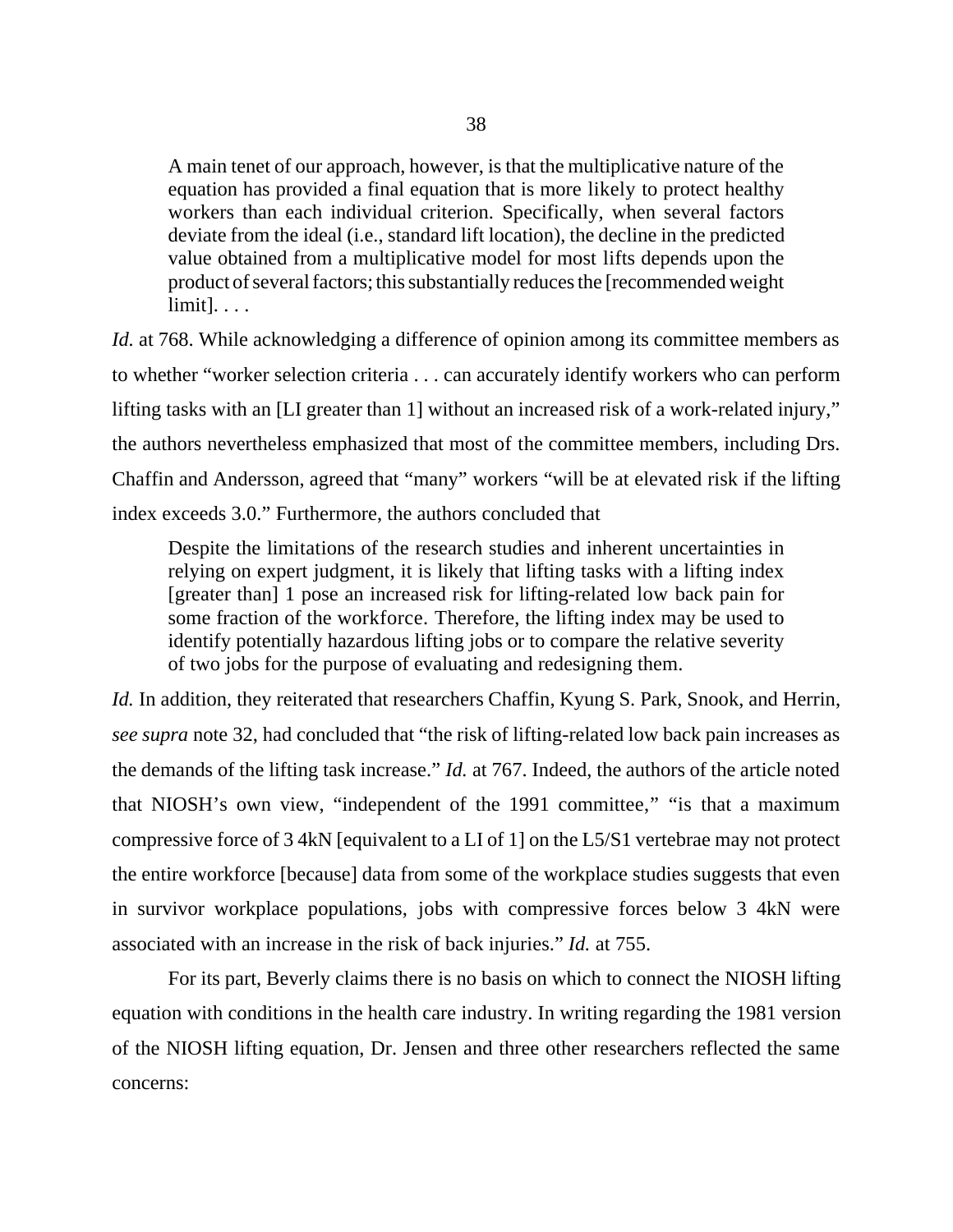None of the studies used to develop the Guide were conducted in the health care industry. Additionally, the literature reflects few attempts to apply the Guide to patient lifting in hospitals . . . because the Guide only applies to sagittal plane lifting [parallel to the body; *i.e.*, no twisting] in which the lifter can get a secure grip on the load – conditions that are not generally met in patient lifting situations. While the Guide is predicated on a belief that manual lifting of heavy loads is a major risk factor for back injury, it cites no evidence linking patient handling/lifting to risk of back injury among nursing personnel.

Terrence J. Stobbe et al., *Incidence of Low Back Injuries Among Nursing Personnel as a Function of Patient Lifting Frequency*, 19 J. SAFETY RES. 21, 22 (1988) (GX276). Nonetheless, the 1991 revisions to the lifting equation take account of conditions which are more reflective of the nursing industry. Thus, the equation was expanded to include twisting and asymmetrical loads<sup>36</sup> as well as loads "with less than optimal hand-container couplings." *1991 NIOSH Lifting Equation*, *supra* note 30, at 749. We also note that Stobbe, *supra*, cited one study which specifically applied the NIOSH criteria to patient lifting activities at a government hospital which included a 60-bed care facility. That study concluded that despite the fact that NA's performed lifting in the manner in which they had been instructed, both the AL and MPL were exceeded, "indicating that the tasks posed from a moderate to a significant risk for injury." J. Torma-Krajewski, *Analysis of Injury Data and Job Tasks at a Medical Center*, *in* TRENDS IN ERGONOMICS/HUMAN FACTORS IV (S.S. Asfour ed., 1987) 863, 873 (GX-256).

As part of her case here, the Secretary applied the NIOSH lifting equation and its biomechanical basis specifically to the work activities performed by Beverly's NA's. Dr.

<sup>&</sup>lt;sup>36</sup>In one of the lifts Dr. Owen observed at Blue Ridge, two NA's lifted a resident out of a geri-chair by pulling on a sheet that was under the resident. She considered this lift particularly hazardous because of the bending and flexing actions of the NA's. Beverly's NA's offered descriptions of their work activities which illustrate the degree of bending and twisting required: "[Y]ou are leaning over the bed, straining . . . your arm, your back, your neck and your shoulder and you are bearing all of their weight, you are picking them up off the bed," "you are stretching and you are reaching to put this resident in this chair and you are pivoting at the same time," and "dead weight . . . you could feel it pulling in your shoulders and your back."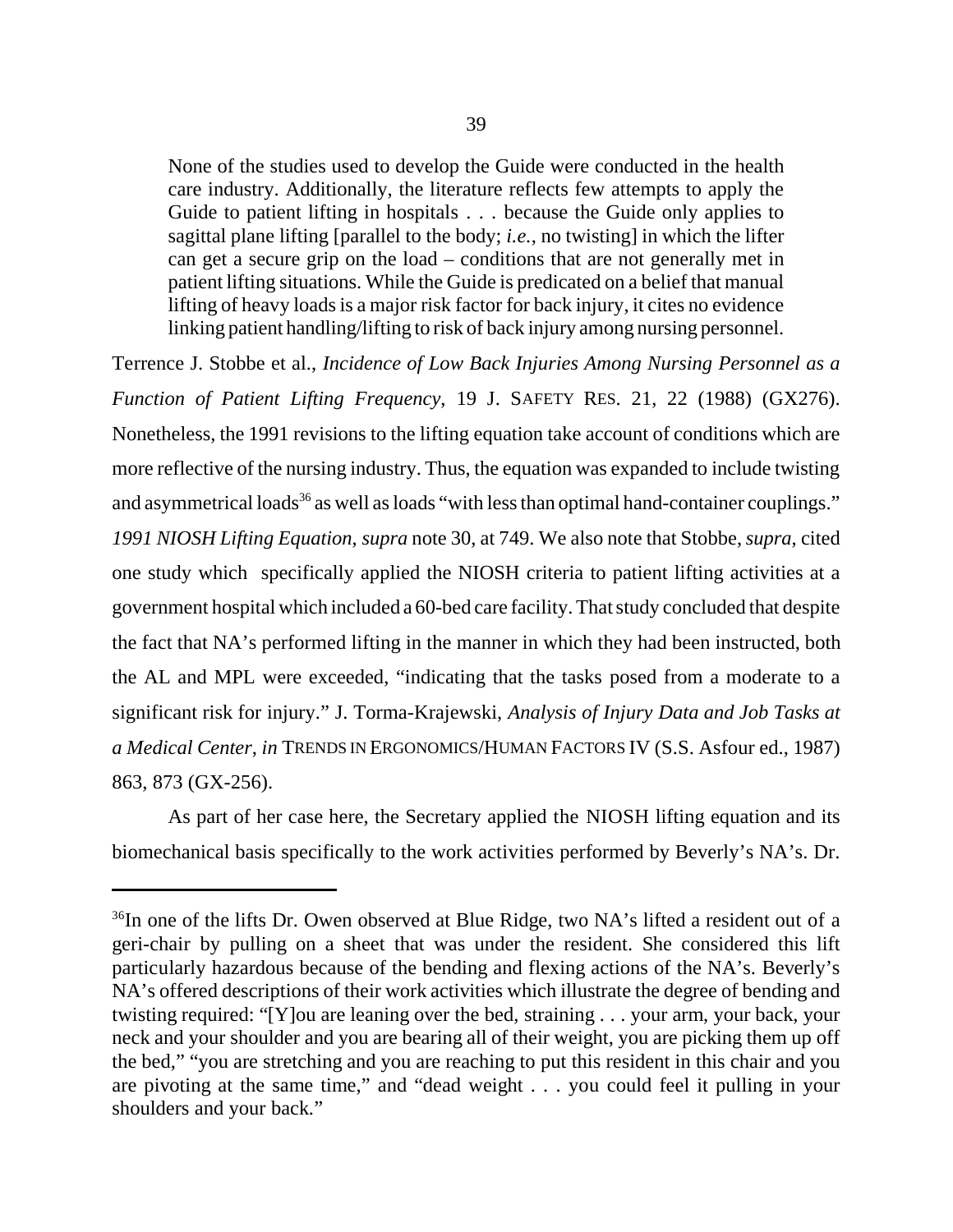Garg studied the videotapes taken by the Secretary's compliance officers and performed a biomechanical analysis of the body posture and movement of the limbs of the NA's as they performed their tasks. Using a biomechanical model of body posture data for all relevant joint angles, including the position and movement of the elbow, shoulder, trunk, knees, and ankle, Dr. Garg determined that the compressive force experienced when lifting just a 100 pound resident came only marginally within the NIOSH recommended limit of 770 pounds. Beverly's NA's using the 2-person under the axilla lift method would experience a compressive force on the L5/S1 disc of 740 pounds when lifting a resident weighing 100 pounds, 830 pounds when lifting a resident weighing 125 pounds, 923 pounds with a resident weighing 150 pounds, and 1096 pounds with a resident weighing 200 pounds. The percentage of the female population having sufficient strength in the torso area to perform these lifts was respectively 71 percent, 59 percent, 45 percent, and 21 percent. Dr. Garg conducted a similar analysis of the single person "hug" lift method and determined that it exposed Beverly's NA's to even greater compressive forces than the 2-person lift method.

# **5. Epidemiological studies**

As previously indicated, the NIOSH lifting equations rely in part on epidemiological studies of the effects of lifting. The record includes numerous studies of varying significance and relevance to the particular working conditions at issue here. A number of the studies and much of the expert testimony regarding them is cumulative and repetitive and has marginal value in deciding the issue of whether lifting practices such as those existing in Beverly's facilities expose NA's to the hazard of LBP. We will address only those relevant studies on which the judge and the parties rely.<sup>37</sup> *See Pepperidge Farm*, 17 BNA OSHC at 2023, 2025-

 $37$ Epidemiology is a branch of medical research which studies the distribution and causes of disease by studying its patterns in populations. Associations between suspected causes and effects may be made by comparing incidence of disease of exposed to unexposed populations or the incidence of exposure of sick to healthy populations. *Smith v. Ortho Pharmaceutical Corp.*, 770 F. Supp. 1561, 1573 (N.D. Ga. 1991). The headnote to a publication by Dr. Andersson, Gunnar B.J. Andersson, *Epidemiologic Aspects on Low-Back Pain in Industry*, (continued...)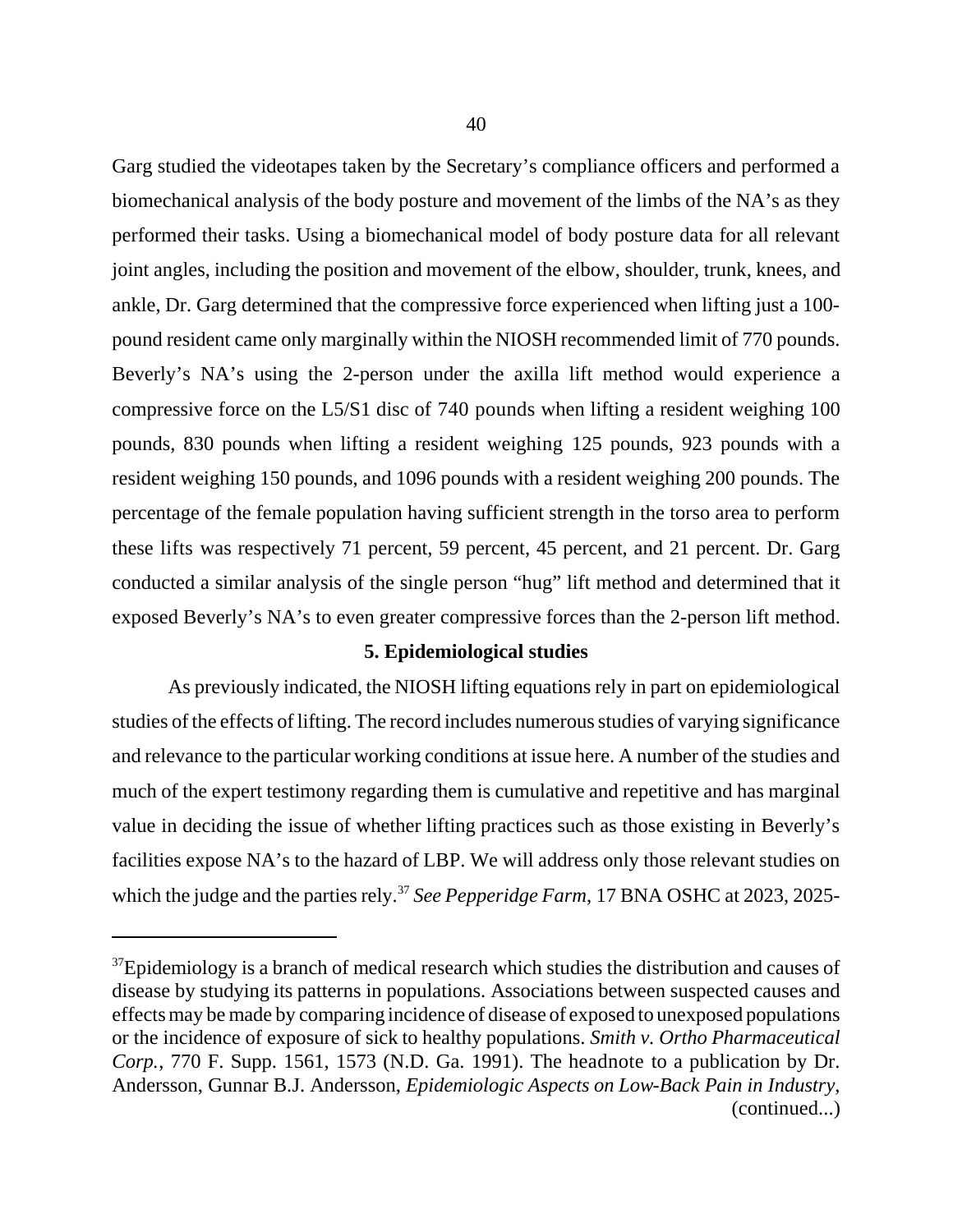26, 1995-97 CCH OSHD at pp. 44,034-35, 44,037-38 (Commission limits discussion to the most significant expert evidence).

In discussing the various epidemiologic studies admitted into the record, $38$  the judge distinguished between retrospective and prospective studies.<sup>39</sup> While we agree with the judge that retrospective studies are generally considered less informative on the issue of causation than are prospective studies, *id.* at 2022 n.76, 1995-97 CCH OSHD at p. 44,034 n.76, we find that the epidemiologic studies in this record, particularly the prospective studies, establish a sufficient degree of association between lifting and LBP in NA's to support the conclusion that Beverly's lifting practices are hazardous. Indeed, we note that Dr. Frymoyer, in describing the conclusions of a retrospective analysis of the incidence of LBP in a study population of 3920 men and women, identified "jobs requiring repetitive heavy lifting" as

 $37$ (...continued)

<sup>6</sup> SPINE 53, 53 (GX345), states that "[t]he role of epidemiology . . . is to clarify the natural history and clinical course of the pain and to identify workplace factors and individual factors of importance."

<sup>&</sup>lt;sup>38</sup>The Commission has recognized that epidemiological research can be of probative value in the ergonomics context. *Pepperidge Farm*, 17 BNA OSHC at 2022 & n.78, 1995-97 CCH OSHD at p. 44,034 & n.78.

<sup>&</sup>lt;sup>39</sup>A retrospective study attempts to locate similarities among individuals who have experienced a common symptom, such as LBP. Conversely, a prospective study, instead of looking for factors based on prior incidence of LBP, follows a patient group for a long period of time in order to correlate any changes in the patient's condition with any known risk factors. In a prospective study, researchers know beforehand what conditions the subjects are exposed to but commence the study *before* the onset of symptoms; hence, the designation "prospective." In retrospective case control studies, researchers go back to determine what conditions subjects have been exposed to after the subjects develop the illness being investigated. In both types of studies, researchers use standard statistical methods to determine whether any difference observed in the two populations or groups is statistically significant, *i.e.*, did not result solely from chance. *Ortho Pharmaceutical Corp.*, 770 F. Supp at 1574.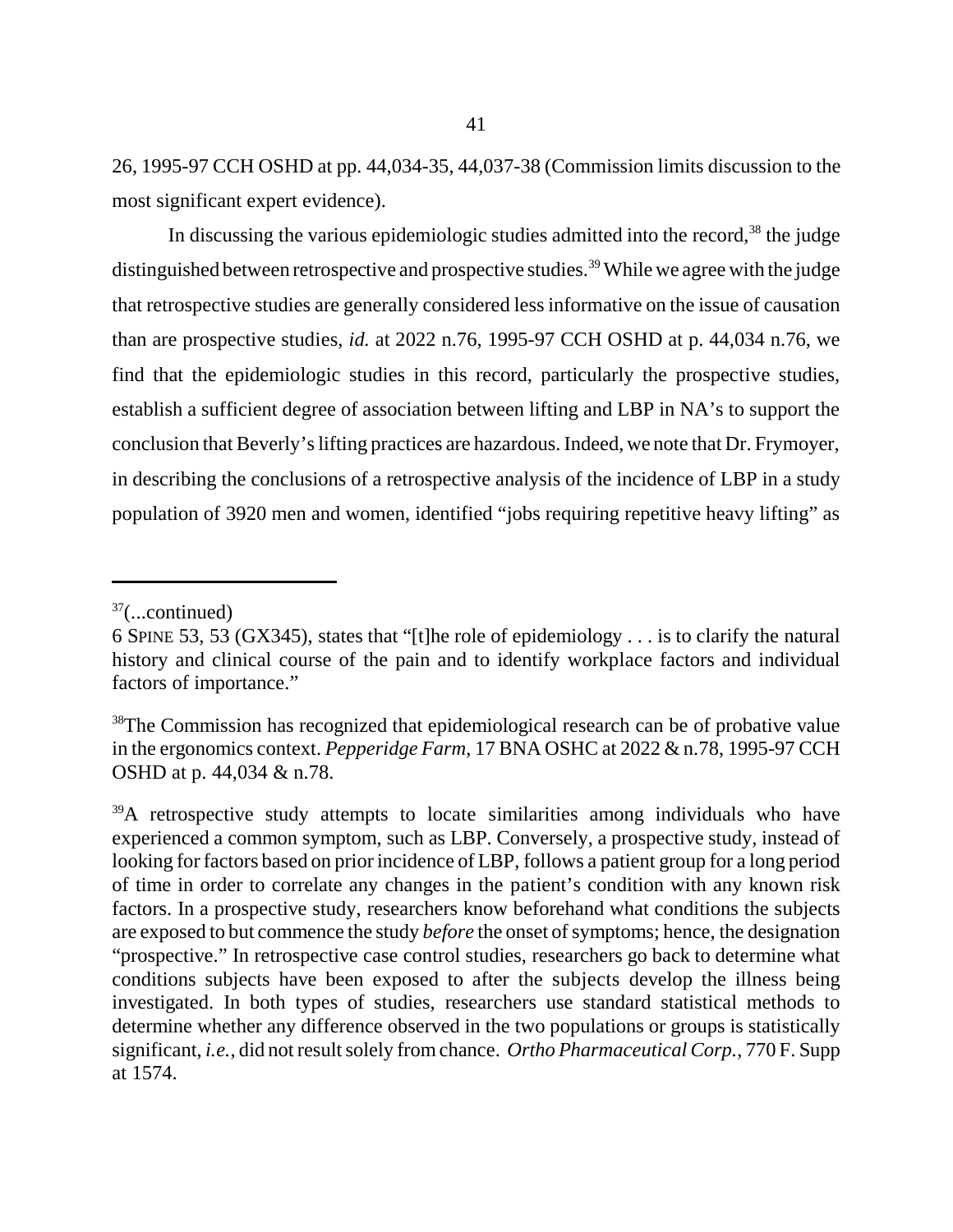a risk factor "associated with severe low-back pain." Frymoyer, *supra*, at 213.40 Dr. Andersson stated his opinion that "epidemiologic evidence links the onset of back pain to lifting events with fairly strong evidence," and he described a number of epidemiological studies which in his view supported this conclusion.

One of the more significant prospective epidemiological studies<sup>41</sup> directed specifically to NA's performing nursing tasks was the Janesville study conducted by Drs. Owen and Garg in a nursing home in Janesville, Wisconsin under a NIOSH contract. The purpose of the project was to use epidemiologic research techniques to determine whether using walking belts<sup>42</sup> and mechanical hoist devices rather than manual lifting of residents would be effective in reducing the forces imposed on the spine and the incidence of injury to NA's. The researchers studied 57 NA's as they lifted and transferred residents weighing between 38 kilograms (84 pounds) and 120 kilograms (264 pounds). Employing a biomechanical model, the researchers determined that the 2-person under the axilla lift, the manual lift method primarily used at that facility, produced a compressive force on the L5/S1 disc ranging from 3693 to 5414 newtons, with a median value of 4751 newtons, a level within the strength capability of only 41 percent of the female population. In his testimony describing these results, Dr. Garg concluded that the 2-person manual lift exceeded the "acceptable level of compressive force," which in Dr. Garg's view is 3400 newtons, the same value prescribed in the NIOSH lifting equation. Conversely, after "intervention," that is, after the implementation of mechanical hoists and lifting and transfer assisted by belts,

 $40$ The judge stated at one point in his decision that the epidemiological evidence "failed to even establish that lifting was associated with LBP." We reject this conclusion as contrary to the preponderance of the scientific evidence.

 $41$  Judge Frye stated that this was a biomechanical and psychophysical, not an epidemiological study, but the articles published by Drs. Garg and Owen make clear that the intervention portion of the project was a prospective epidemiologic study.

 $42A$  "walking belt" is a wide strap with handles that NA's can use to assist in moving or lifting a resident.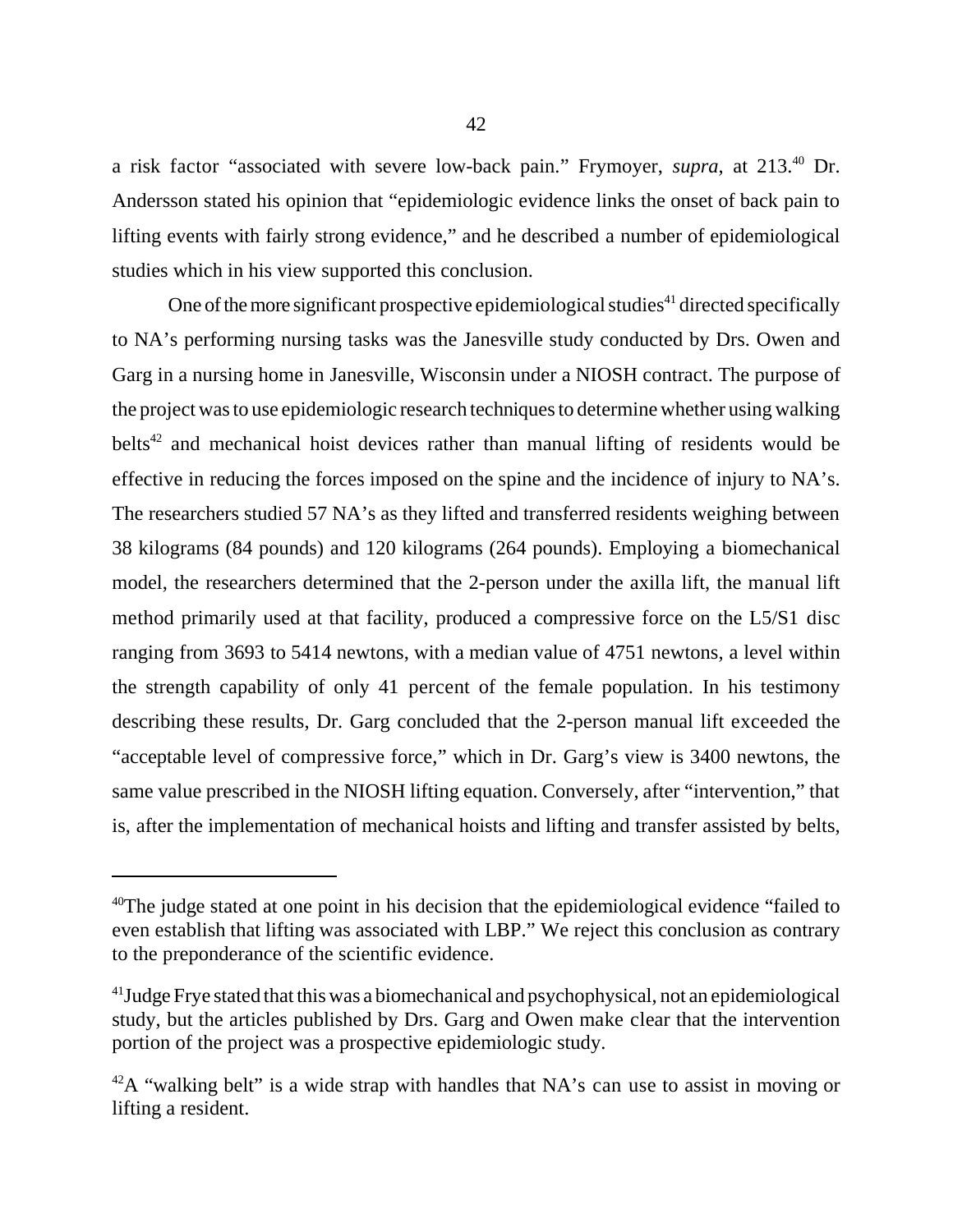the compressive force ranged from 1517 to 2413 newtons, with a median of 1964 newtons, a level within the capability of 83 percent of the female population. Subjectively, the mean rating of perceived exertion was between "somewhat hard" and "hard" before intervention and less than "very light" after intervention. A. Garg & B. Owen, *Reducing back stress to nursing personnel: an ergonomic intervention in a nursing home*, 35 ERGONOMICS 1353, 1356, 1366 (table 10), 1372 (1992) (GX199).

As Judge Frye noted, the most accurate and reliable type of epidemiologic study is a "prospective cohort," that is, a study which identifies a specific population at one point in time and then follows that population for a successive period of time. In such a study, populations are selected based on their prior exposure to the suspected causative agent (one population known to be exposed and the other known not to be exposed); the incidence of the medical condition in each population is then compared. *Lynch v. Merrell-National Laboratories*, 646 F. Supp 856, 863 (D. Mass. 1986), *aff'd*, 830 F.2d 1190 (1st Cir. 1987); *Ortho Pharmaceutical Corp.*, 770 F. Supp at 1574. *See Pepperidge Farm*, 17 BNA OSHC at 2020 & n.76, 1995-97 CCH OSHD at p. 44,034 & n.76 ("ideal test" of causality consists of large-scale prospective cohort studies with well-defined measures of exposure and health effect). One such study is the Canadian research project about which Dr. Jensen testified. In this study, characteristics of nursing personnel who did not report injury (back pain) were compared with characteristics of those who did. The most significant predictor was type of work area, with extended care, chronic care, and orthopedics being the most likely for back injuries. The second strongest predictor was frequency and weight of resident lifted, then occupational classification (NA's being more likely to have reported an injury), followed by injury history (those having a prior injury were more likely to report a second one). Venning, *supra*.

As the judge notes, this study identifies several risk factors but states that no specific causative relationship can be identified. On the other hand, the study does establish a clear relationship between lifting and LBP. Although Beverly contends, and the judge agreed, that it "sets forth no conclusion as to the relative role of lifting in the risk of back pain among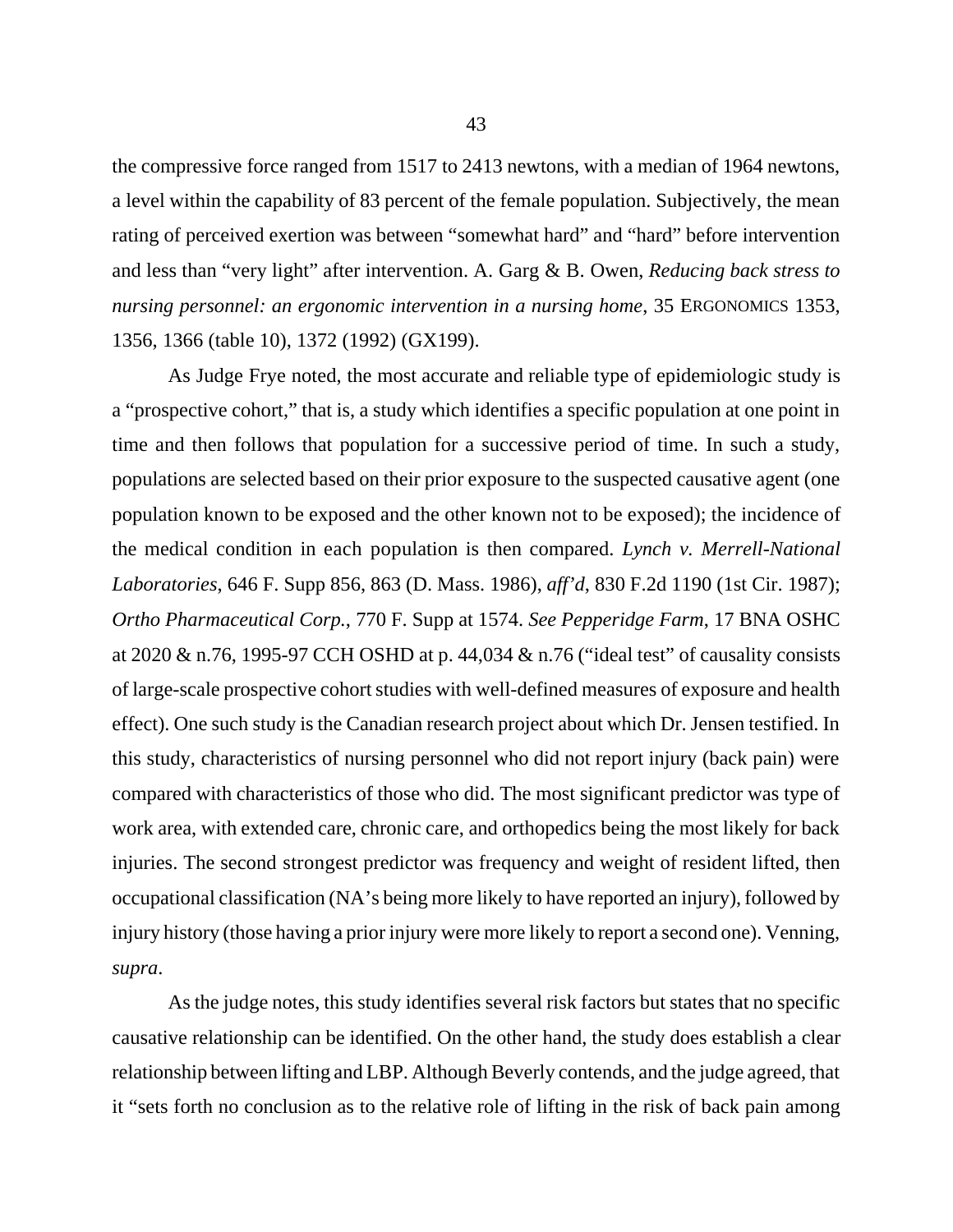nursing personnel," the concluding paragraph of the study states that "major risk factors have been evaluated and defined by adjusted odds ratios" and "given the distribution of these factors in a sample population, some sense of the relative risk of back injury for that group

can be assessed." *Id.* at 825. In other words, while a number of factors contribute to the likelihood of LBP among nursing personnel, these factors can be assigned a relative degree of risk. The study calculates the odds ratio for frequency of lifting at 4.26 for areas where lifting occurred most often and 2.19 where lifting is performed on a daily basis, 1.77 for NA's as compared with RN's and supervisors, and 1.73 where the operative factor is a history of prior back injury. *Id*. at 823.<sup>43</sup>

Other studies, while not as persuasive, corroborate the conclusion that lifting is a known and recognized risk factor for LBP and there is a meaningful correlation between lifting and the incidence of LBP.<sup>44</sup> For instance, Dr. Andersson participated in a retrospective

<sup>&</sup>lt;sup>43</sup>Odds ratios are not calculated by comparing one criterion directly with another. Rather, each suspected factor is compared with the absence of that factor. For example, the odds ratio of 4.26 for lifting frequency is determined by comparing areas where lifting occurs most often with those areas where it occurs least; when lifting is defined as daily lifting, the comparison is between areas where daily lifting occurs and areas where lifting is not performed on a daily basis. *Id*. The relative degrees of risk are also stated in relation to the factor having the lowest degree of risk: "Within the model of logistic regression, significant factors were examined as subsets to account for the influence of other major factors. The referent group in each case is the subgroup with the lowest relative risk." *Id*. at 824, Table 3 (note). Essentially the same description of risk ratios has been used in federal case law. *See In re Joint Eastern & Southern Dist. Asbestos Lit*., 827 F. Supp. 1014, 1027 (S.D.N.Y. 1993) (quoting (emphasis added) *Manko v. United States*, 636 F. Supp. 1419, 1434 (W.D. Mo. 1986), *aff'd in part and rev'd in part*, 830 F.2d 831 (8th Cir. 1987)).

<sup>&</sup>lt;sup>44</sup>Beverly heavily relies on a prospective epidemiological study conducted by its expert, Dr. Stanley Bigos, of a large worker population at Boeing Company. Dr. Bigos testified that even that study "is not sufficient to allow us to institute a particular approach for preventing back problems." However, the purpose of that study was to explore the factors involved in worker reporting of back pain and not risk factors for actual onset of the pain. We therefore conclude that the Boeing study is not sufficient to outweigh the conclusions we draw from the overwhelming weight of the other scientific evidence of record including the NIOSH lifting (continued...)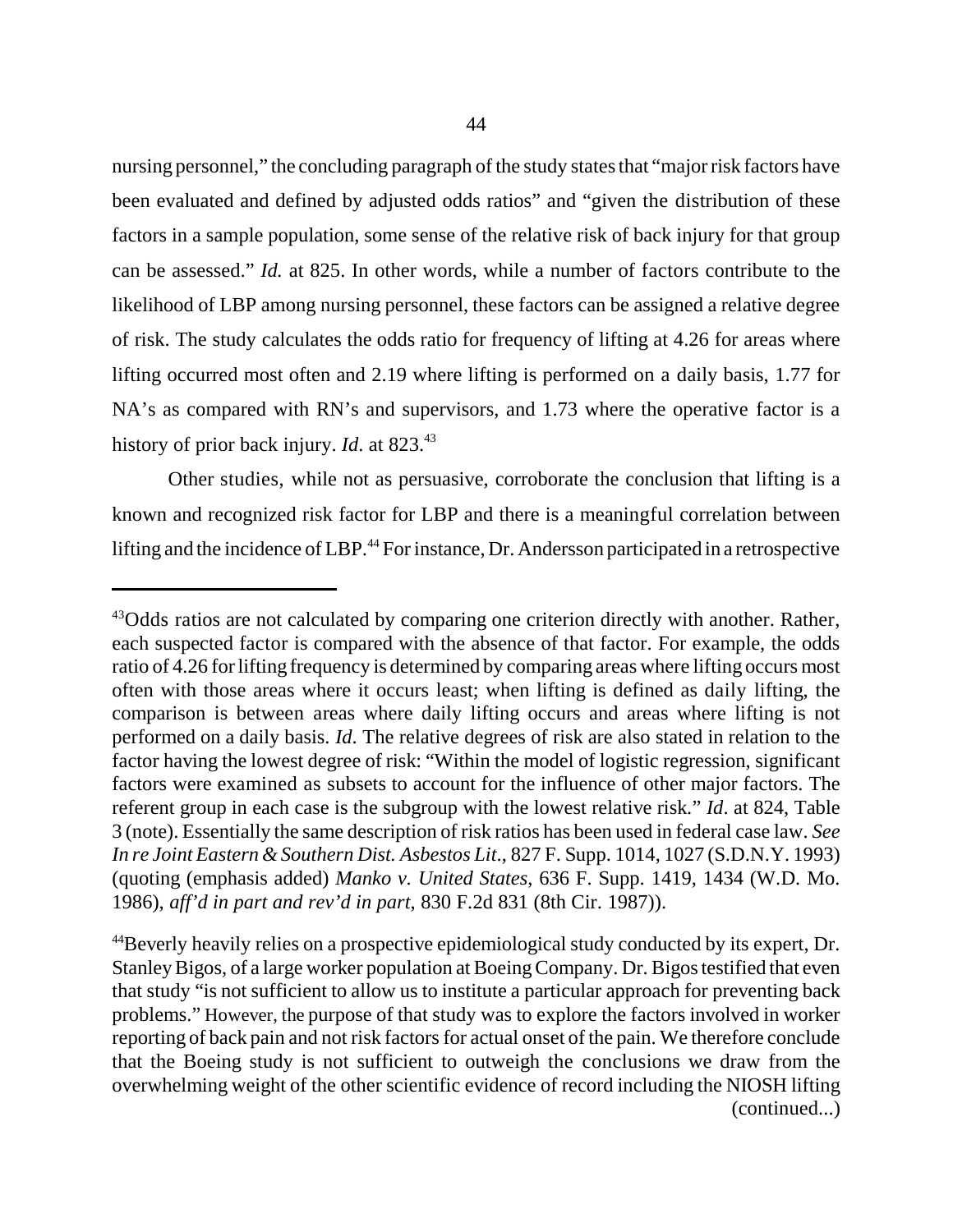cross-sectional study in Sweden of a random sample of 1746 women ages 38 to 64 based on questionnaires regarding LBP. Using standard statistical measures for determining correlations between variables, the study determined that in the group up to 49 years old the only factors to have a "direct relationship" to LBP were worry, tension and the end of the work day, and for those ages 50 and above, only fatigue was directly related. Nevertheless, "significant" correlations were found between LBP and bending and frequency of lifting. Hans-Olaf Svensson & Gunnar B.J. Andersson, *The Relationship of Low-Back Pain, Work History, Work Environment, and Stress*, 14 SPINE 517, 519 (1989) (RX229). Studies on which Dr. Andersson based his opinion of a relationship between lifting and LBP include a study of various occupational groups in Israel. Like the Venning study on which Dr. Jensen relied, Dr. Andersson described this as a "well-recognized" peer-reviewed study cited in other articles. *See Kumho Tire Co. v, Carmichael*, 526 U.S. 137, 149 (1999) (peer review and publication as factors in determining the reliability and accuracy of scientific evidence). According to the study's author, it validates "the importance of the occupational physical demands in the appearance of LBP." The study specifically grouped both nurses and "heavy industry" workers as having "physically demanding occupations" in which a "proneness to LBP . . . is most prominent." Alexander Magora, *Investigation of the Relation Between Low Back Pain and Occupation*, 39 INDUS. MED. 28, 33 (1970) (GX343). Dr. Andersson also cited an article by Chaffin and Park describing a study of the relationship between physical stress on the job and incidence of low back pain or low back injuries in which the authors concluded that LBP correlates with location and weight of the load lifted.<sup>45</sup> Don B. Chaffin,

 $44$ (...continued) equations.

<sup>&</sup>lt;sup>45</sup>Beverly correctly points out that NIOSH "explicitly identified the limitations of this study," quoting the following: "[the] study cannot be used to determine the difference in injury incidence rates for jobs with compressive forces above and below 3 4kN." *1991 NIOSH Lifting Equation*, *supra* note 30, at 755. However, Beverly omits a qualification set forth in the NIOSH document; NIOSH indicated that this study found a correlation at other force (continued...)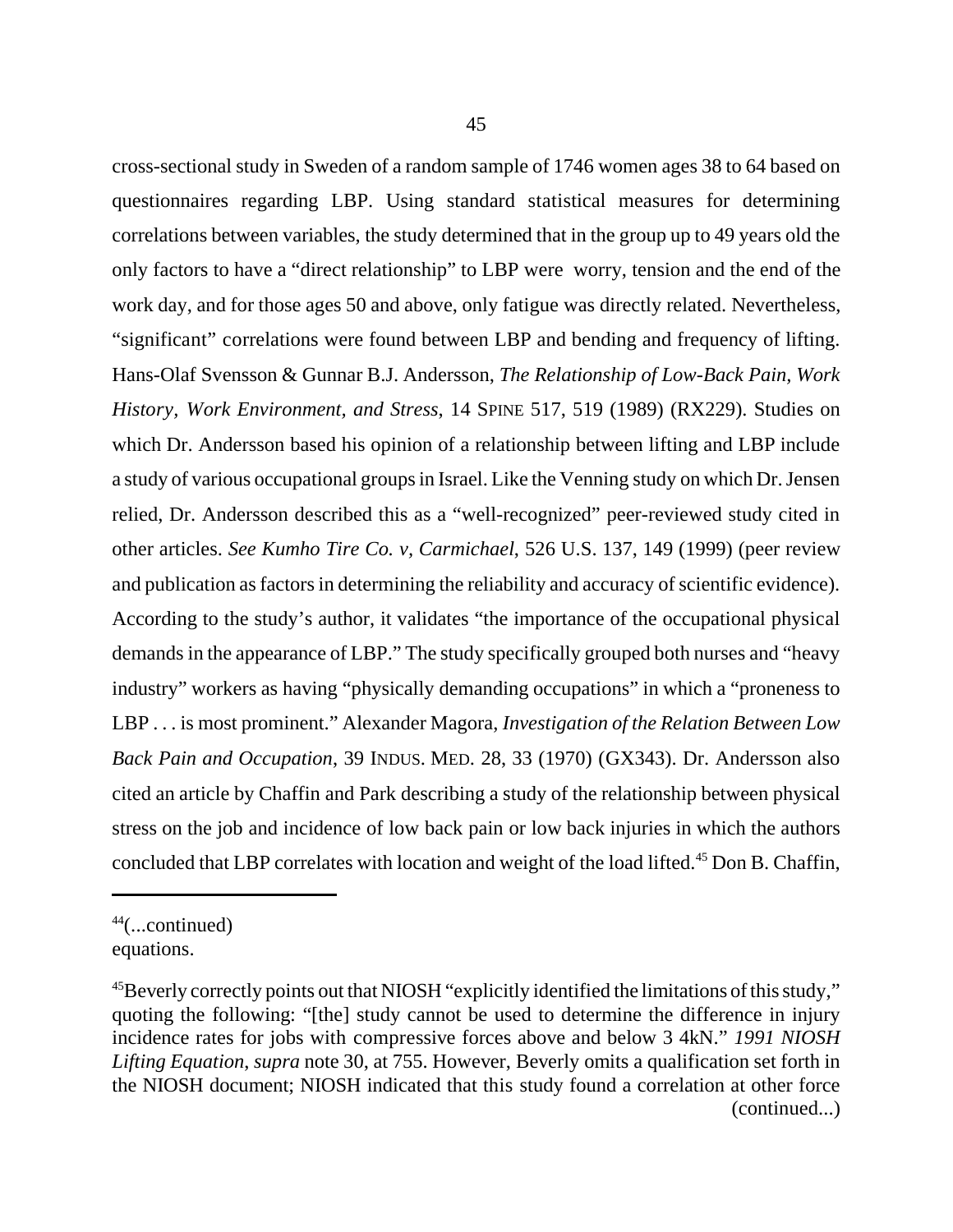Ph.D. & Kyung S. Park, *A Longitudinal Study of Low-Back Pain as Associated with Occupational Weight Lifting Factors*, 34 AM. IND. HYG. ASSOC. J. 513, 523 (GX263). Dr. Andersson's own publication reviewing the literature on back pain in industry describes the association between lifting and back pain. According to this publication, it is "clearly established that back pain can be triggered by lifting, but the frequency of lifting circumstances varies from 15% to 64% in these studies." Dr. Andersson's article also notes that "a high prevalence of back disorders is usually found in jobs involving very frequent heavy lifting. . . . in particular lifting in combination with lateral bending and twisting." Andersson, *supra* note 37, at 55.

Additional studies which the Secretary cited to the judge include a study of the prevalence of LBP in nurses in comparison to teachers as the control group. Although the judge asserted that this study does "not focus on lifting," its authors state that "the commonest event precipitating an attack of LBP in nurses was lifting patients." George Cust et al., *The Prevalence of Lower Back Pain in Nurses*, 19 INT'L NURSING REV. 169, 175 (1972) (GX203). The study concludes:

There was little difference between nurses and teachers in the overall prevalence of LBP. When the attack of LBP was related to its precipitating factor, either at work or outside work, then considerable differences were unmasked between the two groups. LBP came early and was largely precipitated by factors arising at work in nurses, whereas in teachers, the incidence of LBP increased with time and the contribution of LBP of nonoccupational origin was greater.

*Id.* at 177. In another study, the prevalence of both sciatica (pain in the hips and thighs) and LBP in NA's was compared with that of other nursing staff, although the judge dismissed this study as only dealing with the incidence of sciatica. NA's were found to have a clearly higher prevalence of LBP, and the authors of the study recommended "reduction of the

 $45$ (...continued)

levels: "the LBP incidence for repetitive lifting tasks was less than 5% when the predicted compressive force on the L5/S1 joint was below 2 5Kn, and . . . the incidence rate increased to more than 10% when the predicted compressive force exceeded 4 5kN." *Id.*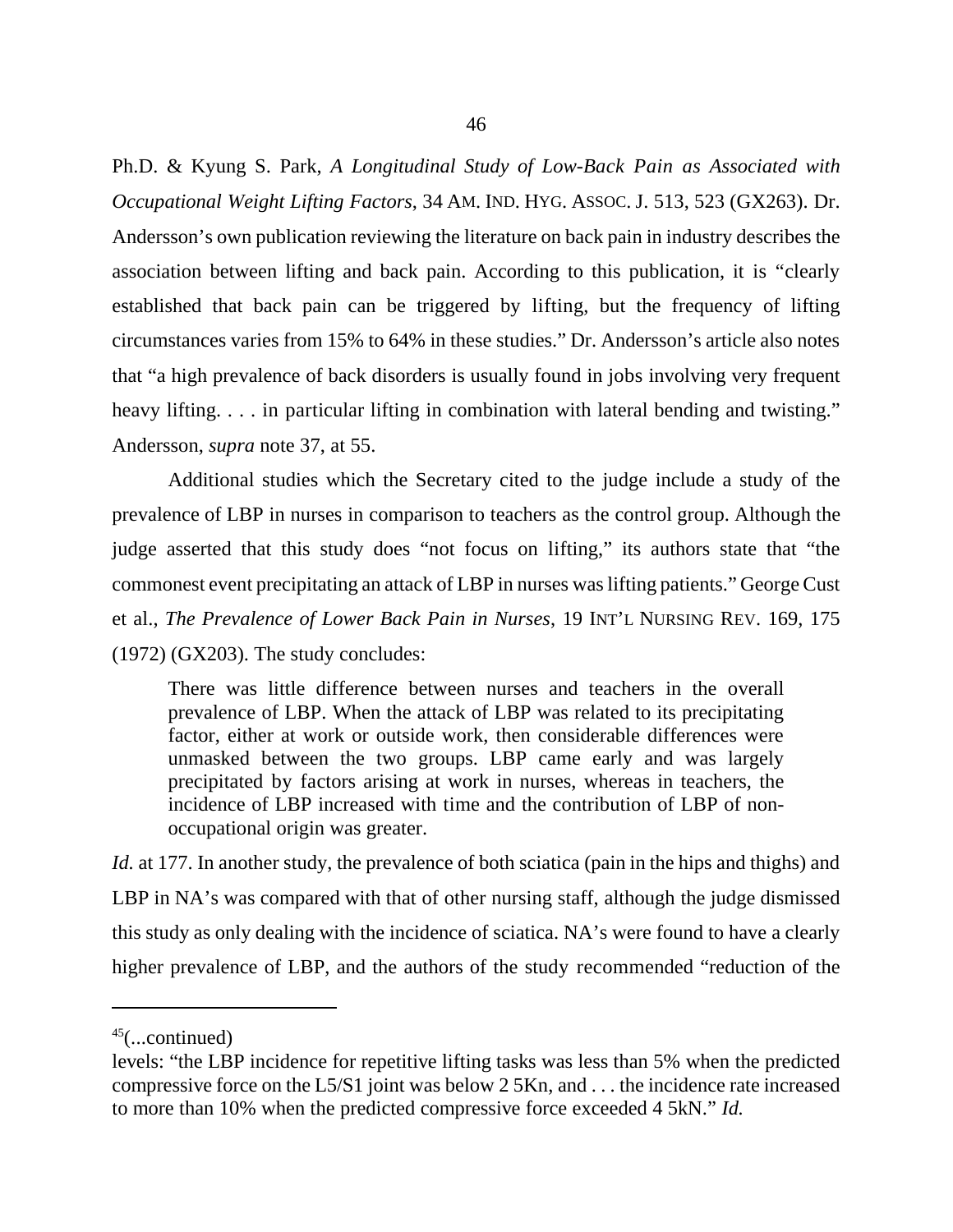physical work-load arising from patient-handling." T. Videman et al., *Low-Back Pain in Nurses and Some Loading Factors of Work*, 9 SPINE 400, 403-04 (1984) (GX204). Dr. Owen testified that both of these studies have been subject to peer review and have been cited elsewhere, and she considered them reliable.46

Similarly, in summarizing other research studies, Dr. Garg concluded that "nursing personnel show a relatively high prevalence of low-back pain. . . . The problem appears much more severe in nursing homes than in hospitals . . . . Researchers have concluded that most of the occupationally related low-back pain in nursing personnel is the result of, or is precipitated by, frequent manual lifting of patients." A. Garg et al., *A biomechanical and ergonomic evaluation of patient transferring tasks: bed to wheelchair and wheelchair to bed*, 34 ERGONOMICS 289, 290 (1991) (GX194) The studies Garg cited included Cust, *supra*, and Videman, *supra*, as well as a study of the incidence of back pain among 550 nurses in a large urban hospital in California, Philip Harber et al., *Occupational Low-Back Pain in Hospital Nurses*, 27 J. OCCUPATIONAL MED. 518 (GX-279). The latter concluded that "there is a high frequency of significant occupational low-back pain in hospital nursing staff." In comparison to the control group, consisting of hospital personnel who perform mostly clerical tasks, over a 6-month period 52 percent of the nursing staff but only 20 percent of the clerical staff reported at least one instance of LBP. *Id.* at 522.

The judge placed heavy reliance on a chapter of a book by Dr. Andersson and other researchers addressing specific occupational factors in occurrence and prevention of back

<sup>46</sup>For example, a Canadian study of the forces placed on the L5/S1 disc cited both the Videman study, *supra*, and Andersson, *supra* note 37, in concluding that "back problems are more frequently encountered in work operations involving the handling of heavy loads, prolonged static postures, accidental overloads and the combination of bending and twisting" and that "nursing aides are particularly liable to low-back injuries and the heaviness of the work is related to the incidence of low-back pain . . . .The risks for this type of injury in nursing aides appear to be associated with the handling of patients . . . ." M. Gagnon et al., *Evaluation of forces on the lumbo-sacral joint and assessment of work and energy transfers in nursing aides lifting patients*, 29 ERGONOMICS 407, 407 (1986) (GX252).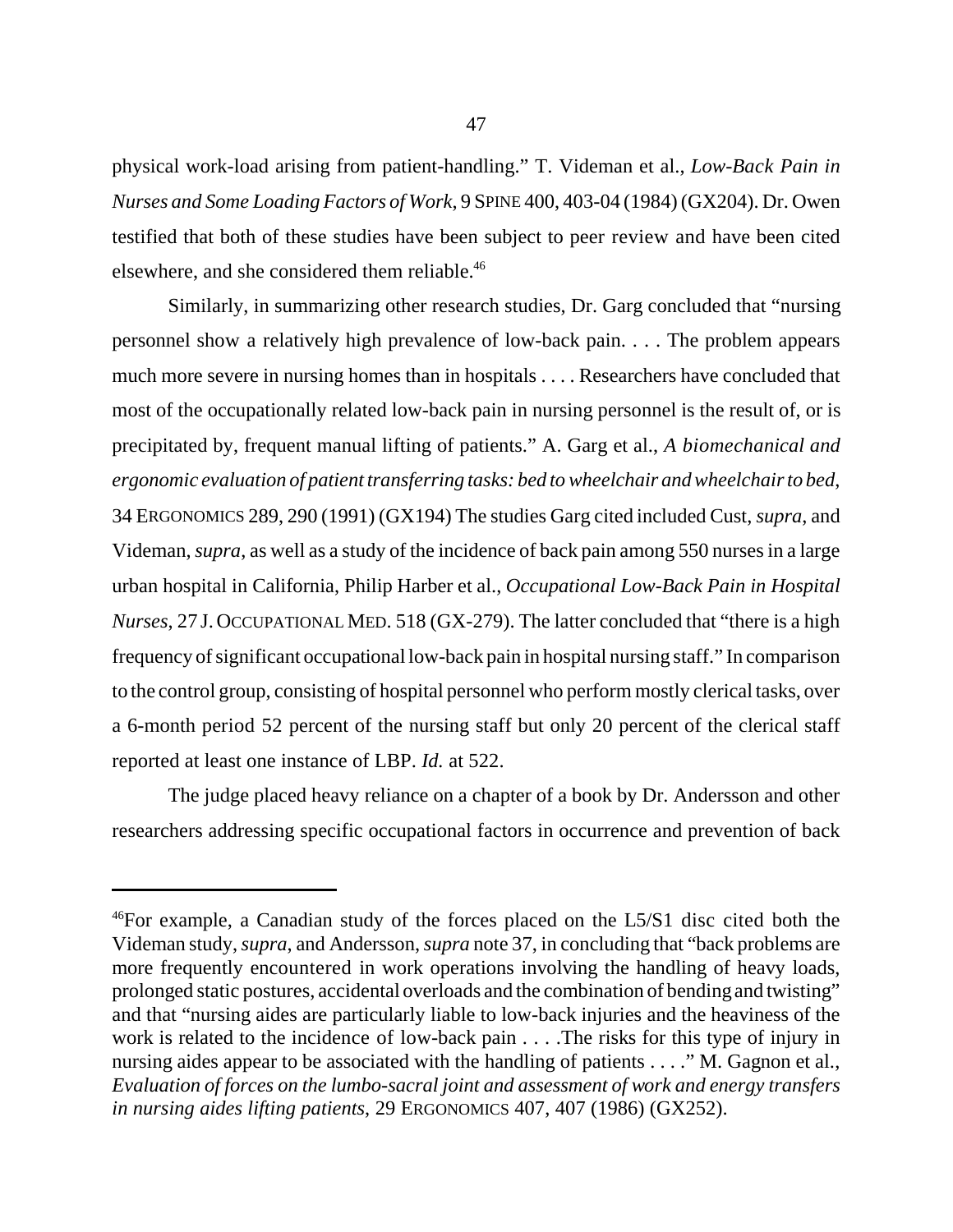injuries and reviewing some of the literature on the factors of lifting, posture, and vibration. He referred to the following statements from this publication from which he concluded that while there may be an *association* between lifting and disability, lifting is not necessarily a factor which increases the risk of LBP:

It is difficult to determine the relationship between occupational factors and low back pain because (1) low back pain is not easily defined, (2) sickness absence data are influenced not only by pain but also by physical and psychologic work forces, social factors, and the insurance system, (3) the healthy worker effect may bias data, (4) exposure is difficult to determine, and (5) there is poor relationship between tissue injury and disability. Most studies are case-control studies and, as such, do not prove causality. Modern epidemiology calculates odds ratios (risk ratios) $^{[47]}$  for various factors of interest by comparing the number of exposed subjects who develop back pain to the number of nonexposed with back pain. Only a few studies have used this technique.

[While some] investigators have concluded that physically heavy work is not associated with back pain [,] [t]he bulk of reported studies, however, clearly point in the direction of heavy physical work as being a risk factor. Whether this is true for LBP causation or only for disability is unclear.

Malcolm H. Pope et al., *The Workplace, in* OCCUPATIONAL LOW BACK PAIN 117, 121-22 (GX344). On the other hand, writing individually in another book chapter, Dr. Andersson made observations specifically about lifting which are less equivocal. As the Secretary points out in her reply brief, Dr. Andersson does not assert that nursing studies are inconclusive as to the relationship between lifting and LBP. Dr. Andersson in particular was careful to distinguish between establishing a direct cause-and-effect relationship and simply determining possible causal factors in terms of their relative significance: "Most available data concern prevalence and are derived from case control studies. While this permits calculation of odds ratios, causality cannot be determined."48 Gunnar B.J. Andersson, *The*

<sup>47</sup>For a discussion of odds ratios, *see supra* note 43.

<sup>48</sup>The Commission acknowledged this same distinction in *Pepperidge Farm*, 17 BNA OSHC at 2020-21, 1995-97 CCH OSHD at pp. 44,032-33. As the Commission observed, neither (continued...)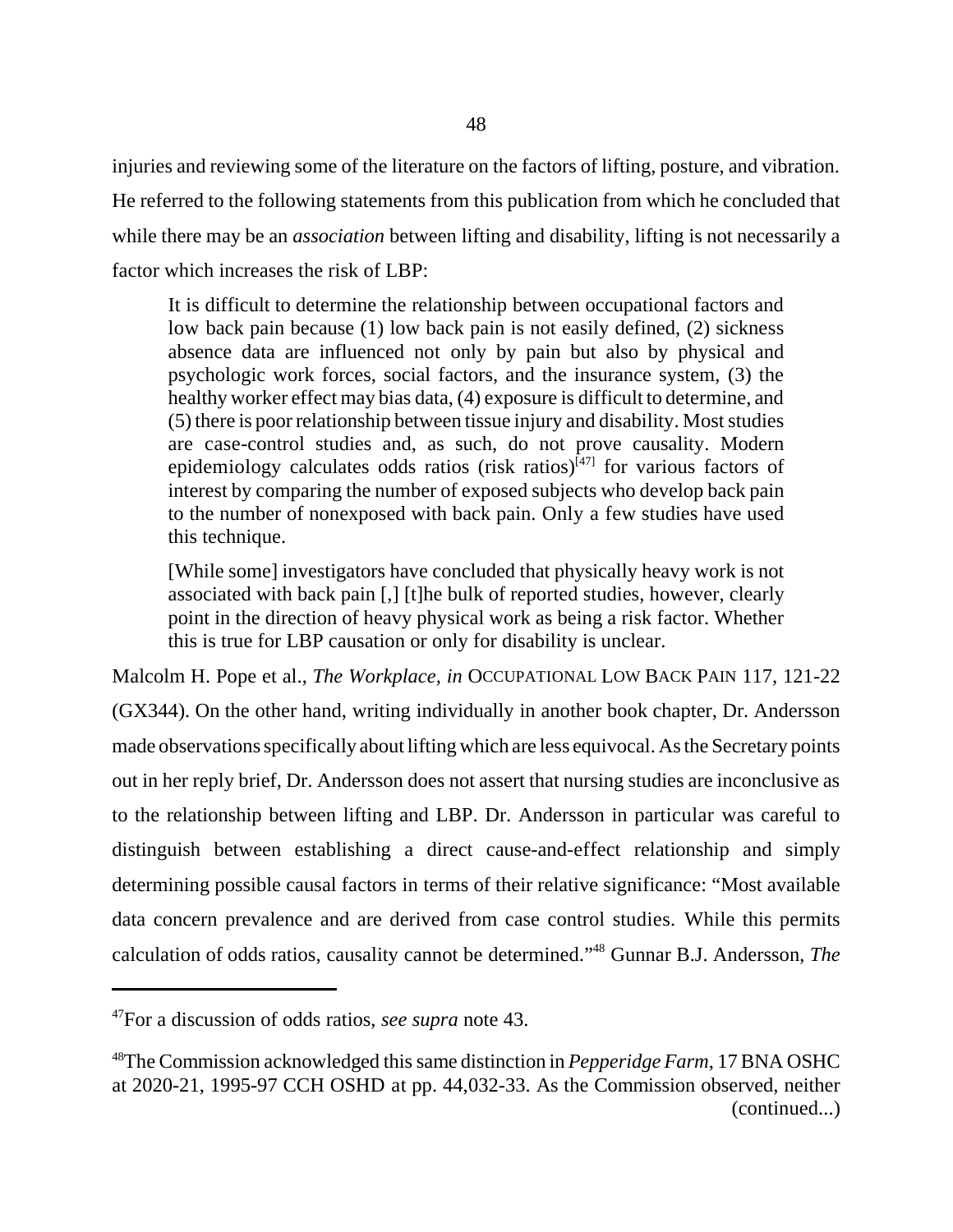*Epidemiology of Spinal Disorders*, *in* THE ADULT SPINE: PRINCIPLES AND PRACTICE (J.W. Frymoyer ed.-in-chief, 1991) 107, 108 (RX227). Dr. Andersson observed that Magora reported a higher prevalence of LBP in nurses than in a number of other occupations including light industry workers, that Cust found occupationally related LBP to be more common in nurses than in teachers, and that Videman concluded that while chronic LBP was common to both nurses and nurses aides, aides who also reported sciatica had a greater incidence of disability compensation. In addition to the fact that he included lifting as well as heavy physical work as a factor "associated with" increased risk of LBP, Dr. Andersson concluded, based on a number of other studies, that "it has been clearly established that back pain can be triggered by lifting"; what varies among the results of various studies is the *frequency* at which back pain occurs after lifting. *Id.* at 127-28. Dr. Andersson noted that Chaffin and Park found the incidence rate of LBP among workers performing heavy lifting to be eight times greater than the rate for workers who lift 20 pounds or less. He also cited a study conducted by Dr. Frymoyer in which Dr. Frymoyer identified lifting and bending as risk factors for LBP. *Id.* at 128 (citing John W. Frymoyer, *Epidemiologic Studies of Low-Back Pain*, 5 SPINE 419 (1980) (GX382)). As Dr. Andersson stated, Dr. Frymoyer "found a direct association between occurrence of low back pain and frequent lifting."49 Dr. Andersson also observed that this conclusion was consistent with his own findings and those of other researchers reached in other studies.<sup>50</sup> Moreover, Dr. Andersson characterized

 $48$ (...continued)

data regarding "prevalence," the extent of an illness in a given population at a given point in time, nor data as to "incidence," the number of individuals who develop the illness over a given time period, establish causation.

<sup>&</sup>lt;sup>49</sup>In this research project, Dr. Frymoyer and his colleagues conducted a retrospective study of 3920 patients in a family health care practice. He found that "occupational factors such as truck driving, lifting, carrying, pulling, pushing, stressful events, bending, and twisting were all significantly related to low-back pain." *Id.* at 420.

<sup>50</sup>Dr. Andersson cited the following: Svensson & Andersson, *Low back pain in forty to forty-* (continued...)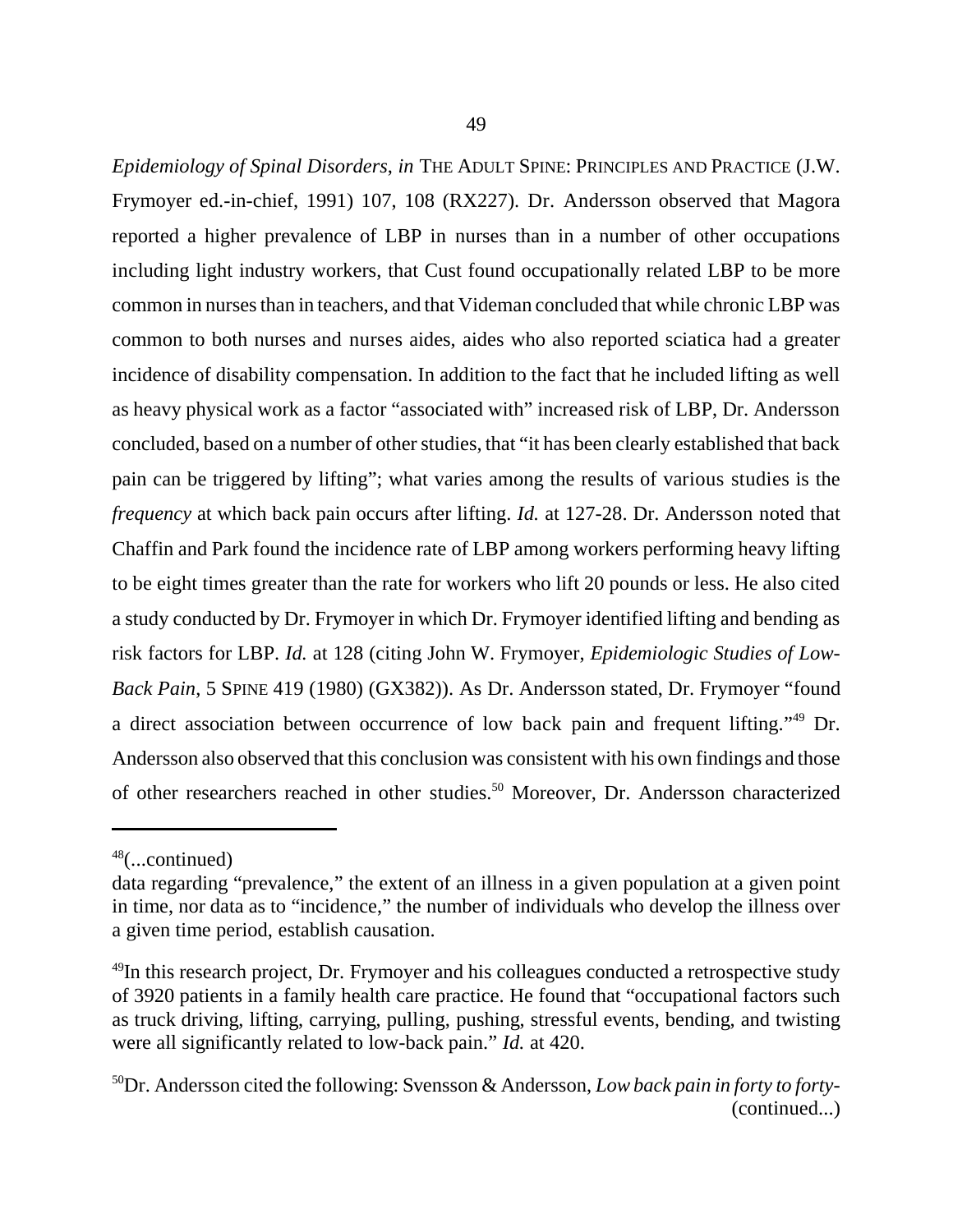NIOSH as having concluded that "lifting was a major cause of low back pain" and that "the severity of the injury rate while lifting was proportional to the weight of the object, the bulk of the object, the location of the object at the start of the lift, and the frequency of lifting." *Id*.

 In his article discussing epidemiological studies in general, Dr. Jensen addressed the concept of "meta-analysis," "a group of systematic procedures for synthesizing the results of numerous independent studies that made similar comparisons." Roger C. Jensen, *Back Injuries among Nursing Personnel Related to Exposure*, 5(1) APPL.OCCUP.ENVTL.HYG.38, 42 (1990) (GX274). In applying this technique to a joint review of six epidemiological studies in hospitals and other care facilities,  $51$  Dr. Jensen explained the value of metaanalysis:

A major advantage of collective analysis of multiple independent studies can be the light it sheds on the issue of external validity. Each of the studies included in this analysis was based on a nursing population within a single hospital or several hospitals in a geographic region. When analyzing each study separately, there is considerable uncertainty about the validity of the conclusions with respect to a broader population. When analyzed collectively,

 $50$ (...continued)

*seven year old men: Work history and work environment factors*, 8 SPINE 272 (1983) ("direct association" between LBP and lifting) and J.D. Troup et al., *Back pain in industry: A prospective study*, 6 SPINE 61 (1981) (half of the instances of LBP experienced by a population of 802 workers studied over a 2-year period were associated with a perceived injury to the back, and 33 percent of these instances occurred during manual material handling). He also cited another study in which Dr. Snook concluded that workers exposed to "excessive" manual handling tasks were three times more susceptible to low back injury. S.H. Snook, *Low back pain in industry*, *in* SYMPOSIUM ON IDIOPATHIC LOW BACK PAIN 23 (A.A. White & S.L. Gordon, eds., 1982).

<sup>&</sup>lt;sup>51</sup>The studies included the one reported by Stobbe, *supra*, which involved 253 NA's and other nursing personnel at a hospital in West Virginia; a study of NA's and nurses at a mental hospital in Scotland; the Canadian prospective study by Venning, *supra*; a survey of registered nurses ("RN's")at a large hospital in Minnesota; another survey of 168 RN's and 32 NA's in New York; and a study of nurses employed by a large hospital in New South Wales, Australia.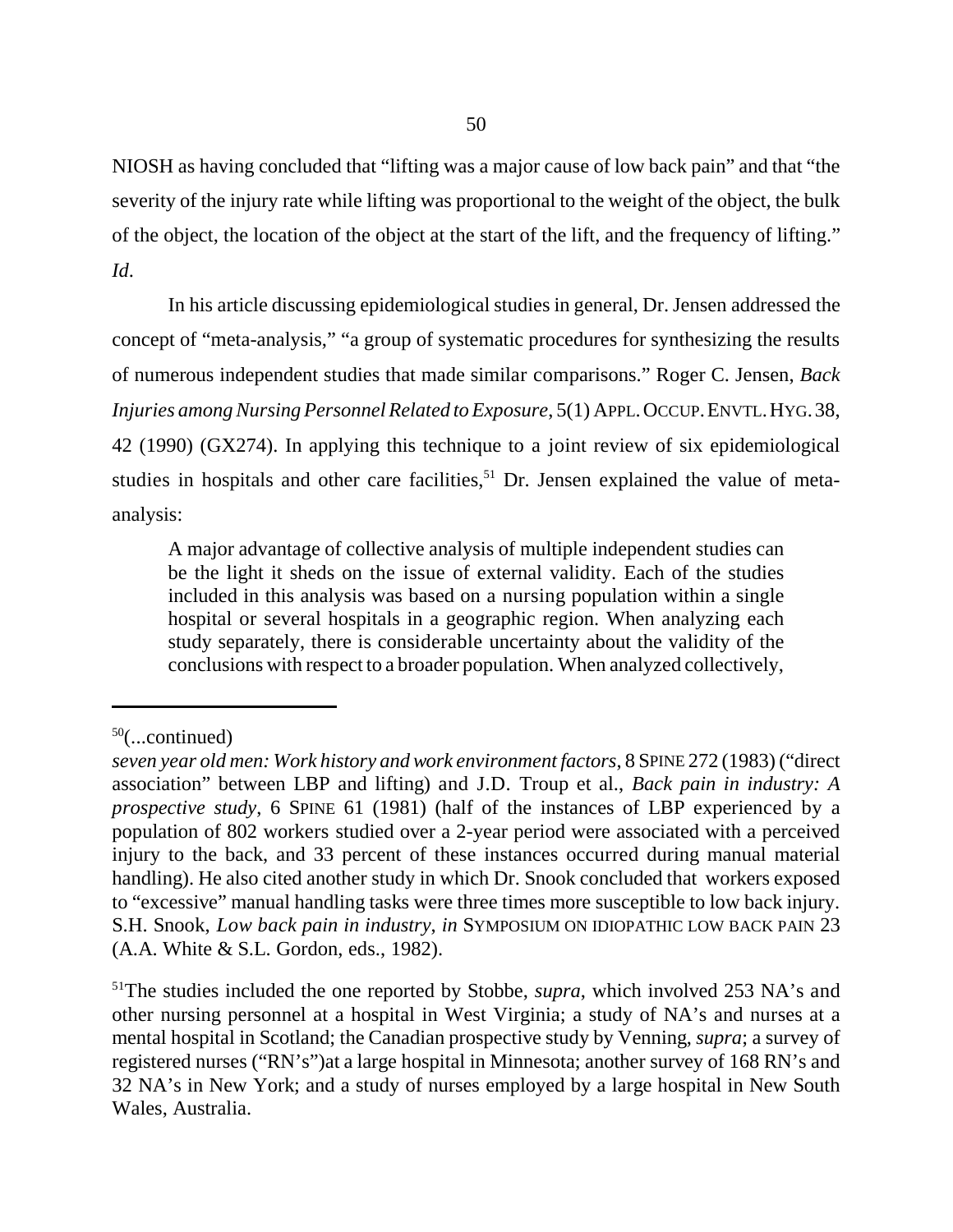with the findings from different populations being consistent, the uncertainty about external validity is reduced considerably.

*Id.* Dr. Jensen concluded that this analysis of the six epidemiological studies constituted a fourth source of data (in addition to biomechanical modeling, epidemiological studies in other industries, and responses by nursing personnel with back problems to compensation claims forms or surveys) "pointing to frequent performance of physically stressful patienthandling tasks as a factor apparently associated with increased probability of nursing personnel experiencing an episode of back pain." *Id.* Dr. Jensen concluded that "[f]rom the findings of the six studies summarized here, the most direct implication is that efforts should be made to reduce the frequency of stressful patient handling." *Id.* at 43.

We find on the scientific evidence presented that manual lifting of residents is a known and recognized risk factor for LBP. Considering also the evidence showing that the frequency and manner in which Beverly's NA's performed their assigned tasks exposed them to compressive forces in excess of limits well-established and accepted in the scientific community, and that Beverly's working conditions resulted in numerous lost-time incidents and prevented Beverly's NA's from performing their usual daily activities, we conclude that the manual lifting of residents was shown on this record to be a hazardous work practice and that Beverly controls the methods used to perform the lifting.

#### **Recognition of the Hazard Presented by Manual Lifting**

We now turn to the remaining elements of a section  $5(a)(1)$  violation: recognition of the hazard, the potential for serious physical harm, and the existence of feasible abatement measures. Judge Frye did not address these elements because of his decision to vacate the citations on the ground that the Secretary had not established the existence of a hazard.

As we have said, Beverly's own internal reporting forms contain numerous instances of reports by employees of back pain while moving residents. Benesh, Beverly's corporate safety and loss control manager, regularly visited Beverly's facilities to discuss workmen's compensation issues and would use these reports during those visits. Zoesch, Beverly's loss control director, who testified that back injuries were the most common of the workmen's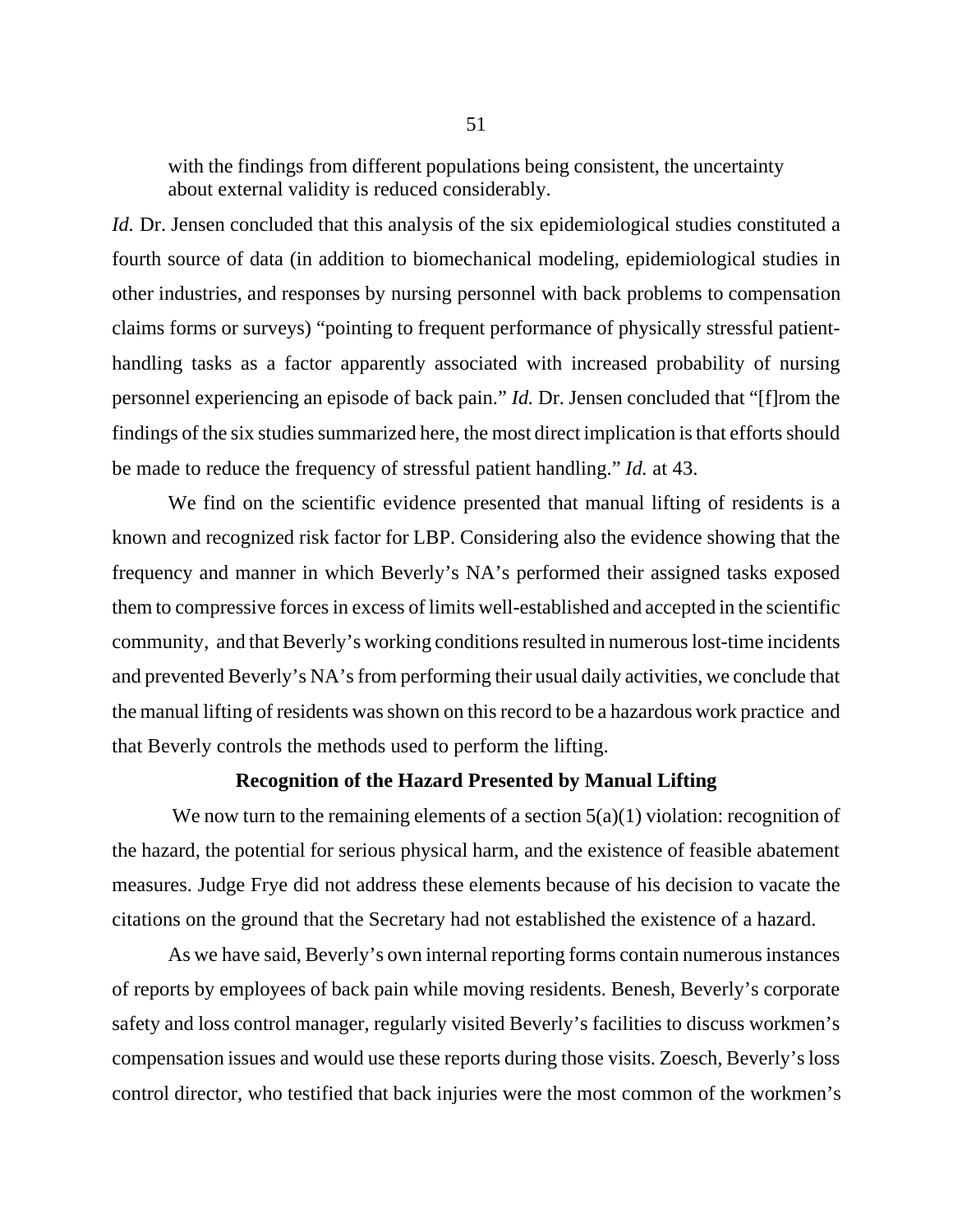compensation claims and that most of those back injury claims occur from resident lifting and transferring or resident care generally, also testified in this regard that Beverly's experience was similar to that of the nursing home industry generally. As part of a settlement with OSHA at a Beverly facility in Connecticut, Beverly hired an ergonomist who studied the injuries reported in that facility and concluded that a primary factor was aggressive or unanticipated movements by residents.<sup>52</sup>

In June 1991 Beverly instituted a "lost time hotline," a program under which each facility was required to report to the corporate office and to the respective regional office by telephone any injury resulting in lost time of one day or more. This report includes a description of the cause of the injury and methods the facility believes could prevent recurrence. The purpose of this program was to increase the awareness of lost time injuries at the corporate level, specifically the vice-presidents of operations. In order to encourage reduction of claims, Beverly periodically distributed lists of the facilities having the greatest workmen's compensation costs. Facility managers were required to work with area managers and regional staff "to establish an action plan to address those high costs."

Zoesch described Beverly's response to the numerous workmen's compensation claims, including training programs such as "Lift with Care," personal protective equipment, and safety incentive and accident prevention programs. As the Secretary notes in her brief, the "Lift with Care" manual refers to the NIOSH limits for safe lifting and recommends either administrative controls (training in proper lifting postures to reduce the "hazard" and proper policies and job procedures) or engineering controls (changes in equipment, design of loads, or work environment) for loads which exceed the NIOSH limits (RX5 at 0001215). The stated goal of "Lift with Care" is to train NA's how to perform transfers in a manner which would reduce the likelihood both of injury to the resident and back injury to the NA.

 $52Z$ oesch claimed that the circumstances at issue in the Connecticut facility differ from those in the cases here because the Connecticut facility was cited for "repetitive lifting," but he agreed that it is "common sense" that Beverly should make efforts to reduce the number of lifts performed by NA's during the course of their work duties.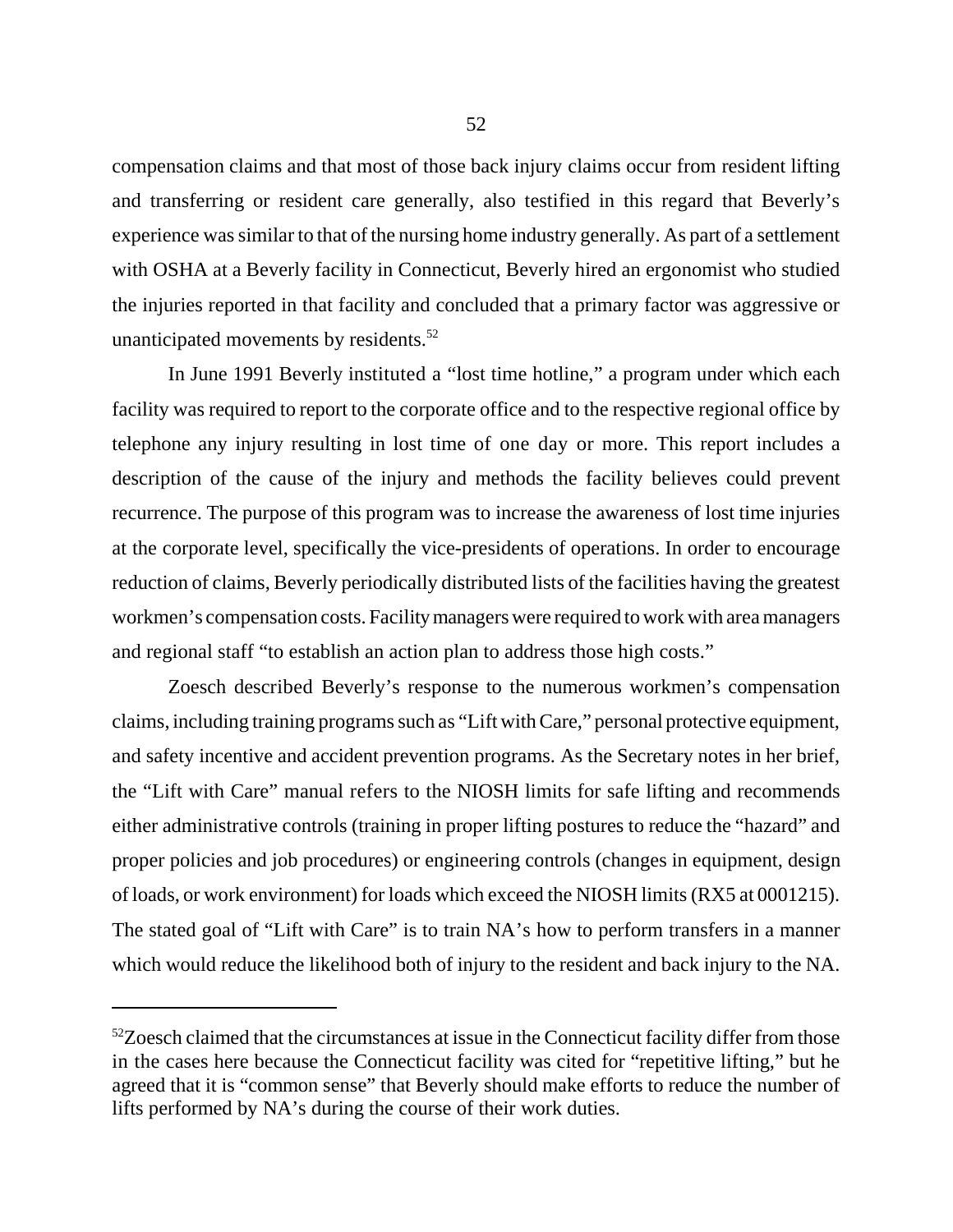The manual discusses the forces on the back in terms of vertical and horizontal distance, the height at which the lift commences, and frequency and duration and specifically addresses changes in these factors which would "reduce forces" on the back (RX5 at 0001312, 0001321).

In October 1991, Beverly's Northeast region was directed by Beverly's corporate headquarters to institute a policy under which it would provide and require all NA's to wear a device known as a "ProFlex Back Support." In his memorandum transmitting this directive, Beverly's regional vice-president, Oscar Morrison, described this as a "personal protective device which assists our associates in following the correct lifting procedures." This memorandum acknowledged the incidence of back injuries in Beverly facilities: "[T]he back support by itself is not the total answer to our back injury problem . . . . However, it should dramatically reduce the number of back injuries."53 A brochure produced by the manufacturer of the ProFlex Back Support was distributed to employees who were issued the belt at Blue Ridge. This brochure states, among other things, that "four out of five people experience some sort of back pain in their lifetime" and that "ninety-three million work days are lost each year because of back injury and pain (second only to the common cold)." The brochure also states that "improper lifting technique"is one cause of back injury; it defines ergonomics and advises employees to "look around your facility for areas that make using correct lifting techniques difficult."

Beverly also instructed its administrators that their safety programs should include provisions addressing the use of both the back support and a device known as a "gait belt," which is similar to a "walking belt" except that it does not have handles. It is used in the same fashion as a walking belt. Benesh also recommended that facilities assign NA's to

 $53$ The back supports were put in use only at Blue Ridge; at the other four facilities the union objected on the grounds that they do not effectively prevent injuries and their use is a working conditions change which must be bargained. At Blue Ridge, which is represented by a different local, a grievance about back supports was filed at a later date, and that grievance was still being negotiated at the time of the hearing.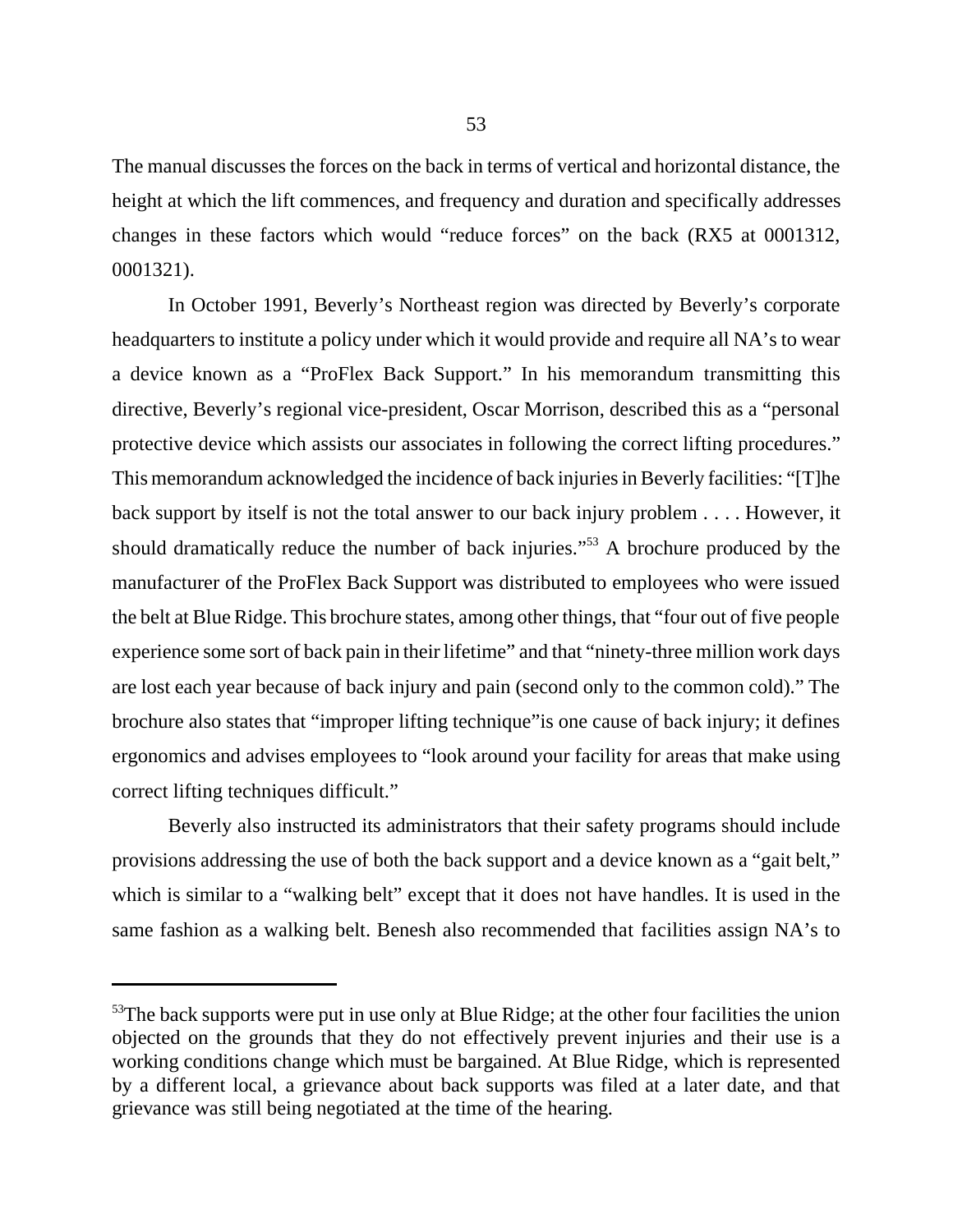teams so that "if a resident required two people to be transferred, then the associates knew right from the beginning of the shift who was going to provide that assistance." Prior to the inspection at Blue Ridge, Benesh and Virginia Swank, Associate Administrator at Blue Ridge, developed the "Safety Plan of Action" to reduce workmen's compensation costs at that facility. Some of the objectives of this plan were to monitor and enforce the use of gait belts at Blue Ridge, to implement team lifting, to ensure that beds were working properly, to add four more Hoyer lifts to the existing two or three lifts so as to provide one lift for each unit of the facility, and to increase employee training in proper lift techniques.<sup>54</sup> The record also shows that Beverly's regional offices performed "Human Resource Audits," the purpose of which was to identify "problem areas" in Beverly facilities. One such audit faulted Blue Ridge for not using gait belts to assist in moving residents and for having an inadequate number of Hoyer lifts. Generally speaking, the evidence presented shows that the Beverly facilities here, as well as Beverly's higher level corporate management, recognized that there was a need for acquiring additional mechanical hoists.<sup>55</sup>

Monroeville had only one Hoyer lift, which was out of service because the slings were inoperable. Beverly ordered new slings, and the Hoyer lift was placed back into operation in the summer or fall of 1991, at least several months before the Secretary commenced her inspection. Thereafter, Monroeville acquired an Invacare lift. At the beginning of calendar year 1992, just after the inspection started, William Meenan, Beverly's area manager, who is responsible for budgeting for 15 Beverly facilities in northwest Pennsylvania including Monroeville and for directing expenditures to achieve "cost-effective" compliance with codes and laws, requested the facilities under his jurisdiction to submit their capital needs. (continued...)

<sup>&</sup>lt;sup>54</sup>According to Gary Peters, Assistant Administrator at Blue Ridge, by the time of the OSHA inspection Blue Ridge had implemented the recommendation of the "Safety Plan of Action" that inservices on proper transfer techniques including one "Lift with Care" session be presented each month.

<sup>&</sup>lt;sup>55</sup>After the inspection Blue Ridge acquired seven of the newer types of electrically-powered hoists on the market, Maxilift and Sara lifts, which are manufactured by a company named Arjo, Inc. NA's found these to be quicker and easier to use, and the residents preferred them over the Hoyer lift because the newer lifts provided smoother and more comfortable movement. They were used for residents who previously had been lifted by hand.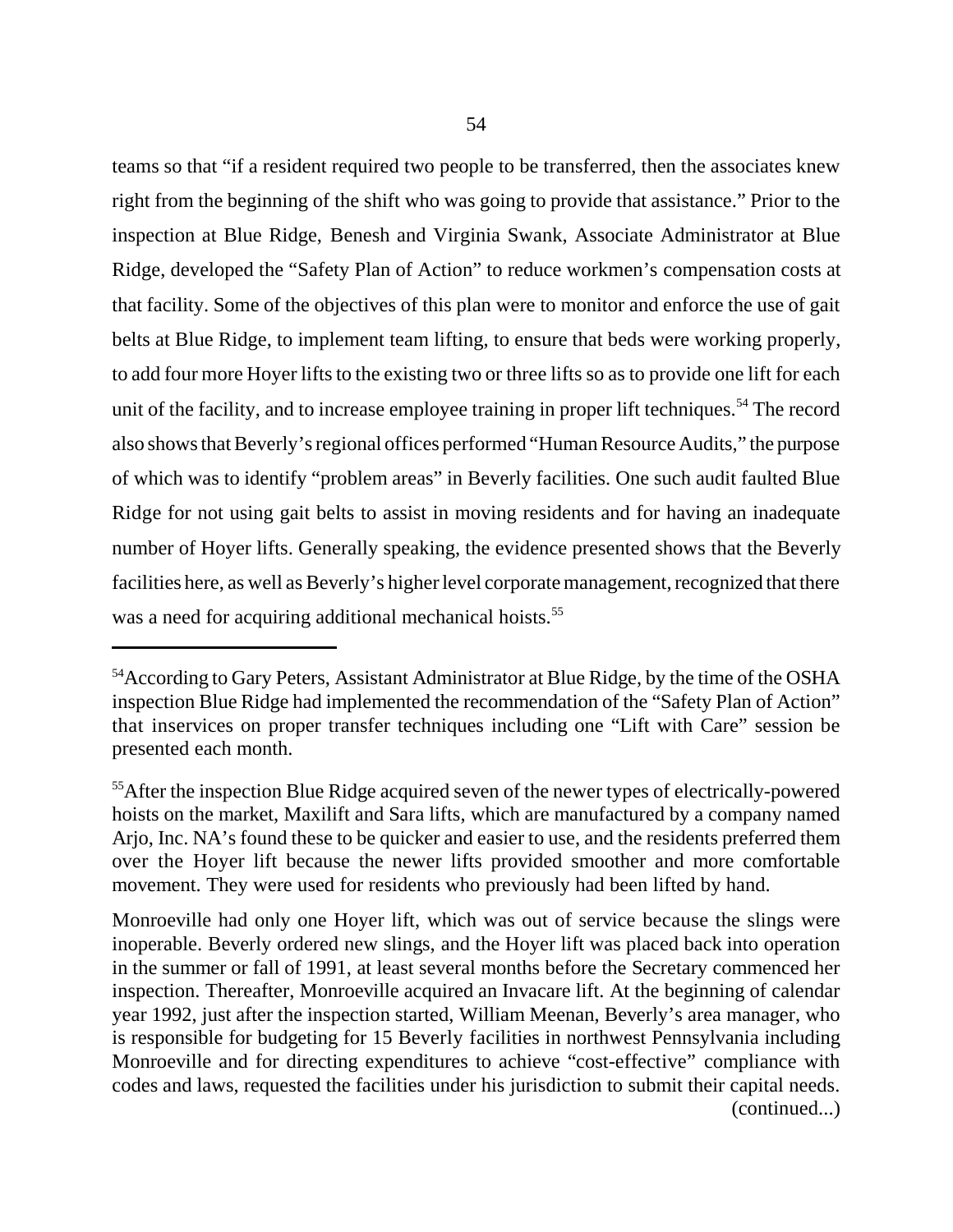It is well-settled that in order to meet her burden of proof, the Secretary must show that the hazard was recognized either by the individual employer or its industry.<sup>56</sup> *Inland Steel Co.*, 12 BNA OSHC 1968, 1970, 1986-87 CCH OSHD ¶ 27,647, p. 35,997 (No. 79-3286, 1986). Beverly's position is that the incident reports, OSHA logs, and workmen's compensation documents as well as the precautions it took do not establish awareness on its

 $55$ (...continued)

Monroeville's administrator requested—and Meenan approved—one additional Hoyer or Hoyer-type lift.

At Richland Manor, prior to the inspection there was one Hoyer lift which was not always in working order or was missing the slings and chains. On the day of the inspection opening conference, new slings were brought in, the lift was placed back in service, and seven residents who previously had been lifted by 2-person manual lifts were specifically designated to be lifted by the Hoyer lift. Prior to that time only one resident, an amputee, had been assigned to be lifted by the Hoyer lift. After the inspection commenced Richland Manor acquired two more Hoyer lifts and one Medi-Man lift, another electrically-powered lift which was easier to use and more comfortable to residents. These new lifts also were used on heavy, non-weight-bearing residents who had previously been lifted manually by two  $NA's.$ 

Meyersdale had one Hoyer lift and one lift known as a Porta-Lift at the time of the inspection. One additional Hoyer lift was purchased after the inspection since it was considered superior to and safer than the Porta-Lift. Carpenter Care had two Hoyer lifts at the time of the inspection. They were not kept in any one location and they or their accessories were often difficult to find. After Carpenter Care began experiencing mechanical problems with the Hoyer lifts around the time the hearing started, it acquired two Maxilifts which NA's considered to be superior to the Hoyer lift.

<sup>&</sup>lt;sup>56</sup>Where violations of standards are alleged, the issue of employer knowledge arises under section 17(k) of the Act and relates to knowledge of the existence of the violative conditions, *not* whether those conditions present a hazard, *e.g.*, *Phoenix Roofing, Inc.*, 17 BNA OSHC 1076, 1079, 1993-95 CCH OSHD ¶ 30,699, p. 42,606 (No. 90-2148, 1995), *aff'd without published opinion*, 79 F.3d 1146 (5th Cir. 1996). Here, however, under section 5(a)(1), recognition relates to whether the allegedly hazardous work practices are understood to be a hazard. As the Commission put it in *Con-Agra, Inc., McMillan Co. Div.*, 11 BNA OSHC 1141, 1144, 1983-84 CCH OSHD ¶ 26,420, p. 33,526 (No. 79-1146, 1983), "it is *the dangerous potential* of the condition or activity being scrutinized that must be known specifically by the employer or known generally in the industry" (emphasis added).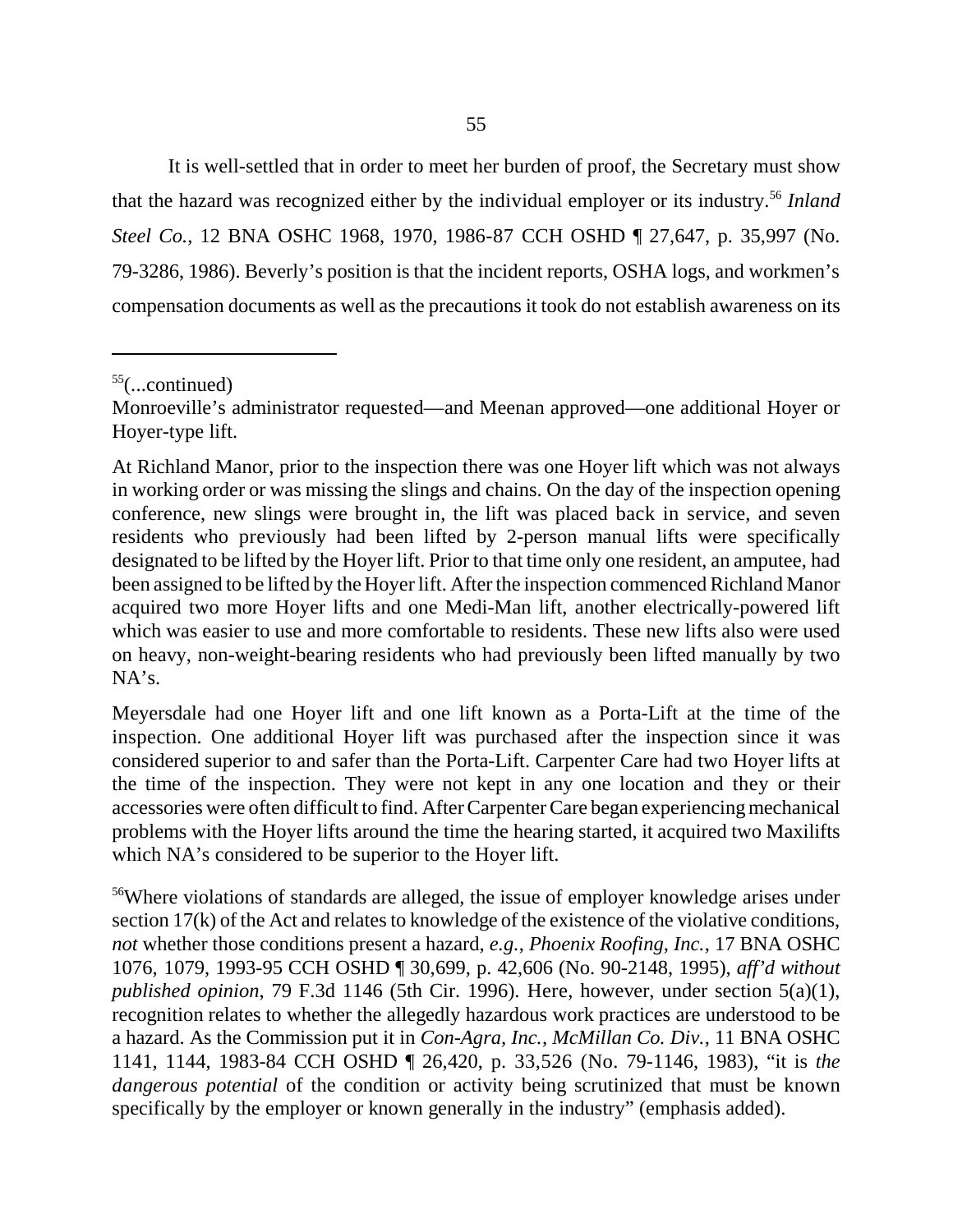part that manually lifting non-weight-bearing residents is hazardous because such lifting practices are normal procedures commonly used in the nursing home industry. Beverly observes that the hug method of lifting is specifically taught through the Red Cross program which is a legally mandated training program for NA's. Beverly cites *Pelron*, 12 BNA OSHC at 1835, 1986-87 CCH OSHD at p. 35,872, as support for the proposition that customary work activities cannot be a "recognized" hazard. Beverly also contends that workmen's compensation records in particular do not show knowledge of "specific hazardous conduct" because compensable claims result from more than just lifts of nonweight-bearing residents and because workmen's compensation costs depend upon factors other than just the nature of the work activity itself, such as the length of disability, the wage rate, and the cost of the medical care involved. Similarly, Beverly argues that the ProFlex belt and "Lift with Care" programs were intended to reduce workmen's compensation costs and therefore do not evince knowledge of a hazard to its employees. As to "Lift with Care," Beverly claims that neither that program nor the NIOSH guidelines state that lifting the weight of a resident is a hazardous practice.

As Beverly points out, Zoesch, who described Beverly's workmen's compensation program, testified that workmen's compensation expenses are influenced by a number of factors other than the type of work activity itself. The record also indicates that the safety programs Zoesch described were implemented in an effort to reduce workmen's compensation costs. At the same time, however, Zoesch also testified that those costs are affected, albeit to a lesser degree, by the lost time incident rate. Zoesch specifically testified that he would be concerned if one of Beverly's facilities reported a high incident rate even if the cost of the resulting claims was relatively low and that in such a case Beverly would consider measures to reduce the incident rate. The objection Beverly raises, that the workmen's compensation reports do not specifically state that a non-weight-bearing resident was being lifted when the incident occurred, does not preclude our finding that Beverly was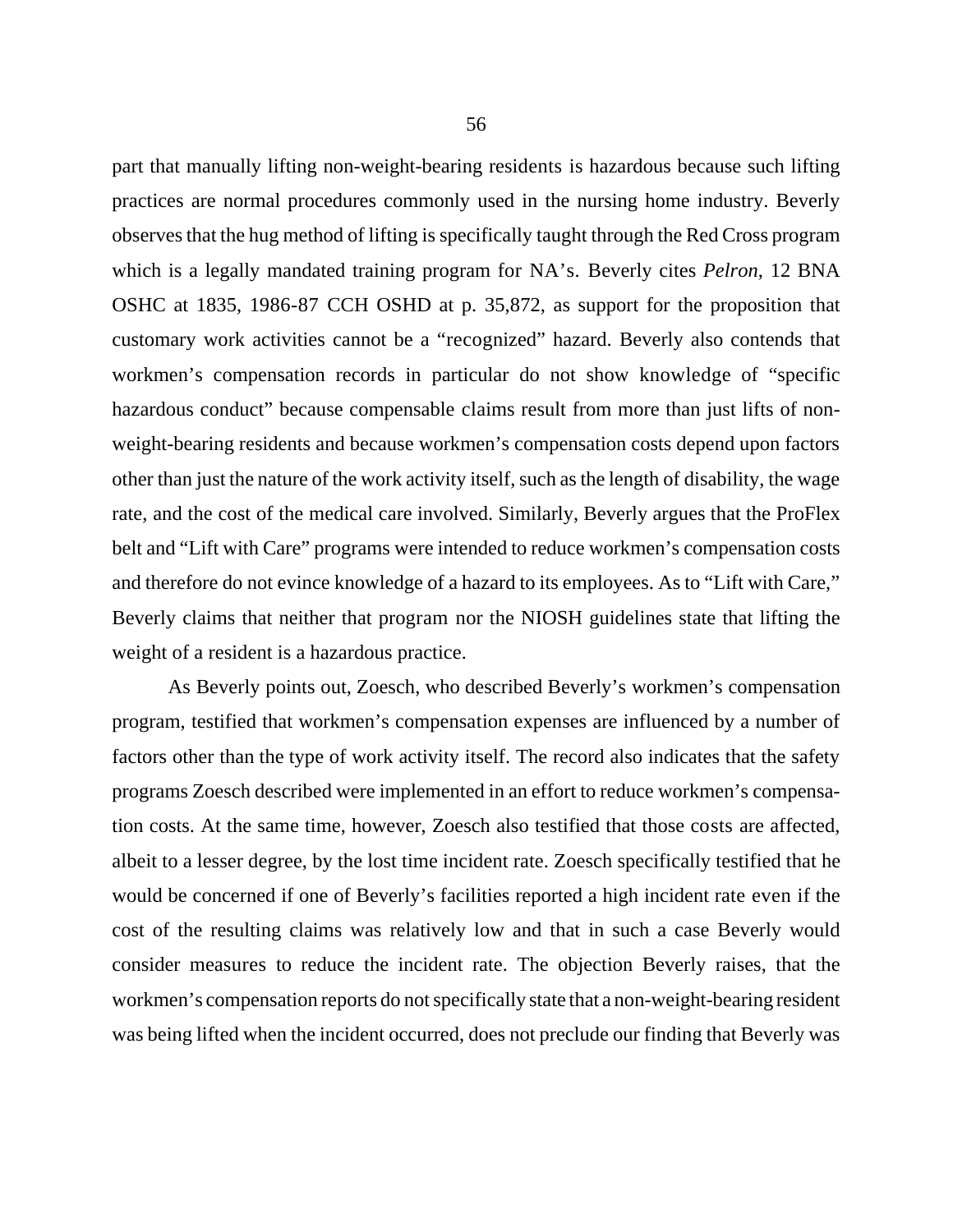aware that many of its residents are non-weight-bearing and a substantial number, if not the majority, of the lifts performed are of such residents.<sup>57</sup>

The fact that Beverly's work practices are typical of those in the industry as a whole does not necessarily establish that Beverly would not understand those practices to be hazardous. As the Secretary points out in her brief, the Red Cross training materials prescribe a procedure under which an NA can lift a *partial weight-bearing* resident when the NA is not wearing a safety belt. However, the materials otherwise instruct the NA to wear a safety belt when lifting a resident (RX41 at 489, 493). Beverly understood the hazard of lifting a non-weight-bearing resident without some sort of back protection because it attempted to implement a program under which its NA's would wear the Pro-Flex back support. Similarly, Beverly also sought to provide some protection to its NA's by instituting requirements for the use of gait belts and increasing the availability of mechanical hoists. While an employer's safety precautions alone do not establish that the employer believed that those precautions were necessary for compliance with the Act, *Wheeling-Pittsburgh Steel Corp.*, 16 BNA OSHC 1218, 1221-22, 1993-95 CCH OSHD ¶ 30,050, p. 41,291 (No. 89-3389, 1993), precautions taken by an employer can be used to establish hazard

<sup>&</sup>lt;sup>57</sup>The Secretary also contends that Beverly recognized that its lifting activities were hazardous because its employee medical records establish the existence of back injuries incurred during lifting and transfer activities. In *Pepperidge Farm*, 17 BNA OSHC at 2007, 1995-97 CCH OSHD at p. 44,043, the Commission found hazard recognition in part because of medical records showing diagnoses of back injury from lifting heavy objects. The evidence here is different because the Secretary's expert, Dr. Andersson, reviewed Beverly's medical records and testified that he could not confirm that lifting was the cause of the condition diagnosed in those reports. However, as the Commission stated in *Waldon*, 16 BNA OSHC at 1061-1062, 1993-95 CCH OSHD at p. 41,154, the likelihood that a hazard will occur is relevant only to whether a hazard exists in the employer's workplace and does not determine whether the hazard itself is a recognized one. Furthermore, Dr. Andersson did not preclude the possibility that Beverly's lifting activities could have been responsible for the medical diagnoses. Dr. Andersson's testimony, therefore, does not negate the finding we draw from Beverly's workmen's compensation claims experience and the repeated complaints by NA's of LBP occurring during lifting activities that lifting non-weight-bearing residents is understood to present a hazard.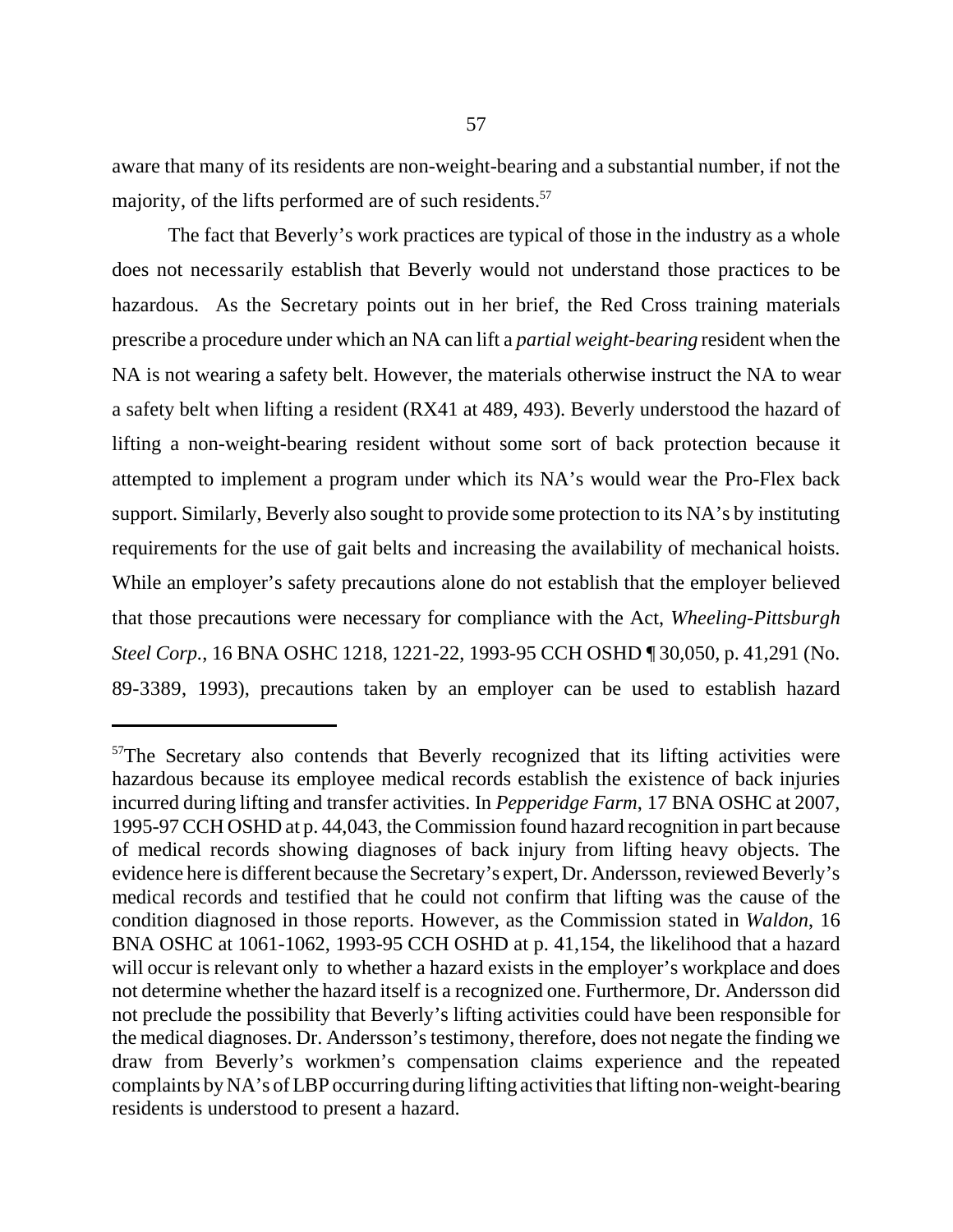recognition in conjunction with other evidence. *Waldon*, 16 BNA OSHC at 1061-1062, 1993-95 CCH OSHD at p. 41,154-55 and cases cited therein. Moreover, as the Commission observed in *Pepperidge Farm*, 17 BNA OSHC at 2007, 1995-97 CCH OSHD at p. 44,018, warnings by or to company personnel regarding the existence of a hazard are more persuasive on the issue of recognition than purely voluntary safety precautions. The record here shows that Beverly's managers at the highest level of the corporation recognized the hazard posed by its lifting practices and warned Beverly personnel of the lifting hazard. Similar warnings were also conveyed by the manufacturer of the Pro-Flex belt and distributed by Beverly to its employees.

While Beverly contends that "Lift with Care" does not acknowledge that lifting the weight of a resident presents a hazard, the "Lift with Care" program plainly recognizes the resident's ability to assist as a significant factor in determining whether the transfer can be performed without presenting a hazard to the NA. After the section of the program entitled "Building Lifting Skills While Observing the Principles to Prevent Low Back Pain" (RX5 at 0001292), the program commences with "The Healthcare Transfer Sessions." Here, instructors are directed to address "the unique challenges of the healthcare transfer task" (RX5 at 0001310), which involves the need to "analyze the task" for a number of factors, including the variety of weights and the resident's ability to help. Thus, for example, trainees are told that "the greater the weight of the patient, the more the forces on the back" and that the weight of the load can be reduced by "asking the patient to assist (if capable)." The program goes on to warn that if the NA has any concern that the weight of the resident is too great to lift "without risking the health of your back," the NA should ask for assistance in performing the lift. The program specifically adopts the principle of measuring compressive force through the positioning of the body and the manner in which the lift is performed and states as follows:

As we saw in the first part of "LIFT WITH CARE" a 75 pound box lifted incorrectly could create 1600 pounds of Compression Force on your back. Obviously most people you will be transferring will weigh more than 75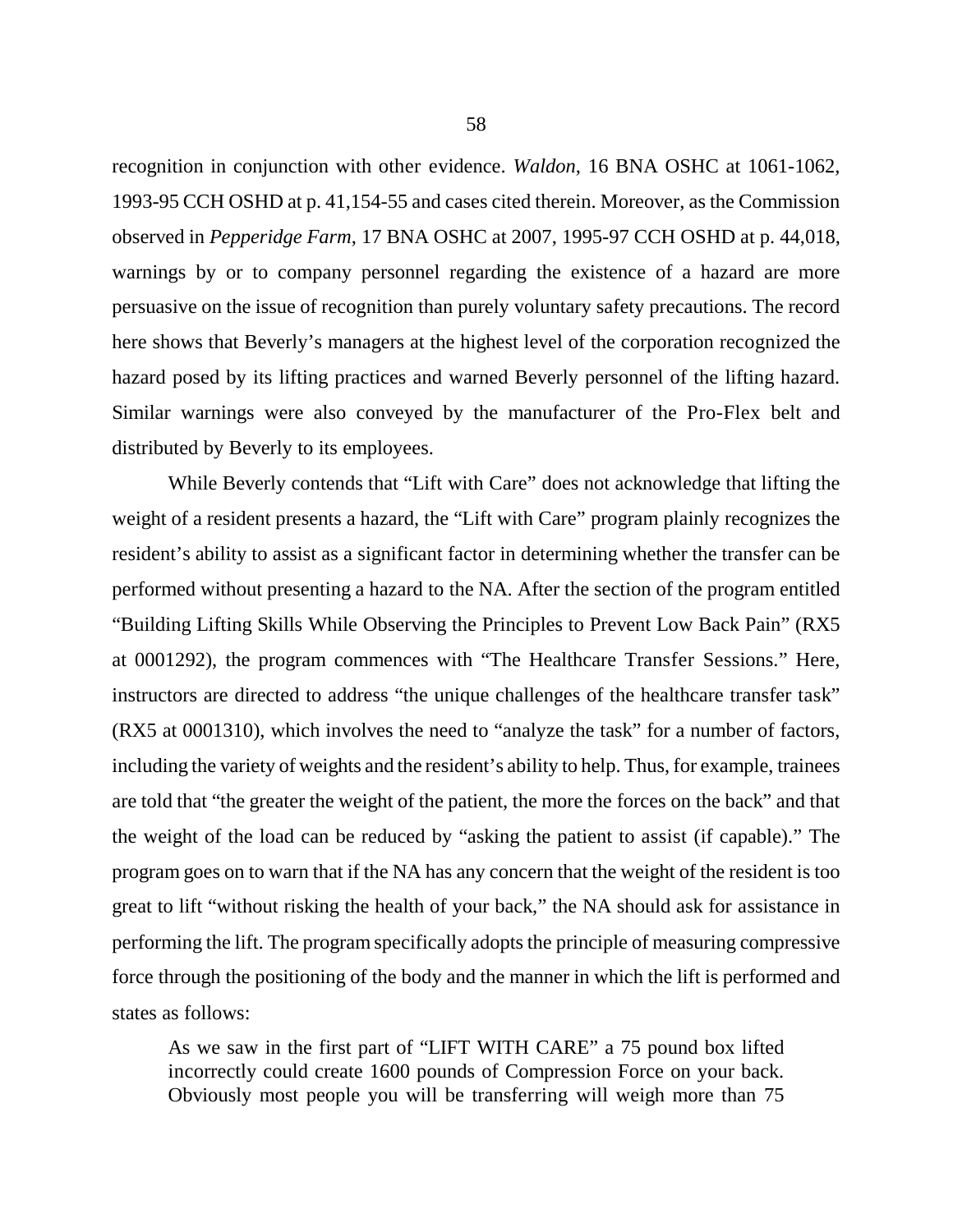pounds. Proper lifting/transferring techniques and assistance, whether human or mechanical, will reduce or eliminate much of the weight and consequently, the forces on the back.

RX5 at 0001318, 0001345-47. Clearly the "Lift with Care" program evinces Beverly's understanding that the tasks its NA's may be required to perform present a risk of injury to the back.58

The parties agree that the test for determining industry recognition of a hazard is the knowledge or understanding of safety experts familiar with the workplace conditions or the hazard in question. *Waste Management of Palm Beach, Div. of Waste Management, Inc. of Florida*, 17 BNA OSHC 1308, 1310-11, 1995-97 CCH OSHD ¶ 30,841, p. 42,893 (No. 93-128, 1995). Beverly claims that Drs. Owen and Jensen fail to meet the threshold requirement of being experts familiar with the industry because neither has sufficient actual experience with nursing homes and that, in any event, their testimony fails to establish that the nursing home industry regards any particular type of lift as hazardous. Beverly does not view the NIOSH lifting equations as evidence of industry recognition because research literature does not demonstrate the standard of knowledge in the relevant industry and because the NIOSH documents are merely advisory. We address these contentions in turn.

<sup>58</sup>Contrary to Beverly's argument, *Pelron* does not stand for the proposition that customary work activities cannot be a recognized hazard in the context in which that question arises in this case. The portion of *Pelron* to which Beverly refers addresses not the question of whether the hazard is a recognized one, but the preliminary question of how the hazard is to be defined for purposes of determining whether it is recognized. *Pelron* simply reiterates the principle that the hazard must be defined in terms of conditions or practices within the employer's control. It rejects a definition which is so broad as to encompass risks that are inherent in the employer's operation. In *Pelron* the employer performed chemical reactions using ethylene oxide which can explode if its vapors accumulate. The Commission concluded that the hazard could not properly be defined as the risk of explosion from accumulated vapors because such a hazard would always be present as a normal incident of the employer's work operations. Here, although resident transferring may be a "normal incident" of Beverly's operations, Beverly controls the method by which that task is accomplished.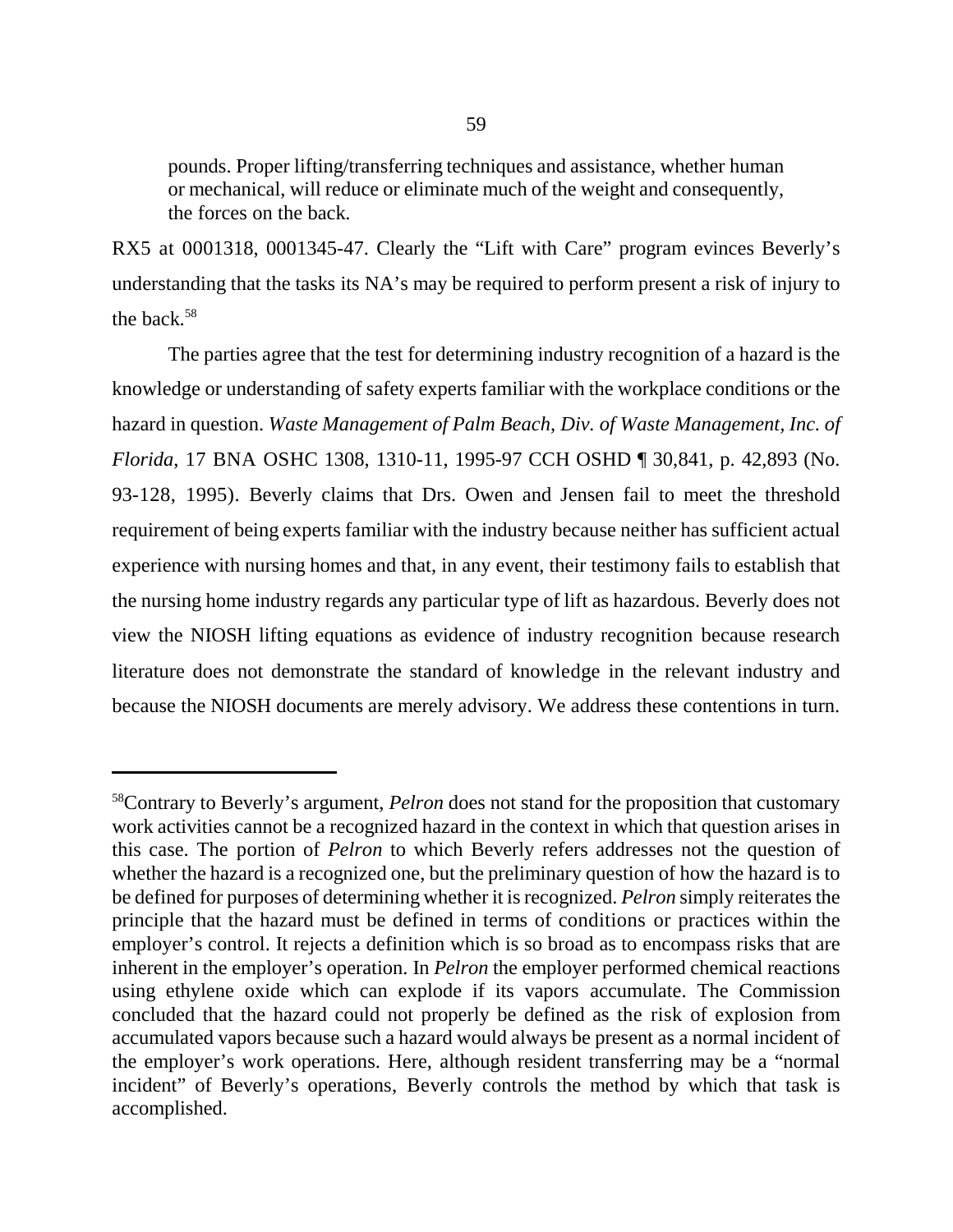The standard for industry recognition is not the knowledge or understanding of experts directly associated with the specific industry in question. So long as the experts who regard the practice or work operation as hazardous are familiar with the conditions in the industry, the Commission does not require that they be employed *in* that industry.59 *Kelly Springfield Tire Co.*, 10 BNA OSHC 1970, 1973, 1982 CCH OSHD ¶ 26,223, p. 33,113 (No. 78-4555, 1982), *aff'd*, 729 F.2d 317 (5th Cir. 1984). In *Kelly Springfield*, the issue was whether a dust collection system in a tire manufacturing facility presented an explosion hazard due to the absence of pressure venting. Because the Secretary's expert witness was familiar with the type of dust collection system used in the plant, the Commission concluded that his lack of experience in the tire manufacturing industry did not detract from the weight to which his testimony was entitled on the issue of industry recognition. *See Cormier Well Serv.*, 4 BNA OSHC 1085, 1087, 1975-76 CCH OSHD ¶ 20,583, p. 24,620 (No. 8123, 1976) (testimony of compliance officer of industry safety practices used to show industry recognition).

Beverly points out that Dr. Owen had never served as an administrator or supervisor of a nursing home, had never been employed in a nursing home, and had nursing experience only as a nurse in a VA hospital or as a public health nurse, a vastly different type of nursing experience than that encountered in a nursing home. Nevertheless Dr. Owen has conducted considerable research including NIOSH research specifically with respect to back stress in nursing homes. Indeed, Drs. Owen and Garg are the leading researchers with regard to the specific lifting methods used in nursing homes. Furthermore, Dr. Owen was admitted as an expert in both the prevention of back pain among nurses and in the lifting and transferring of residents in nursing facilities. Similarly Dr. Jensen was admitted as an expert in analyzing injuries among NA's in nursing homes. He testified from personal knowledge of NIOSH

<sup>&</sup>lt;sup>59</sup>Beverly argues that "the record contains no expert testimony that the nursing home industry considers patient lifting as dangerous." That, however, is not the test for industry recognition under section  $5(a)(1)$ .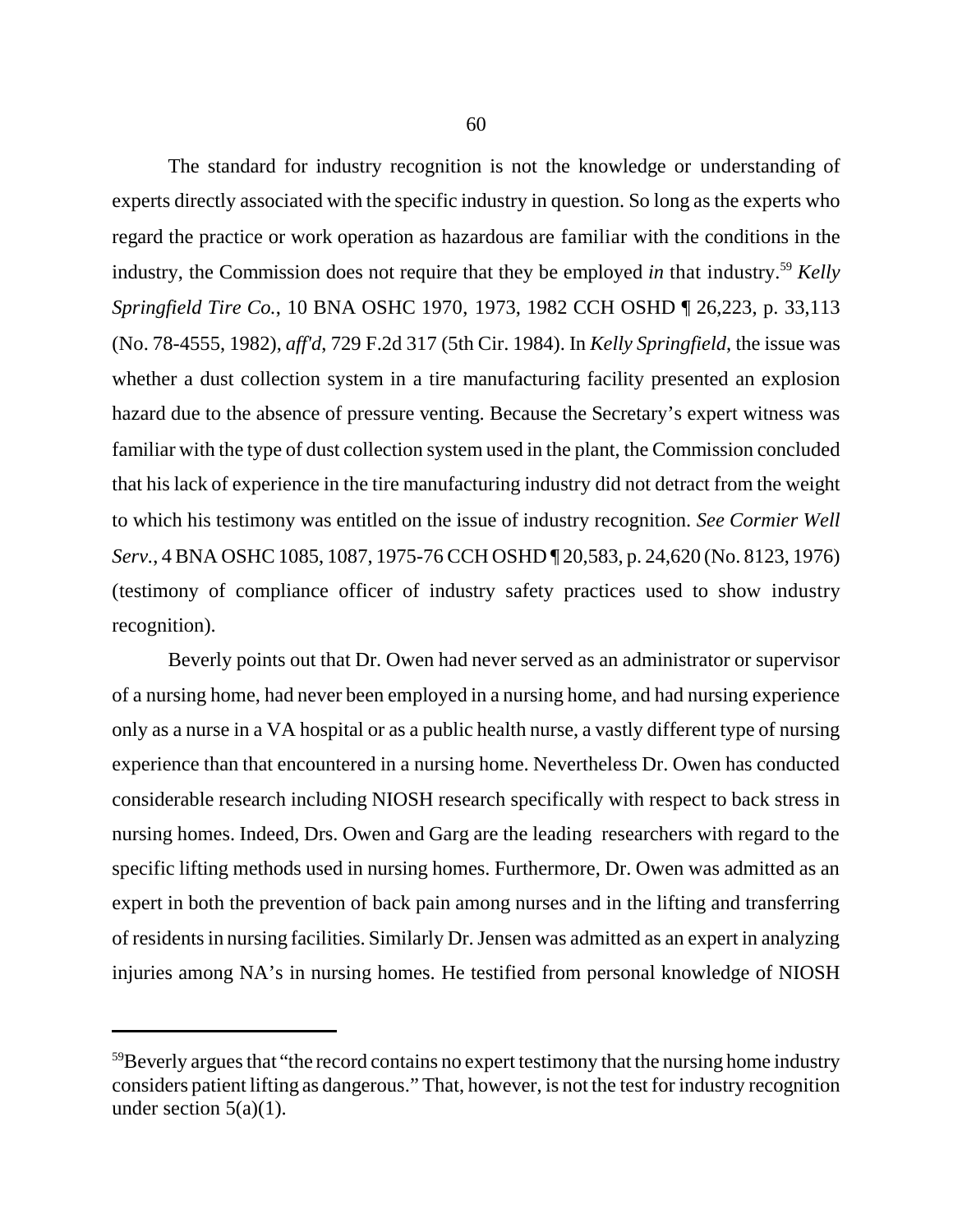research on NA's. Although Beverly challenges Dr. Jensen's basis for his opinion as arising "through oversight of studies and review of injury data" Beverly does not explain why these are not an adequate basis to support Dr. Jensen's opinion.

The expert testimony regarding the hazards presented by lifting practices in nursing homes has been set forth above. In brief, Drs. Owen, Garg, and Andersson, using accepted biomechanical techniques, concluded that the lift methods including the lifts observed in Beverly's facilities exceeded safe limits as set forth in the NIOSH guide and specifically gave their opinion that the hug and under arm lift methods were hazardous. Dr. Andersson gave a similar opinion that lifting is associated with LBP based on the epidemiological studies. Dr. Jensen, who had conducted NIOSH studies of lifting by NA's in various kinds of health care facilities, stated that he found lifting to be a substantial factor in the incidence of back pain. Beverly's expert, Dr. Frymoyer, also regarded lifting as a recognized risk factor for LBP. We believe that a preponderance of the evidence supports the conclusion that experts familiar with the nursing home industry perceive lifts such as those performed by Beverly to be hazardous.

We also reject Beverly's criticisms of the NIOSH Lifting Equation as evidence of industry recognition. There is general acceptance in the scientific community of the methodology upon which the NIOSH lifting index is based. Although Beverly challenges the NIOSH document as merely advisory, that alone is not a sufficient basis for concluding that the document does not bear on the issue of industry recognition. Both the Commission and appellate courts have consistently held that voluntary industry codes and guidelines are evidence of industry recognition. *Kokosing Constr. Co*., 17 BNA OSHC 1869, 1873, 1995- 97 CCH OSHD ¶ 31,207, p. 43,725 (No. 92-2596, 1996); *Kansas City Pwr. & Light Co.*, 10 BNA OSHC 1417, 1422, 1982 CCH OSHD ¶ 25,957, pp. 32,539-40 (No. 76-5255, 1982); *Cargill, Inc., Nutrena Feed Div.*, 10 BNA OSHC 1398, 1402, 1982 CCH OSHD ¶ 25,935,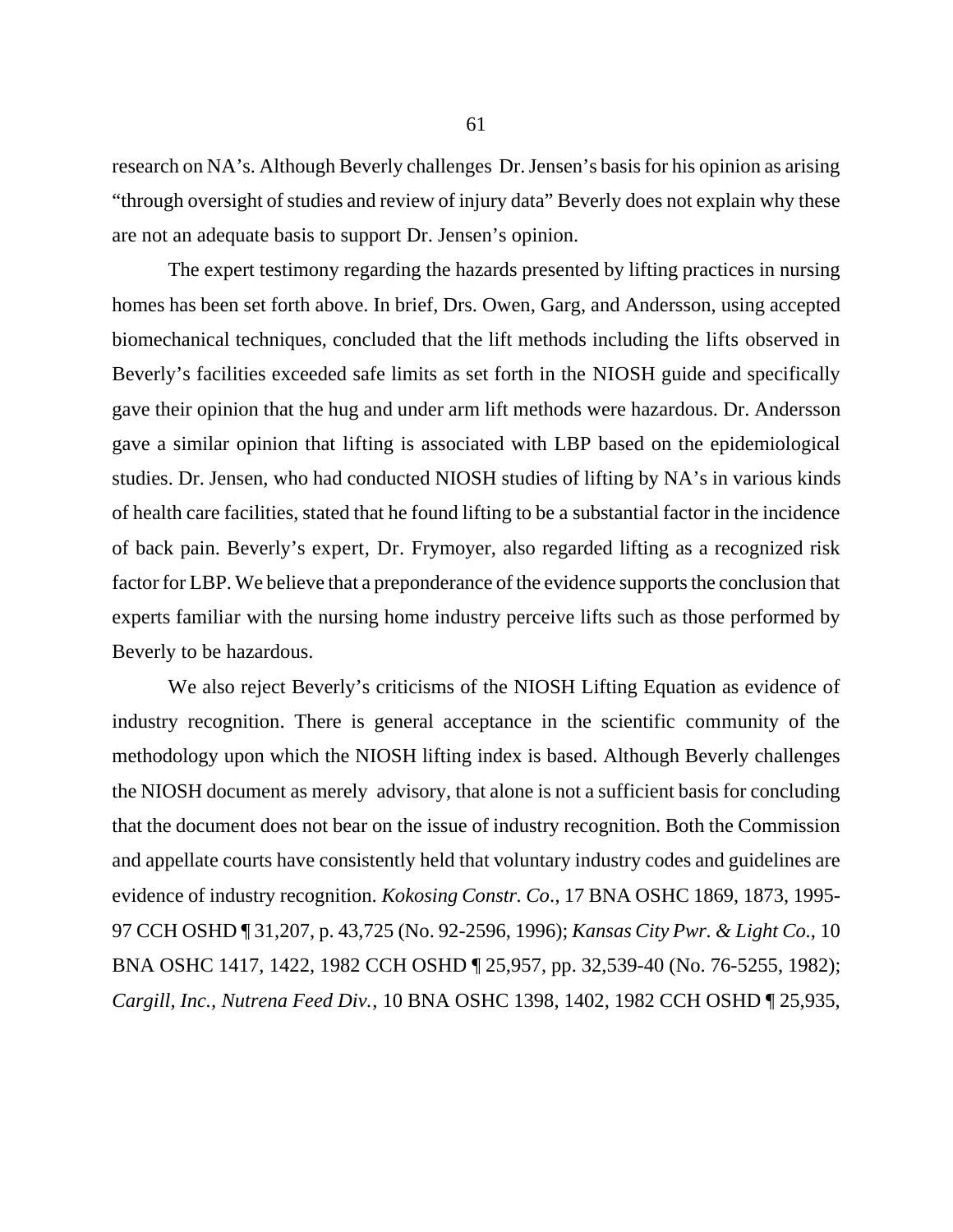p. 32,486 (No. 78-5707, 1982) and cases cited therein.<sup>60</sup> The evidence here shows that the experts consider the NIOSH Lifting Index applicable to nursing homes, and Beverly's own "Lift with Care" program recognizes and applies the NIOSH compressive force limits. We therefore deem this evidence relevant to establishing industry recognition of the cited hazard.

## **Potential for Serious Physical Harm**

Under the language of section  $5(a)(1)$ , the Secretary must show that the recognized hazard is one which is "causing" or is "likely to cause" "death or serious physical harm." The parties agree that this language does not require the Secretary to show that an accident is likely but rather that *if* an accident were to occur, death or serious physical harm would be the likely result. *Babcock & Wilcox Co. v. OSHRC*, 622 F.2d 1160 (3d Cir. 1980).Where an occupational illness can result from exposure to a chemical compound, the Secretary is not required to prove a substantial probability that an exposed employee will contract the disease but only that death or serious harm is likely if the disease does occur. *Kaiser Aluminum & Chem. Co.*, 10 BNA OSHC 1893, 1896-97, 1982 CCH OSHD ¶ 26,162, p. 32,975 (No. 77-699, 1982). The question before us, therefore, is whether an employee who experiences LBP is likely to suffer serious physical harm. *Waldon*, 16 BNA OSHC at 1060- 61, 1993-95 CCH OSHD at p. 41,153-54.

<sup>&</sup>lt;sup>60</sup>As support for its contention that scientific articles and documents including advisory publications do not establish recognition, Beverly cites two judges' decisions which were unreviewed by the Commission, *Missouri Farmers Assn.*, 9 BNA OSHC 2101, 1981 CCH OSHD ¶ 25,532 (No. 80-5399, 1981) (ALJ, digest), *aff'd*, 674 F.2d 690 (8th Cir. 1982), and *Archer Daniels Midland Co.*, 8 BNA OSHC 2051, 1980 CCH OSHD ¶ 24,771 (No. 79-2509, 1980) (ALJ, digest). Unreviewed judges' decisions have no precedential value. *Leone Constr. Co.*, 3 BNA OSHC 1979, 1981, 1975-76 CCH OSHD ¶ 20,387, p. 24,322 (No. 4090, 1976). The appellate decision in *Missouri Farmers* does not support the proposition for which Beverly cites the case because the issue the appellate court addressed was whether the experts' testimony related to the specific industry in which the employer was engaged. The role of scientific treatises in defining industry recognition was not the issue presented in that case.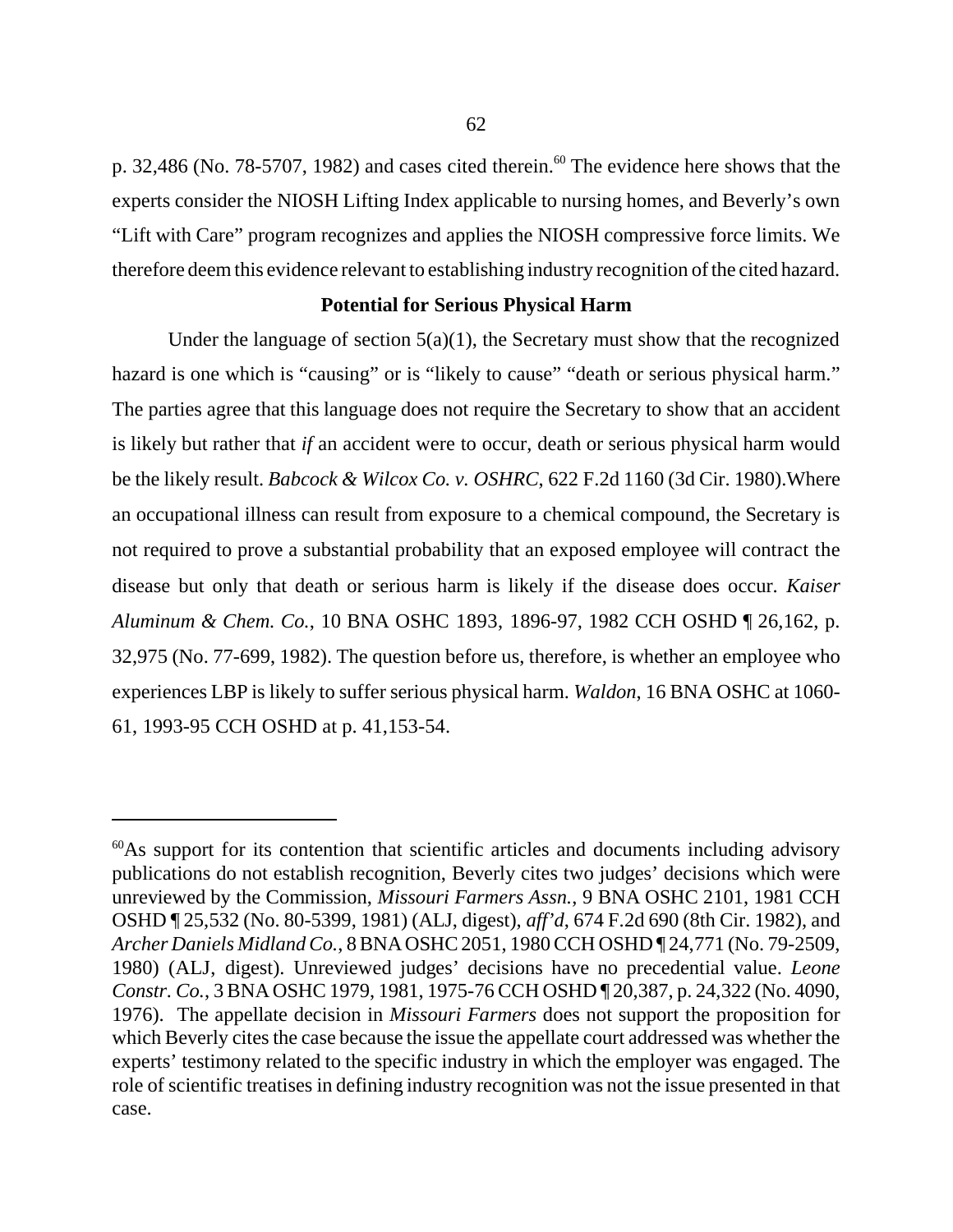The Secretary notes that Beverly's NA's have experienced "debilitating injuries" which have resulted in extensive lost time from work and inability in some cases to perform other normal activities. The Secretary points out that the judge found that LBP may be severe and debilitating. The Secretary cites *Consolidated Freightways*, 15 BNA OSHC 1317, 1991-93 CCH OSHD ¶ 29,500 (No. 86-351, 1991) as support for the proposition that long term debilitating effects constitute serious physical harm.

Beverly's position is that LBP is not serious physical harm because it is merely a symptom, not an injury, and there is no accompanying tissue damage or medical pathology. Beverly also notes that LBP is a common occurrence outside the work environment and that most instances of LBP are of fairly short duration; only a small percentage of LBP sufferers experience LBP for any appreciable length of time.<sup>61</sup> Beverly refers to Dr. Andersson's testimony that "most" patients with LBP recover "within weeks" and more specifically that 90 percent of such patients would recover in two weeks, with about 4 to 5 percent of the population falling into the category of "chronic" sufferers whose pain may last from two to three months.

We agree with the judge that based on the evidence in this record, LBP has not been shown to have any pathoanatomic association, that is, LBP manifests itself as a type of distress which cannot be linked to any detectable tissue or body damage or injury. Dr. Andersson testified, for instance, that in the majority of cases of LBP, it is not possible to isolate a particular tissue that has been damaged and that normally the treating physician can do no more than arrive at a non-specific diagnosis of "lower back strain" or "lower back

 $<sup>61</sup>Beverly asserts that most of the periods of LBP experienced by the Beverly employees who$ </sup> testified "fit the usual pattern of a few days to a week or two of missed work and/or light duty" and that in the case of those employees who experienced "a more extended period of disability" other complicating factors were present, such as arthritis, a fall down steps, abdominal surgery, and hypertension. In her review brief the Secretary does not address this representation. Beverly's representation is correct to some extent, but there is also evidence that some of Beverly's NA's were off work for very extended periods of time based solely on the occurrence of LBP.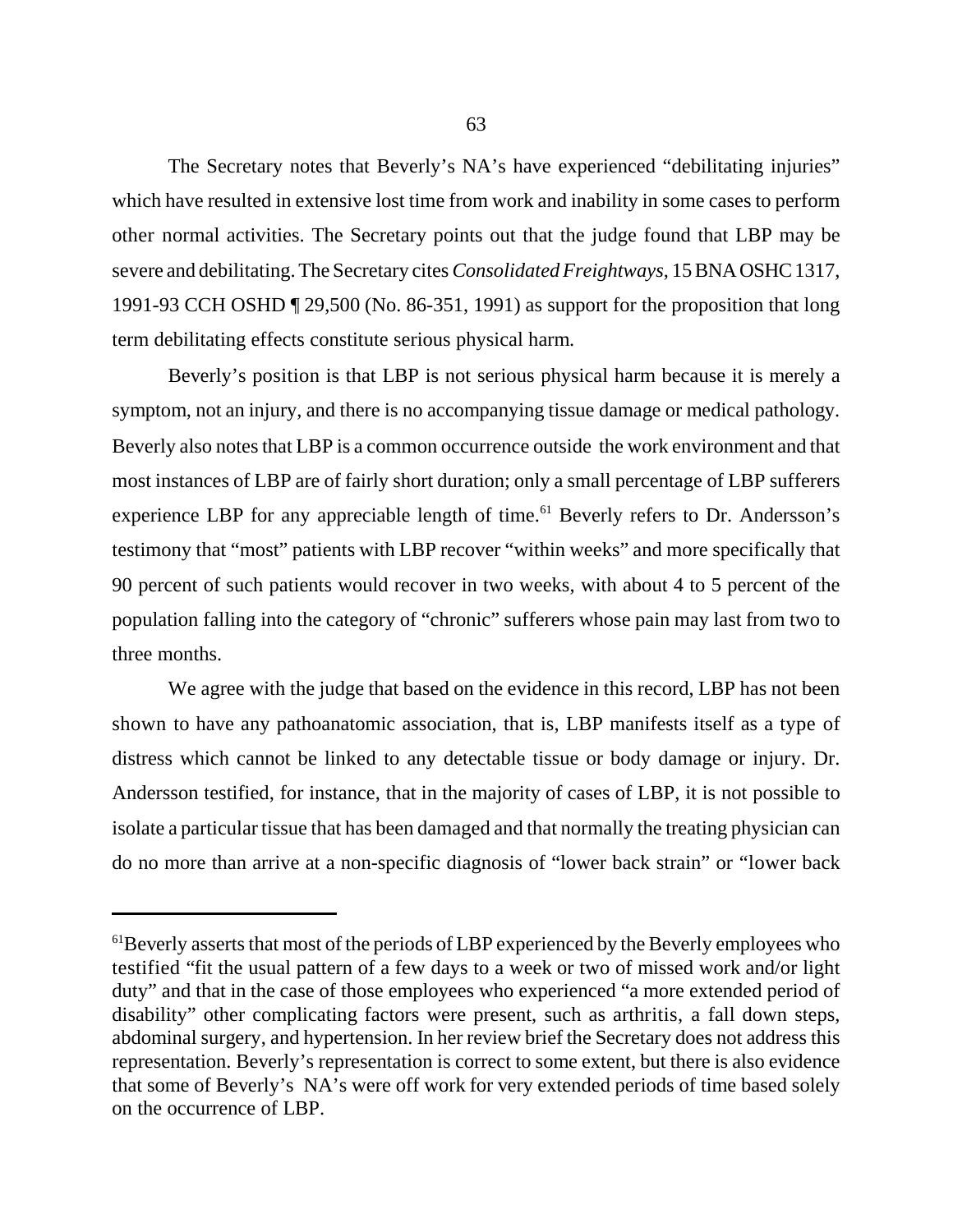sprain." Dr. Andersson gave his opinion that there is "very little scientific support . . . in terms of patho-anatomic findings" that the muscles and ligaments of the back are the sources of LBP. The judge relied heavily on Dr. Andersson's testimony, and that testimony supports the judge's finding. Furthermore, Dr. Andersson more explicitly wrote that in contrast to a herniated disc, which "is a specific pathological entity," LBP is a symptom, not an "etiologic [associated with a specific origin] entity." Andersson, *The Epidemiology of Spinal Disorders*, at 121.

The judge also noted that expert witnesses for both the Secretary and Beverly testified that the results of cadaver studies showing damage to discs do not necessarily correlate to LBP. In the article describing the 1991 NIOSH equation which he co-authored, Dr. Garg stated that "[o]ne of the limitations of the vertebra compressive strength data is uncertainty as to whether compression injury to vertebra in cadaver studies is a reliable predictor of the risk of lifting-related low back pain, impairment, or disability." *1991 NIOSH Lifting Equation*, *supra* note 30, at 754. Researchers Chaffin and Park also discussed the results of cadaver studies, noting that healthy discs normally do not rupture; rather, the failure is in the "cartilage endplates which distribute the compression loads to the . . . vertebral segments." In addition, some cadaver results "may" indicate a weakening of endplates by prior stress. If that thesis is true, such weakening "could also contribute to disc degeneration which is now acknowledged as being necessary before the more common and most serious discogenic low-back problems can develop." Thus, Chaffin and Park concluded that "the repeated compressive stresses of life (and lifting in particular) can cause microfractures in the cartilage endplates and subchondral bone of the vertebral bodies which then, theoretically, could alter the metabolism and fluid transfer to the disc." Chaffin & Park, *supra*, at 517. These statements of possible medical theories fall short of establishing that LBP is a known and medically recognized indication of tissue or disc damage or injury.62

 $62$ In her reply brief, the Secretary refers to statements in the "Lift with Care" manual (RX5 (continued...)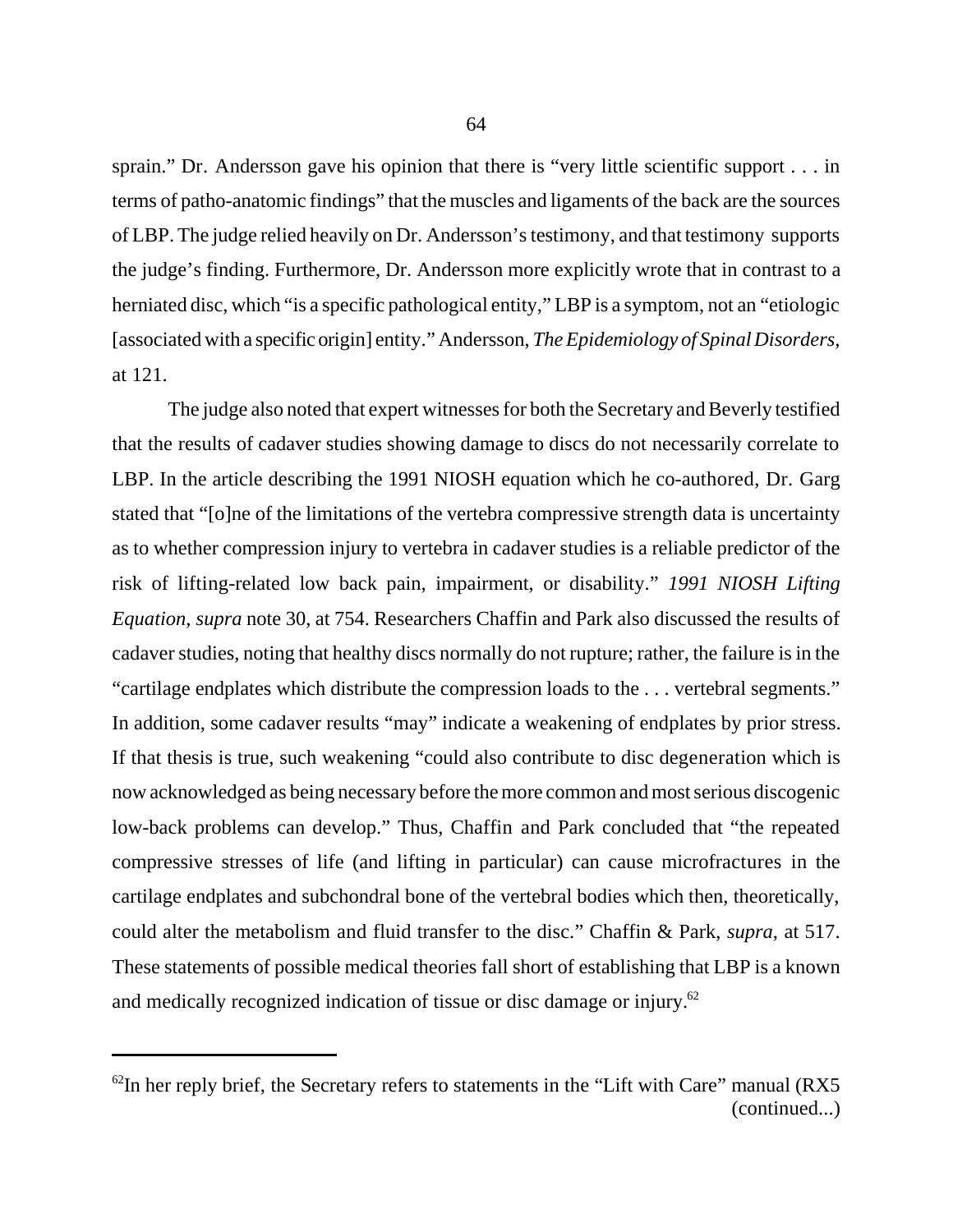While the Commission's only other decision involving ergonomics, *Pepperidge Farm*, addresses the issue of the proof needed to establish serious physical harm, the issue of whether Pepperidge Farm's lifting tasks exposed employees to serious physical harm was not before the Commission as Pepperidge Farm did not contest the judge's ruling below on the existence of a hazard. With respect to injuries resulting from repetitive motion such as upper extremity musculo-skeletal disorders ("UEMSD's"), the Commission concluded that "*physical disorders* that so adversely affect employees that they are disabled from doing their jobs are serious physical harm . . . even if the disability is not permanent." 17 BNA OSHC at 2032, 1995-97 CCH OSHD at p. 44,045 (emphasis added). We also note that in *Pepperidge Farm*, the Commission found serious physical harm based on the existence of a physically detectable and identifiable injury that can be treated by surgery.

The lead case on the application of the "serious physical harm" criterion to situations in which there is no recognized pathoanatomic damage is *GAF Corp.*, 9 BNA OSHC 1451, 1456-57, 1981 CCH OSHD ¶ 25,281, p. 31,246 (No. 77-1811, 1981), where employees were exposed to excessive levels of airborne compounds of silver. The effects of this overexposure included argyria, a permanent and irreversible discoloration of the skin resulting from an increase in melanin levels. The judge concluded that because the results of silver exposure are "cosmetic" in nature, they did not rise to the level of serious physical harm. On review, the Commission agreed that the evidence failed to show any "systemic implications

 $62$ (...continued)

at BE0001271) to the effect that improper lifting practices can cause several kinds of damage to vertebra discs. Because the basis for the statements in the "Lift with Care" manual on which the Secretary relies was not explored in the record, we do not believe that those statements can be given greater weight and be considered more probative on the question of the relationship between LBP and injury than the expert testimony. Morever, the "Lift with Care" manual, which is a training document, does nothing more than assert that pain is a symptom which *may* indicate some damage to the discs. Dr. Andersson's testimony of his conclusions regarding the medical records of Beverly's NA's could not confirm this hypothesis with respect to any of Beverly's employees.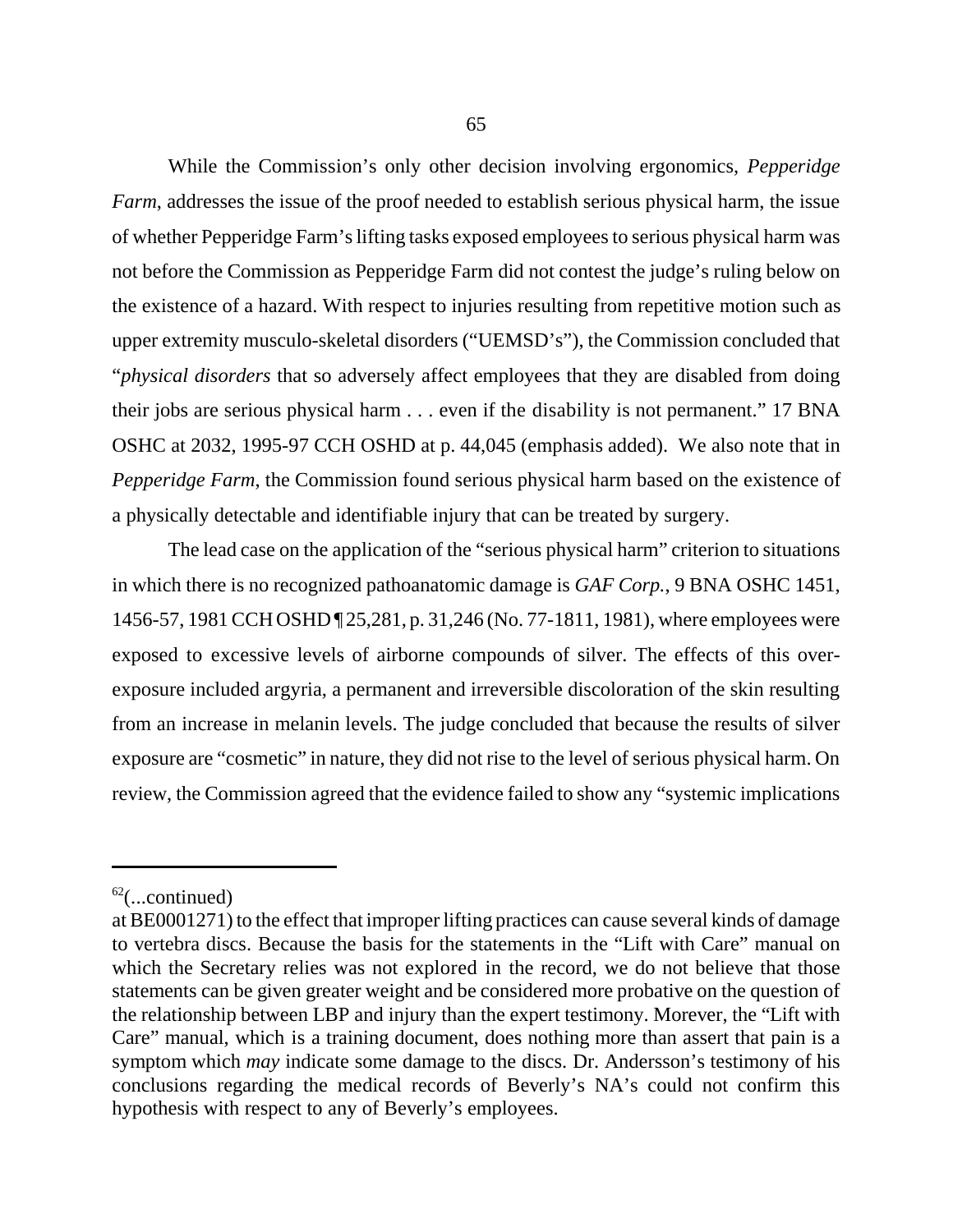to silver exposure" but held that an employee's "permanent disfigurement" was a sufficient basis on which to find a serious violation.<sup>63</sup>

In *Kaiser Aluminum*, employees were exposed to a substance which was toxic to the skin, causing "chloracne," characterized by the Secretary's expert as a painful and "very serious" form of skin eruption which could persist for at least several months after exposure. Relying on *GAF*, the Commission found chloracne to be sufficiently severe to constitute "serious physical harm." 10 BNA OSHC at 1897, 1982 CCH OSHD at p. 32,975. *Consolidated Freightways*, which the Secretary cites, involved employee exposure to a corrosive dye known as "Flexo Red," which resulted in nausea, vomiting, and light sensitivity, causing employees to miss as much as 7½ weeks of work. An ophthalmologist testified for the Secretary that Flexo Red is toxic to the eye and can cause a temporary loss of vision. The Secretary argued, and the Commission agreed, that where a function of the body is substantially impaired, the impairment need not be permanent in order for the violation to be considered serious. The Commission observed, however, that it would have not found serious physical harm if the symptoms suffered by the employees "had quickly dissipated." 15 BNA OSHC at 1324, 1991-93 CCH OSHD at p. 39,813.<sup>64</sup> As noted in *Pepperidge Farm*, the Commission has also found hearing loss to be serious physical harm even though hearing loss itself may not result in an employee being disabled from working. 17 BNA OSHC at 2032, 1995-97 CCH OSHD at p. 44,045 (citing *Miniature Nut & Screw*

<sup>63</sup>The Commission cited *GAF* in *Pepperidge Farm*, observing that *GAF* stands for the proposition that serious physical harm can be found even where there is no showing of pathological anatomic change or injury to the body.

<sup>64</sup>As she did in *Consolidated Freightways*, the Secretary here relies in part on her interpretation of "serious physical harm" set forth in her Field Inspection Reference Manual and argues that the Commission should defer to it. Since the Commission's analysis of the meaning of serious physical harm in *Consolidated Freightways* is consistent with the view the Secretary advances in her FIRM, we do not need to decide the issue of deference raised here.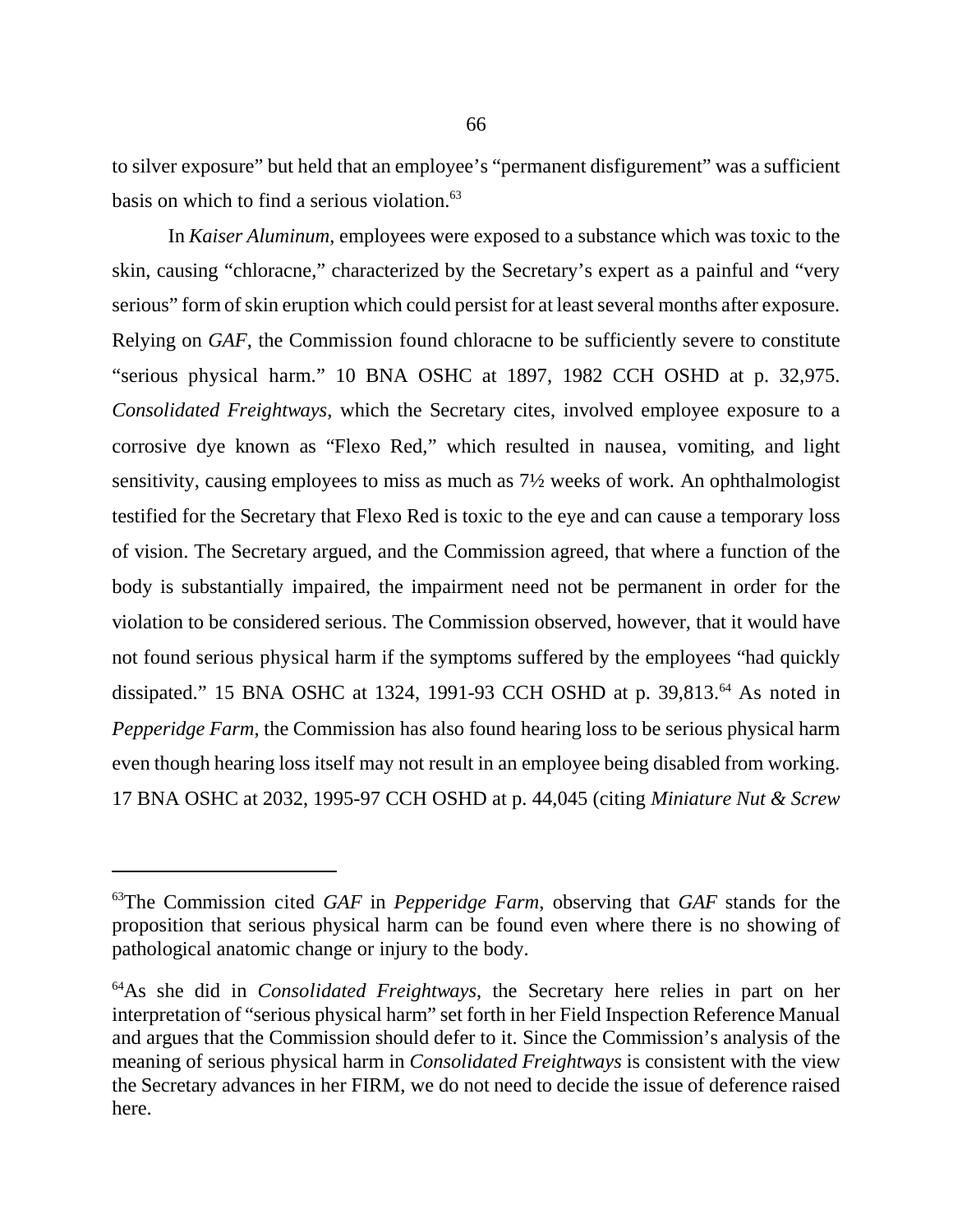*Corp.*, 17 BNA OSHC 1557, 1559, 1995-97 CCH OSHD ¶ 30,986, p. 43,175 (No. 93-2535, 1996)).

The facts here show that LBP has a substantial and significant effect on the affected employees' ability to perform their normal activities and effectively disables employees for periods of time which are extensive in some instances. We conclude that in view of the debilitating effect on employees and the potential duration of the disability, LBP is properly considered serious physical harm. *See Mahone Grain Corp.*, 10 BNA OSHC 1275, 1279, 1982 CCH OSHD ¶ 25,836, p. 32,317-2 (No. 77-3041, 1981) (disease which manifests itself in lung inflammation, shortness of breath, fever, and weight loss sufficient to incapacitate employees constitutes serious harm even though it is not permanently disabling).

#### **Feasibility**

The last remaining element of proof of a violation of section  $5(a)(1)$  is the existence of feasible means of abating or correcting the recognized hazard. The Secretary must specify the proposed abatement measures and demonstrate both that the measures are capable of being put into effect and that they would be effective in materially reducing the incidence of the hazard. *National Realty*, 489 F.2d at 1267; *Waldon*, 16 BNA OSHC at 1062, 1993-95 CCH OSHD at p. 41,155; *Cardinal Operating Co.*, 11 BNA OSHC 1675, 1677, 1983-84 CCH OSHD ¶ 26,652, p. 34,087 (No. 80-1500, 1983). The Secretary must also show that her proposed abatement measures are economically feasible. *Waldon*, 16 BNA OSHC at 1063, 1993-95 CCH OSHD at pp. 41,156-57*.* The question of whether technologically and economically feasible means exist by which Beverly could have materially reduced the hazard of unsafe lifting to its NA's raises a number of factual matters about which the parties strongly disagree.

"Feasible" means economically and technologically capable of being done. *Baroid Div. of NL Industries, Inc. v. OSHRC*, 660 F.2d 439, 447 (10th Cir. 1981) (citing *ATMI v. Donovan*, 452 U.S. 490 (1981)). Feasible means of abatement are those regarded by conscientious experts in the industry as ones they would take into account in "prescribing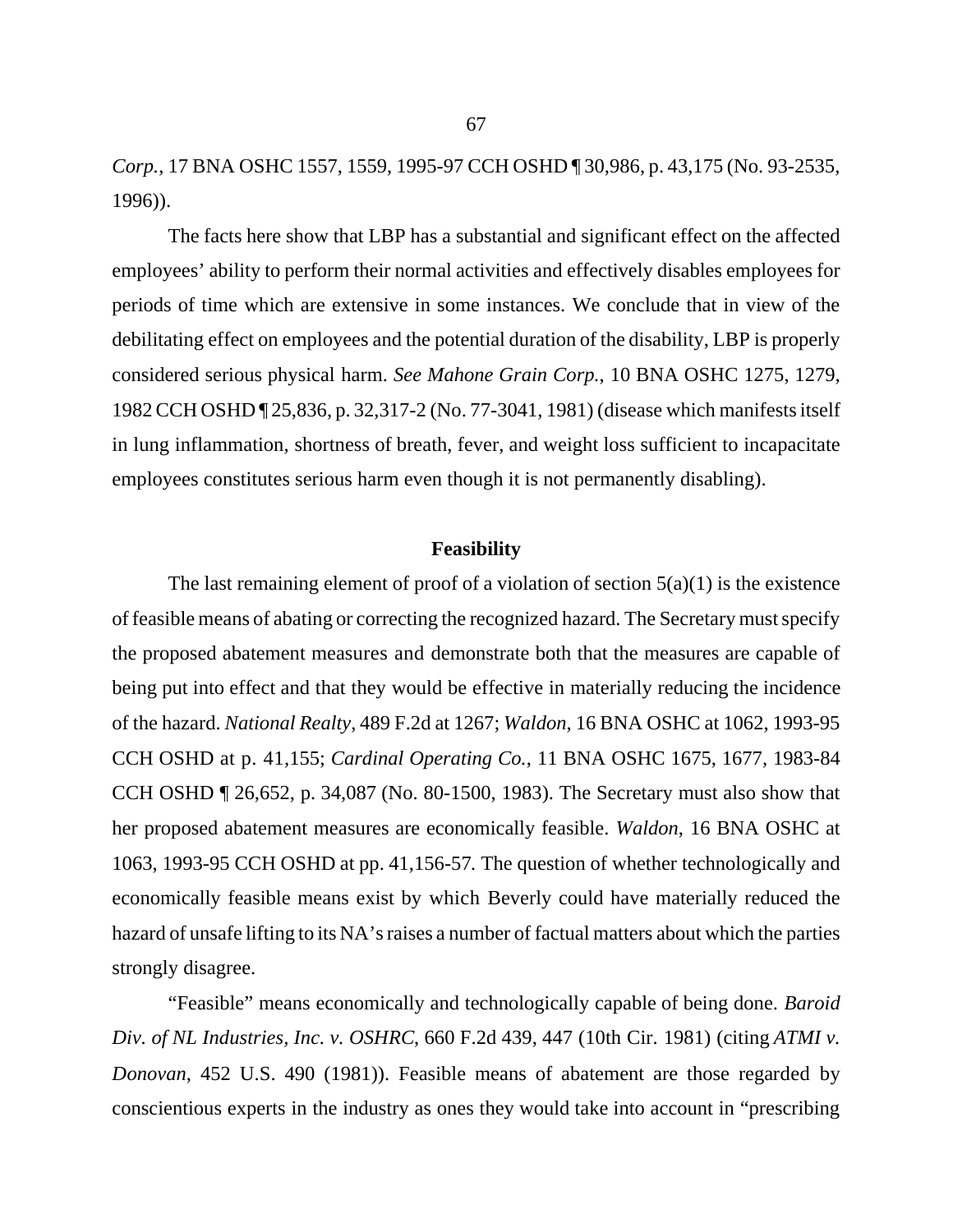a safety program." *National Realty,* 489 F.2d at 1266. In *Pepperidge Farm*, the Commission held that where an ergonomic hazard could not be abated with a single measure, it was permissible for OSHA to require the employer to engage in a "process approach" to abatement "to determine what action or combination of actions will eliminate or materially reduce the hazard." *Pepperidge Farm*, 17 BNA OSHC at 2033-34, 1995-97 CCH OSHD at pp. 44,046-47. The Secretary must specify the particular steps a cited employer should have taken to avoid citation, and demonstrate the feasibility and likely utility of those measures. The question is whether a precaution is recognized by safety experts as feasible, and not whether the precaution's use has become customary. *National Realty,* 489 F.2d at 1266 n.37; *Pelron Corp.* 12 BNA OSHC at 1835-36,1986-87 CCH OSHD at pp. 35,872-73 (No. 82- 388, 1986).65

Here, the Secretary has proposed the following abatement measures: mechanical assist devices, revised policies and work practices, and training. To a limited extent, some of the measures are already in place at the five facilities, e.g., Hoyer mechanical lifts, the "Lift-With-Care" and "Pro-Flex Back" programs, and some on-the-job training on lifting techniques. The question of whether these abatement measures will eliminate or materially reduce the potential for harm to the back and upper extremities is complicated by numerous evidentiary disputes as to the proper method for lifting certain residents. These include, whether combative residents should be lifted in mechanical hoists, the efficacy of types of mechanical lifts, whether the configuration and location of the beds and the structural design of bathrooms in certain residents' rooms would preclude use of mechanical lifts in those rooms, and whether the extensive use of hoists as the Secretary proposes would conflict with the restorative objective of long-term geriatric care.<sup>66</sup> The resolution of these disputed issues

<sup>65</sup>Commissioner Weisberg does not join in the remainder of this opinion.

<sup>&</sup>lt;sup>66</sup>Beverly's arguments as to proof of reduction of harm have the same basis as its arguments as to the existence of a hazard, however, in addressing those arguments the judge misconstrued the *Benzene* decision and incorrectly held that to prove the existence of a hazard the Secretary must show that Beverly's lifting methods directly caused LBP.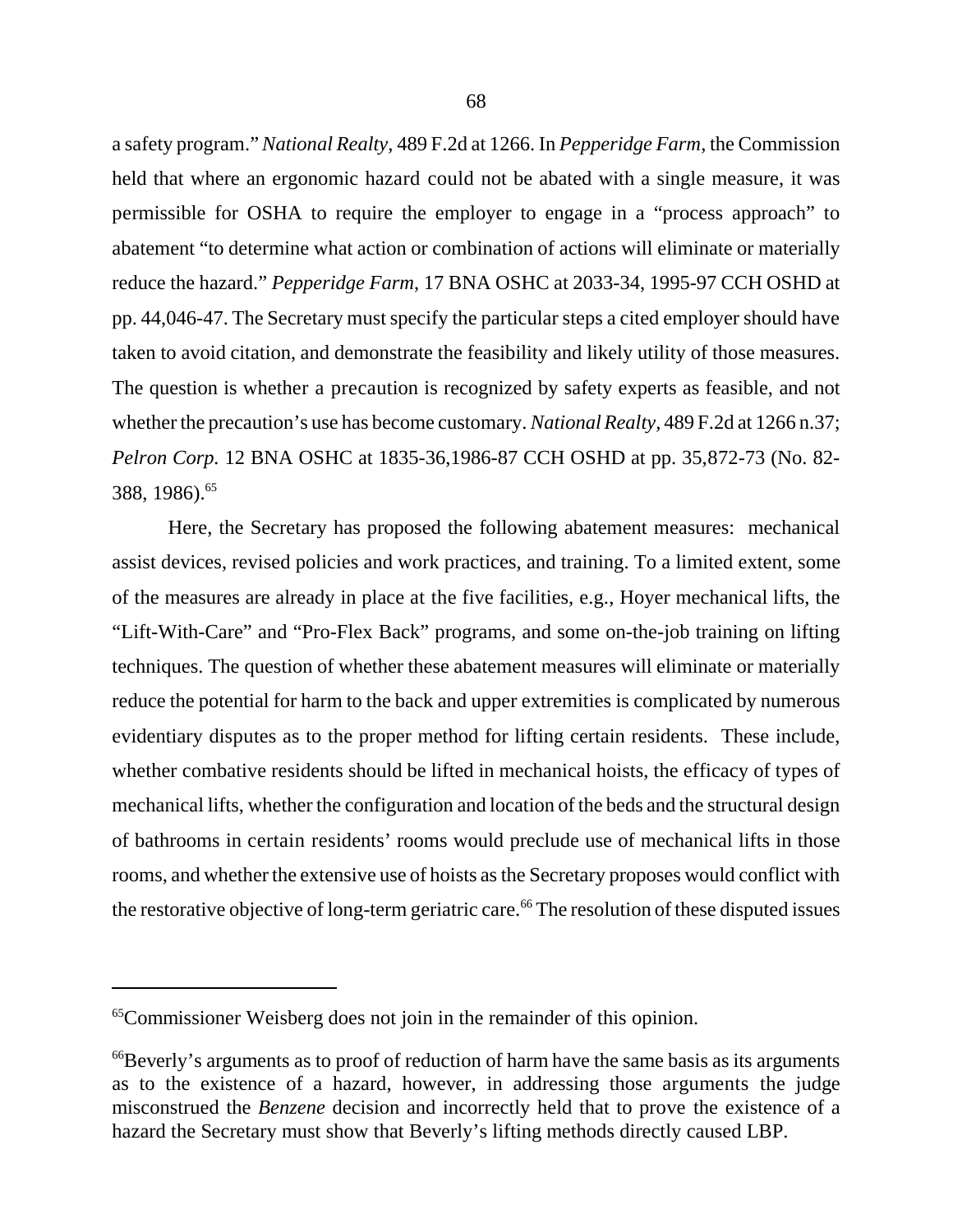depends on the weight to be assigned to and the inferences to be drawn from conflicting testimony.

Similar difficulties are presented by the evidence of the economic feasibility of the proposed abatements. For example, the Secretary's expert, Mark Perry, an accountant admitted as an expert with respect to the accounting practices in nursing homes including the subject of reimbursement to nursing homes by Medicare and Medicaid, testified to the costs of abatement based on the Secretary's proposals that Beverly purchase a specified number of mechanical lifts and transfer belts and implement a program for their use. In rebuttal to the Secretary's case, Beverly and its expert, Michael Maher, a partner in the accounting firm of Coopers & Lybrand who was admitted as an expert in the field of health care financing, prepared two projections of the cost to Beverly to comply with the Secretary's abatement proposals. These experts dispute items as basic as the cost of equipment, supplies, training, additional NA hours required, and structural alterations.<sup>67</sup> These cases should be remanded to allow both parties to clarify the conflicting testimonial and documentary evidence on feasibility, to enable a judge to make initial findings of fact on the record, and if warranted, to permit the parties to supplement the record with relevant evidence. *See Seibel Modern Mfg. & Welding Corp.*, 15 BNA OSHC 1218, 1228, 1991-93

 $67$ The Secretary asserts that Beverly's estimates of its additional labor costs are exaggerated and that Maher's methodology misinterprets the testimony of NA's as to the amount of time taken in lifting and transferring activities. Regarding the expanded use of mechanical assist devices, the Secretary contends that an increased number of lifts would reduce search time, transfer time, and the total number of transfers; however, Beverly claims that her cost estimates were based on only one NA operating a mechanical assist device when two are needed. The Secretary maintains that the use of mechanical lifts would not require additional staffing, and that the newer type lifts only require one NA. Thus, the Secretary did not adduce evidence of any additional labor costs. Maher testified that he did not know whether in-service training was already provided by Beverly or whether new equipment training would be subsumed within current requirements. The Secretary claims sufficient training time is already set aside annually based on Beverly's representations to the Commission and cites Beverly's pre-existing orientation programs and in-service training which cover topics such as lifts and belts. Beverly, however, asserts that at a minimum, an instructor will be required to teach proper use of the newer lifts and additional time would be required to transition and change the "ingrained" behavior of NA's resistant to using mechanical devices.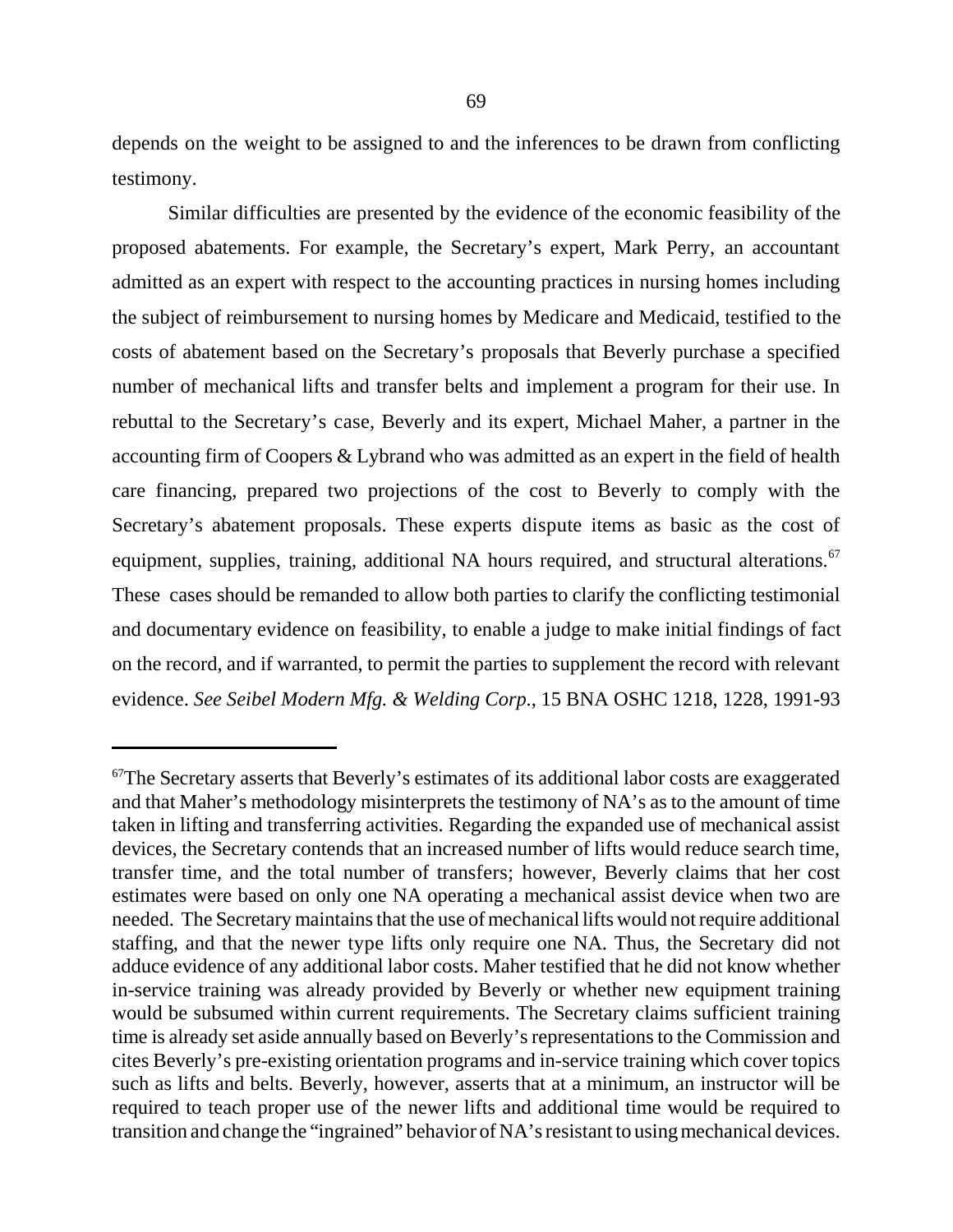CCH OSHD ¶ 29,442, p. 39,685 (No. 88-821, 1991) (remand to a judge where feasibility issues are "highly fact dependent" with "close questions of fact that are difficult to resolve").

Once these factual disputes are resolved by the judge on remand, the issue of Beverly's ability to afford the costs of the abatements must be decided. In cases involving the general duty clause, the Commission has generally held that an abatement method is not economically feasible if it "would clearly threaten the economic viability of the employer." *National Realty*, 489 F.2d at 1266 n.37. The Secretary asserts that Beverly can adopt and absorb the costs of the proposed abatement measures with "no threat to either its economic viability or the company's long-term profitability and industry competitiveness." *Waldon,* 16 BNA OSHC at 1063, 1993 CCH OSHD at p. 41,156.

As discussed above, Judge Frye dismissed the citations against Beverly on the basis that the Secretary did not show the existence of a hazard. As a result, the judge did not make findings of fact and conclusions of law with respect to the other elements of a section  $5(a)(1)$ violation. The Commission majority has reversed the one finding the judge did make and found that the hazard of LBP did exist at Beverly's workplaces; it has also found the hazard was recognized and that it was causing or likely to cause serious physical harm. However, in order to decide the issue of whether a feasible means of abatement existed to eliminate or materially reduce the hazard, the record may need to be supplemented <sup>68</sup> in order that a more accurate and credible determination of the costs of compliance at the five facilities and of

<sup>68</sup>See *Smith Steel Casting Co. v. Brock*, 800 F.2d 1329 (5th Cir. 1986) where the Fifth Circuit vacated the Commission administrative law judge's finding of economic feasibility and remanded the case to the Commission as it found the report (containing two alternative cost proposals) and cross-examination testimony of the Secretary's witness to be doubtful and "preliminary guesstimations" and because the record did not sufficiently present a 'complete' picture of Smith Steel's financial condition. After the Commission in turn remanded to the judge for further proceedings, the parties agreed that a further evidentiary hearing was unnecessary, and Smith Steel provided further financial information pursuant to the Secretary's second set of interrogatories. The judge considered Smith Steel's average annual net profit over a ten-year period and found that the costs of the engineering controls were affordable. On review, the Commission affirmed the judge's decision and declined to decide on a test for economic feasibility to be applied under the cited standard as the court's remand order did not require it to make that determination.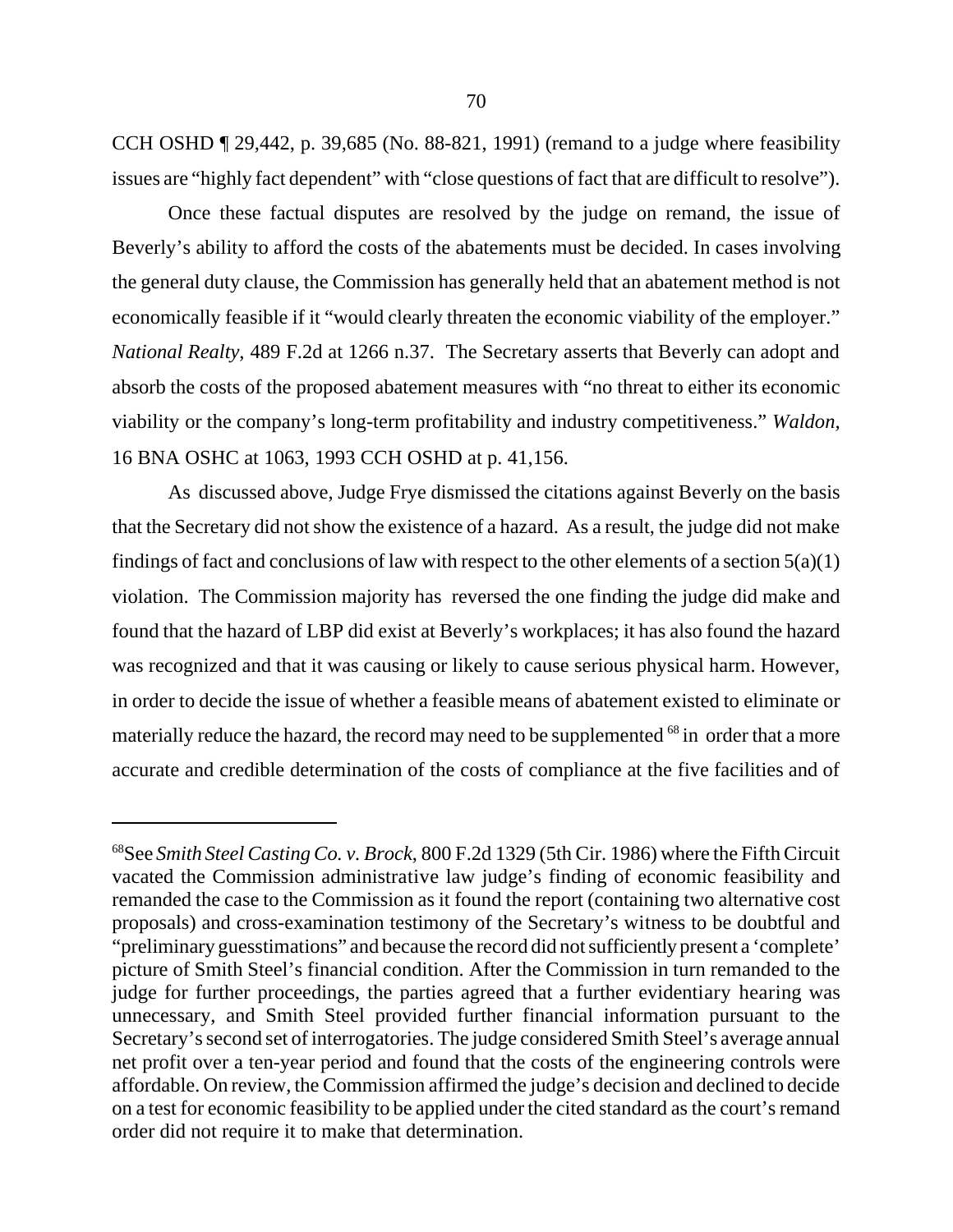Beverly's financial condition may be made.<sup>69</sup> In light of the not insubstantial but inconclusive evidence in the record, this issue is remanded for initial consideration by a judge.<sup>70</sup>

For the reasons set forth, the judge's decision vacating the citation items at issue in these cases is reversed, and these cases are remanded for further proceedings consistent with this opinion. $71$ 

> $\sqrt{s/2}$ Thomasina V. Rogers Chairman

 $\alpha$ <sup>70</sup>Chairman Rogers does not believe that the Commission should decide the issue of feasibility here. Consistent with Commission precedent, she believes the role of initial fact finding, particularly on issues in cases with an extensive evidentiary record, is generally undertaken by an administrative law judge. *Gulf & Western, Energy Prods. Group*, 14 BNA OSHC 1968, 1974, 1991-93 CCH OSHD ¶ 29,205, p. 39,088 (No. 79-4053) (case remanded by Commission for reassignment to an administrative law judge as the evidentiary record was substantial, the necessary factual findings and legal conclusions should in the first instance be entered by an administrative law judge rather than the Commission, and to the extent necessary and appropriate, to give the parties an opportunity to present additional arguments). *General Dynamics Corp., Electric Boat Div.*, 15 BNA OSHC 2122, 2131, 1991- 93 CCH OSHD ¶ 29,952, pp. 40,960-61 (No. 87-1195, 1993) (in large and complex case, Commission reversed retired judge's decision and remanded to Chief Administrative Law Judge for reassignment as factual issues should ordinarily be resolved by administrative law judge first, and the Commission then exercises its review function, citing *Seibel Modern Mfg. & Welding Corp.*, 15 BNA OSHC 1218, 1228 n.15, 1991-93 CCH OSHD ¶ 29,442, p. 39,685 n.15 (No. 88-821, 1991)).

 $<sup>71</sup>$ Chairman Rogers strongly disagrees with Commissioner Weisberg's mischaracterization</sup> of the decisional process in this case. However, out of respect for the deliberative process and the integrity and reputation of the Commission, she declines to respond in kind.

<sup>69</sup>Chairman Rogers notes that Commissioner Weisberg cites to *Lancaster Enterprises, Inc.*, 19 BNA 1033, 1036, 2000 CCH OSHD ¶ 32,181, p. 48,634 (No. 97-0771, 2000) to support his argument that all issues in this case should be resolved by the Commission. However, she observes that the factual issues resolved by the Commission in *Lancaster* involved a citation item alleging a failure to cover skylights at a worksite, a far simpler issue to resolve than the feasibility of abatement in a complex  $5(a)(1)$  case.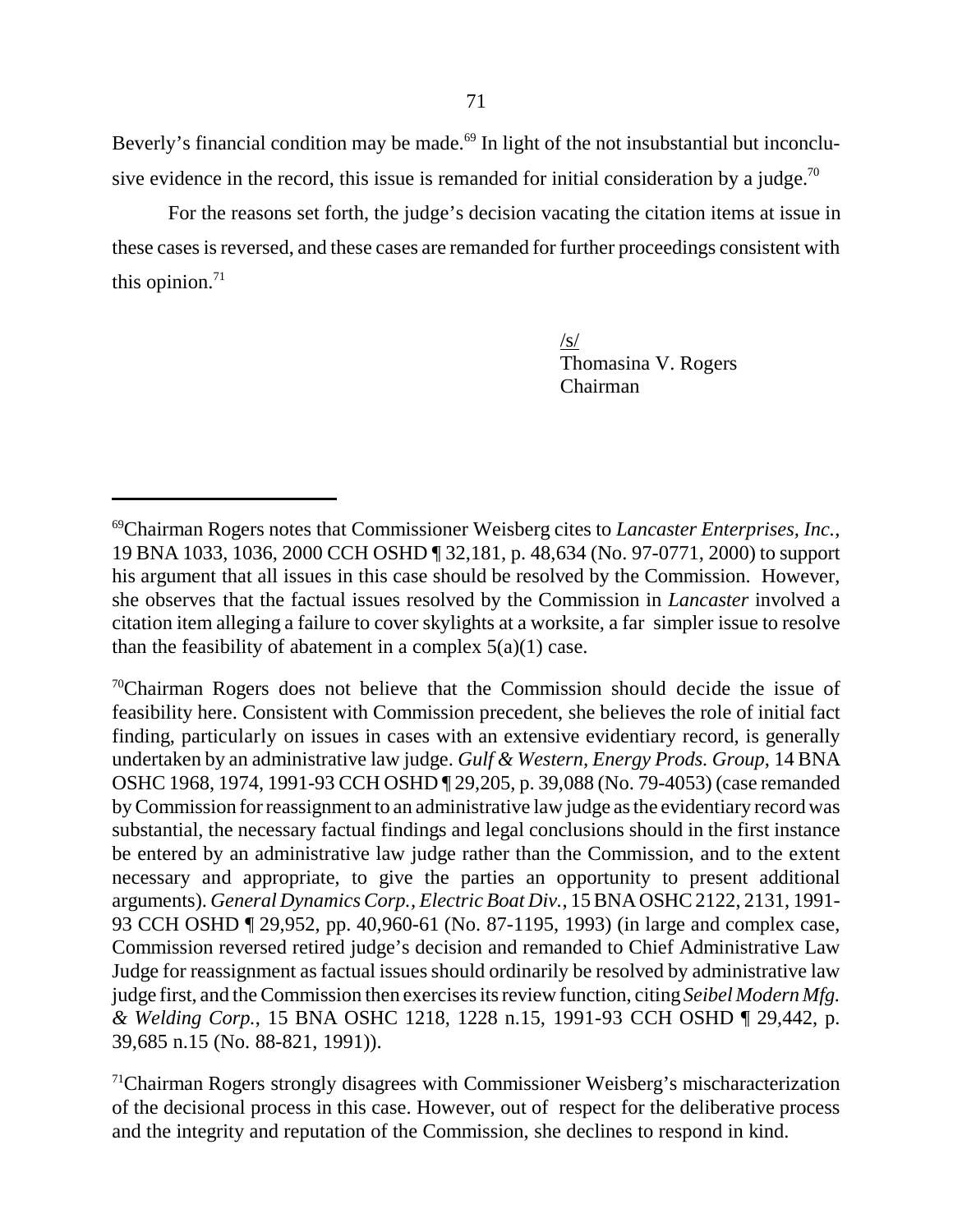$\sqrt{s/}$ Stuart E. Weisberg Commissioner

Dated: October 27, 2000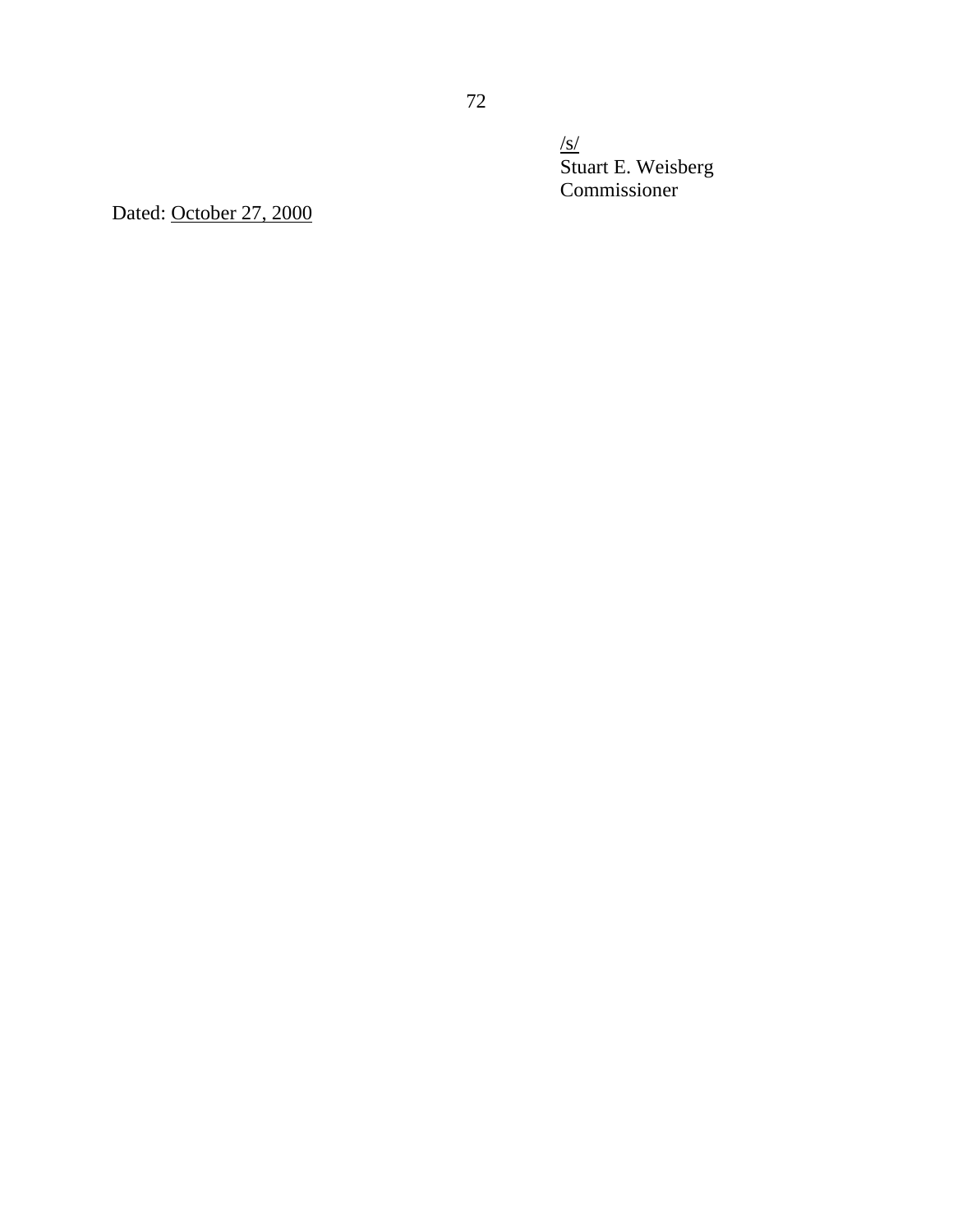VISSCHER, Commissioner, dissenting:

I disagree with the majority that the case should be remanded to a judge for further proceedings. For the reasons that follow, I find that the Secretary did not prove the existence of a "recognized hazard" within the meaning of OSH Act section 5(a)(1), 29 U.S.C. § 654(a)(1), and I would therefore vacate the citations against Beverly.<sup>72</sup>

A central issue in this case is what test must be applied to determine the existence of a "recognized hazard," that is, what degree of risk must be shown to prove such a hazard exists in the employer's workplace. According to the Secretary, "in proving the existence of a hazard in this case, the Secretary is only required to prove that Beverly's nursing assistants are exposed to the risk of injury from manual lifting and transfer of patients." Beverly argues, on the other hand, that the Secretary must prove that lifting and transferring patients constituted a "significant risk" of harm to Beverly's nursing assistants. The judge applied a significant risk of harm test, though he seems to have equated significant risk with tort-like causation. Applying this test, the judge found, *inter alia*, that the Secretary failed to prove that "specific unsafe lifting practices had caused injuries."

The majority opinion also applies a "significant risk of harm" test. While they credit the lineage of their test to *Industrial Union Department, AFL-CIO v. American Petroleum Institute*, 448 U.S. 607 (1980) ("*Benzene*"), the majority's significant risk analysis is nothing like the one stated in that case. In *Benzene*, the Supreme Court held that Secretary's authority to regulate by standard under the OSH Act extends only to "significant" risks of harm. The majority is correct that the *Benzene* decision did not provide a specific definition of "significant,"73 nor did the Court require that the risk be determined to an exact probability

 $72$ The existence of a hazard and recognition of that hazard are two elements of a section 5(a)(1) violation (the other two being "causing or likely to cause serious physical harm" and feasibility of abatement). *Pepperidge Farm, Inc*., 17 BNA OSHC 1993, 2003, 1995-97 CCH OSHD ¶ 31,301, p. 44,014 (No. 89-0265, 1997). The fundamental issues in this case whether the Secretary has proven that lifting patients is always hazardous or, if not, whether she has established the point at which lifting patients becomes hazardous, and whether Beverly can properly be charged with knowing when lifting patients becomes a workplace hazard prohibited by law - overlap these elements.

 $73$ The Court did offer its opinion, however, that "some risks are plainly acceptable and others (continued...)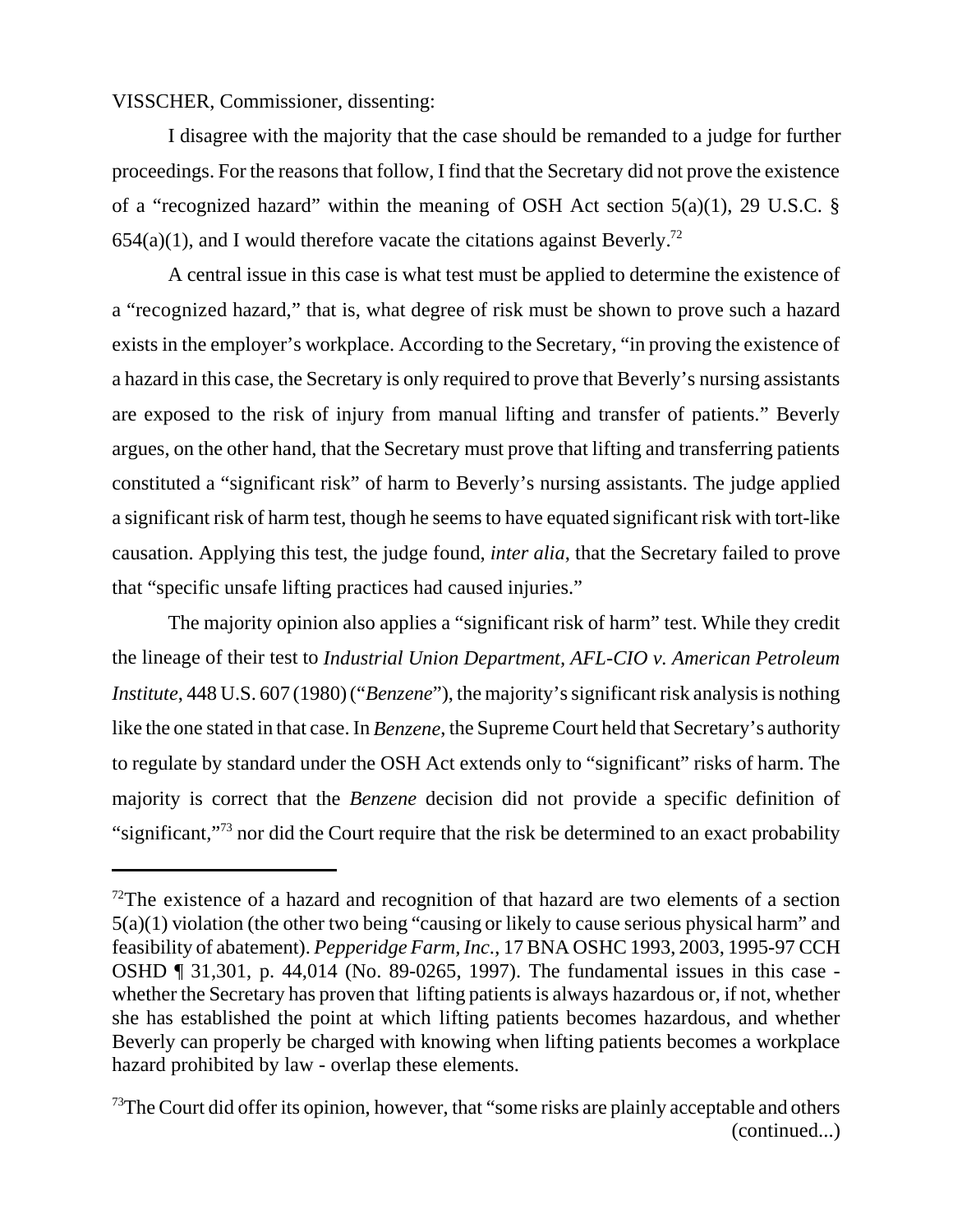of harm "with scientific certainty." *Id.* at 655-56. But neither did the Court say that the Secretary could show that a risk was significant without identifying the harm that could be expected at various levels of exposure. Subsequent standards-setting cases have made that requirement explicit. As the Eleventh Circuit Court of Appeals has said, "OSHA must provide at least an estimate of the actual risk associated with a particular [alleged hazard] . . . and explain in an understandable way why that risk is significant." *AFL-CIO v. OSHA*, 965 F.2d 962, 973 (11th Cir. 1992) (citing *Benzene*, 448 U.S. at 646). "The Supreme Court has said that [OSHA] has 'no duty to calculate the exact probability of harm' . . . Nevertheless, OSHA has a responsibility to quantify or explain, at least to some reasonable degree, the risk posed by each [hazard]." *International Union, UAW v. Pendergrass*, 878 F.2d 389, 392, (D.C. Cir. 1989) (quoting *Benzene*, 448 U.S. at 655).74 The Court of Appeals for the DC Circuit has also indicated that a reliable estimate of relative risk is essential to defeat a non-delegation attack on the Secretary's standards-setting authority under the OSH Act. *International Union, UAW v. OSHA*, 37 F.3d 665 (D.C. Cir. 1994).

Notwithstanding these legal authorities, the majority does not require the Secretary to estimate the probability of harm from lifting and transferring patients or to identify a threshold unsafe level of lifting. The Commission adopted a "significant risk" requirement in previous section 5(a)(1) cases *because* of the similarities between regulating alleged hazards under section 5(a)(1) and standard setting. *See, e.g., Kastalon, Inc.*, 12 BNA OSHC

 $73$ (...continued)

are plainly unacceptable. If, for example, the odds are one in a billion that a person will die from cancer by taking a drink of chlorinated water, the risk clearly could not be considered significant. On the other hand, if the odds are one in a thousand that regular inhalation of gasoline vapors that are 2% benzene will be fatal, a reasonable person might well consider the risk significant and take appropriate steps to decrease or eliminate it. Although the Agency has no duty to calculate the exact probability of harm, it does have an obligation to find that a significant risk is present before it can characterize a place of employment as 'unsafe.'" *Benzene*, 448 U.S. at 655-56.

 $^{74}$ I am puzzled by Commissioner Weisberg's assertion that by simply reiterating requirements stated by the courts in rulemaking cases, I am imposing a greater burden of "scientific certainty"on the Secretary.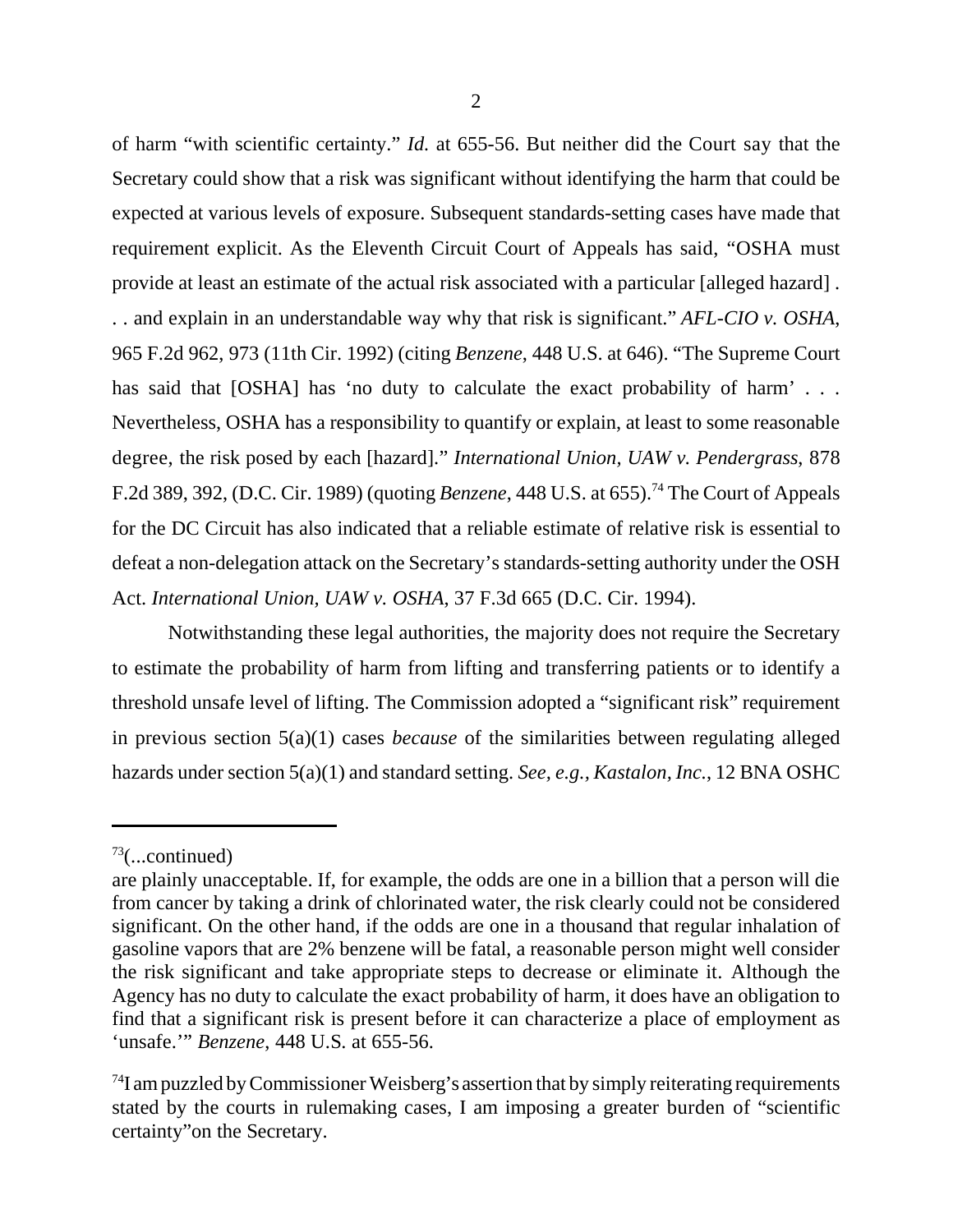1928, 1931-32, 1986-87 CCH OSHD ¶ 27,643, p. 35,973 (No. 79-3561, 1986) (consolidated) (citing *Benzene*, 448 U.S. at 642) (as with rulemaking, Secretary must show that employees are exposed to a "significant risk of harm"). Though the majority claims to have applied the Supreme Court's rulemaking criteria to evaluate the risks at Beverly's facilities, they have actually disregarded the Court's analysis altogether.

Instead, the majority adopts a test that does not require the Secretary to either identify the level of risk from lifting or differentiate the risk of back pain from lifting from the risks posed by other factors or conditions. Though cast in somewhat different terms - "tangible and appreciable risk" - the majority's test is little different from the Secretary's formulation that *any* risk of harm from lifting or transferring patients is sufficient to prove the existence of a "recognized hazard" in this case.<sup>75</sup> (The majority acknowledges this in finding that the scientific studies introduced into evidence in this case prove that lifting patients is a "risk factor" for lower back pain, and concluding the existence of a hazard on that basis). But of course nearly every activity can, under some circumstance, present some risk of harm.<sup>76</sup> I

<sup>&</sup>lt;sup>75</sup>The majority provides no particular definition of the term "tangible and appreciable risk," nor do they provide an origin for the term. While the words chosen strongly imply that the risk is measurable, the record here provides no such measurement of risk.

<sup>76</sup>Beverly in fact recognized that lifting patients *can be* hazardous, and had instituted training programs for its nursing assistants accordingly. This training included a certification program for nursing assistants administered under state and federal regulations that was monitored by the American Red Cross. The Red Cross training program included instruction on how to lift patients, a factor that certainly contradicts the Secretary's current position that federal law prohibited such lifting. In addition, Beverly had instituted its own training program, known as "Lift with Care," for instruction of its employees on proper lifting techniques that the company believed were consistent with "ergonomic principles." The Secretary offered no testimony or other proof that Beverly's efforts to train its nursing assistants were less than rest of the industry. In fact the compliance officer testified that there was no industry model or standard for such training against which Beverly's could be measured. *See generally Industrial Glass*, 15 BNA OSHC 1594, 1604, 1991-93 CCH OSHD ¶ 29,655, p. 40,177 (No. 88-348, 1992)(Concluding that Secretary failed to establish that heat stress was a hazard within the meaning of section  $5(a)(1)$ , Commission was reassured by employer's efforts to alleviate effects of hot working conditions).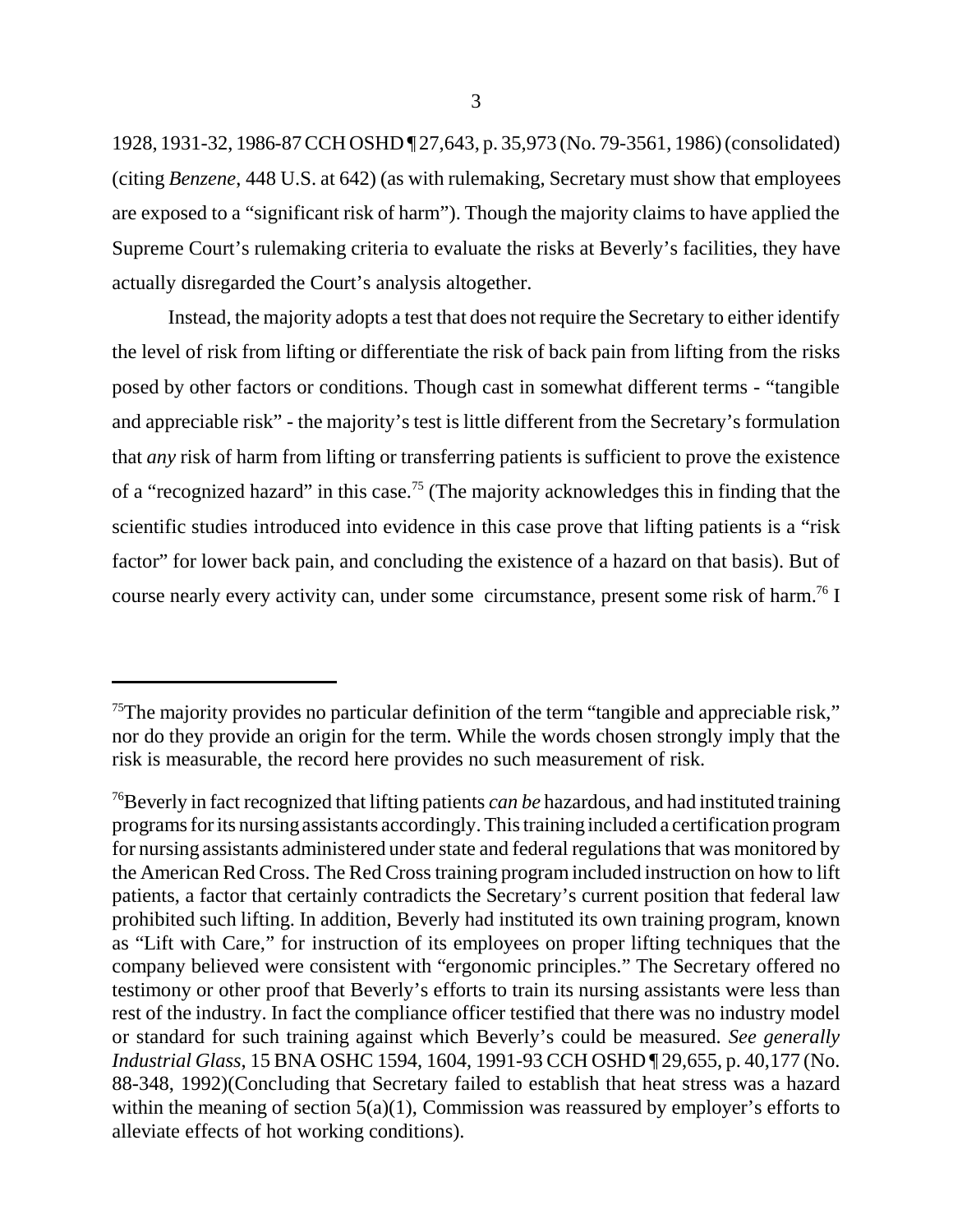seriously doubt that section  $5(a)(1)$  was intended to sweep so broadly as to render every condition or activity in the workplace a "recognized hazard."

The Commission has not required a quantitative risk assessment where the relationship between the alleged harmful activity and the harm is not subject to factual or scientific dispute and the likelihood of harm if the accident occurs is obvious. On the other hand, the Commission has required a specific risk assessment where the relationship between the alleged harmful activity and harm is not obvious, such as in cases involving exposure to carcinogens. *See, e.g.*, *Kastalon, Inc.*, 12 BNA OSHC 1928, 1931-32, 1986-87 CCH OSHD ¶ 27,643, p. 35,973 (No. 79-3561, 1986) (consolidated)*.* But here the majority eliminates both analytical safeguards, requiring neither that the likelihood of harm from the harmful activity (lifting) be obvious nor that a reliable estimate of risk of back pain from lifting be provided. Under this new formulation, the majority has rendered any activity having any degree of risk a section 5(a)(1) hazard, thereby eliminating "existence of a recognized hazard" as a meaningful element of a section  $5(a)(1)$  violation.

In *Pepperidge Farm, Inc*., 17 BNA OSHC 1993, 2013, 1995-97 CCH OSHD ¶ 31,301, p. 44,024 (No. 89-0265, 1997), a divided Commission concluded that no significant risk analysis was necessary where "substantial injury is actually occurring." There is testimony in this case from Beverly employees, as well workers compensation claim forms and reports, OSHA 200 logs, and internal corporate accident report forms, confirming complaints of lower back pain by Beverly's nursing assistants. The majority acknowledges that this evidence does not show that lifting and transferring of patients resulted in any particular incidence of back pain. This is particularly so here, since the Secretary provided no evaluation of the medical records by which we could rule out other causes, such as preexisting conditions, prior injuries, and other non-occupational factors. Even if we knew from the record which back injuries were related to lifting patients, Beverly's director of loss control testified that most patient-lifting back injury claims resulted from incidents involving aggressive behavior or resistance by patients who were being moved. Thus even if a particular employee's back pain did result from patient lifting, it may be more closely related to struggling with aggressive or resistant patients than from the alleged hazards of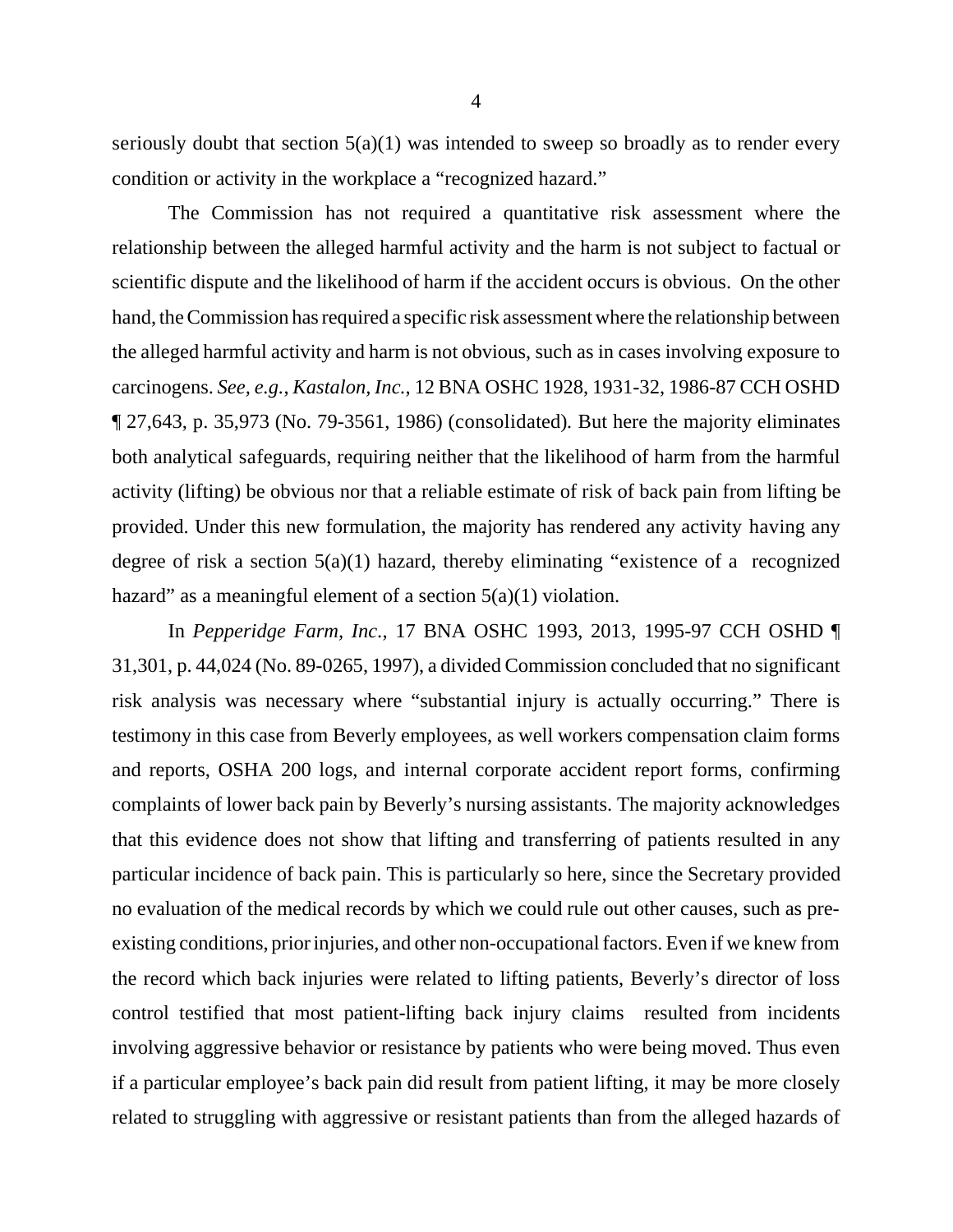lifting the weight of the patients.<sup>77</sup> We simply cannot determine from the evidence of lower back pain among Beverly's employees the extent to which lifting patients caused or contributed to the back pain.

The judge noted two other factors which make it especially difficult to determine from this record whether the lifting and transferring of patients was the likely cause of the employees' lower back pain. One is that the instances of back pain that were reviewed were not accompanied by any physiological change or damage. It is thus even more difficult to identify when the "injury" actually occurred.78 Second, as the judge noted, there is a wide variety of physical tasks and motions necessarily engaged in by nursing assistants in moving and assisting patients in nursing homes. Furthermore, each patient involves a different set of considerations. He noted that "activities relating to the care of the frail and often sick elderly people must be tailored to their individual needs, capabilities, and potential for independence."79 Given these uncertainties, the Secretary did not prove her allegation that lifting and transferring patients were the hazards responsible for the employees' back pain.

The Secretary seemingly recognized this problem with her case, and so attempted to prove, primarily by biomechanical modeling and the NIOSH lifting guidelines, that lifting the weight of patients in one and two person lifts is always unsafe, regardless of what other

 $77$ These patients are also the least able to be moved by mechanical lift. As a result, even if Beverly eliminated all manual lifting except for these more difficult patients, the effect on incidence of back pain cannot be determined or even estimated on this record.

 $78$ The majority addresses a related issue in terms of whether back pain without accompanying tissue damage or medical pathology may be "serious physical harm" under the Act. The majority concludes that it may, and in this case, the lower back pain constituted "serious physical harm." I would not reach that question, but acknowledge the judge's concern that without "objective" evidence of injury, proving the relationship between lifting (isolated from other factors) and back pain is more difficult.

<sup>&</sup>lt;sup>79</sup>Indeed, federal law requires that patients in facilities receiving federal funds be given individualized care and treatment, including nursing and rehabilitative services "to attain or maintain the highest practicable physical, mental, and psychosocial well-being or each resident." Social Security Act, section 1819(b)(4), 42 U.S.C. § 1395i-3(b)(4). Beverly pointed out that in some cases assisting patients to move themselves rather than moving them by mechanical device helped to promote their independence and physical well-being.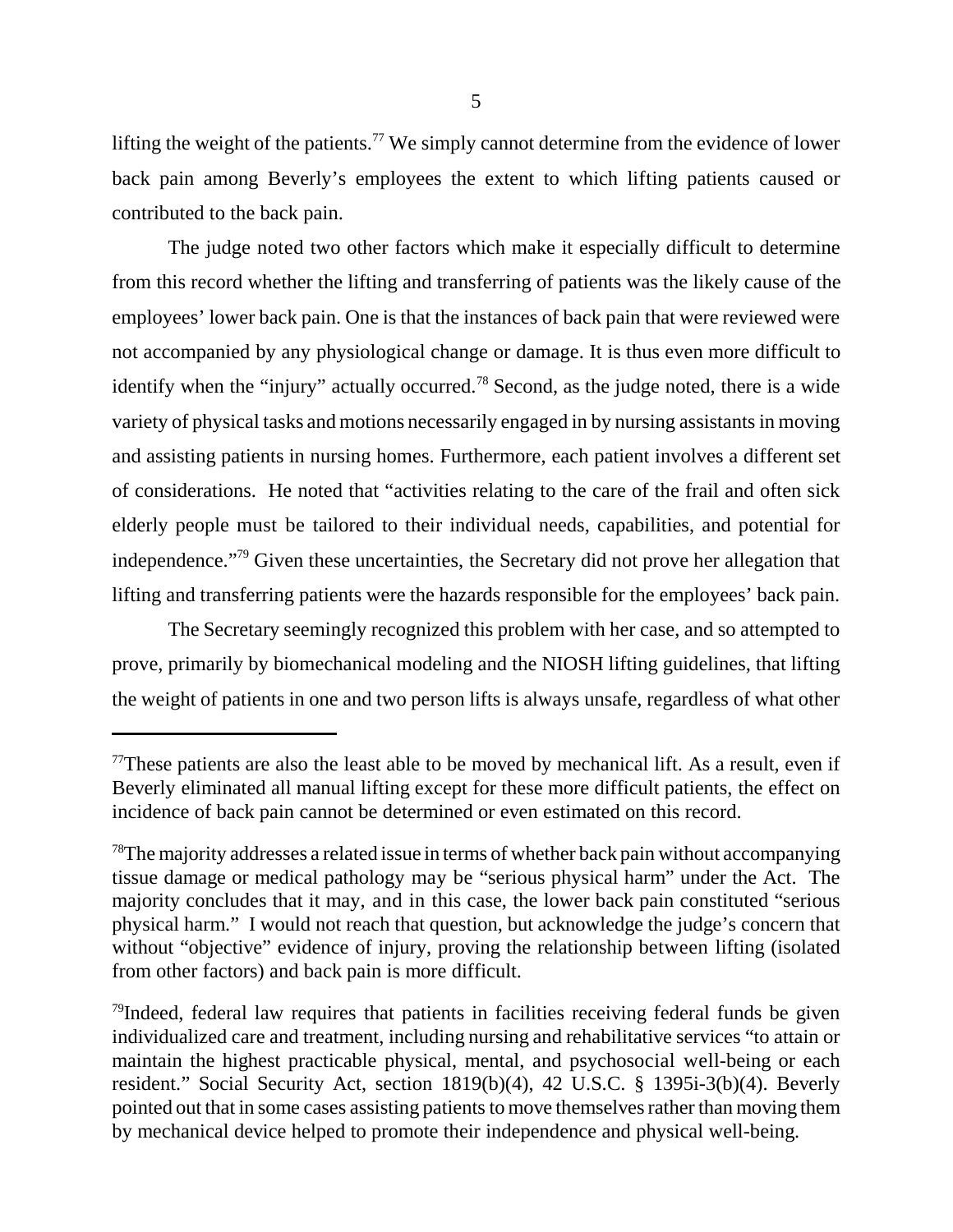factors might have entered into the incidents of lower back pain suffered by Beverly's employees.<sup>80</sup> The judge thoroughly reviewed the evidence based upon biomechanical modeling in his decision and order. He found that the biomechanical modeling testified to by the Secretary's experts purported to show the compressive force of lifting at the weights ascribed to one and two person patient lifts on, an individual's back discs, particularly the L5/S1 disc. However**,** the biomechanical modeling did not establish a connection between the compressive force on the disc and lower back pain, especially where the back pain is not accompanied by damage to the disc. As the judge pointed out, the complaints of back pain that are alleged to be the harm here involved soft tissue back pain, not damage of the discs. And so, even if one accepts the soundness of the scientific theories behind biomechanical modeling, the Secretary's evidence did not establish a connection between disc compression and the back pain at issue here.

The 1991 NIOSH lifting guidelines are based on biomechanical modeling and assumptions. Furthermore, as the judge noted, the committee that drafted the 1991 guidelines recognized the "uncertainties in the scientific studies and theoretical models which have related lifting to low back injuries." Indeed, with regard to the guidelines, the Secretary has acknowledged that "**[t]he numbers by themselves** do not identify a hazardous activity."

<sup>&</sup>lt;sup>80</sup>The Secretary also introduced a number of epidemiological studies. The majority is correct that these studies identify heavy lifting as a "risk factor" for low back pain. (Of course these same studies identify a number of other risk factors, some having stronger correlation to back pain than lifting). But I disagree with the majority that these studies establish that lifting patients is a recognized hazard under section  $5(a)(1)$ . The studies do not even claim to identify either the point at which lifting of patients becomes unsafe or the degree of risk that is involved in patient lifting. As the Secretary's own expert admitted, the epidemiological studies do not establish the *extent* to which lifting is a risk factor for back pain. Furthermore, while claiming to accept the judge's determination that prospective studies are more informative than retrospective epidemiological studies, the majority simply dismisses the largest such prospective study of back pain, the study of Boeing workers testified to by Beverly's expert witness, Dr. Stanley Bigos, as "not sufficient." But the principal conclusions of the Boeing study - stressing the importance of nonphysical factors in back pain reporting and the complexity of back problem reporting - are not contradicted by any other cited study.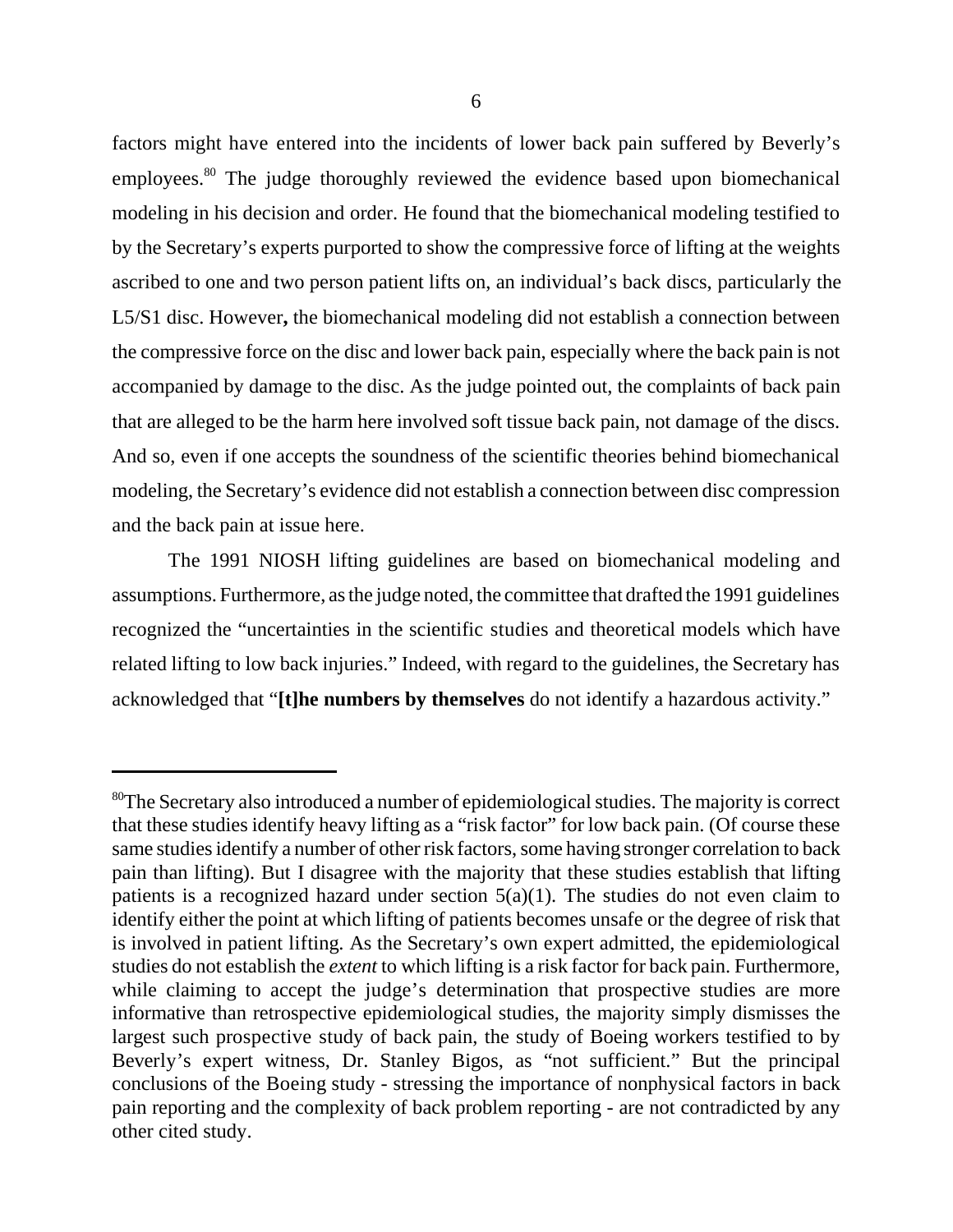(emphasis in original) OSHA Instruction TED 1.15, *Technical Manual*, Chapter I, section VII (Sept. 22, 1995) *revised by* OSHA Instruction TED 1.15A (Jan. 20, 1999). Another Commission judge has also observed that the NIOSH guidelines have not been validated by any independent study. *Dayton Tire, Bridgestone/Firestone,* 18 BNA OSHC 1225, 1248, 1998 CCH OSHD ¶ 31,515, p. 44,825 (No. 93-3327).

There is a further reason why the Commission should not find a "recognized hazard" based on this evidence. The Commission has previously expressed concern that the term "recognized hazard" under section 5(a)(1) only be used to define legal obligations that employers could reasonably and fairly anticipate and be charged with understanding. *See Pelron,* 12 BNA OSHC at 1835, 1986-87 CCH OSHD at p. 35,872 ("[t]o respect Congress' intent, hazards must be defined in such a way that apprises the employer of its obligations, and identifies conditions or practices over which the employer can reasonably be expected to exercise control").<sup>81</sup> The kind of evidence relied upon by the Secretary to try to establish that one and two person lifts are unsafe reinforces my view that Beverly cannot be charged with having a "recognized hazard" in its workplace when the science on which that claim is based is not even established. As the Commission said in *Kastalon:*

From a broader perspective, to find violations here would be beyond the limited adjudicatory role of the Commission. We would effectively be establishing a permissible exposure limit through the adjudicatory process without regulated industries having the opportunity for input under the Act's notice and comment rulemaking procedures. While this may be appropriate where appropriate exposure limits have been firmly and scientifically established . . . it is not desirable where it 'requires findings on the frontiers of scientific knowledge.'

*Kastalon,* 12 BNA OSHC at 1939, 1986-87 CCH OSHD at p. 35,982, citing *Benzene,* 448 U.S. at 656.

<sup>&</sup>lt;sup>81</sup>The majority suggests that the concern expressed in *Pelron* for defining the hazard with particularity is only a concern with regard to whether the employer has adequate notice for purposes of preparing for trial. I read the case as stating a far broader concern: whether the employer may reasonably be charged with knowing what its obligations were under the law prior to the inspection.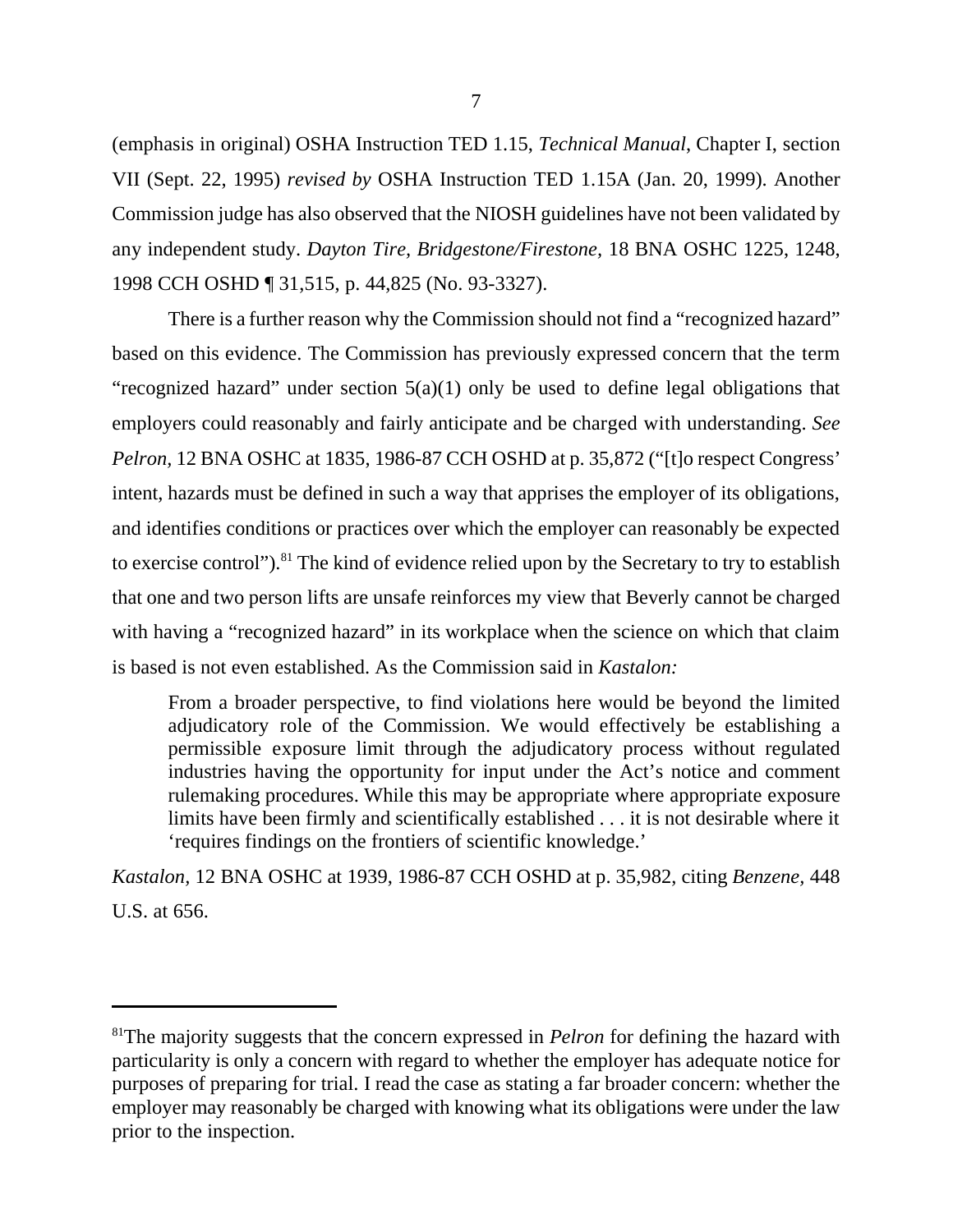Similarly here, the Secretary's proof relies on new and still developing scientific theories. The general duty clause is not appropriate for that purpose. As the Commission has previously stated, "we do think it proper . . . to be mindful that by using the limiting phrase 'recognized hazards that are causing or are likely to cause death or serious physical harm,' Congress had a definite purpose to accomplish - to limit section  $5(a)(1)$  to conditions that few could doubt are dangerous enough to warrant abatement." *Anoplate Corp.*, 12 BNA OSHC 1678, 1686, 1986-87 CCH OSHD ¶ 27,519, p. 35,684 (No. 80-4109, 1986). The Commission should in my view follow that less expansive view of section  $5(a)(1)$  and decline to find a recognized hazard where the proof of the existence of a hazard must rely on still unsettled scientific theories. *Diebold, Inc. v. Marshall*, 585 F.2d 1327, 1335 (6th Cir. 1978) (*quoting Graynard v. Rockford*, 408 U.S. 104, 108 (1972) (laws and regulations must be sufficiently clear to "give the person of ordinary intelligence a reasonable opportunity to know what is prohibited, so that he may act accordingly.")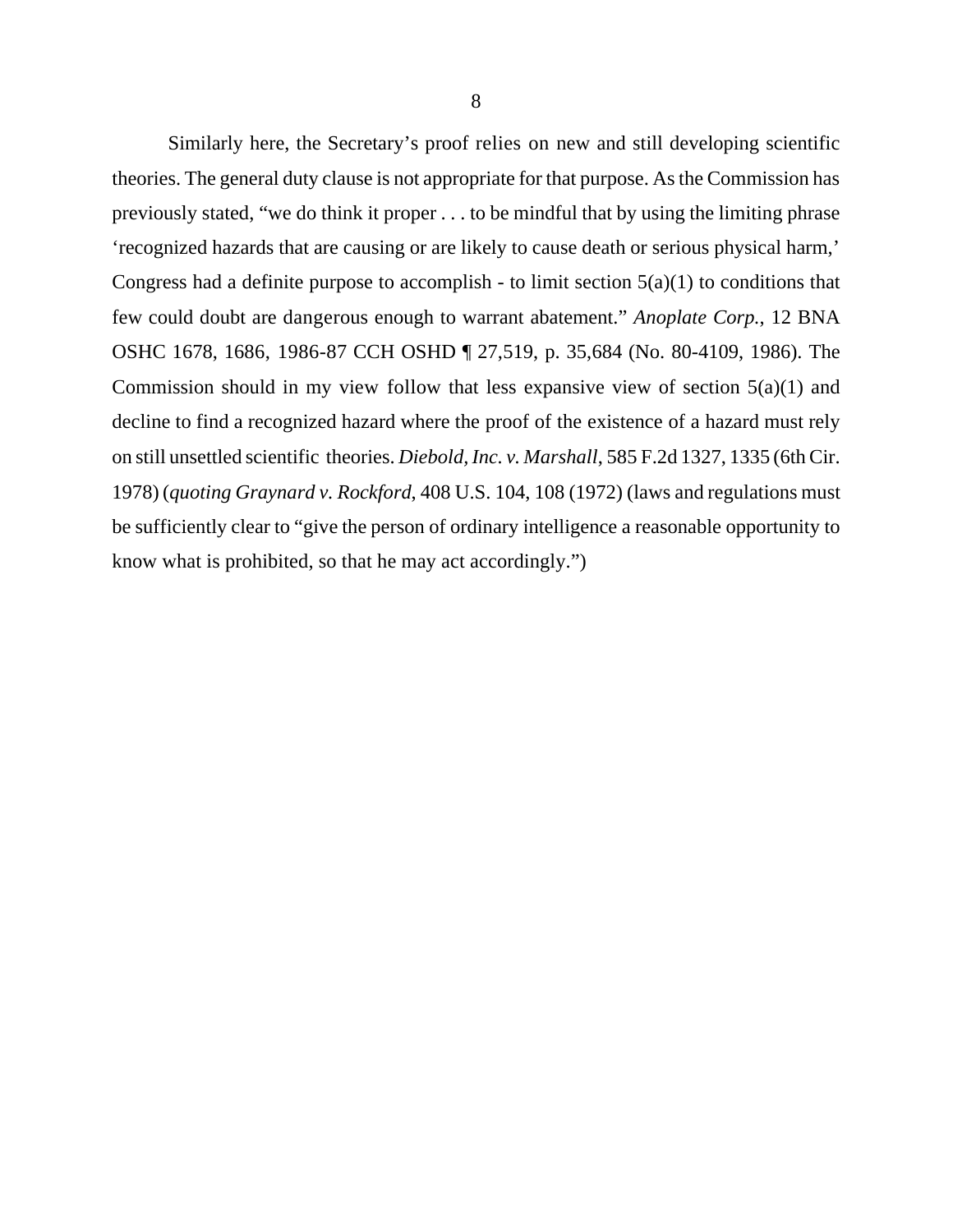I would therefore vacate the citations for the reason that the Secretary has not shown the existence of a recognized hazard.<sup>82</sup>

> $\sqrt{s}$ Gary L. Visscher Commissioner

Date: October 27, 2000

 $82I$  also record my disagreement with the majority's decision to give the Secretary a second chance to carry her burden of proof on the issue of feasibility. In order to establish feasibility, the Secretary was required to prove that one and two person lifts of patients could be eliminated or substantially reduced, and that doing so would materially reduce the incidence of back pain. Just as the Secretary could not show the degree to which lifting patients increased the incidence of back pain, she was also unable to show the degree to which back pain would be reduced by reducing or eliminating lifting. *See, e.g., Pepperidge Farm*, 17 BNA OSHC 1993, 2039-40, 1995-97 CCH OSHD p. 44,053 (Commission vacated section 5(a)(1) ergonomics citations due to Secretary's failure to establish that the proposed abatement would materially reduce workplace injuries). The Secretary also failed to prove the economic feasibility of her proposed abatement. Although the Secretary acknowledged that her required abatement methods would increase labor costs, she failed to take those into account in estimating the costs of abatement. She also failed to consider the costs of eliminating most manual lifting at Beverly facilities other than the five that were the subject of these citations. In his separate opinion, Commissioner Weisberg raises a question as to whether the company-wide cost to Beverly of eliminating most manual lifting is relevant. But an abatement order on these citations will certainly define Beverly's "general duty" obligations on a company-wide basis (and indeed those of other nursing homes as well), and such evidence was therefore a necessary part of the Secretary's case. In short, the Secretary failed to meet her burden of proof, and the majority's remand only serves to extend the Secretary an undeserved second opportunity to meet that burden.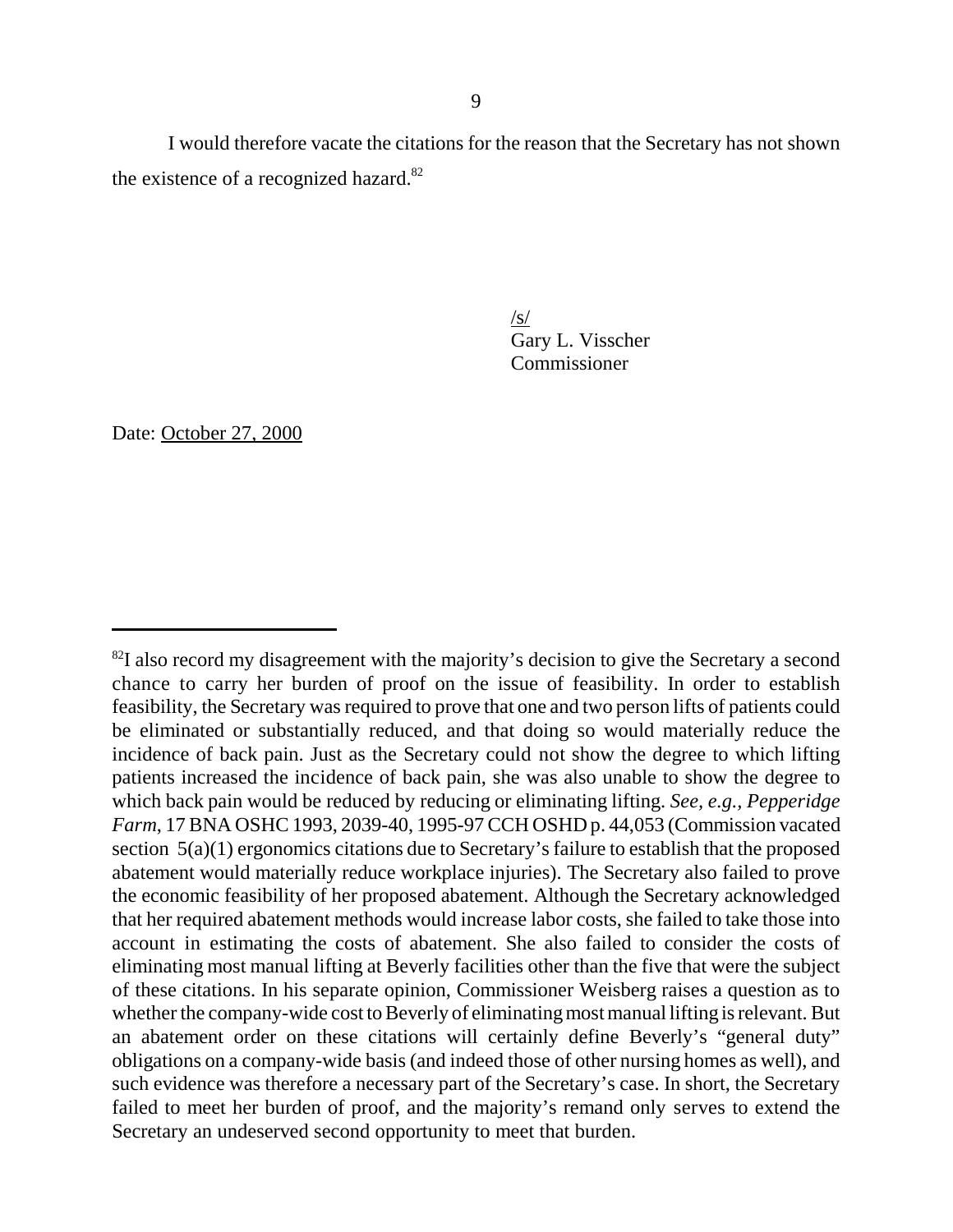WEISBERG, Commissioner, Separate Opinion On Feasibility of Abatement:<sup>1</sup>

The Commission has found, contrary to the judge, the existence of a hazard to Beverly's nursing assistants -- lower back pain resulting from regular manual lifting and transferring of nursing home residents. The Commission has also found recognition of this hazard by the employer as well as by the industry, and that the hazard was causing or was likely to cause serious physical harm. I concur in the decision to remand this case on the remaining element necessary to establish a section  $5(a)(1)$  violation, the existence of feasible means of abating or correcting the recognized hazard, but I do so solely for the purpose of resolving an impasse on how to proceed in this case. While I would greatly prefer to see this case move forward rather than backward, the alternative is less palatable, namely that this case would not move at all and would continue to reside at the Commission for some time to come. $2$ 

 I strongly believe that the Commission has a responsibility, particularly considering the age of this case, to decide the feasibility of abatement issue based on the existing lengthy hearing record rather than to simply remand the case to an administrative law judge. *At a minimum*, I believe that the Commission has an obligation to analyze and set forth the proper legal test and the parameters that should apply in the circumstances of this section  $5(a)(1)$ case for determining whether abatement is feasible. Should specific facts not contained in

<sup>&</sup>lt;sup>1</sup>It is most regrettable that Chairman Rogers has chosen, for whatever reason, to refuse to permit my views on the question of feasibility to appear as part of the main opinion. For the reasons discussed below, I concur in the decision to remand the remaining issue of feasibility to a judge. I do not, however, concur with my colleague's analysis and discussion of the feasibility issue, what she deems "inconclusive evidence in the record," nor with her nebulous directive to the judge. The last time I counted, Chairman Rogers' feasibility analysis and directive represented the views of but one commissioner - herself. Rather than stating in the main opinion that we are remanding this remaining issue to a judge but do so for different reasons and then setting forth our individual views, the Chairman has insisted instead on masquerading her individual views as those of the Commission in the main opinion, an action that does not speak well for the integrity of Commission decisions.

<sup>&</sup>lt;sup>2</sup>My misgivings about remanding this case are moderated somewhat by Beverly's public announcement last year that it had put into effect a "Nationwide Back Injury Prevention Program (BIPP)" in conjunction with Arjo, a manufacturer of the newer types of mechanical hoists, and that Beverly was implementing "a no manual lifting environment to reduce staff and resident injuries" using the newer types of mechanical hoists.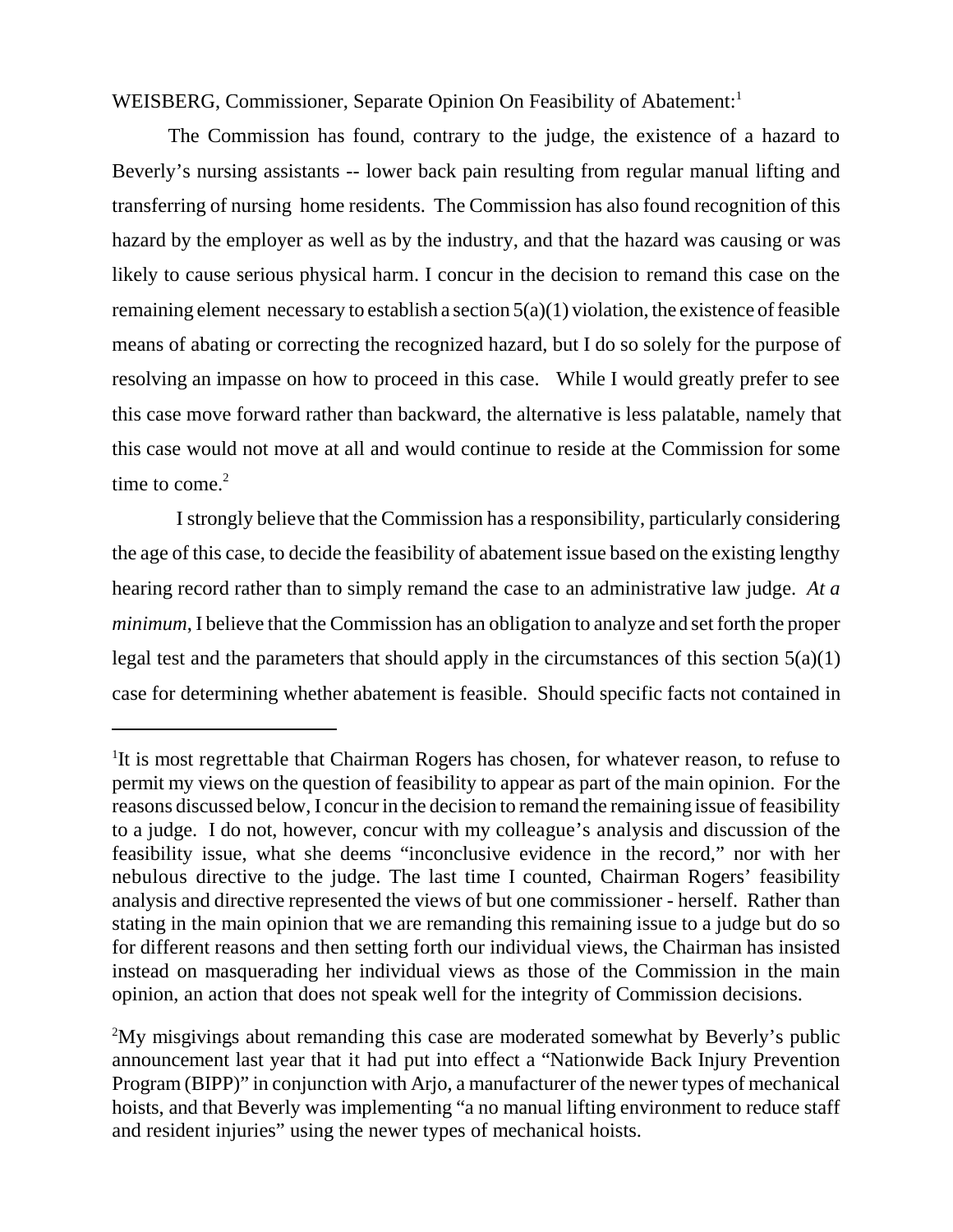the record be necessary to apply that test, and should fairness and due process dictate that the record be reopened for such evidence, *then and only then* should the case be remanded to an administrative law judge.

A brief history of this case is in order. In 1991, more than nine years ago, employees at five Beverly nursing homes in Pennsylvania filed complaints with OSHA alleging that they had suffered back injuries as a result of lifting and transferring nursing home residents. As a result of these employee complaints, OSHA conducted inspections at the five nursing homes in 1991 and 1992, and issued citations under section 5(a)(1), the general duty clause. A hearing was held before Administrative Law Judge John Frye beginning on March 21, 1994 and concluded on June 30, 1994, after 31 trial days. On September 20, 1995, Judge Frye issued his decision. On November 9, 1995, almost five years ago, I directed review in this case.

The hearing record in this case is about 5500 pages and there are hundreds of exhibits. Notwithstanding this voluminous record, a five-year delay by an adjudicative agency in deciding any case is not to be excused lightly. The hardships traditionally resulting from delay and agency inaction are compounded by the framework of the OSH Act under which an employer is not required to abate alleged health and safety violations until after there is a final Commission order. The parties in this case, the employer, the Secretary of Labor, the Service Employees International Union, and especially the employees, the nursing assistants at these five Beverly nursing homes, are entitled to an explanation for the delay, and in the instant case deserve an apology. $3$ 

<sup>&</sup>lt;sup>3</sup>Since much of the delay in this case occurred during my tenure as chairman, the buck stops here and I must take responsibility. *Pepperidge Farm*, an important case dealing with section 5(a)(1) issues relating to lifting hazards and ergonomic hazards, was issued by the full Commission on April 27, 1997, the last day of former Commissioner Montoya's term. At that time, I made a principled determination that major, precedent-setting cases should be decided by a full three-member Commission. In hindsight, had I known that the Commission would be without a third commissioner for the following two years, until after my term as chairman ended on April 27, 1999, and that I would be "home alone" (the only commissioner) for almost one of those two years, I would have acted differently. It is unfair to the (continued...)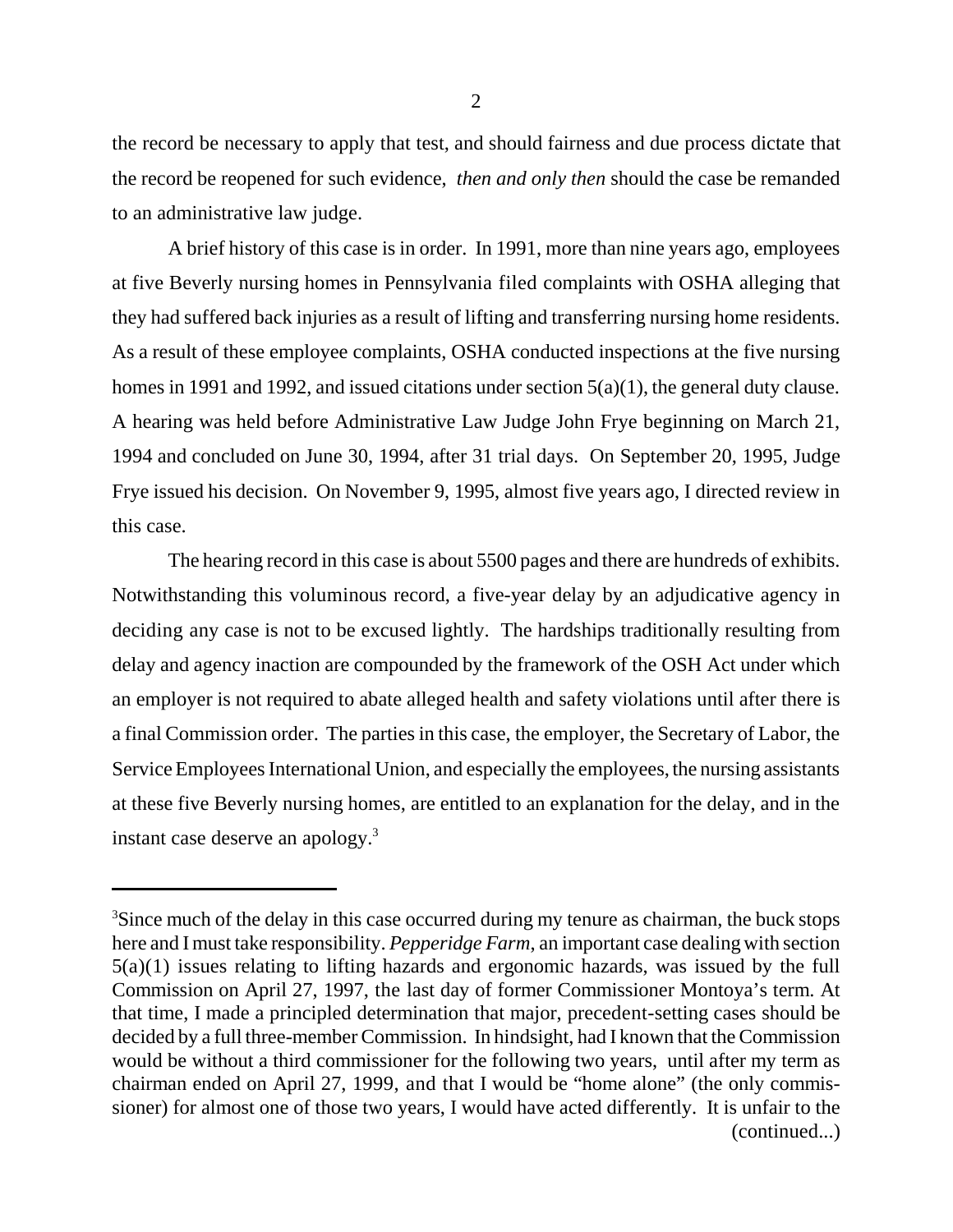Generally, in any case that has been before the agency for many years awaiting decision, I would be reluctant to remand the case to a judge rather than to resolve it, if possible, at the Commission level. This is not a case where a remand to the judge is required for an essential credibility resolution. *See Agra Erectors,* 19 BNA OSHC 1063, 1066, 2000 CCH OSHD ¶ 32,175, p. 48,607 (No. 98-0866, 2000) (case remanded to judge for credibility determination pertaining to two key witnesses whose conflicting testimony was essential to determining willfulness).

In my view, no purpose is served by remanding this case. In fact, the Commission is in a far superior position to expeditiously resolve this case than a judge. Judge Frye, who heard the case below, observed the witnesses, and was thoroughly familiar with the voluminous hearing record, has retired from the agency. Thus, remanding this case to a new judge will result in additional and considerable delay as the judge will need to read and become familiar with the extensive hearing transcript and with the hundreds of exhibits. In contrast, the Commission and its staff are already intimately familiar with the record in this case and the Commission has far more staff and resources at its disposal to *expeditiously* resolve the case than does an individual judge.

In light of Judge Frye's decision to vacate the section  $5(a)(1)$  citations based on his finding that the Secretary had failed to establish the existence of a hazard, he did not address the other elements necessary for a section  $5(a)(1)$  violation. However, extensive evidence concerning the other elements was introduced by the parties at the trial and those issues were fully briefed before the judge. In addition, the Commission's briefing order requested that the parties *specifically* address the merits of the remaining elements of the alleged violations, which both the company and the Secretary did. $4$ 

 $3$ (...continued)

parties to delay acting upon a case for several additional years in order that it may be decided by a full complement of three commissioners.

<sup>&</sup>lt;sup>4</sup>Beverly devoted 40 pages in its brief on review to the feasibility of abatement issue. The Secretary spent 20 pages in her brief and another 17 pages in her reply brief addressing this issue. Accordingly, I do not see the need to remand this issue to a judge "to allow both (continued...)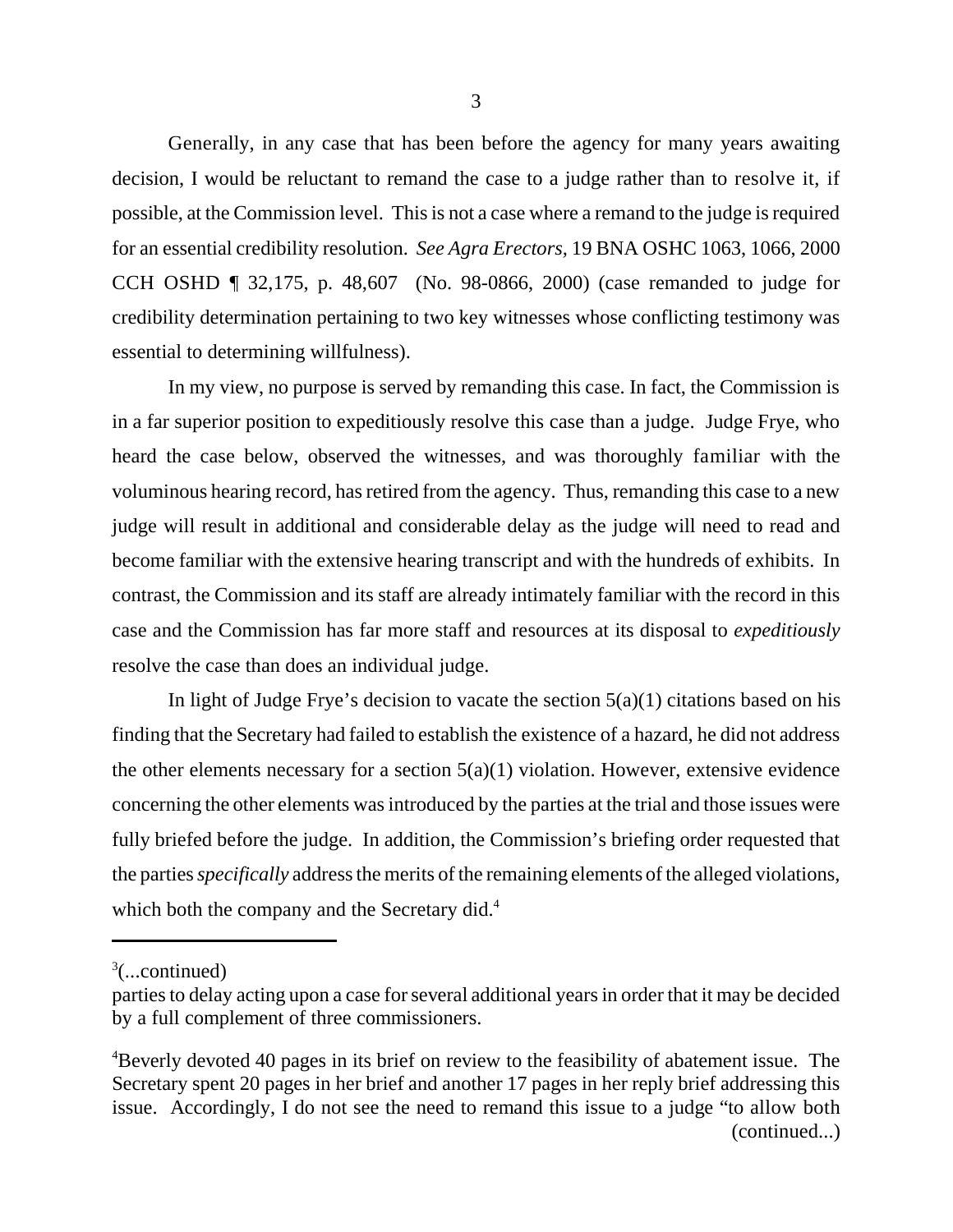4

In a recent Commission case, *Lancaster Enterprises, Inc.,* 19 BNA OSHC 1033, 1036, 2000 CCH OSHD ¶ 32,181, p. 48,634 (No. 97-0771, 2000), Judge Robert Yetman had vacated a citation item alleging a failure to cover skylights at the worksite on the ground that there was no evidence that employees were exposed to the hazard and accordingly he did not address the other elements of the violation. In that case, decided by the Commission August 1, 2000, we reversed the judge with respect to employee exposure but did not remand the case to Judge Yetman to consider the other elements. Instead the Commission itself addressed the other elements of the violation (applicability of the standard, noncompliance, and knowledge) based on the hearing record. In my view, the fact that the remaining feasibility of abatement issue here is not an easy one to decide is certainly no justification for remanding this case, particularly considering its age.<sup>5</sup>

The fact that the parties may dispute the relevancy of certain testimony or specific studies, and even if, as Chairman Rogers suggests, their resolution depends on the weight to be assigned to and the inferences to be drawn from conflicting testimony, that is not a valid reason for remanding this case, especially to a judge who did not hear the case or observe the witnesses and is unfamiliar with the lengthy hearing record. Earlier in this opinion, in deciding the issue of whether the Secretary had established the existence of a hazard, the Commission demonstrated its capacity and ability to resolve numerous questions of fact that were complex, strongly disputed, and frequently involved the relevancy and weight to be given conflicting testimony and studies. Much of this same conflicting testimony and the same studies are also directly related to the feasibility of abatement issue.

<sup>4</sup> (...continued)

parties to clarify the conflicting testimonial and documentary evidence on feasibility," as my colleague proposes.

<sup>5</sup> My colleague contends that *Lancaster Enterprises* does not apply here because it was an easier case with far simpler issues to resolve. She appears to be suggesting that, *notwithstanding the age of a case*, the Commission should apply a "degree of difficulty" test -- if it is an easy case then the Commission decides it based on the hearing record, but if it is difficult we punt it to a judge.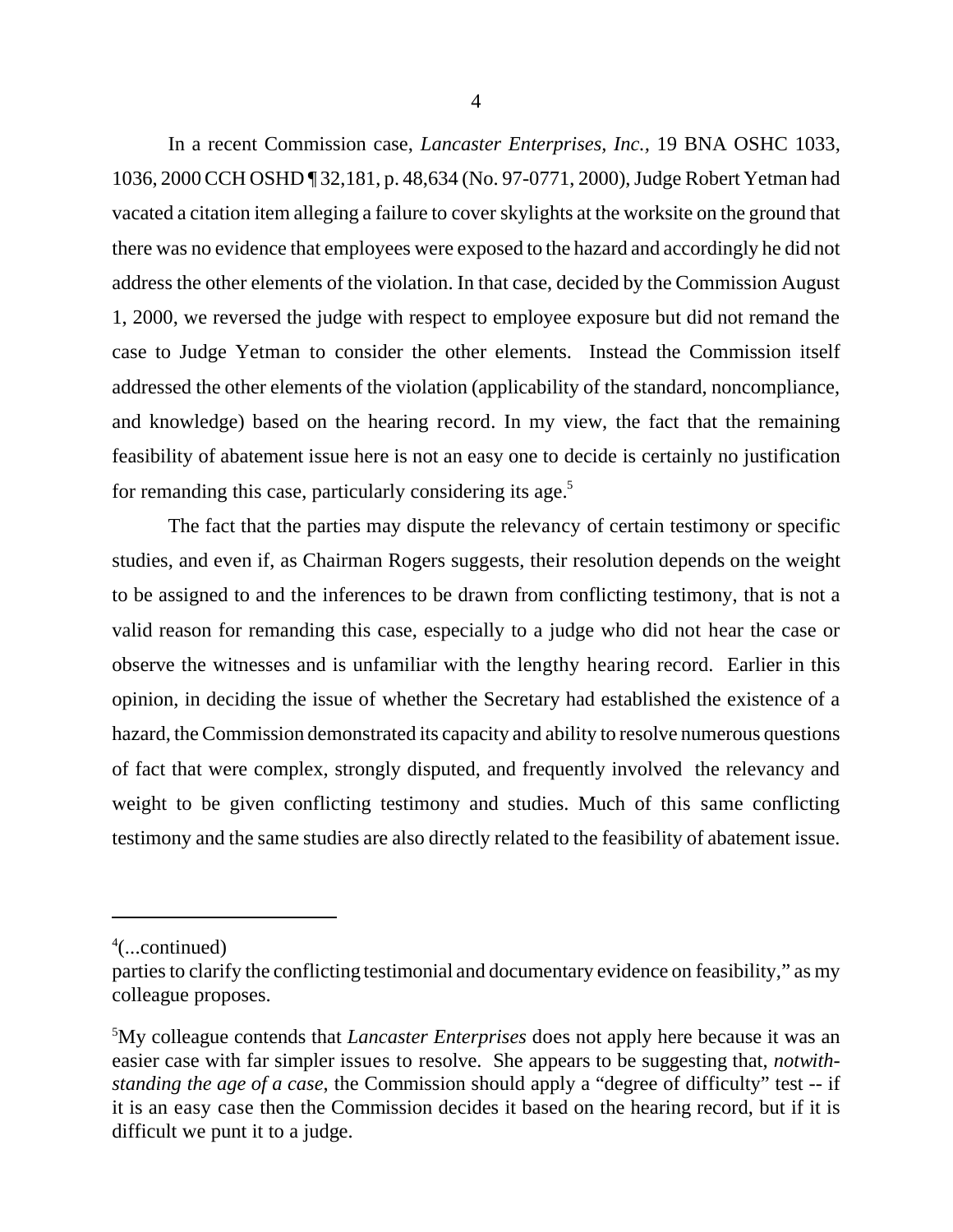My colleague acknowledges that with respect to technological feasibility, Beverly is asserting the same arguments it also relied upon to challenge the existence of a hazard.

The unresolved issue of whether the Secretary has met her burden of showing that her proposed abatement measures are feasible is, in many respects, one of first impression -- Commission case law is not well developed for determining whether abatement is economically feasible in a section  $5(a)(1)$  case. Thus, it is initially and primarily a legal question. The role of an administrative law judge is primarily as a fact finder who also is called upon to apply extant Commission case law to the findings of fact. It is, therefore, particularly inappropriate and unwise to remand this legal issue to a judge to determine in the first instance the relevant legal standard to apply.

 Chairman Rogers suggests that there are questions of fact that need to be resolved by the judge and information not in the record that we need to know in order to decide whether abatement is economically feasible. $6$  For example, my colleague notes that there is a dispute between the Secretary and Beverly as to the cost of complying with the Secretary's abatement proposals. This disagreement relates primarily to estimates of additional labor costs. The Secretary's cost estimate failed to take into account any additional labor costs while the company's estimates of additional labor costs appear to be overstated. Assuming, without deciding, that the cost to Beverly to comply with the

<sup>6</sup> Chairman Rogers raises the possibility that the record may need to be supplemented with respect to compliance costs and "Beverly's financial condition," citing *Smith Steel Casting Co. v. Brock*, 800 F.2d 1329, 1339 (5th Cir. 1986). In that case, however, the *only* information that the Secretary had presented concerning the company's economic ability to implement the proposed abatement measures was its gross income and net profit for the year preceding the inspection (both numbers having come from the company's answer to interrogatories). In contrast, Beverly's relevant "financial condition" is adequately described in the record. Beverly is a large company that is publicly-traded on the New York Stock Exchange and had assets in 1993 of just under \$2 billion. The Secretary introduced into evidence Beverly's 1991 Annual Report, its 1992 Annual Report, and its 10K filing with the Securities and Exchange Commission for the quarter ending June 30, 1993. These materials provide the company's financial statements, balance sheets, and cash flow statements for 1991, 1992, and the first half of 1993, and also include the comparable financial data for the years of 1987, 1988, 1989 and 1990.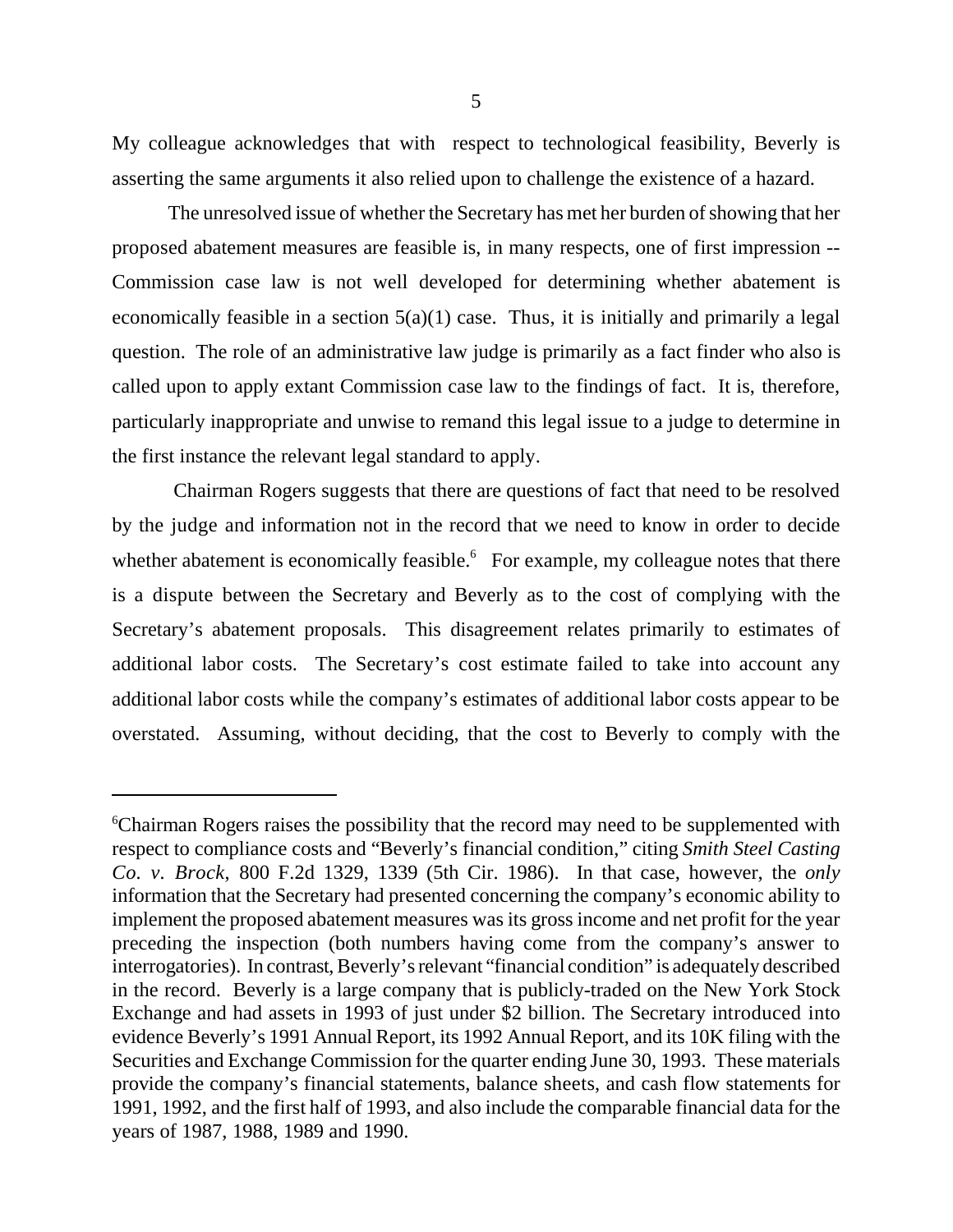Secretary's abatement proposals is somewhere between the two estimates, the primary question as to the appropriate legal test to apply to economic feasibility in a section  $5(a)(1)$ case remains to be resolved. Is it that abatement is not economically feasible if it would clearly jeopardize the economic viability and continued existence of the company, is it that it would threaten the company's long term profitability, or is it a much lower bar, such as it would simply result in out-of-pocket unreimbursed costs?<sup>7</sup>

My colleague does not address Beverly's paramount argument that the financial costs for abatement at its hundreds of other nursing homes must also be considered in determining whether abatement is economically feasible. $8$  She would apparently leave this matter to be handled by the judge who would then have to determine whether to supplement the record with this information. This information would be relevant only if the Commission finds that the evidence already presented by the parties pertaining to the financial costs of abatement at the five cited nursing homes is insufficient. Such a determination would have to be premised on the unprecedented *legal* conclusion that the Secretary must prove, *companywide*, the economic feasibility of abatement at each of Beverly's 800-plus facilities individually, or all of them combined, or as the dissenting opinion suggests possibly all nursing home operators, in order to establish that abatement is economically feasible at the five cited facilities.

In my view, the Commission can and should answer these novel questions and only then, if necessary and proper, remand this case to an administrative law judge. This decision provides little useful guidance or direction to the judge on how to handle the feasibility of abatement issue. To simply punt this case to a judge under a *National Realty* banner, without more, does not allow for a fair catch.

 $^7$ Also, what is the significance, if any, that Blue Ridge was being operated at a loss, and that any additional unreimbursed expenses would add to that loss? Should abatement of the hazards to nursing assistants at the five cited Beverly facilities depend on the profitability of the individual facility in which the exposed nursing assistant happens to work?

<sup>&</sup>lt;sup>8</sup>The judge below did not permit the introduction of evidence relating to Beverly's costs of abatement at facilities other than the five cited facilities, ruling that evidence of abatement costs at Beverly's other nursing homes was not relevant.